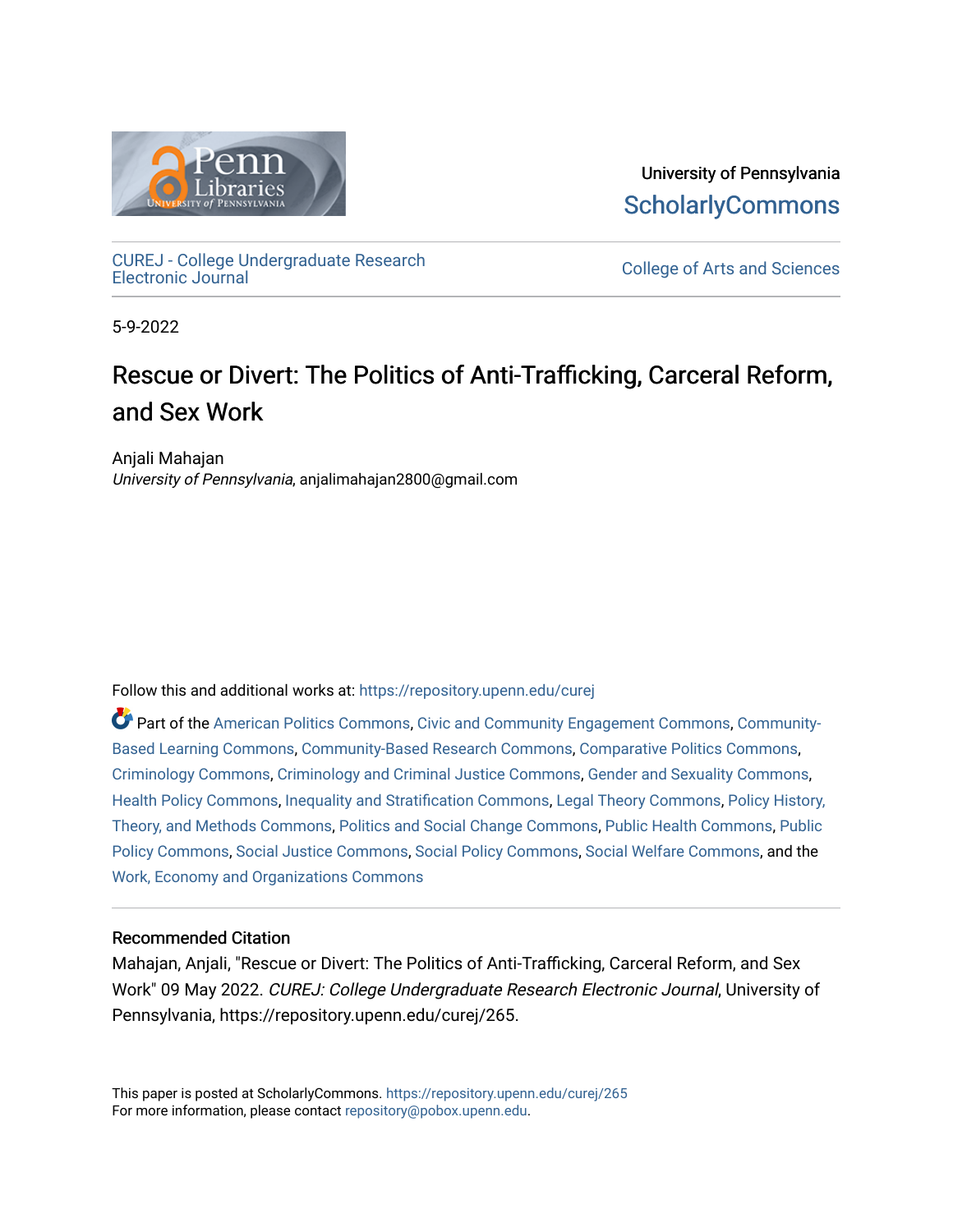# Rescue or Divert: The Politics of Anti-Trafficking, Carceral Reform, and Sex Work

#### **Abstract**

Calls for criminal justice reform in the United States have multiplied in recent years, yet advocates rarely discuss the role of punitive legislation surrounding the sex industry. Today's anti-trafficking movement is one notorious for conflating human trafficking with consensual sex work, and it has seen striking success in pushing forward a narrative around the need for rescue. Pennsylvania—with the harshest laws governing the purchase and sale of sex in the country—serves as a useful case study for understanding the relationship between the anti-trafficking movement and the movement for sex workers' rights. Through a comprehensive review of legislation and relevant literature, an analysis of the growth of the carceral state in relation to the anti-trafficking movement, and a series of fourteen qualitative interviews, this analysis seeks to understand the barriers to decriminalizing sex work in the state, as a proxy for understanding the barriers to sex workers' rights. Findings are presented in three major sections. First, numerous new pieces of Pennsylvania legislation related to the fear of human trafficking have neither improved conditions for sex workers nor protected victims of trafficking. Second, the anti-trafficking narrative and the push for carceral reform found common ground in problem-solving courts and policeassisted diversion programs, which have further harmed sex workers and victims of trafficking by grafting social services to the criminal legal system. Finally, sex workers' rights organizations have built abundant strategies to counter the power of the anti-trafficking movement; however, they must also contend with a dearth of accessible funding, an ever-shrinking social safety net, and differing priorities in their movement work. This analysis presents unique insights into the political and carceral contexts surrounding sex work. By delineating these barriers, this analysis works to support future sex workers' rights coalition-building in Pennsylvania.

#### Keywords

sex work, anti-trafficking, coalition building, harm reduction, criminal legal system, carceral state, decriminalization, carceral feminism, carceral protectionism, problem solving courts, police assisted diversion, labor rights, movement building, prosecutorial power, Political Science, Social Sciences, Marie Gottschalk, Gottschalk, Marie

#### **Disciplines**

American Politics | Civic and Community Engagement | Community-Based Learning | Community-Based Research | Comparative Politics | Criminology | Criminology and Criminal Justice | Gender and Sexuality | Health Policy | Inequality and Stratification | Legal Studies | Legal Theory | Policy History, Theory, and Methods | Politics and Social Change | Public Health | Public Policy | Social Justice | Social Policy | Social Welfare | Work, Economy and Organizations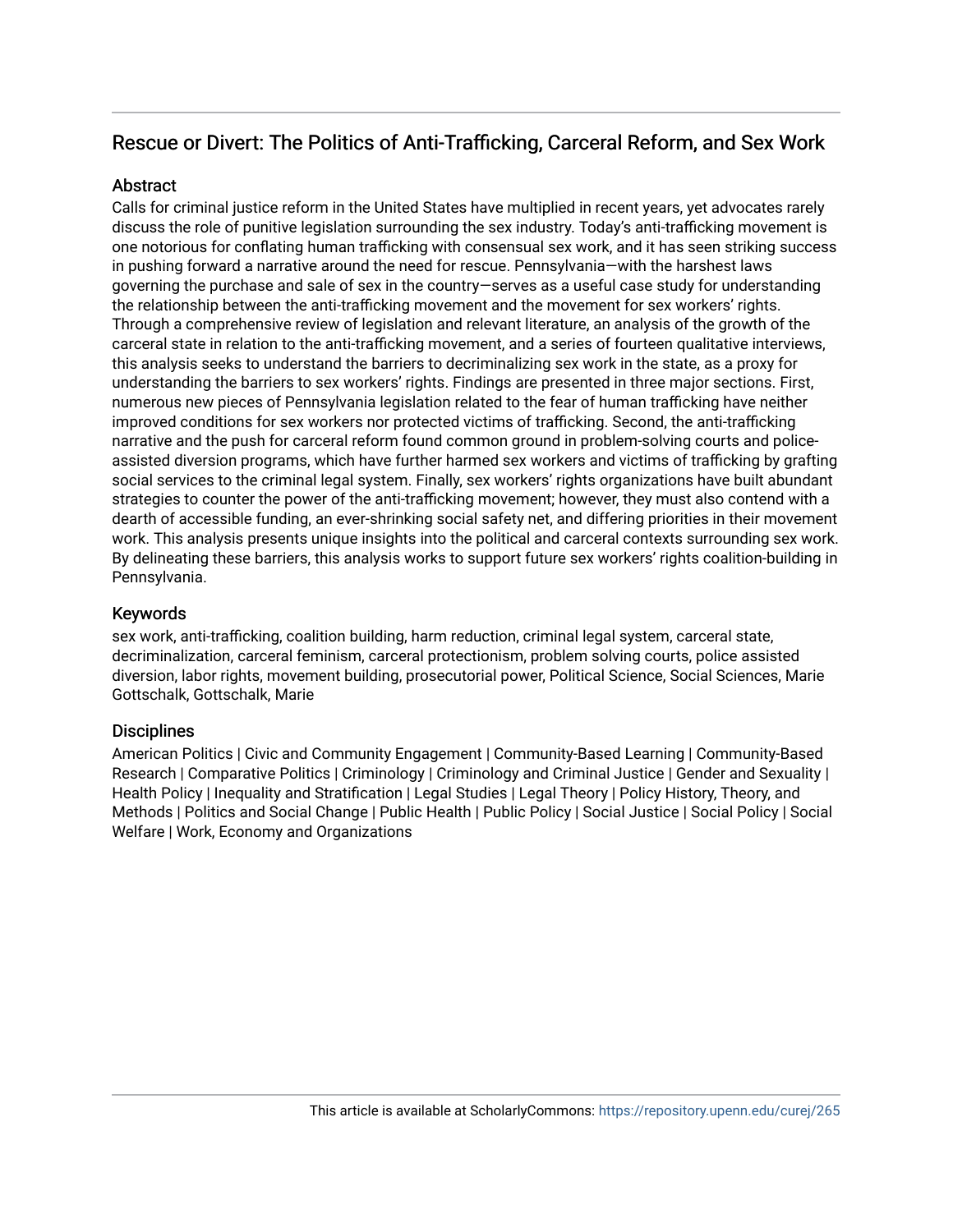# **Rescue or Divert: The Politics of Anti-Trafficking, Carceral Reform, and Sex Work** *by Anjali Mahajan*

Thesis Advisor: Professor Marie Gottschalk

*Senior Honors Thesis in Political Science*

University of Pennsylvania

Spring 2022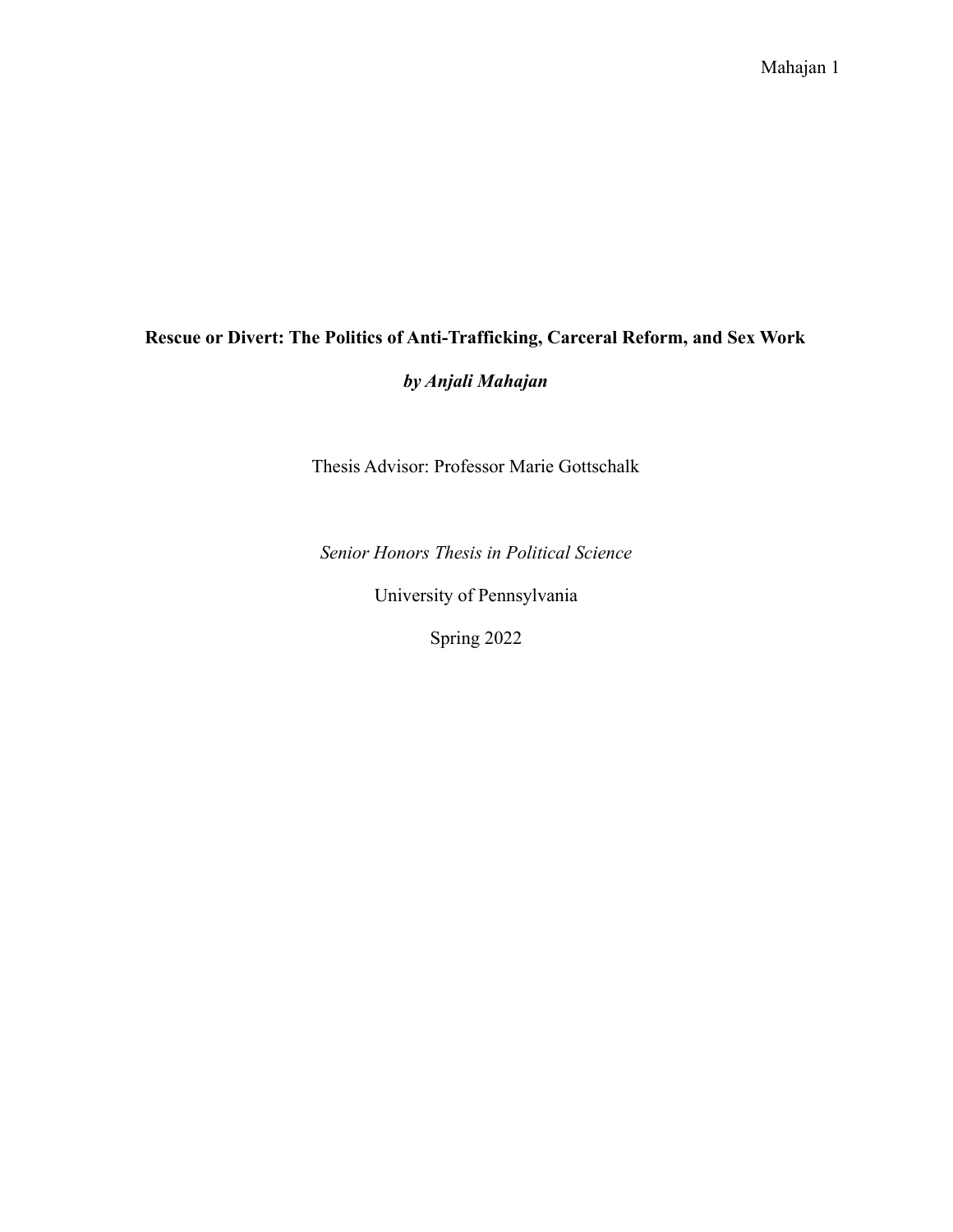## **Table of Contents**

| Acknowledgments                                                                          | $\overline{\mathbf{4}}$ |
|------------------------------------------------------------------------------------------|-------------------------|
| Abstract                                                                                 | 5                       |
| <b>Introduction</b>                                                                      | 6                       |
| Pennsylvania's Punitiveness: The Need to Critique Anti-Trafficking Efforts               | 6                       |
| Question and Framing                                                                     | 11                      |
| Methodology and Theoretical Relevance                                                    | 12                      |
| <b>Structure of Analysis</b>                                                             | 15                      |
| Background on Decriminalization                                                          | 17                      |
| <b>Chapter 1</b>                                                                         | 21                      |
| The Anti-Trafficking Movement: History, Contours, and Legislative Consequences           | 21                      |
| The Modern Anti-Trafficking Movement: Rescue Industry and Victim Ideology                | 22                      |
| A Century of Legislative Foundations: Origins of the Anti-Trafficking Movement           | 26                      |
| Federal Legislation and the Modern Anti-Trafficking Movement                             | 28                      |
| The Federal Movement Takes Hold: Uniform Legislation Diffuses to Pennsylvania            | 30                      |
| Pennsylvania's Punishment: Criminalization of the Sex Trade                              | 32                      |
| Anti-Trafficking Legislation in Pennsylvania: Act 105, Safe Harbor, and Buyer Beware     | 34                      |
| Act 105: The Polaris Project, and the Brawn of Anti-Trafficking Lobbyists                | 34                      |
| Safe Harbor: Symbolic Legislation and Carceral Protectionism                             | 37                      |
| Buyer Beware: The Anti-Trafficking Movement's Most Punitive Turn                         | 42                      |
| Table 1. 2021 Anti-Trafficking Bill Package                                              | 44                      |
| <b>Chapter 2</b>                                                                         | 46                      |
| The Rescue Industry and the Criminal Legal System: Project Dawn Court                    | 46                      |
| The Harms of Diversion and Victimization: Why Sex Workers' Rights Movements Care         | 47                      |
| "Diverting" Without Questioning: The Ongoing Harms of Criminalization                    | 49                      |
| Project Dawn Court's Creation: Individual Rescuers                                       | 51                      |
| How it Works: Surveillance, Punishments, and Other Mechanisms                            | 53                      |
| The Slow Decline of Project Dawn: Prosecutorial Power in Shifting Away from Diversion 59 |                         |
| <b>Chapter 3</b>                                                                         | 63                      |
| <b>Carceral Protectionism, Policing, and Post-Arrest Diversion</b>                       | 63                      |
| Developing the PAD: Criminal-Legal-Social Service Alliances and Inaccessibility          | 64                      |
| A Particular Kind of Victims' Services Provider: The OVC and the Salvation Army          | 69                      |
| The Future of PAD: The Need for Broad Accountability                                     | 73                      |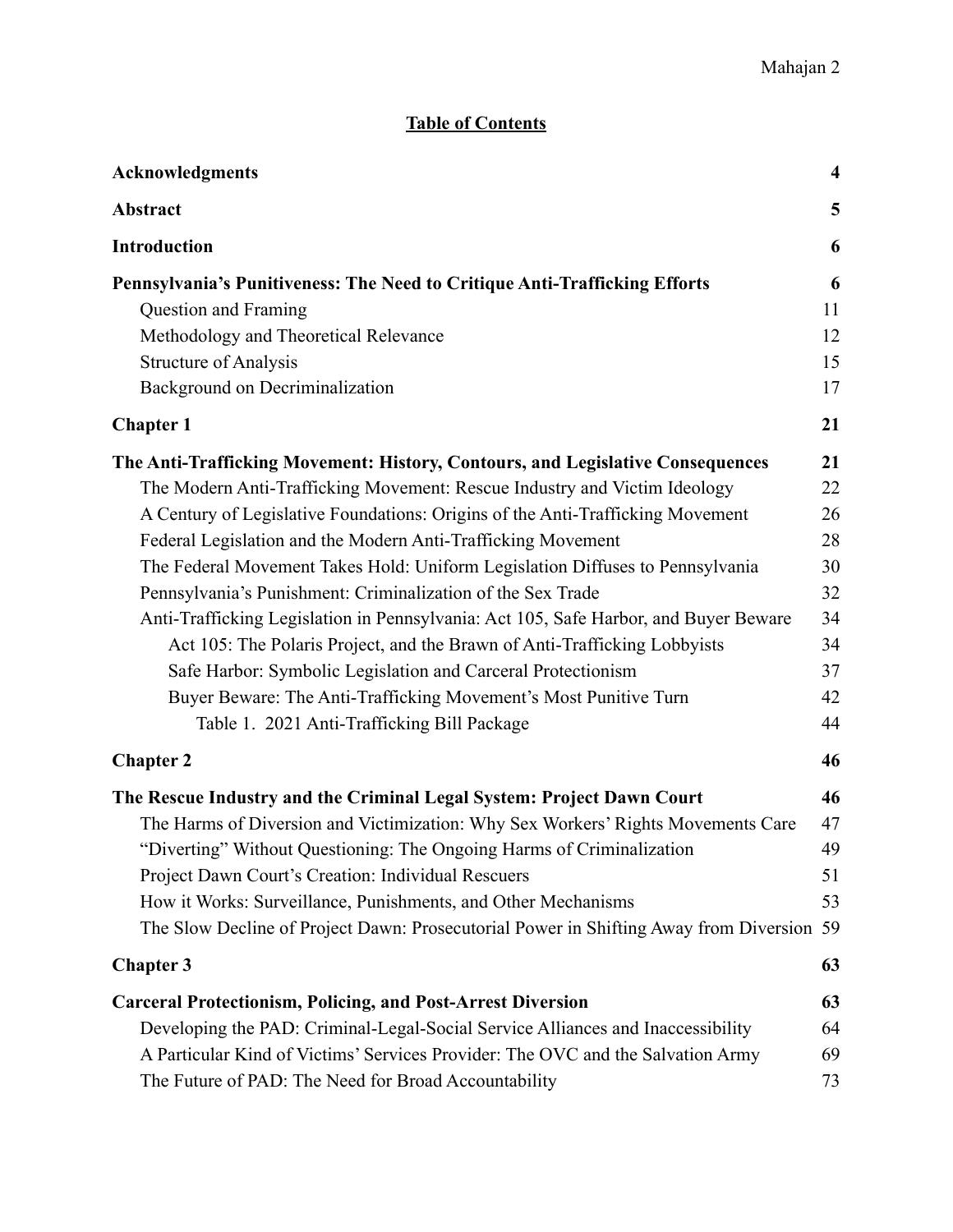| <b>Chapter 4</b>                                                               | 75         |
|--------------------------------------------------------------------------------|------------|
| Sex Workers' Movements: Coalition-Building, Allies, and Crisis Control         | 75         |
| Growth of National Sex Workers' Rights Groups: The Movement's Origins          | 77         |
| Organizing in Pennsylvania: The Major Players                                  | 81         |
| Table 2. Sex Workers' Rights Groups in Pennsylvania                            | 81         |
| Coalition-Building with Other Allies: Labor Unions and Joint-Movement Building | 83         |
| Outmaneuvering National Censorship and Platform-Sharing Strategies             | 85         |
| Support from "Powerful" Places, Gains for Sex Workers' Rights, and Reform      | 87         |
| Crisis Control and Claims-Making Activities                                    | 91         |
| Inter-community Conflict and "Differently Compacted Harm"                      | 96         |
| Conclusion                                                                     | 101        |
| <b>Beyond Rescue and Diversion: Toward Decriminalization</b>                   | 101        |
| <b>Takeaways: Criminalization Shifting Forms</b>                               | 101        |
| <b>Analytical Contributions</b>                                                | 105        |
| <b>Table of Interviewees</b>                                                   | 109        |
| <b>Bibliography</b>                                                            | <b>110</b> |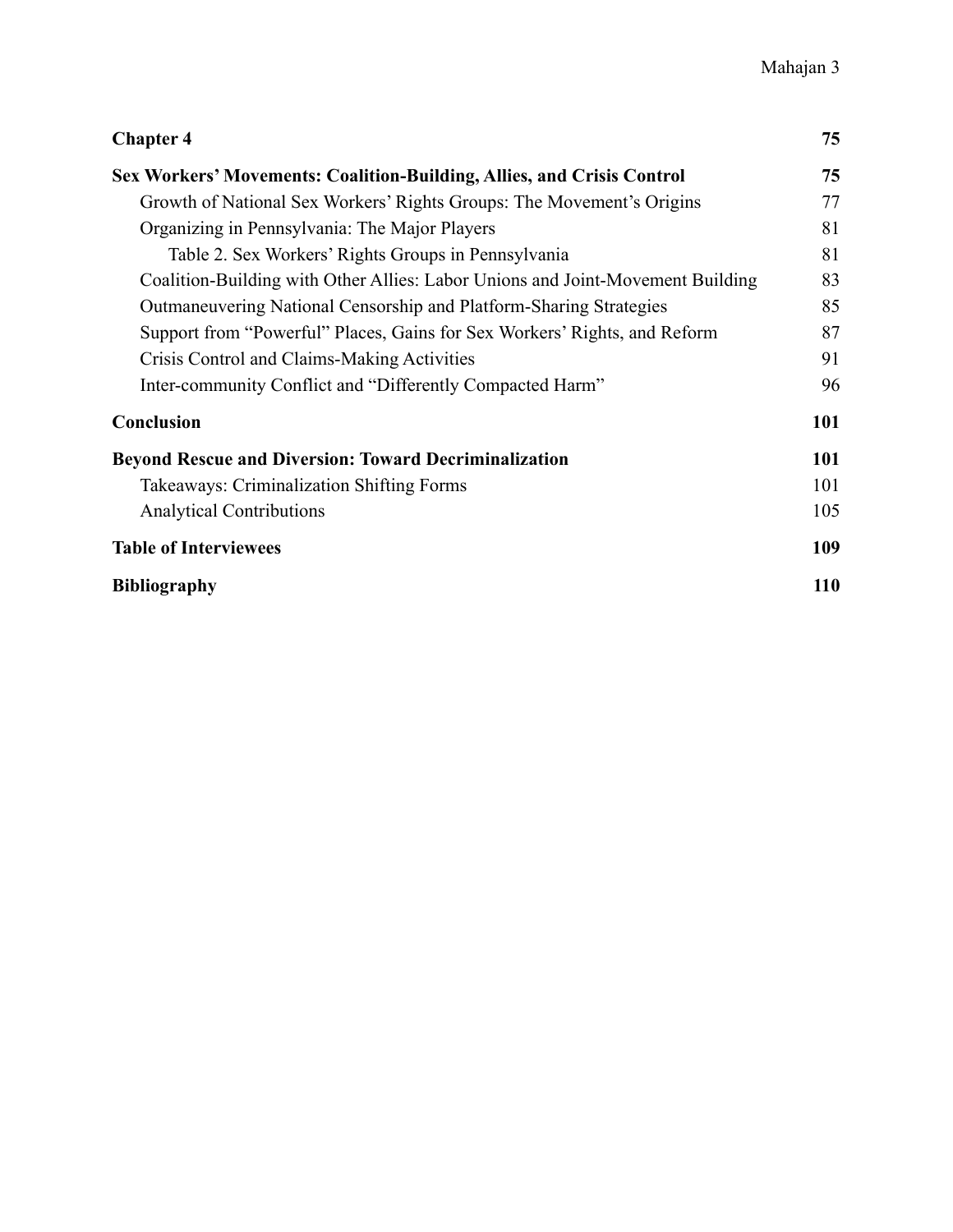### **Acknowledgments**

<span id="page-5-0"></span>I could not have completed this thesis without the support of many people.

First, I would like to express my deepest appreciation to my advisor, Professor Marie Gottschalk. I sincerely appreciate your unwavering support, thoughtful feedback, and commitment to pushing me to make this analysis stronger at every turn. Your work inspires me beyond words, and it has been a true honor to learn from and work with you over the past year.

I would also like to extend my deepest gratitude to the sex workers' rights organizers and community leaders who gave me their time and shared their wisdom. Your experiences informed the entirety of this paper, and your commitment to genuine social and political reform will continue to inspire me. I hope that this project does your ongoing work service.

I am extremely grateful to every friend and mentor who read this paper and its various drafts and provided me with incredible feedback and words of encouragement: Dr. Eileen Doherty-Sil, Tamara Wurman, Ria Chinchankar, Sonali Deliwala, Sophie Roling, Rohan Krishnan, Hadriana Lowenkron, Joey Ravenna, and many more who have listened to me speak about the project for the past nine months.

I am also indebted to many mentors (Dr. Stephen Bonett, Dr. Daniel Teixeira da Silva, and Dr. Sarah Wood, in particular) and co-workers (Kristi Petrillo, Cesar Centeno, Rachel Winter, and many more Prevention Point staff) in and outside of academia who taught me what harm reduction looks like in practice and how to integrate community-produced knowledge into any scholarly work. You inspire me to follow your footsteps, shifting the bounds of what the role of research in social change should be.

The completion of this paper would not have been possible without the support of Maryam Elhabashy, who provided me with invaluable feedback and support when I needed it most, or Srinidhi Ramakrishna, who worked—and laughed—along with me throughout the year.

Finally, to my family, thank you for helping me finish this paper. Through all the highs and lows, your consistent support and encouragement carried me to the end.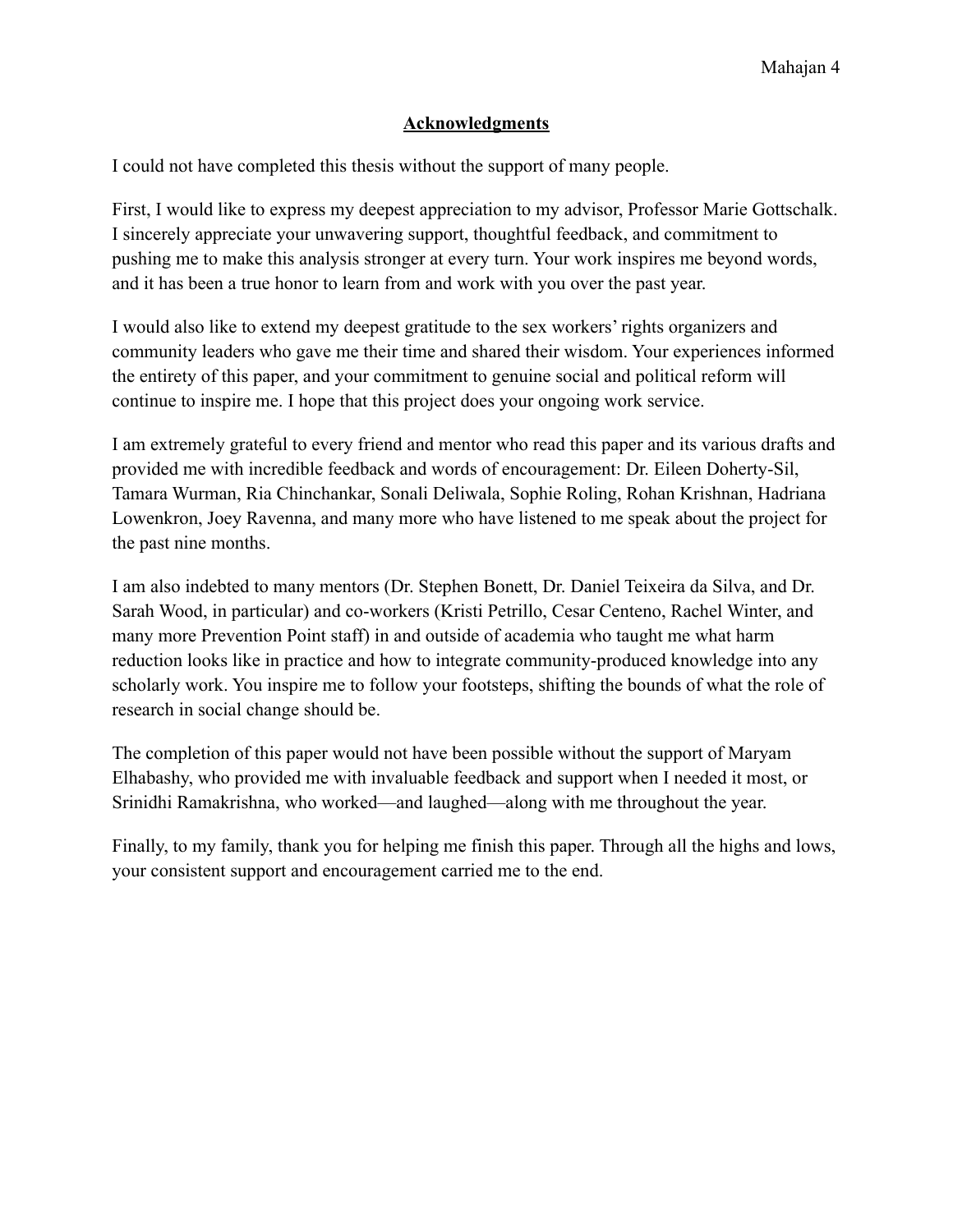#### **Abstract**

<span id="page-6-0"></span>Calls for criminal justice reform in the United States have multiplied in recent years, yet advocates rarely discuss the role of punitive legislation surrounding the sex industry. Today's anti-trafficking movement is one notorious for conflating human trafficking with consensual sex work, and it has seen striking success in pushing forward a narrative around the need for rescue. Pennsylvania—with the harshest laws governing the purchase and sale of sex in the country—serves as a useful case study for understanding the relationship between the anti-trafficking movement and the movement for sex workers' rights. Through a comprehensive review of legislation and relevant literature, an analysis of the growth of the carceral state in relation to the anti-trafficking movement, and a series of fourteen qualitative interviews, this analysis seeks to understand the barriers to decriminalizing sex work in the state, as a proxy for understanding the barriers to sex workers' rights. Findings are presented in three major sections. First, numerous new pieces of Pennsylvania legislation related to the fear of human trafficking have neither improved conditions for sex workers nor protected victims of trafficking. Second, the anti-trafficking narrative and the push for carceral reform found common ground in problem-solving courts and police-assisted diversion programs, which have further harmed sex workers and victims of trafficking by grafting social services to the criminal legal system. Finally, sex workers' rights organizations have built abundant strategies to counter the power of the anti-trafficking movement; however, they must also contend with a dearth of accessible funding, an ever-shrinking social safety net, and differing priorities in their movement work. This analysis presents unique insights into the political and carceral contexts surrounding sex work. By delineating these barriers, this analysis works to support future sex workers' rights coalition-building in Pennsylvania.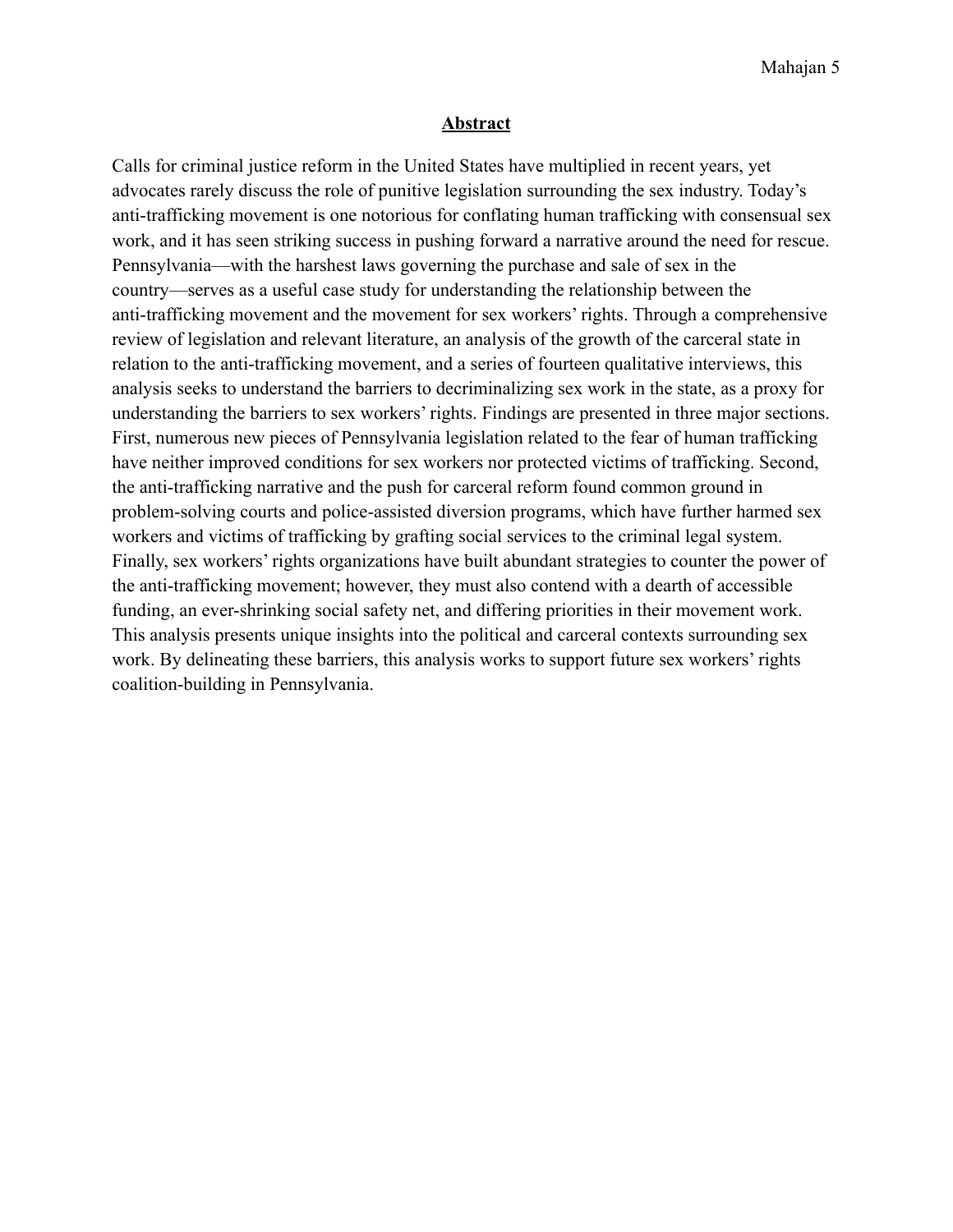## **Introduction**

## <span id="page-7-0"></span>**Pennsylvania's Punitiveness: The Need to Critique Anti-Trafficking Efforts**

<span id="page-7-1"></span>*"A Montgomery County man forced a woman into sex work at a hotel near the Pennsylvania Turnpike, DA says. Authorities say Cornell Scott-Milbourne forced a woman into prostitution under threats of violence."<sup>1</sup>*

*"A former Delco child services caseworker got probation for coercing a client into sex work. Candace Talley pleaded guilty to promoting prostitution and human trafficking earlier this month."<sup>2</sup>*

*"Lawsuits say 3 Philly hotels ignored sex slavery on their properties. The legal action was brought on behalf of two young women who were 15 and 16 when they were forced into prostitution."<sup>3</sup>*

*"First of kind lawsuit accuses N.E. Philly hotel [the city's 'epicenter of human trafficking'] of accommodating sex trafficking."<sup>4</sup>*

*"Leader of Philly prostitution ring gets 37 to 74 years in prison. Prosecutors said John C. Guerra, 41, preyed on drug-addicted teen runaways and women, who were coerced into prostitution at motels in Northeast."<sup>5</sup>*

These Pennsylvania headlines reference an ostensibly common—and increasingly

frequent—occurrence of predatory men coercing vulnerable, young women into a life of sexual

slavery. With lionizing descriptions of law enforcement officers saving girls from organized

<sup>4</sup> Joseph A. Slobodzian, "Fist of kind lawsuit accuses NE Philly Hotel of accommodating sex trafficking," <https://www.inquirer.com/news/philadelphia/sex-trafficking-lawsuit-hotels-philadelphia-20190327.html>.

*Philadelphia Inquirer,* March 10, 2017,

<sup>1</sup> Vinny Vella, "A Montgomery County Man Forced A Woman Into Sex Work at a Hotel Near the Pennsylvania Turnpike, DA says," *Philadelphia Inquirer,* May 24, 2021,

<sup>&</sup>lt;sup>2</sup> Vinny Vella "A former Delco child services caseworker got probation for coercing a client into sex work," *Philadelphia Inquirer,* March 22, 2021, [https://www.inquirer.com/news/candace-talley](https://www.inquirer.com/news/candace-talley-delaware-county-children-youth-services-prostitution-20210322.html)[delaware-county-children-youth-services-prostitution-20210322.html.](https://www.inquirer.com/news/candace-talley-delaware-county-children-youth-services-prostitution-20210322.html) [https://www.inquirer.com/news/cornell-scott-milbourne-human-trafficking-plymouth-meeting-20210524.html.](https://www.inquirer.com/news/cornell-scott-milbourne-human-trafficking-plymouth-meeting-20210524.html)

<sup>3</sup> Joseph A. Gambardello, "Lawsuits say 3 Philly hotels ignored sex slavery on their properties," *Philadelphia Inquirer,* March 27, 2019,

[https://www.inquirer.com/philly/news/crime/First-of-kind-lawsuit-accuses-NE-Phila-hotel-of-accomodating-sex-traf](https://www.inquirer.com/philly/news/crime/First-of-kind-lawsuit-accuses-NE-Phila-hotel-of-accomodating-sex-trafficking.html) [ficking.htm](https://www.inquirer.com/philly/news/crime/First-of-kind-lawsuit-accuses-NE-Phila-hotel-of-accomodating-sex-trafficking.html).

<sup>5</sup> Joseph A. Sloodzian, "Leader of Philly prostitution ring gets 37 to 74 years in prison," *Philadelphia Inquirer,* May 4, 2017,

[https://www.inquirer.com/philly/news/crime/Leader-of-Phila-prostitution-ring-sentenced-to-37-to-74-years-in-prison](https://www.inquirer.com/philly/news/crime/Leader-of-Phila-prostitution-ring-sentenced-to-37-to-74-years-in-prison.html) [.html.](https://www.inquirer.com/philly/news/crime/Leader-of-Phila-prostitution-ring-sentenced-to-37-to-74-years-in-prison.html)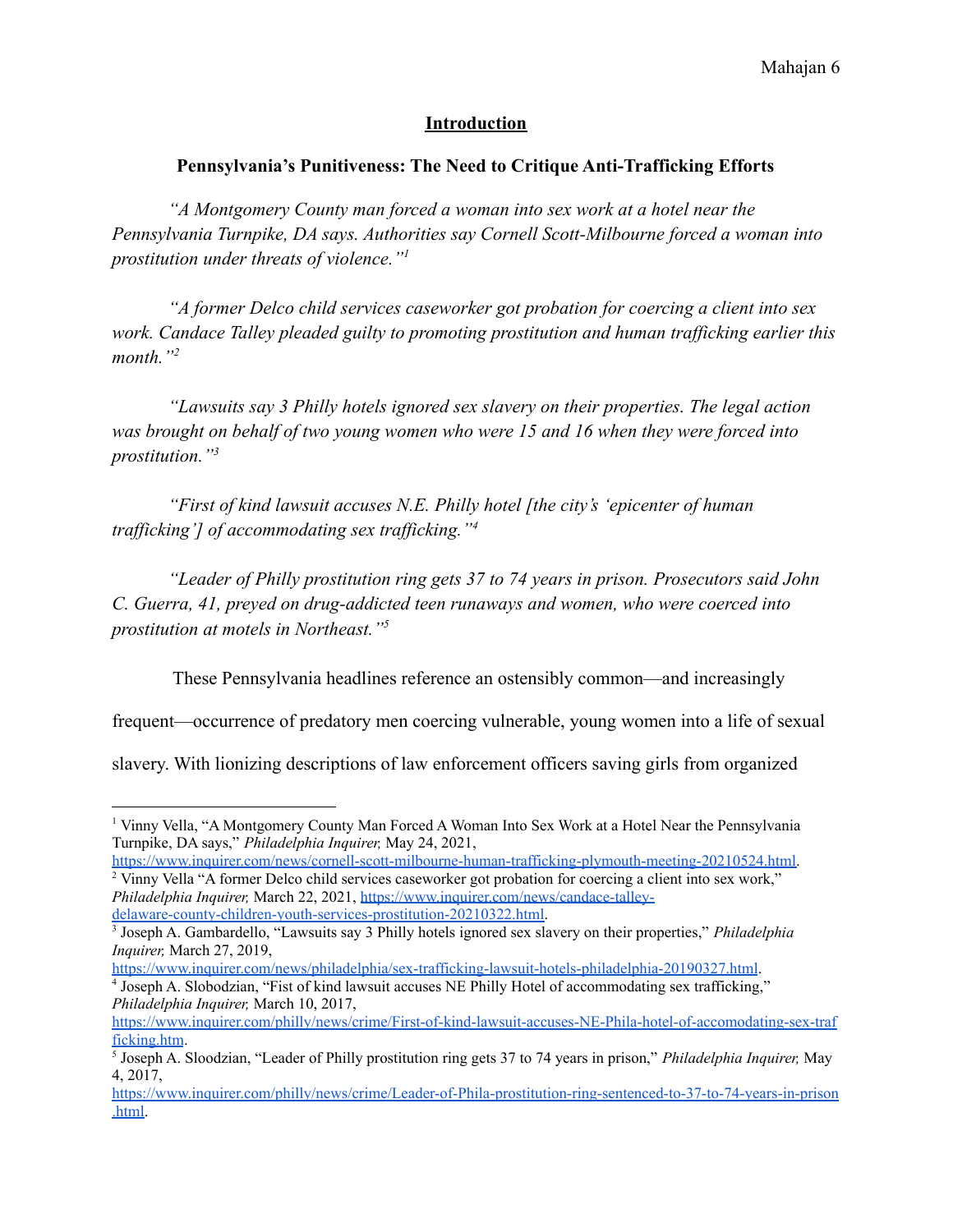lifetime criminals, and prosecutors pursuing symbolically long sentences with tough-on-crime language, the resulting public outrage against these "heinous" crimes seems easily justifiable.

The *Philadelphia Inquirer*, the largest news outlet in Pennsylvania, has almost exclusively published stories that hail the police-led rescue of victims of sexual slavery in all stories related to sex work, prostitution, or trafficking since 2013.<sup>6</sup> Far fewer stories recognize the complexities of the consensual sex trade. Fewer still situate exploitation within the broader social, economic, and political contexts that shape it. These stories in Pennsylvania conflate the crime of sex trafficking with sex work, and they shore up public disdain for sex work as a driver of trafficking. Details about intricate trafficking stings and successful rescue endeavors reflect the larger implications of the fear of trafficking: a deep entanglement of law enforcement and the carceral state with social service systems.

In the past two decades, public fear around human trafficking in the sex industry has grown to dominate legal and social discussions around sex work and human trafficking across the country. The influence of what is known as the anti-trafficking movement must be analyzed and deeply critiqued both for the harm it levies toward sex workers and its failure to adequately support those who have experienced trafficking. According to the United States Department of Justice, sex trafficking is the use of force, fraud, or coercion to obtain a commercial sex act.<sup>7</sup> Sex work, on the other hand, refers to the exchange of sexual services for money and resources between consenting adults. This term is not legally defined in the United States, but it is embedded in the histories of social movements for sex workers' rights. "Prostitution" refers to the crime of selling sex at the legislative and criminal justice levels, and the criminalization of prostitution includes related behaviors of solicitation and loitering. However, "prostitute" is an

<sup>6</sup> Andrew Mercier, "The top 25 newspapers based in Pennsylvania," *MuckRack,* December 31, 2019, <https://muckrack.com/blog/2019/12/31/the-top-25-newspapers-based-in-pennsylvania>.

<sup>7</sup> "Human Trafficking," *The United States Department of Justice,* accessed January 20, 2022.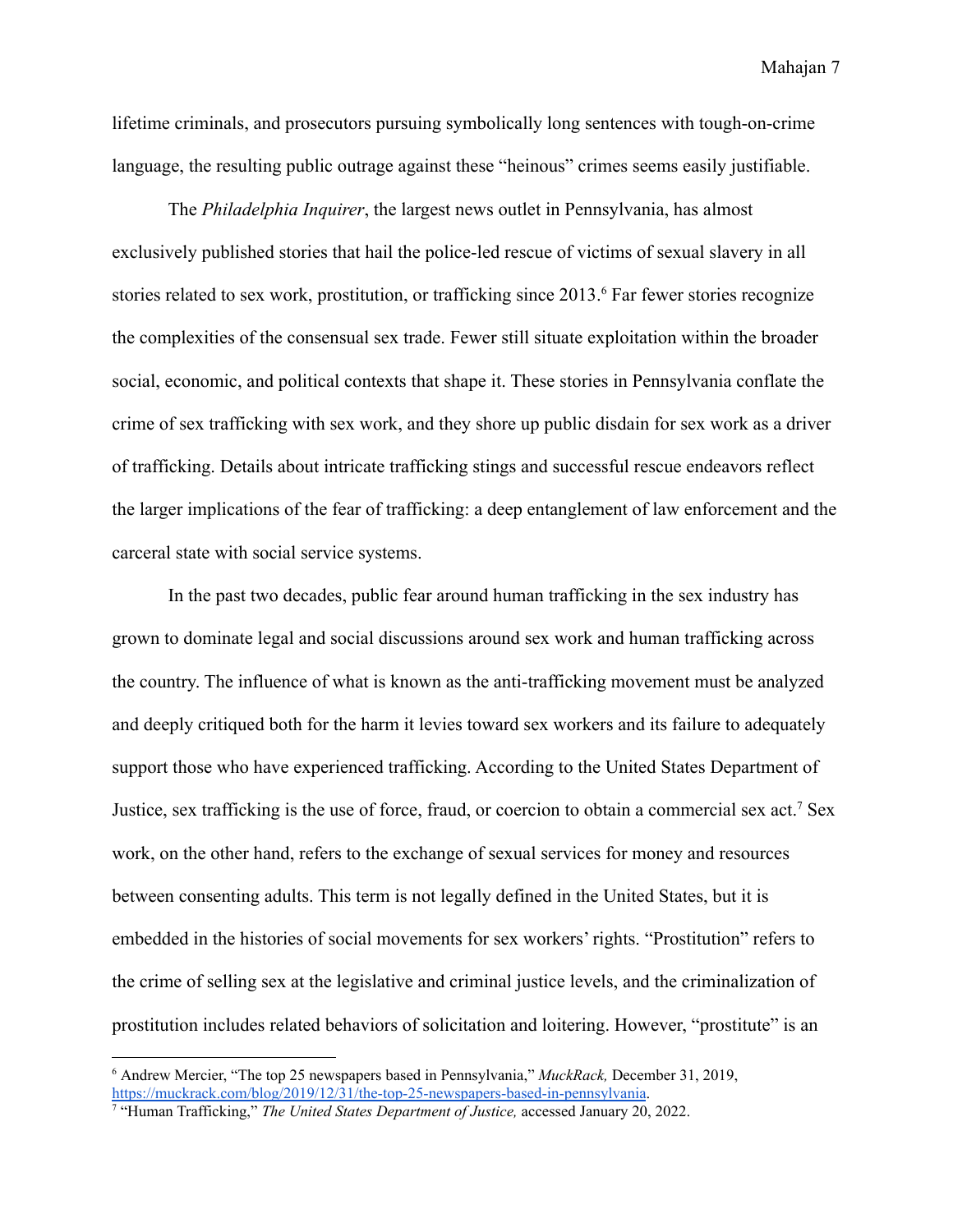outdated and stigmatized term, and "sex worker" more completely encompasses a burgeoning movement for sex workers' rights as workers' rights.

The state of Pennsylvania represents the crystallization of the anti-trafficking movement's multi-level influence. It is an important state to analyze because it has the harshest and most punitive laws governing prostitution in the country, for both buyers and sellers of sex.<sup>8</sup> With increased sentencing for each conviction, Pennsylvania is one of only three states that incarcerates sex workers for up to five years for multiple offenses. A greater number of states hand out sentences of less than ninety days, and the vast majority of states in the country limit prostitution-related incarceration to one year. <sup>9</sup> Moreover, the state is one of only six to increase the penalties for prostitution to felony charges if the arrested person is found to be HIV positive.<sup>10</sup>

Pennsylvania is one of forty-nine other states to classify prostitution charges as misdemeanors. Nonetheless, the state is an outlier by virtue of its draconian misdemeanor sentences, which become increasingly punitive with each subsequent charge for prostitution.<sup>11</sup> People engaged in sex work are regularly incarcerated for prostitution over their lifetimes—sex workers engaged with Pennsylvania harm reduction services have been incarcerated nine times

<sup>10</sup> "HIV Criminalization Laws Map," Temple University Center for Public Health Law Research, [https://phlr.org/product/hiv-criminalization-laws-map,](https://phlr.org/product/hiv-criminalization-laws-map) accessed February 6, 2022.

<sup>&</sup>lt;sup>9</sup> "US Federal and State Prostitution." <sup>8</sup> "US Federal and State Prostitution Laws and Related Punishments," *ProCon,* Last updated May 4, 2018, [https://prostitution.procon.org/us-federal-and-state-prostitution-laws-and-related-punishments/.](https://prostitution.procon.org/us-federal-and-state-prostitution-laws-and-related-punishments/) Florida and Idaho are the only other two states to incarcerate sex workers for five years. Other states including Montana and New Jersey have lowered penalties for sex workers, but penalties for sex buyers have remained (or become more) punitive. These two states incarcerate sex buyers for up to five years, but sex workers for less.

<sup>&</sup>lt;sup>11 "</sup>Misdemeanor Sentencing Trends," National Conference of State Legislatures' Criminal Justice Program and Pew Charitable Trust Public Safety Performance Project, *NCSL,* January 29, 2019,

[https://www.ncsl.org/research/civil-and-criminal-justice/misdemeanor-sentencing-trends.aspx.](https://www.ncsl.org/research/civil-and-criminal-justice/misdemeanor-sentencing-trends.aspx) The average misdemeanor sentence ranges from six month to two years. Pennsylvania is among the most punitive states that prosecutes misdemeanors with incarceration up to five years. Sentences increase with each arrest, up to the fourth or higher (i.e., the first charge is not as heavily punished as the second).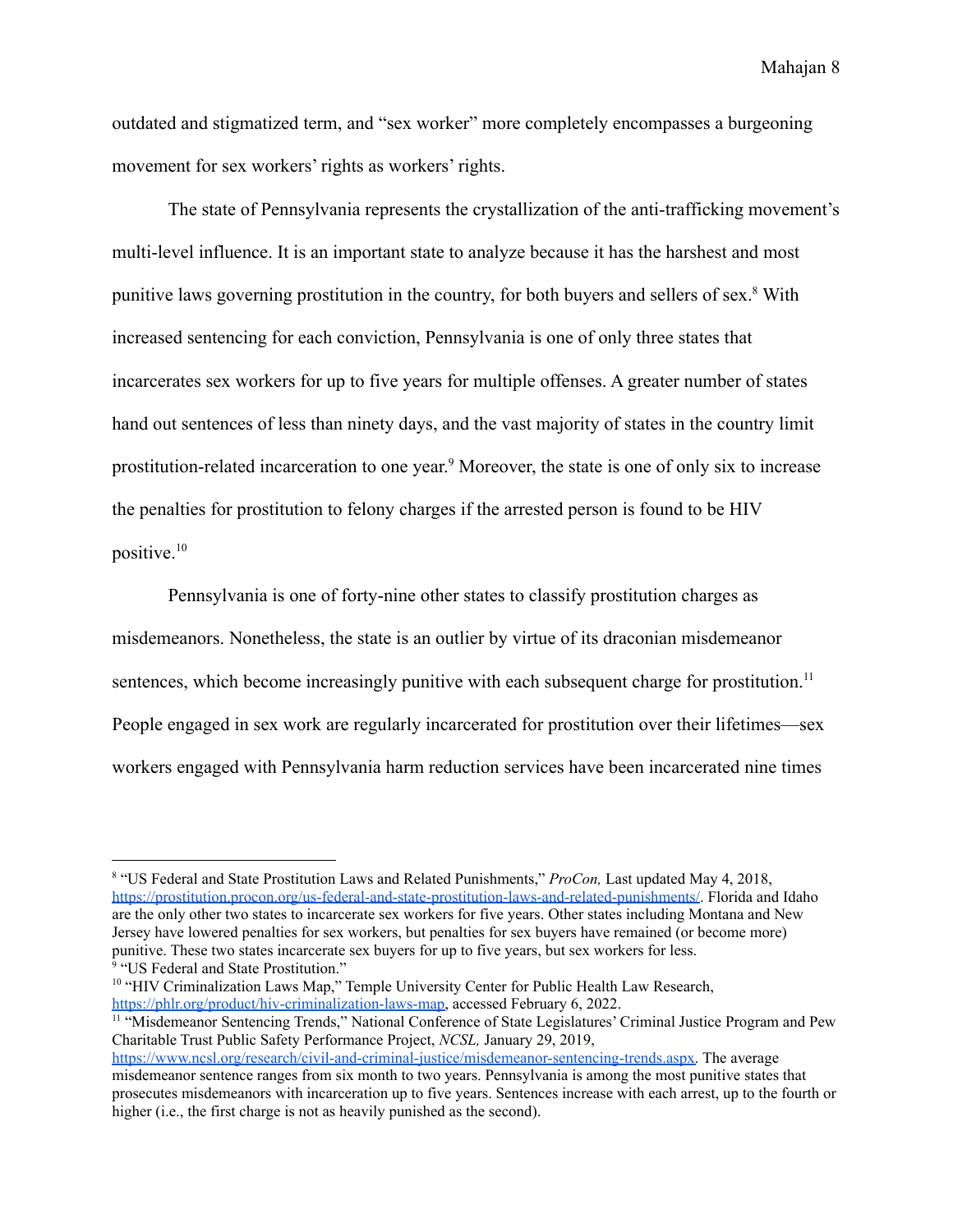on average, and arrested even more.<sup>12</sup> Broad-scale arrest data for people who have worked in the sex industry is widely unknown. However, community-based organizations have determined that the average street-based sex worker will almost certainly be incarcerated at least four times and face significantly longer prison sentences in Pennsylvania as compared to other states.<sup>13</sup>

Between 1,800 and 2,000 people are arrested annually in Pennsylvania specifically for the crime of prostitution; the state is sixth in the country in prostitution arrests per 10,000 people and fifth in total prostitution arrests.<sup>14</sup> Experts predict this number is far greater when it includes those arrested for any prostitution-related activity or other crimes associated with criminalized sex work including theft, loitering, or criminalized drug use.<sup>15</sup> Moreover, there is no total estimate for the number of people currently incarcerated for prostitution or related charges at the state, county, or municipal levels. An unpublished report from the American Civil Liberties Union (ACLU) of Pennsylvania underscored that arrest and incarceration experiences for sex workers vary, and prostitution and legally-defined "related" charges do not encompass the depth of criminalization and arrest sex workers face.<sup>16</sup>

Even further, all revisions to the legislation surrounding prostitution in Pennsylvania have been exclusively related to the increasingly salient fear of human trafficking, not the exceptional

<sup>&</sup>lt;sup>12</sup> Raani Begum and Sultana Bibi, "Destigmatize, Decriminalize, Decarcerate: On Sex Work and Harm Reduction," (webinar, Project SAFE and Philadelphia Red Umbrella Alliance, Zoom, September 21, 2022).

<sup>&</sup>lt;sup>13</sup> Begum and Bibi, "Destigmatize, Decriminalize, Decarcerate."

<sup>&</sup>lt;sup>14</sup> "US and State Prostitution Arrests," ProCon, May 5, 2018,

<https://prostitution.procon.org/us-and-state-prostitution-arrests/>. This number is averaged based on available arrest statistics over the past decade as reported by the Pennsylvania Department of Corrections, the Pittsburgh DA's Office, and the Philadelphia DA's Office. ProCon also shows that only California and Texas surpass Pennsylvania in relation to both total numbers or arrests and arrests per 10,000.

<sup>15</sup> Elise White, Rachel Swaner, Emily Genetta, Suvi Hynynen Lambson, Janell Johnson Dash, Isaac Sederbaum, and Ariel Wolf, "Navigating Force and Choice: Experiences in the New York City Sex Trade and the Criminal Justice System's Response," Center for Court Innovation, December 2017,

[https://www.courtinnovation.org/publications/NYC-sex-trade.](https://www.courtinnovation.org/publications/NYC-sex-trade) Only a quarter of study participants had been arrested for prostitution. They were most often arrested for other things such as drugs, shoplifting, jumping a subway turnstile, and trespassing.

<sup>&</sup>lt;sup>16</sup> Naiymah Sanchez (Trans Rights Organizer, American Civil Liberties Union), interview with author, online, February 2022.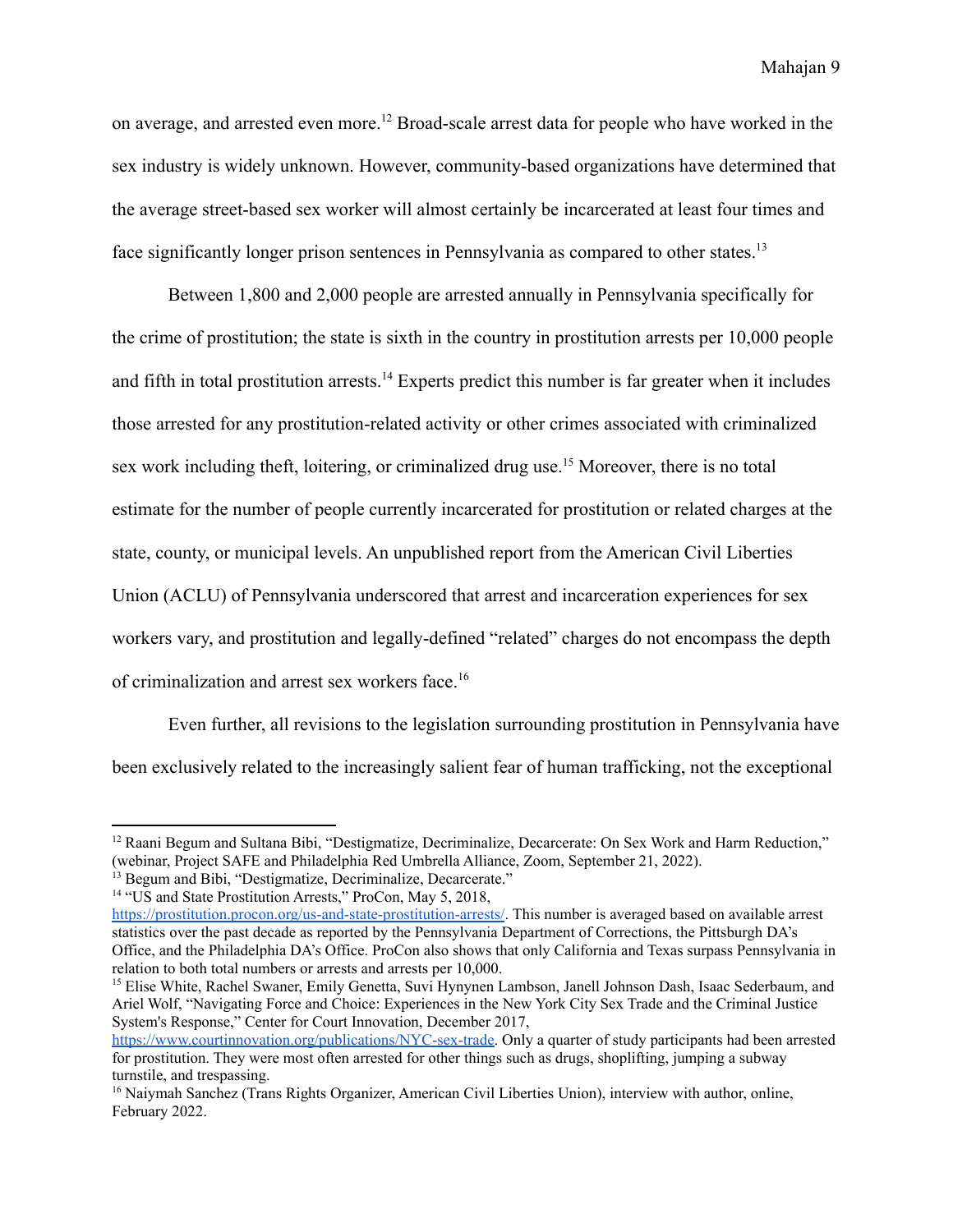punitiveness of these policies. A unique byproduct of the anti-trafficking movement's lobbying power, ratcheted-up sentences for the buyers of sex and apparent human traffickers characterize Pennsylvania's state-sanctioned approach to sex work. Moreover, a renewed commitment to diversion programs—programs using law enforcement to encourage "exit" from the sex industry—has dominated discussion of reform. Despite a striking swath of sex workers' rights actors calling for the opposite, the state has implemented a series of laws further criminalizing the sex trade and continued to support problem-solving courts and police-assisted diversion programs.

Movements for sex workers' rights and leading criminal legal reform groups including the ACLU advocate for the complete decriminalization of, or removal of all criminal penalties from, the sex trade. Sex workers' movements bring forward not only public policy solutions, but also broader calls to ameliorate a broken social safety net, to remove morality and deservingness as requirements for social mobility, and to include the most marginalized in the decision-making sphere. These groups assert that a personal-responsibility, moralized stance on prostitution as work is irrelevant; jailing sex workers for their work and removing their rights to health care, food, clothing, and shelter are indefensible.

Partial criminalization—criminalizing buyers, but not sellers of sex—is designed to "end demand" for sex work. This model has gained popularity with the anti-trafficking movement. However, sex workers assert that with any form of criminalization, they bear the brunt of carceral abuse, are left subject to violence from police and buyers alike, and remain excluded from an already shredded social safety net.<sup>17</sup> The decriminalization approach, on the other hand, recognizes that "systemic factors, such as poverty, the dearth of affordable housing and

<sup>17</sup> Chi Adanna Mgbako, "The Mainstreaming of Sex Workers' Rights as Human Rights," *Harvard Journal of Law and Gender* 43, no. 92 (2020): 93-136, [https://ir.lawnet.fordham.edu/faculty\\_scholarship/1092](https://ir.lawnet.fordham.edu/faculty_scholarship/1092).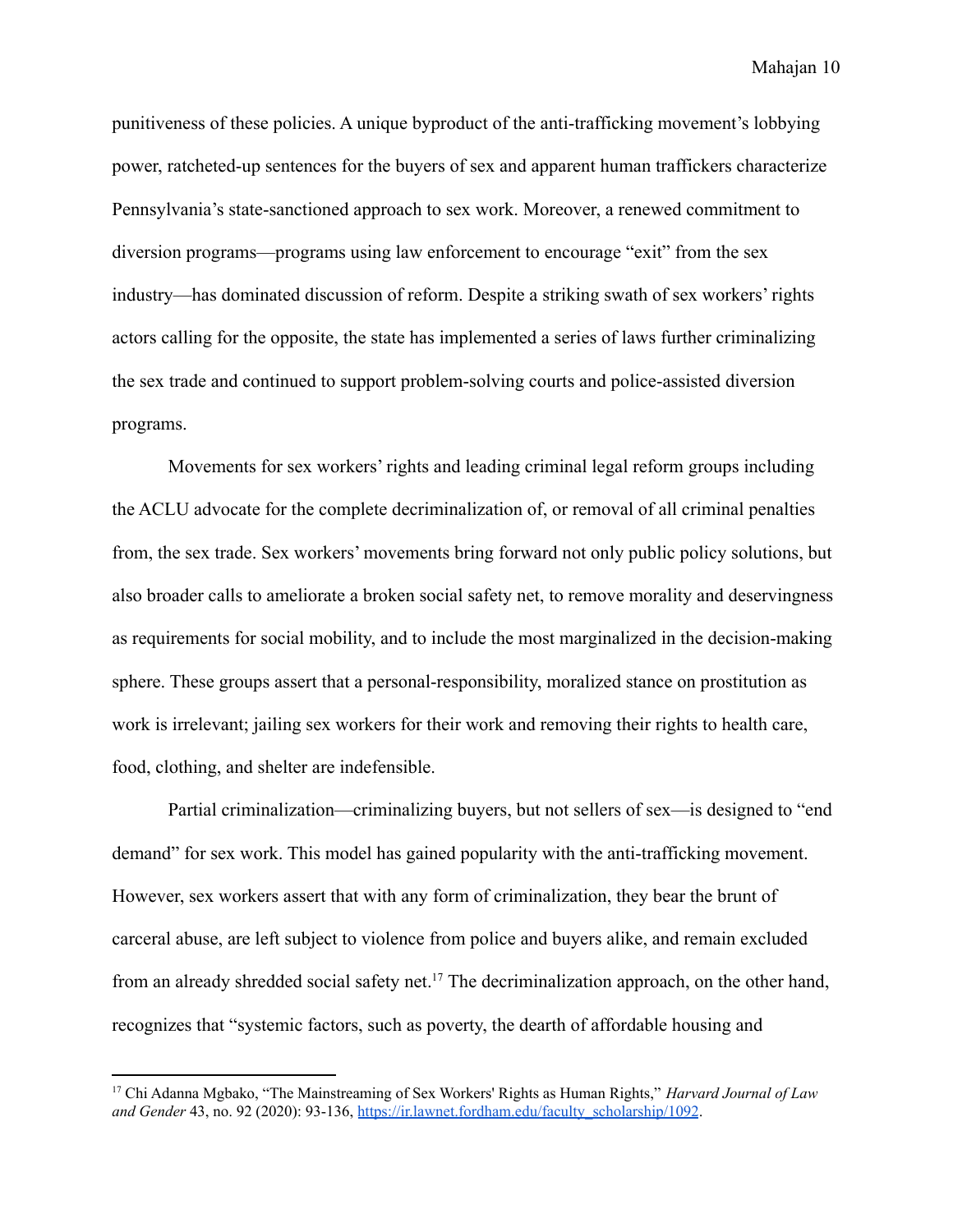living-wage jobs, and global inequality" shape workers' choices to engage in sex work. In a "world that is overwhelmingly capitalist and patriarchal," sex work is often "a better choice than other forms of exploitative, low-wage labor" and provides "autonomy and flexibility."<sup>18</sup> More broadly, the model of complete decriminalization upholds that the reasons for choosing to engage in sex work are of little importance compared to the need for social and legal protections for those who are involved in the industry. While not the be-all-end-all goal for realizing sex workers' rights, decriminalization is a necessary step to ending the harm currently levied under Pennsylvania's carceral model. For this reason, decriminalization of sex work is used as a proxy for progress toward sex workers' rights at the state level.

#### <span id="page-12-0"></span>*Question and Framing*

Despite a grassroots base calling for the decriminalization of sex work as a strategy of harm reduction and health and social justice, many powerful individuals in Pennsylvania's criminal legal system have a "core sense that sex work is a problem that needs to be 'diverted,'" reflecting the narrative pushed forward by the anti-trafficking movement.<sup>19</sup> What role, then, does the anti-trafficking movement play in relation to sex workers' rights? How does its extension of the carceral state, couched in rescue-oriented language, impact sex workers' fight for decriminalization? How do sex workers' movements resist? More simply, what are the politics of decriminalizing sex work in the state of Pennsylvania?

There has not been a comprehensive academic analysis connecting the lobbying power of the anti-trafficking movement with the growth of prostitution diversion programs (PDPs) in

<sup>18</sup> Katie Hail-Jares, Corey S. Shdaimah, and Chrysanthi S. Leon, "Introduction," in *Challenging Perspectives on Street-Based Sex Work* (Philadelphia, PA: Temple University Press, 2017), p. 9.

<sup>&</sup>lt;sup>19</sup> Raani Begum and Sultana Bibi (co-organizers, Project SAFE and Philadelphia Red Umbrella Alliance), interview with author, online, March 2022.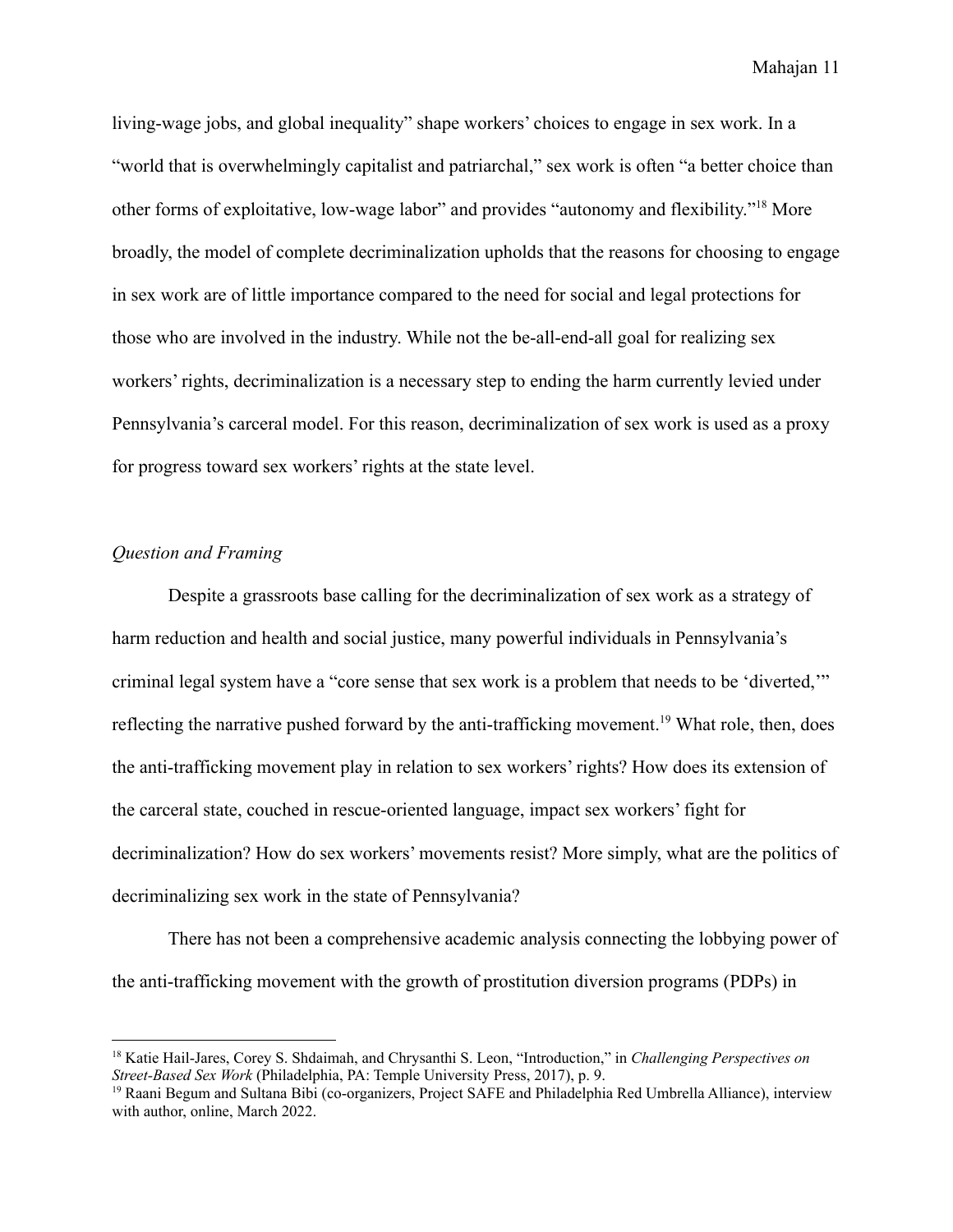Pennsylvania. There has been no previous analysis of sex workers' rights movements in Pennsylvania, nor has there been critique of the complex context within which sex workers' rights movements work. This paper will uniquely underscore the political context built by the anti-trafficking movement and so-called reforms to the criminal legal system in the form of diversion programs, and the ways in which movements for sex workers' rights respond to this context. It will show that the anti-trafficking movement—while supposedly supporting victims of exploitation—has instead further harmed sex workers and victims of trafficking alike by extending the role of the carceral state in its wake.

#### <span id="page-13-0"></span>*Methodology and Theoretical Relevance*

To answer these questions, this paper draws upon a comprehensive review of existing legislation and literature surrounding the broader anti-trafficking movement; data collection on Philadelphia's problem-solving court for prostitution and police-assisted diversion programming to highlight the broader impact diversion programs have on sex workers; and a series of qualitative interviews with key stakeholders and specifically grassroots organizers for sex workers' rights. Fourteen interviews were conducted with key stakeholders between January and March of 2022. A full list of people interviewed can be found in the Appendix 1. Interview guides were designed to gather the perspectives of multiple stakeholders to capture data based on participant role. The broad categories of interviewees were sex workers' rights organizer, anti-trafficking activist, legislative official or policy maker, and diversion program frontline staff or administrator. Interview analysis employed rapid qualitative analysis.<sup>20</sup> This method is used to

<sup>20</sup> Mark S. Bauer et. al. "An introduction to implementation science for the non-specialist," *BMC Psychology* 3, no. 1:32, September 16, 2015, [https://www.ncbi.nlm.nih.gov/pmc/articles/PMC4573926/;](https://www.ncbi.nlm.nih.gov/pmc/articles/PMC4573926/) This method was developed in relation to the field of implementation science aiming to promote the systematic uptake of evidence-based practices into health and social services.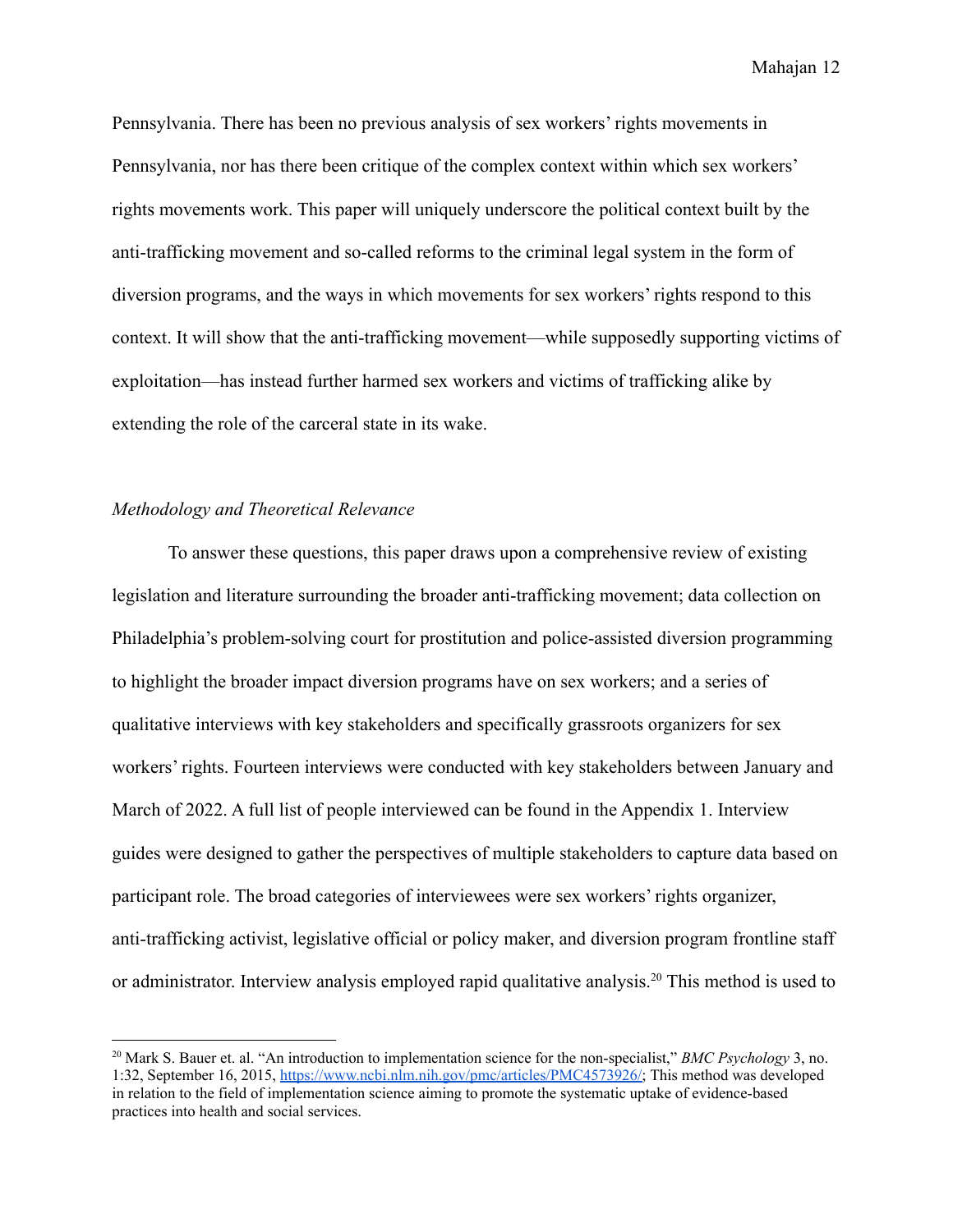broaden the understanding of key mechanisms, salient descriptors, and facilitators and barriers of programs, interventions, or policies, and it is important for including stakeholder viewpoints to ensure research relevance.<sup>21</sup>

The findings from this research show that political barriers to sex workers' rights present themselves along three primary theoretical perspectives in the field of criminal legal politics: *carceral feminism*, *carceral protectionism*, and critiques of *therapeutic jurisprudence*. These theories are explained briefly here and will be more completely developed in the body of the analysis.

Carceral feminism is the development of punitive penal policy under the guise of women's rights. The term was coined in 2007 by sociologist Elizabeth Bernstein, who is known for her academic work on the sociology of the body, sex, and gender. In relation to the modern anti-trafficking movement, Bernstein discusses "a feminist approach to contemporary social issues that relies on the carceral state—police, prisons, and prosecutions—as the primary method for realizing feminist goals."<sup>22</sup> Following a decades-long tradition of women's movements allying with conservative and punishment-oriented groups, the anti-trafficking movement should be understood as a new iteration of carceral feminism bolstering harsh punishments for offenders rather than addressing the conditions that create inequity. Scholars including Marie Gottschalk, Aya Gruber, and Emily Thuma have also demonstrated in great detail how increasing punishment

<sup>21</sup> Allison A. Lewinski et. al., *Medical Care* 58: S242-251, June, 2021,

[https://journals.lww.com/lww-medicalcare/Fulltext/2021/06001/Applied\\_Rapid\\_Qualitative\\_Analysis\\_to\\_Develop\\_](https://journals.lww.com/lww-medicalcare/Fulltext/2021/06001/Applied_Rapid_Qualitative_Analysis_to_Develop_a.4.aspx) [a.4.aspx.](https://journals.lww.com/lww-medicalcare/Fulltext/2021/06001/Applied_Rapid_Qualitative_Analysis_to_Develop_a.4.aspx)

<sup>22</sup> Michelle A. McKinley, "Cultural Culprits," *Berkeley Journal of Gender, Law & Justice* 24, no.2: 91–165, 2009, <https://cslc.law.columbia.edu/sites/default/files/content/docs/McKinley-paper-and-abstract.pdf>; Elizabeth Bernstein, "Carceral politics as gender justice? The "traffic in women" and neoliberal circuits of crime, sex, and rights,"

Theory and Society 41, no. 3 (2012): 233-59, [https://www.jstor.org/stable/41475719;](https://www.jstor.org/stable/41475719) Elizabeth Bernstein, *Brokered Subjects: Sex, Traf icking, and the Politics of Freedom*, (Chicago: University of Chicago Press, 2018).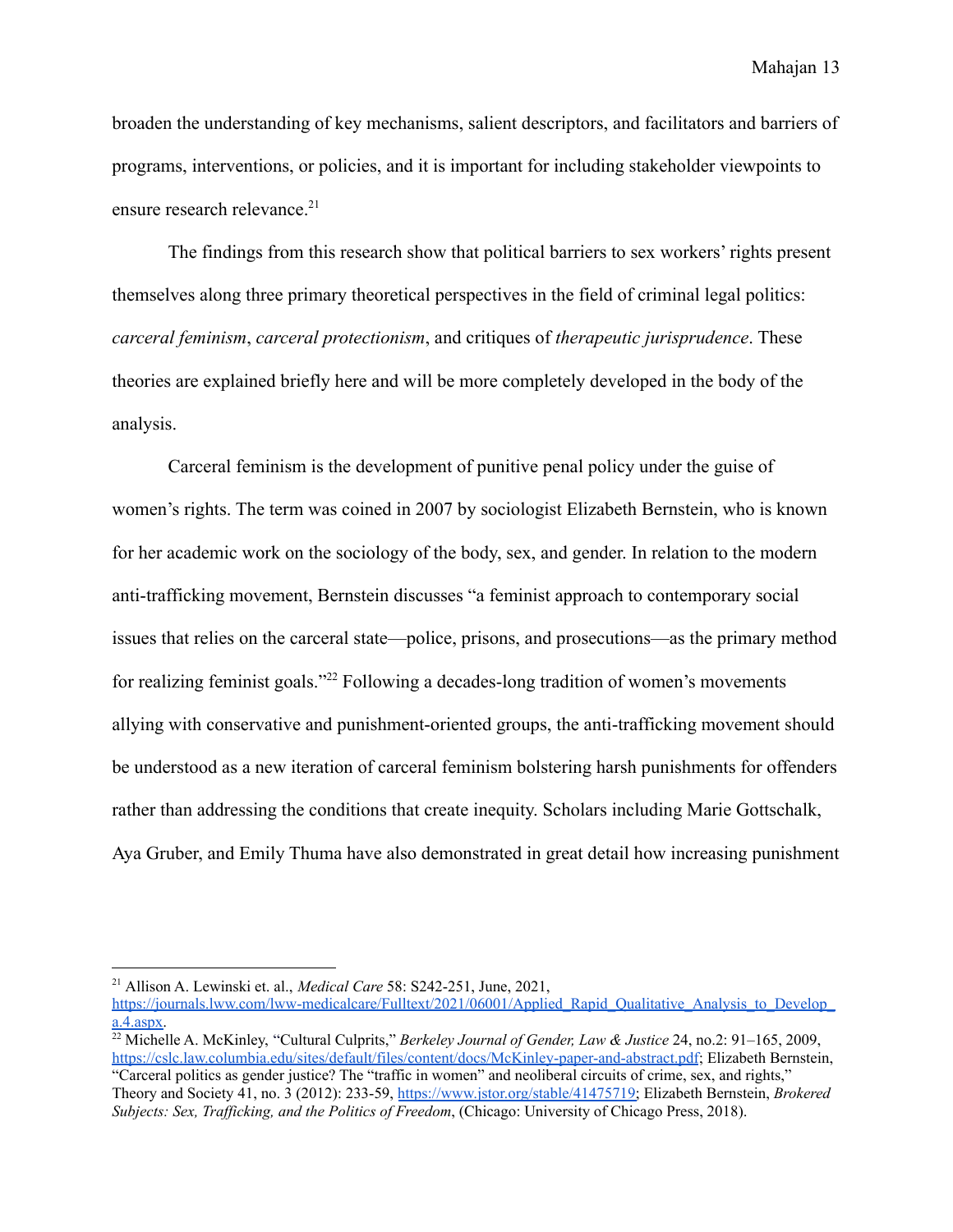for offenders at the expense of feeding a starving welfare state has both contributed to mass incarceration and been ineffective in reducing gender-based violence.<sup>23</sup>

Gender and women's studies scholar Jennifer Musto first explained carceral protectionism in 2016 as "collaboratively focused, victim-centered anti-trafficking interventions" that do not mark any meaningful departure from "the more punitive methods of the past."<sup>24</sup> In a system that is punitive by design, carceral protectionist attitudes place carcerally-focused interventions—like problem-solving courts or police-assisted diversion programs—in protective roles which treat those it seeks to protect in the same way as those it seeks to criminalize. In Pennsylvania, law enforcement officials and anti-trafficking, legislative lobbying groups hold that victims of trafficking and sex workers can be protected through imprisonment or connection to the criminal legal system. Project Dawn Court and the Philadelphia police-assisted diversion program demonstrate the damaging consequences of carceral protectionism in practice.

Also related to diversion programs, therapeutic jurisprudence is a "multidisciplinary school of legal theory and practice that examines the therapeutic and anti-therapeutic properties of law, policy, and legal institutions," described by scholars since the late 1990s.<sup>25</sup> Once thought to represent a softer arm of the carceral state that included treatment for trauma, addiction, or mental health disorders, scholars today posit that problem-solving courts espousing therapeutic jurisprudence are more accurately "therapy at gunpoint."<sup>26</sup> Theoretical critiques of diversion also

[https://repository.law.miami.edu/cgi/viewcontent.cgi?article=4636&context=umlr.](https://repository.law.miami.edu/cgi/viewcontent.cgi?article=4636&context=umlr)

<sup>&</sup>lt;sup>24</sup> Jennifer Musto, *Control and Protect: Collaboration, Carceral Protection, and Domestic Sex Trafficking in the United States*, (Oakland: University of California Press, 2016), xiii-xvi. <sup>23</sup> Marie Gottschalk, *The Prison and the Gallows: The Politics of Mass Incarceration in America,* (Cambridge: Cambridge University Press, 2006); Aya Gruber, *The Feminist War on Crime: The Unexpected Role of Women's Liberation in Mass Incarceration*, (Oakland: University of California Press, 2020); Emily Thuma, *All Our Trials: Prisons, Policing, and the Feminist Fight to End Violence*, (Champaign: University of Illinois Press, 2019).

<sup>&</sup>lt;sup>25</sup> David C. Yamaha, "Therapeutic Jurisprudence: Foundations, Expansion, and Assessment," University of Miami Law Review 75, no. 3 (June 4, 2021): 3,

<sup>26</sup> Jake Blumgart, "Therapy at Gunpoint: Can This Controversial Philly Program Put an End to Sex Work?," *Talking Points Memo,* February 24, 2015,

<https://talkingpointsmemo.com/theslice/can-dawn-court-solve-a-problem-like-prostitution>; Kerwin Kaye, *Enforcing*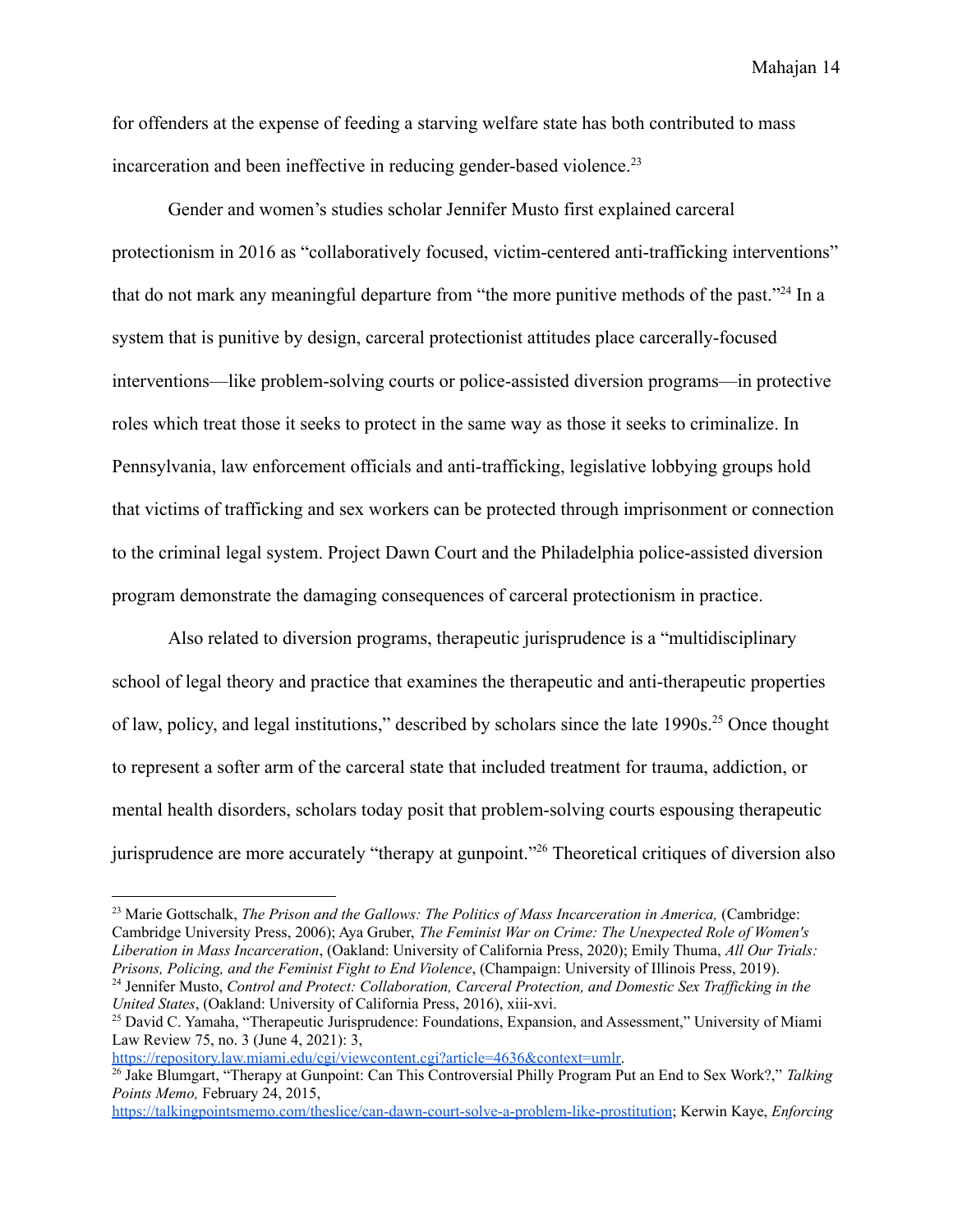follow work from the Drug Policy Alliance, a leading U.S. policy organization in the field of drug policy and harm reduction, which has repeatedly demonstrated that these programs provide little benefit compared to the "incarceration model on which they seek to improve."<sup>27</sup>

These theories serve well to analyze how the state continues to tinker at the margins of the criminality of sex work while absolving an analysis of broader structural or social reform.

#### <span id="page-16-0"></span>*Structure of Analysis*

The following three phenomena—the main findings of this analysis—characterize the political context surrounding sex work in Pennsylvania and provide a useful analytical framework to connect state-level specifics to broader theories and trends in criminal legal policy.

First, the economic and ideological power of the anti-trafficking movement enables its legislative authority for punitive policy. The anti-trafficking movement has created a discourse of victimization that privileges law-enforcement solutions to ending the demand for sex work over materially supporting those already involved in the industry as workers. The control this anti-trafficking work has exercised in Pennsylvania is seen in revitalized historic narratives of sexual slavery, trends of national lobbying in state legislatures, and the influence of misleading narratives on the passage of new, though largely symbolic, legislation. Detailing the dominance of evangelical Christian-promoted anti-trafficking advocacy in Pennsylvania reveals that this narrative has the sheer historical, financial, and political power needed to push forward punishing legislation. This legislation is poorly constructed and ignores the economic precarity of many sex workers, following trends of punitive carceral feminism.

*Freedom: Drug Courts, Therapeutic Communities, and the Intimacies of the State*, (New York: Columbia University Press, 2019).

<sup>&</sup>lt;sup>27</sup> "Drug Courts Are Not the Answer: Toward a Health-Centered Approach to Drug Use," The Drug Policy Alliance, accessed March 7, 2022,

[https://drugpolicy.org/sites/default/files/Drug%20Courts%20Are%20Not%20the%20Answer\\_Final2.pdf](https://drugpolicy.org/sites/default/files/Drug%20Courts%20Are%20Not%20the%20Answer_Final2.pdf).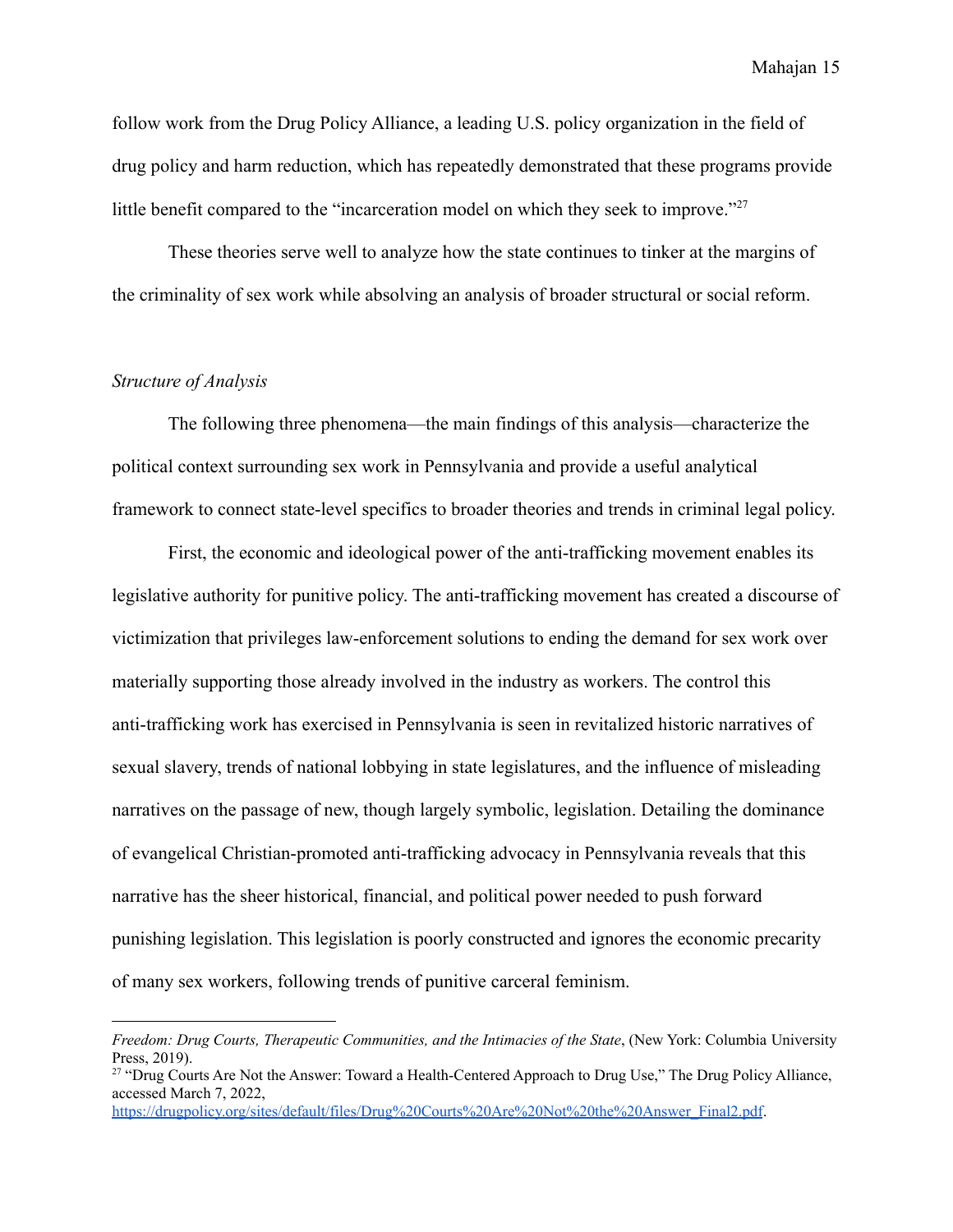Second, this rescue-oriented narrative has extended to the local level by fusing with purportedly less punitive reforms to the criminal legal system, as seen in Philadelphia's Project Dawn Court and police-assisted diversion program. Funding routed to victims' services programs and diversion programs impacts sex workers' daily lives through increased surveillance. Diversion programs run through the criminal legal system moreover seek to change the behavior of sex workers without meeting their material needs for housing, health care, job trainings, or transportation. The top-down push for diversion, while ostensibly nonpartisan, has invigorated law enforcement through the development of pre- and post-arrest diversion programs that focus on behavioral over structural change. Programs in Philadelphia are used as case studies to provide key insights into the ways the anti-trafficking movement stalls broader criminal legal reform. These programs pathologize involvement in sex work as the result of abuse to be treated through therapy, rather than understanding it as a form of livelihood. They position the carceral state as a legitimate social service provider, ineffectively and punitively seek to force abstinence from sex work, and fail to meet the needs sex workers identify for themselves.

Finally, despite the anti-trafficking movement's political power, sex workers' organizations have made significant political gains in countering its narrative at the local level. Organizing around sex workers' rights necessarily includes markers of success much more intangible than legislative change alone, providing a powerful view of the current and future sex workers' movement in Pennsylvania. Amid a political culture largely unsupportive of sex work, Pennsylvania's state legislature has seen a bill to define sex work as legitimate labor, Philadelphia's District Attorney has stopped prosecuting prostitution, and the ACLU of Pennsylvania has published support for decriminalizing sex work. These are the beginning germs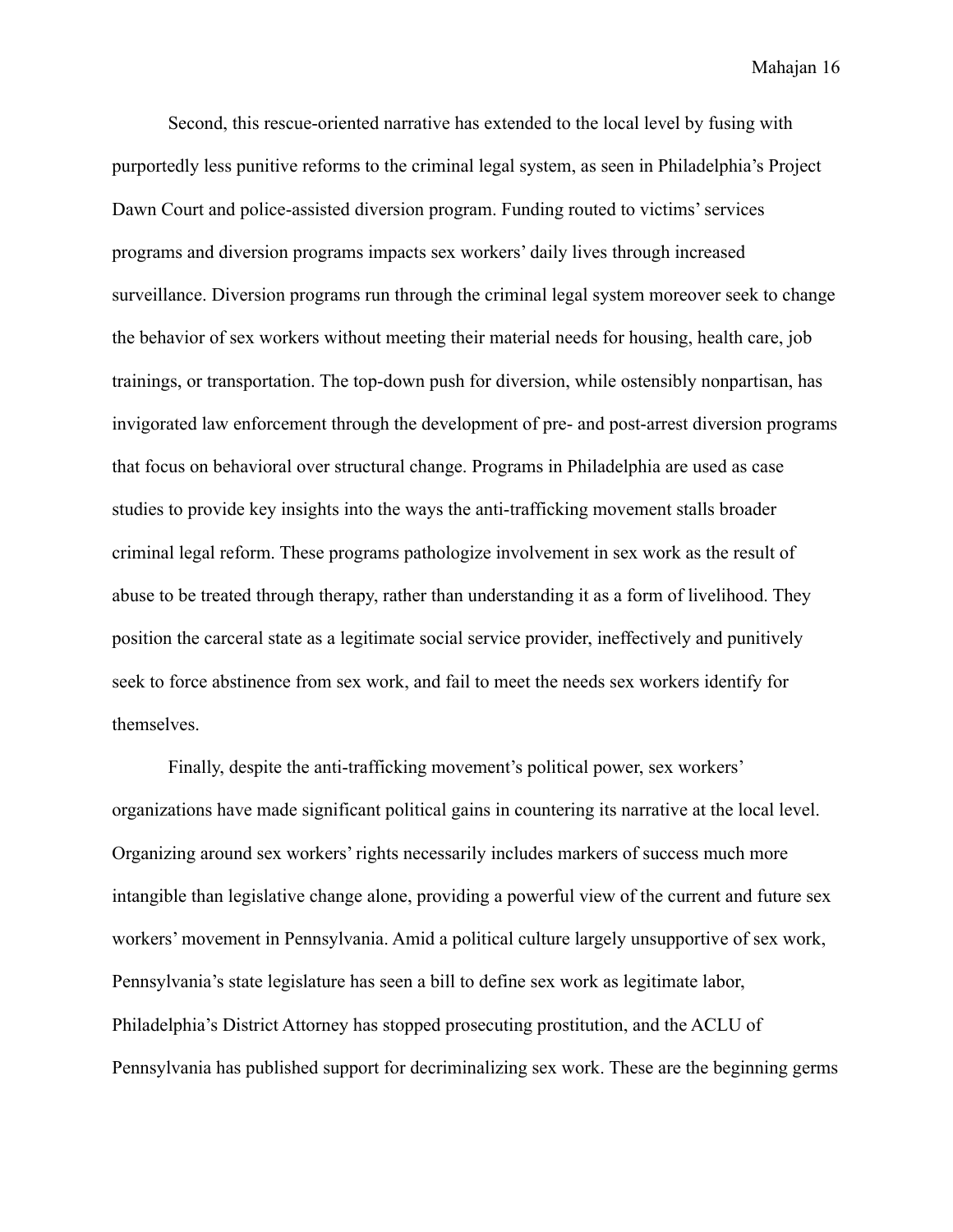of a significant group that can support a sex worker-led opposition to the anti-trafficking movement's dominance in legislation and diversion. Yet, larger political strides are hindered because sex workers' rights organizations provide necessary, immediate relief and damage control services to their clients. The need for crisis control at the local level has shifted their work away from political advocacy at the state level. Moreover, the needed statewide coalition-building faces fragmentation based on different priorities, geographical separation, and conflict among grassroots organizers.

This analysis reveals that the main actors in Pennsylvania's criminal legal system continue to misguidedly direct the state away from the needed reforms that would protect sex workers' rights. Understanding the rescue-oriented political context around sex work serves to advance the work of sex workers' rights groups who are making significant gains in the state.

#### <span id="page-18-0"></span>*Background on Decriminalization*

Because this paper uses progress toward decriminalization as a marker for bolstering sex workers' rights, it must establish decriminalization as the relevant political goal. Decriminalization as a framework for sex workers' rights has its history in the very origins of the sex workers' movement, dating back to the calls for autonomy put forth in 1973 by Call Off Your Tired Old Ethics, the first for-and-by-sex workers organization in the country, and the 1985 World Charter for Prostitutes' Rights. Existing global and national approaches to the legal governance of sex work today fall along four major legislative pathways: complete criminalization, partial decriminalization, "quasi" legalization, and complete decriminalization.

Historically, complete criminalization of the sex trade has commanded American attitudes toward sex work. Criminalization currently defines Pennsylvania's laws, as discussed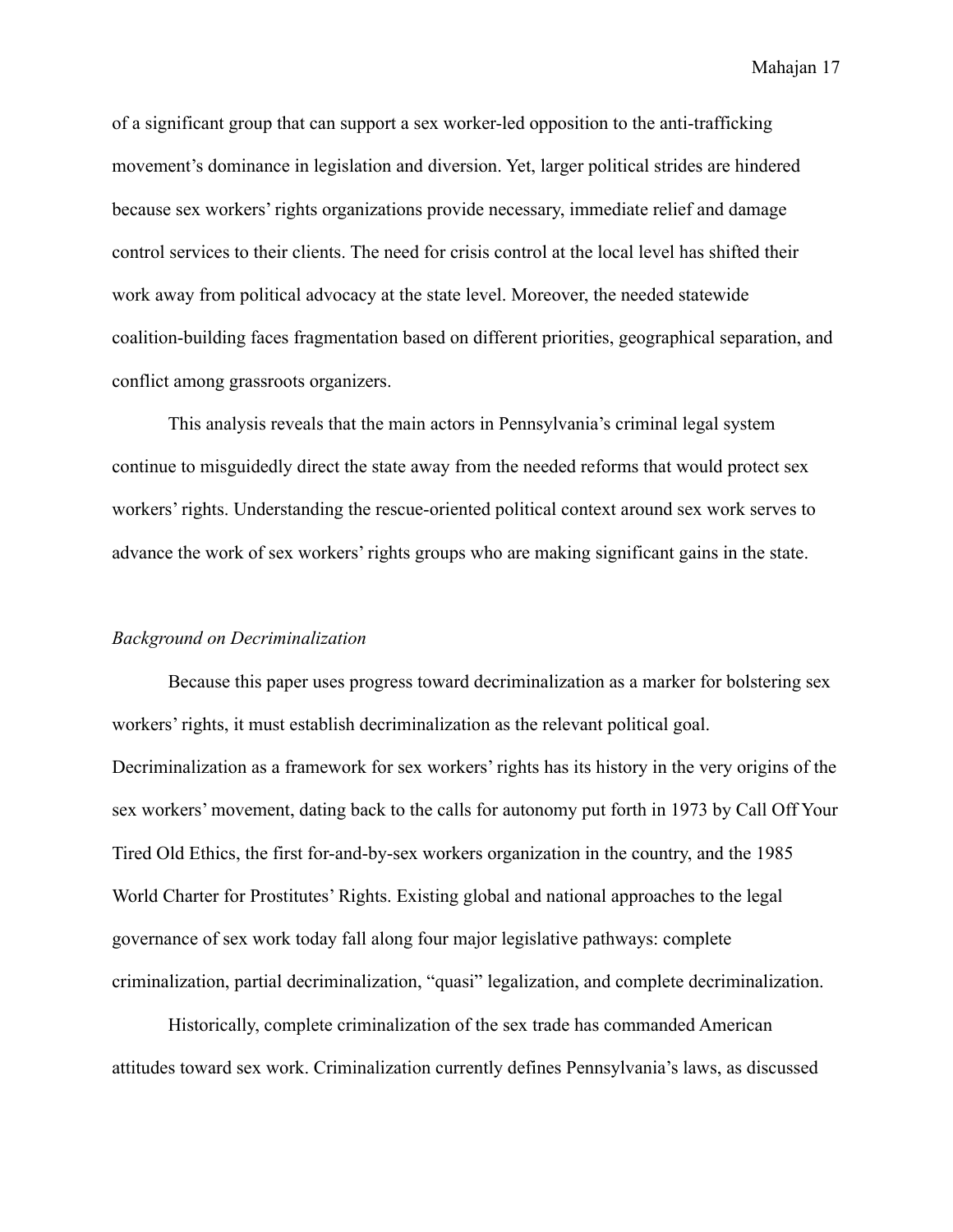extensively in the chapter to follow. The criminalization of sex work exposes and subjects workers to violence from police and buyers. The oppressive mark of a criminal record leaves many excluded from an already shredded social safety net and limited market for living-wage jobs. A 2018 Johns Hopkins Bloomberg School of Health meta-analysis of 130 studies from a 30-year period conclusively found that laws criminalizing sex work in any form are specifically related to violence, exploitation, and poor health among sex workers around the world. Moreover, policing of sex workers, their clients, and venues disrupts sex workers' support networks, workplace safety, and risk reduction strategies.<sup>28</sup>

The second legislative pathway, partial criminalization, is designed to "end demand" for sex work. Typically, cisgender women involved in the industry are deemed victims of violent men and traffickers. In this view, consensual adult sex work cannot exist, because all forms of sex work are seen as violence against women; all sex workers—ostensibly all female—in this view, are victims. Frequently called the "Nordic model" or the "equality model," this pathway has also taken hold in the modern anti-trafficking movement, which uses a persistent and widespread fear of sexual slavery and individual men who force young girls into a life of prostitution to push forward punitive penal policy for offenders.<sup>29</sup>

[https://decriminalizesex.work/why-decriminalization/briefing-papers/decriminalize-sex-work-for-public-health/;](https://decriminalizesex.work/why-decriminalization/briefing-papers/decriminalize-sex-work-for-public-health/) Anna Forbes and Sarah Elspeth Patterson, "The Evidence is in: Decriminalizing Sex Work is Critical to Public Health," HIV Law & Policy, August 13, 2014,

<sup>28</sup> "Decriminalize Sex Work for Public Health," *Decriminalize Sex Work: End Human Traf icking. Promote Health and Safety.,* January 8, 2021,

[https://www.hivlawandpolicy.org/resources/evidence-decriminalizing-sex-work-critical-public-health-anna-forbes-a](https://www.hivlawandpolicy.org/resources/evidence-decriminalizing-sex-work-critical-public-health-anna-forbes-and-sarah-elspeth) [nd-sarah-elspeth](https://www.hivlawandpolicy.org/resources/evidence-decriminalizing-sex-work-critical-public-health-anna-forbes-and-sarah-elspeth).

<sup>&</sup>lt;sup>29</sup> Heather LaRocca and Susan Jones (Director and Assistant Director, A New Day to Stop Human Trafficking, Salvation Army), interview with author, February 2022. Amber Goltz (Anti-trafficking advocate, Women Organized Against Rape), interview with author, online, January 2022; DeFusco, interview; Sanders, interview. The "equality model" is supported by these individuals and not by their organizations.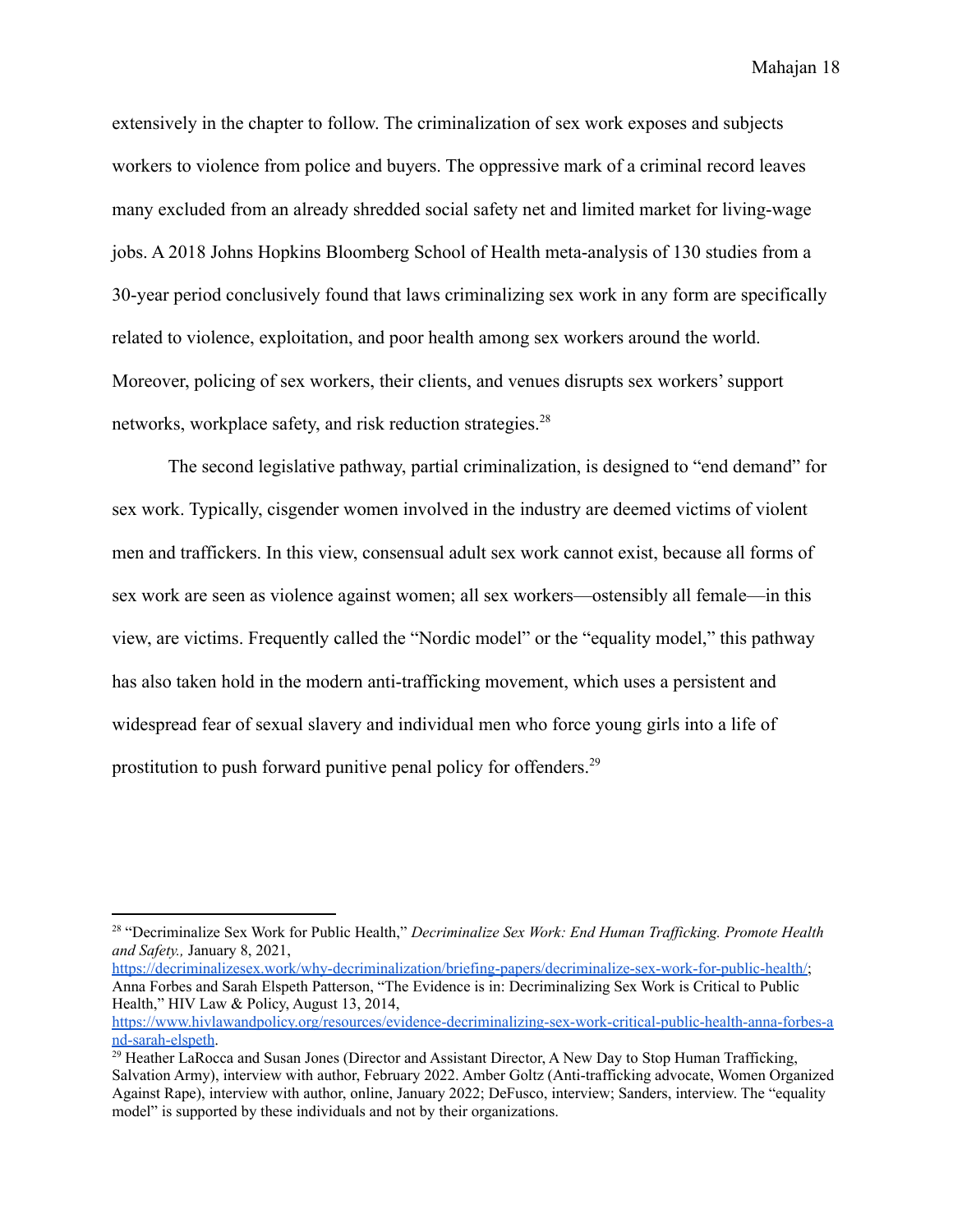Proponents of the end-demand model frequently co-opt the language of decriminalization in their discussion of "prostituted persons who have no other choice."<sup>30</sup> It identifies sex buyers as driving all sex work, and does not recognize that many people choose sex work in a world that is "overwhelmingly capitalist and patriarchal" with labor options that are already largely exploitative and low-wage.<sup>31</sup> End-demand models further criminalize buyers while removing criminal penalties for workers. Sex workers argue that this pathway increases harm directed toward them by seriously limiting opportunities for safe sex work, pushing exchanges further "underground," increasing stigma around consensual sex work, and giving way to more violent client interactions from rushed and limited screenings.<sup>32</sup>

The third view of sex work comes in the form of complete, or full, decriminalization. The distinction between "full" and "partial" decriminalization involves removing criminal penalties associated with the purchase of sex in addition to the sale. Full decriminalization removes criminality for "sex workers, clients, third parties, families, partners, and friends."<sup>33</sup> More broadly, the model of complete decriminalization upholds that the reasons for choosing to engage in sex work are inconsequential in relation to the need for robust social and labor protections.

Furthermore, full decriminalization has reduced exploitation where it has been implemented. New Zealand's Prostitution Reform Act of 2003, which removed all criminal penalties from the consensual sex trade, showed evidence of reduced violence and improved relationships with police and social service providers and no evidence of human trafficking.

<sup>30</sup> Michael Shively, Kristina Kliorys, Kristin Wheeler, and Dana Hunt, *A National Overview of Prostitution and Sex Traf icking Demand Reduction Ef orts, Final Report,* prepared for the U.S. Department of Justice, no. 238796 (June 2012), <https://www.ojp.gov/pdffiles1/nij/grants/238796.pdf>.

<sup>31</sup> Hail-Jares, "Introduction," in *Challenging Perspectives,* 9.

<sup>32</sup> Carisa R. Showden and Samantha Majic, eds., *Negotiating Sex Work: Unintended Consequences of Policy and Activism,* (Minneapolis: University of Minnesota Press, 2014); Teela Jones, Maggie O'Neill, and Jane Pitcher, *Prostitution: Sex Work, Policy & Politics*, (London: SAGE Publications, 2009); Hail-Jares, Shdaimah, and Leon (eds.), *Challenging Perspectives.*

<sup>&</sup>lt;sup>33</sup> "NSWP Consensus Statement on Sex Work, Human Rights, and the Law, Global Network of Sex Work Projects, accessed January 4, 2022, [https://www.nswp.org/sites/nswp.org/files/consensus\\_statement\\_with\\_artwork\\_final.pdf.](https://www.nswp.org/sites/nswp.org/files/consensus_statement_with_artwork_final.pdf)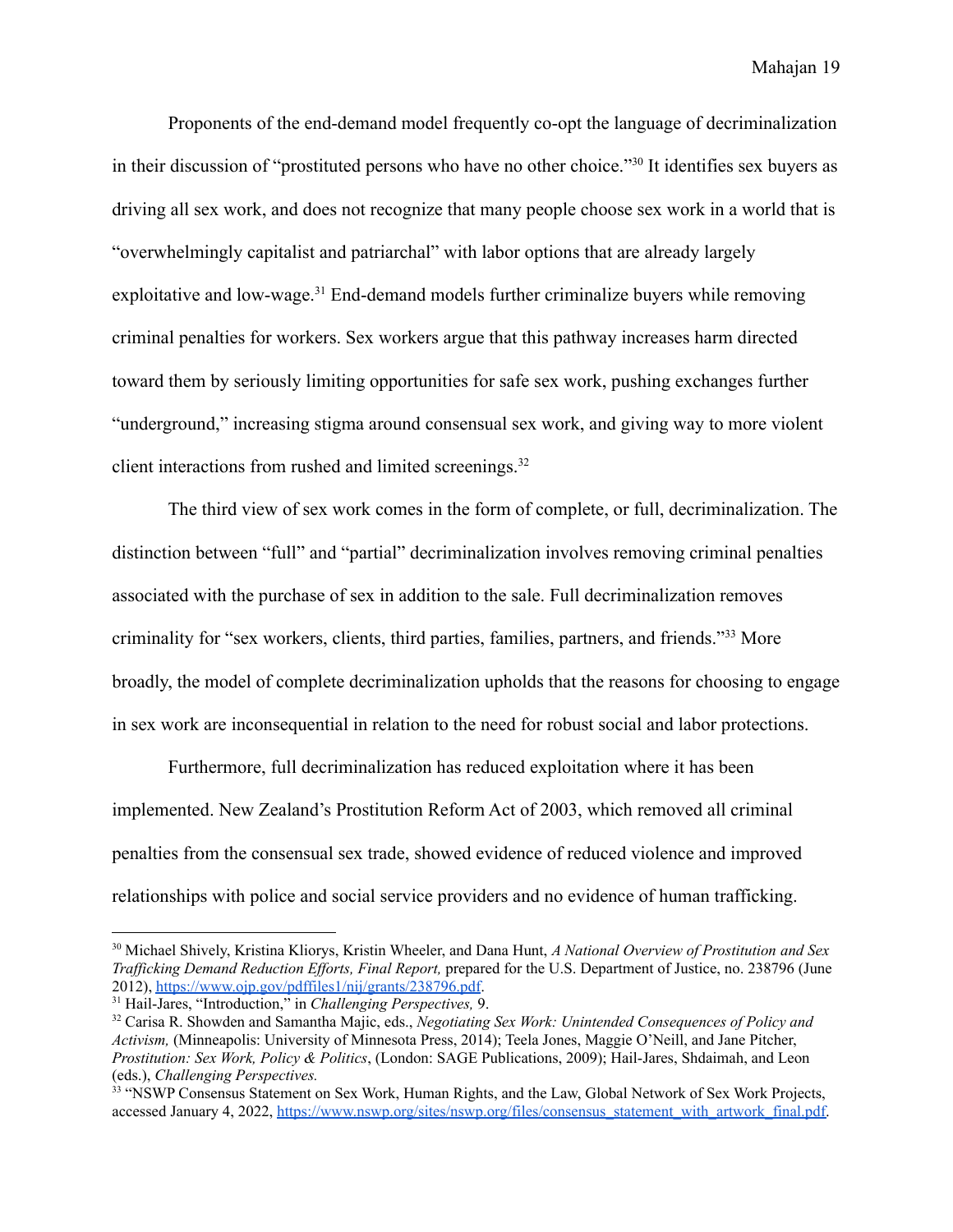Rhode Island's inadvertent decriminalization of indoor sex work promoted a 31% decrease in the number of rapes and a 39% decrease in the statewide incidence of gonorrhea.<sup>34</sup> Importantly, these health and safety benefits are not observed under the partial criminalization or the end-demand model. Above all, the full decriminalization of sex work recognizes that by dissociating sex work from the criminal justice system, the state can work to build harm reduction-based services addressing needs for housing, mental health services, destigmatizing health initiatives, and protecting workers from harassment.

Legalization as it exists today takes the form only of "quasi-legalization." This calls for creating red-light districts, where the sale of sex is legal within preset bounds and regulated by government and state entities. Places that have "legalized" sex work define intense stipulations and restrictions for workers that geographically constrain their movement and strictly regulate legal sex work in ways different from other forms of labor. <sup>35</sup> Scholars and sex workers' rights advocates have asserted that confinement to red-light districts constructs sex work as a "social problem" to push out of sight, gives control to the state and the employer, and impedes protection of sex workers' rights, privacy, and security. <sup>36</sup> Sex workers' groups calling for decriminalization want most simply to "ensure that anyone who does any sex work is never criminalized or penalized for their work."<sup>37</sup>

<sup>34</sup> Jack Walker, "R.I. sex workers seek legislative change," *The Brown Daily Herald,* March 7, 2021, <https://www.browndailyherald.com/article/2021/03/r-i-sex-workers-seek-legislative-change>; Rhode Island's law had a "loophole" until 2009 making indoor sex work legal in certain venues. In changing prostitution from a felony to a misdemeanor, the law only specified street-based solicitation and related acts as against the law, leaving online and indoor sex work as "defacto decriminalized."

<sup>&</sup>lt;sup>35</sup> In the United States, this form of legalization exists only in some places in Nevada.

<sup>&</sup>lt;sup>37</sup> Begum and Bibi, interview. They also note that undocumented sex workers and other criminalized groups would still face penalties under legalization because of the state's involvement. <sup>36</sup> Cheryl Auger, "Criminalized and Licensed," in *Negotiating Sex Work*, 102-103. The Pivot Legal Society is a Vancouver-based organization that works in partnership with communities impacted by poverty and social exclusion in policy areas of accountability, drug policy, homelessness, and sex workers' rights. They reported as early as 2006 that sex workers in red-light districts that described of the "quasi-legal nature of their work combined with restrictive licensing." Dominant sex workers' rights groups in the United States push for "anti-criminalization measures" over legalization because of the potential for increased policing and regulation that legalization brings.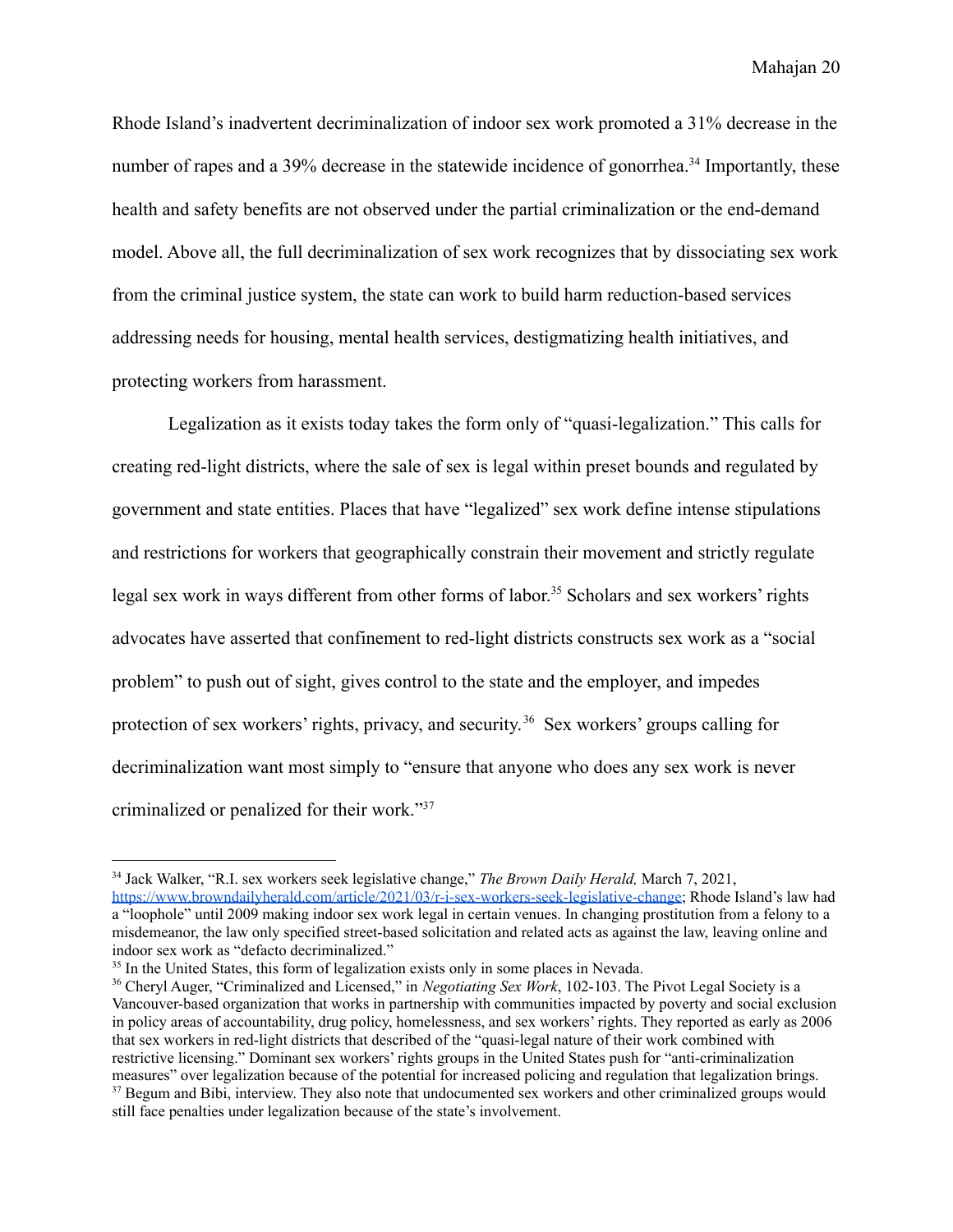The consensus among sex workers' rights group is centered on decriminalization as an immediate necessity for reducing harm as opposed to restrictive legalization.<sup>38</sup> Raani Begum and Sultana Bibi, co-organizers with Philadelphia-based sex workers' rights groups Project SAFE and Philadelphia Red Umbrella Alliance (RUA), have written of this quasi-legalization, "no legal entity should be in control of anyone's body," and no "governing body [should] wield the power to decide who gets to work, how and where." The autonomous lives sex workers desire and deserve, they assert, will not come through criminalizing—or any other form of severely regulating—the sex trade. Instead, eliminating barriers to housing and health care and increasing wages across the board should be the state's role in sex work.<sup>39</sup>

#### **Chapter 1**

#### <span id="page-22-1"></span><span id="page-22-0"></span>**The Anti-Trafficking Movement: History, Contours, and Legislative Consequences**

The legislative approach to ending human trafficking in the sex industry follows a long and unforgiving history of criminal regulation around sex. Despite opposition from sex workers' rights movements, a century of anti-prostitution sentiment has laid the groundwork for the rapid national expansion of anti-trafficking advocacy and service organizations. The anti-trafficking movement's federal political power has especially influenced the creation of state-level legislation that conflates sex work with sex trafficking. In Pennsylvania, a series of bills have

<sup>&</sup>lt;sup>38</sup> All national organizations discussed throughout this paper have specific platforms supporting the decriminalization of sex work in all forms as a policy position; Project SAFE, Philadelphia RUA, Decrim PA, Serenity House, Stiletto's Inc, and SWOP Pittsburgh also take this stance. It should be noted that Naiymah Sanchez supports complete legalization of sex work in the long run, where sex work is treated as any other form of work. Because legalization as it exists has gone so far in the other direction, decriminalization is the strategy to reduce the harms of criminalization.

<sup>&</sup>lt;sup>39</sup> Raani Begum and Sultana Bibi, "Destigmatize, Decriminalize, Decarcerate: A Racial Justice Lens on Sex Worker Rights and Harm Reduction," Philadelphia Red Umbrella Alliance, July 22, 2021, [https://www.phillyrua.com/blog/destigmatize-decriminalize-decarcerate-a-racial-justice-lens-on-sex-worker-rights-a](https://www.phillyrua.com/blog/destigmatize-decriminalize-decarcerate-a-racial-justice-lens-on-sex-worker-rights-and-harm-reduction) [nd-harm-reduction.](https://www.phillyrua.com/blog/destigmatize-decriminalize-decarcerate-a-racial-justice-lens-on-sex-worker-rights-and-harm-reduction)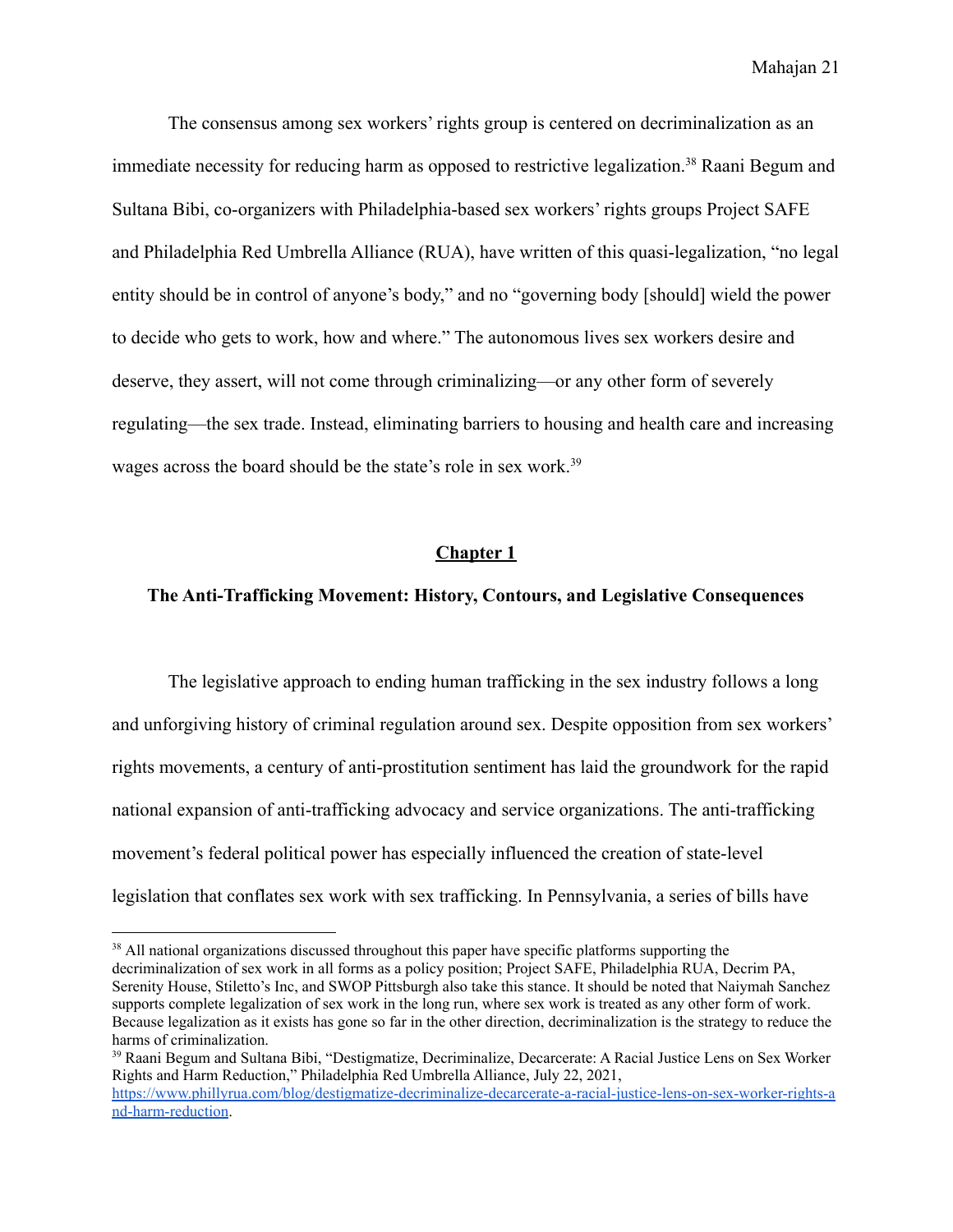passed since 2014, levying outsized harms toward sex workers while failing to have any real effect on human trafficking. Discussing the history and proliferation of both state and federal anti-trafficking legislation is necessary to understand the relationships between legislation, anti-trafficking lobbying groups, and the on-the-ground impact of this movement. This section traces the history, expansion, and impact of the anti-trafficking movement's successful moral and saviorist appeal through legislation. Presenting each of Pennsylvania's major pieces of legislation around sex work in turn provides unique insight into the way the political force of anti-trafficking narratives has manifested in the law.

#### <span id="page-23-0"></span>*The Modern Anti-Trafficking Movement: Rescue Industry and Victim Ideology*

According to Chi Adanna Mgbako, human rights expert and Fordham University professor of law, "no contemporary rescue narrative related to sex work has been as powerful—or as harmful—as the discourse surrounding the 'traffic in women.'"<sup>40</sup> Human trafficking has "climbed the political agenda at an unprecedented rate," dominating discourse as *the* human rights issue of the century and the "world's fastest growing crime."<sup>41</sup> Sex trafficking, like no other form of human trafficking, has commanded huge levels of moral outrage held by "an ever increasing miscellany of actors" sharing a desire to rescue ostensibly helpless victims of trafficking.<sup>42</sup>

While the Department of Justice definition of trafficking is intended to cover all forms of human trafficking, it distinguishes sex trafficking from labor trafficking as though they are distinct, and as though sex trafficking is uniquely worse, because sex work is not considered

<sup>40</sup> Mgbako, "Mainstreaming."

<sup>41</sup> Laura Connelly, "The 'Rescue Industry': The blurred line between help and hindrance," *Graduate Journal of Social Science* 11, no. 2 (February 2015): 154-160.

<sup>42</sup> Connelly, "'Rescue Industry.'"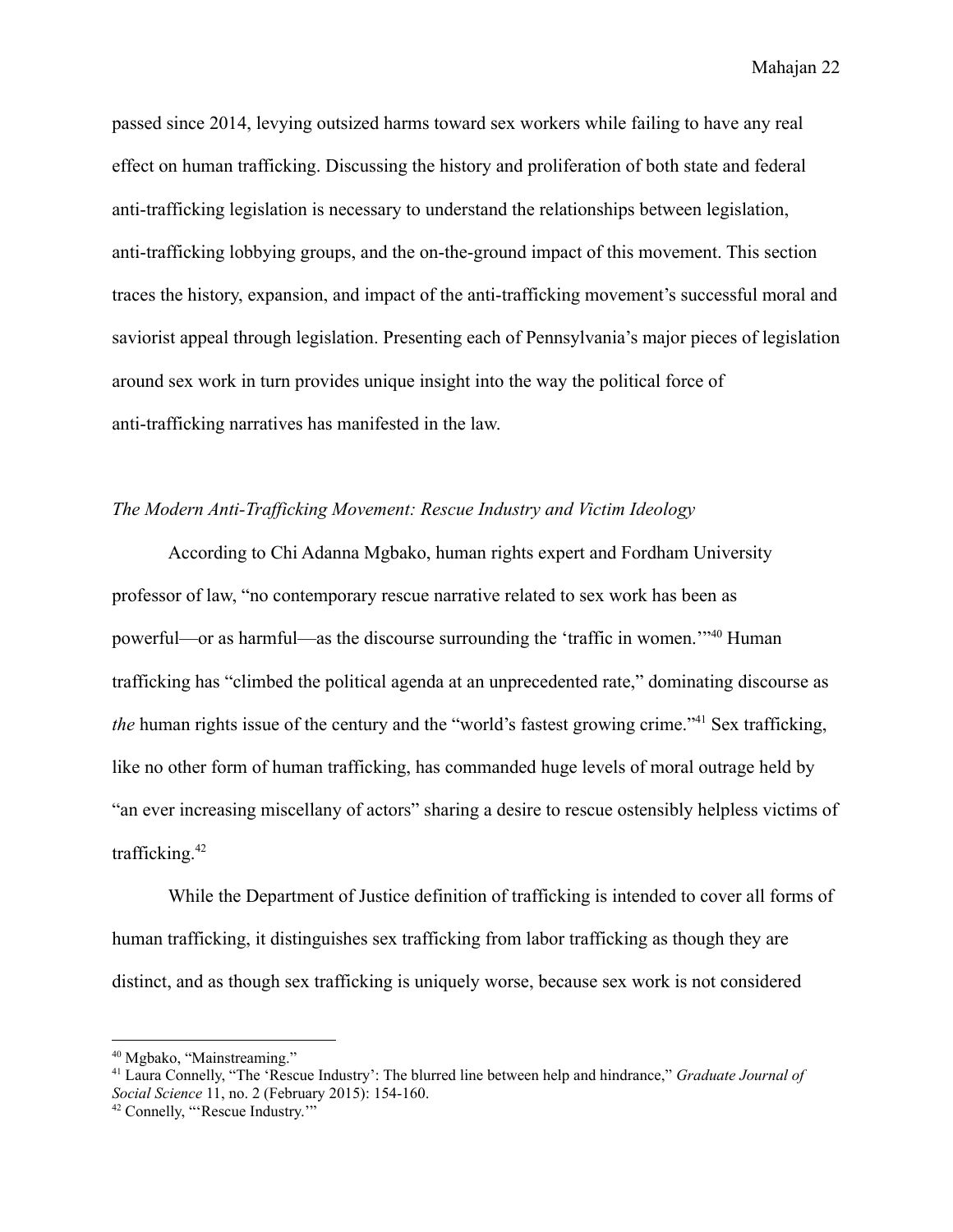legitimate labor by the United States government. Estimates around global sex trafficking are widely unknown; even the U.S. State Department acknowledges that "there are a limited number of reliable statistics related to human trafficking."<sup>43</sup> Labor trafficking often receives less attention in comparison to the morally charged, victim-centered discussion of sex trafficking, despite the fact that sex, farm, domestic, day, and other often exploited labor forms all have huge physical impacts on workers' bodies. <sup>44</sup> Migrant workers in every sector are at the highest risk of human trafficking, yet federal efforts to stem this are largely raid-and-rescue actions. Sex workers' rights advocates assert that these actions "destabilize sex worker communities and drive sex workers underground, increasing vulnerability and risk for all sex workers."<sup>45</sup> That is, state-sponsored efforts to stop human trafficking—at national, state, and local levels—are couched in inflated statistics about poorly-understood data and marred by ineffective and punitive responses.

Moreover, the same intersections of race, gender, class and other forms of marginalization and criminalization put all workers at risk of harassment and abuse.<sup>46</sup> Yet, most anti-trafficking efforts focus primarily on female victims, sex work, and sex trafficking.<sup>47</sup> Over the past two decades, these efforts have promoted a powerful ideological narrative which almost exclusively embodies the standpoint of nominal prostitution "abolitionists," who hold that

<sup>43</sup> "Senior Policy Operating Group Public Awareness and Outreach Committee Guide for Public Awareness Materials (non-binding)," *U.S. Department of State*, accessed March 20, 2022,

[https://www.state.gov/senior-policy-operating-group-public-awareness-and-outreach-committee-guide-for-public-aw](https://www.state.gov/senior-policy-operating-group-public-awareness-and-outreach-committee-guide-for-public-awareness-materials-non-binding/) [areness-materials-non-binding/](https://www.state.gov/senior-policy-operating-group-public-awareness-and-outreach-committee-guide-for-public-awareness-materials-non-binding/).

<sup>44</sup> Raani Begum and Sultana Bibi, "Intersecting Conversations and Joint Movement Building," (webinar, Project SAFE and Philadelphia Red Umbrella Alliance, Zoom, September 28, 2021).

<sup>45</sup> Richard Steen et al., "Trafficking, sex work, and HIV: efforts to resolve conflicts," *The Lancet* 385, no. 9963 (July 2014): 94-96. Agustín also argues that the efforts of this modern anti-trafficking rescue industry have failed in providing protections to sex workers or people who have been trafficked. These efforts have enabled more abuses "in the form of detention, police surveillance, and deportation" for migrants, sex workers, and others ostensibly being rescued.

<sup>46</sup> Steen, "Trafficking."

<sup>&</sup>lt;sup>47</sup> McKinley, "Cultural Culprits." The U.S. Department of Justice specifically defines human trafficking "the recruitment, harboring, transportation, provision, or obtaining of a person for labor or services through the use of force, fraud, or coercion for the purpose of subjection to involuntary servitude, peonage, debt bondage, or slavery."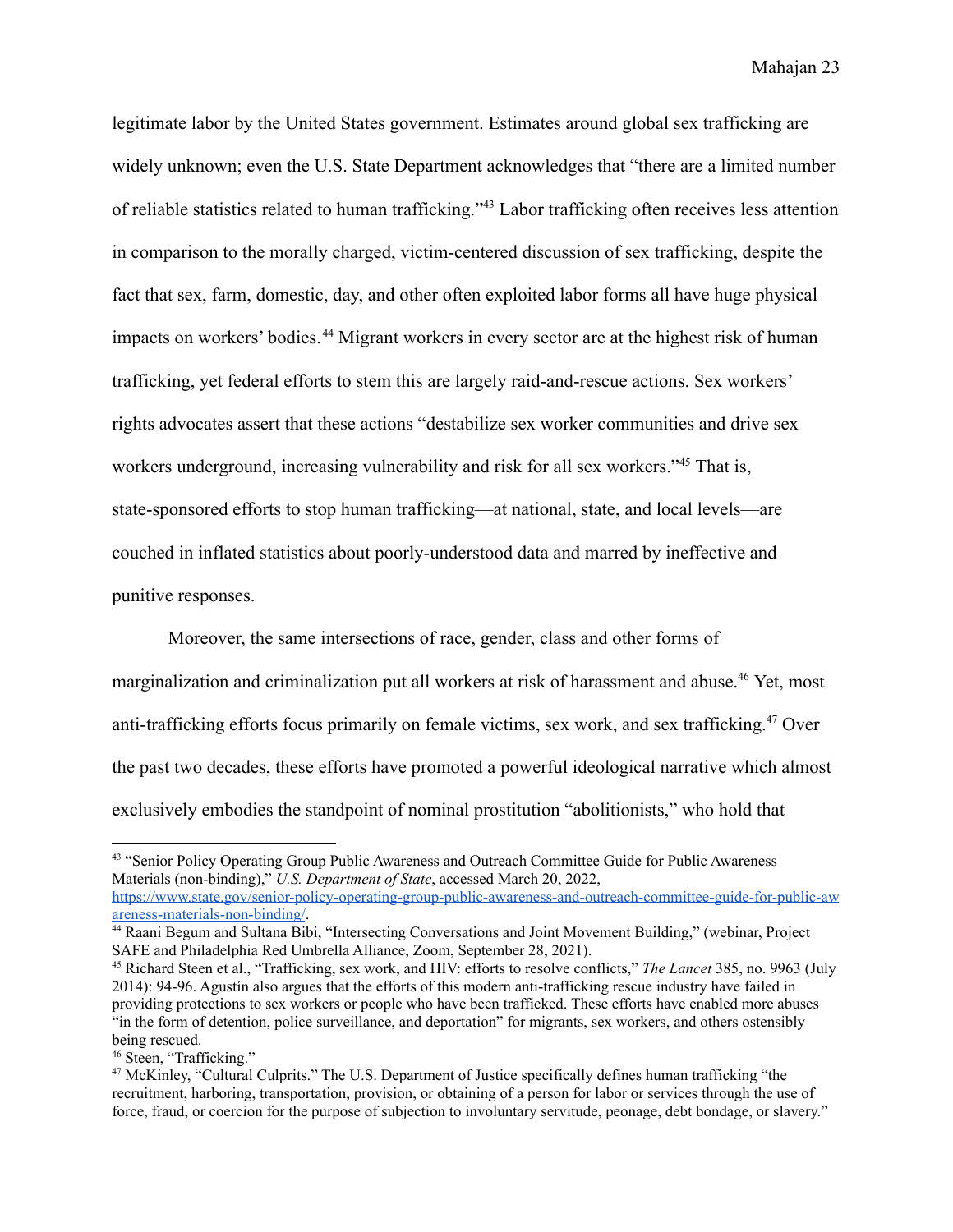prostitution is morally wrong. In every form, they assert, sex work invites sexual exploitation; all women working in the sex industry, thus, "both require and desire rescue."<sup>48</sup> Because the anti-trafficking movement has so indelibly linked sex work to sex trafficking, its role must be discussed in political fight for sex workers' rights.

Laura Agustín first coined the term "rescue industry" in 2007 to describe this ostensibly benevolent desire to save women from sex slavery and the "perceived terrors they endure at the hands of their 'trafficker(s).'"<sup>49</sup> These ideologies exclude women who do not neatly fit into their understanding of victims—transgender women, women who use drugs, and women of color. Male and nonbinary sex workers are rarely considered in the anti-trafficking and victimization discourse. Feminist scholar Aya Gruber has noted the way modern sex work abolitionists and anti-trafficking advocates not only characterize sex workers as accomplices to sexually abusive men, but also reject arguments from sex workers and feminists of color that poverty, discrimination, and lack of opportunity can lead marginalized women into the commercial sex world.<sup>50</sup> These nominal abolitionists used, and continue to use, a consistent and "eroticized" version of the female 'sex slave' to justify and garner public support for anti-trafficking legislation."<sup>51</sup>

Today's anti-trafficking movement extends carceral approaches to sex trafficking and sex work alike. Like carceral feminist approaches of the past, this movement purported to protect victims' rights has become tangled up with conservative penal policies.<sup>52</sup> The anti-trafficking

<sup>&</sup>lt;sup>48</sup> Connelly, "'Rescue Industry," 155.

<sup>49</sup> Laura Agustín, "Becoming Aware of Awareness-Raising as Anti-trafficking Tactic," The Naked Anthropologist, accessed 25 March 2022,

<https://www.lauraagustin.com/becoming-aware-of-awareness-raising-as-anti-trafficking-tactic>.

<sup>50</sup> Agustín, "Become Aware."

<sup>51</sup> Gruber, *The Feminist War on Crime,* 118.

<sup>&</sup>lt;sup>52</sup> Mary Twis and Regina Praetorius, "A qualitative interpretive meta-synthesis of evangelical Christian sex trafficking narratives," *Journal of Religion & Spirituality in Social Work: Social Thought* 40, no. 2 (2021): 189-215, doi.10.1080/15426432.2020.1871153; Bernstein, "Carceral politics as gender justice?"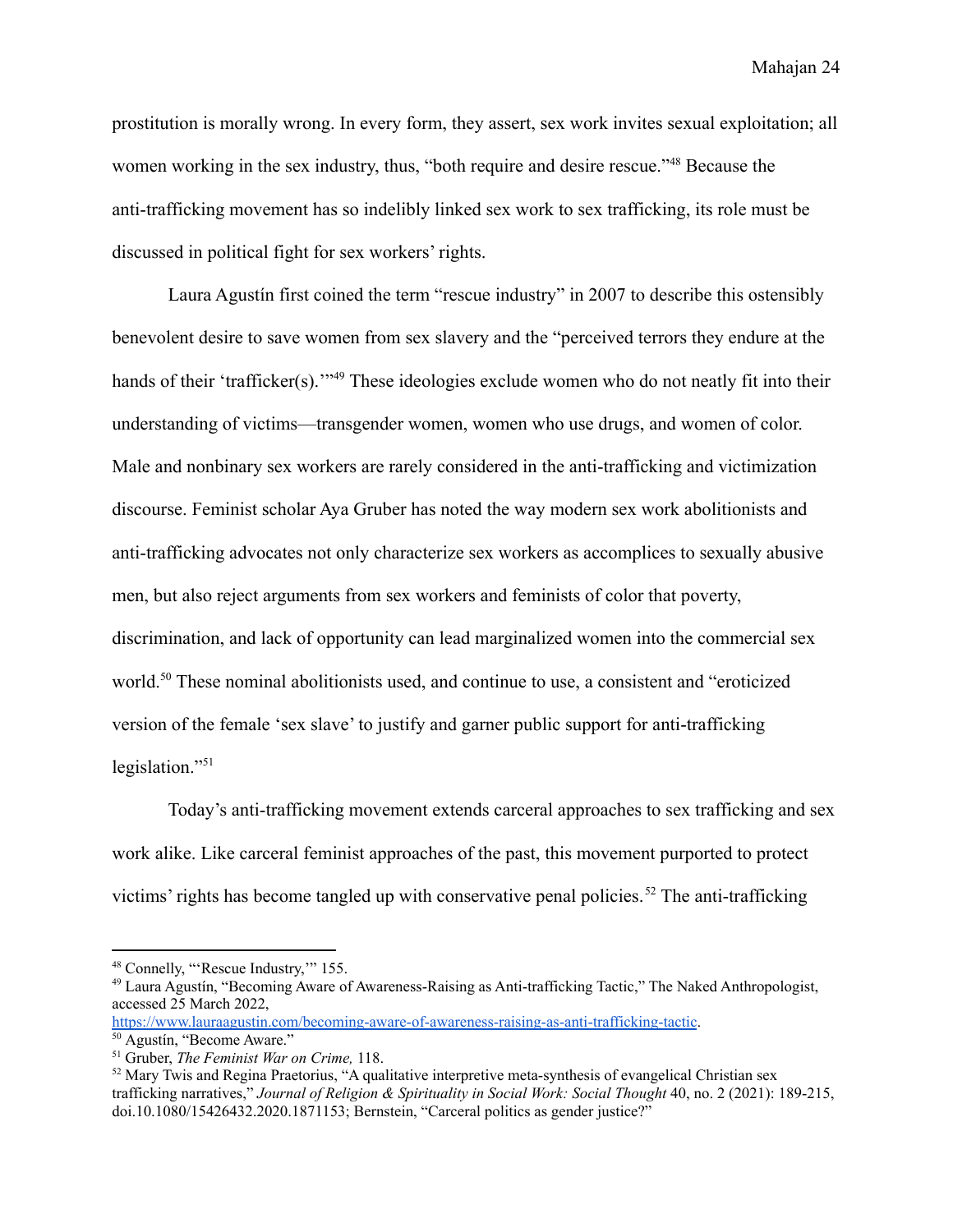movement skillfully pushes forward a "liberal legal imaginary" that views criminals and victims as discrete populations."<sup>53</sup> This straightforward view confines the cause of harm to the offender; an individual suffering from "sexism, economic unfairness, racism, sex negativity, and xenophobia" now faces a "subtle but powerful redirection away from structural, social, and institutional accounts of harm."<sup>54</sup> As the so-called war on trafficking embraces the end of sex work, discourse makes structural conditions invisible in favor of the individual victim and the "evil" exploiter.

Victimhood, in this sense, necessitates a political judgment; the victim label is influenced by perception of social class, nationality, and race.<sup>55</sup> It moreover holds an individual criminal as the bearer of all blame for human trafficking. Experts aligned with criminal legal reform who study the global anti-trafficking movement—legal aid scholars, sociologists and political scientists seeking the end of the carceral state, and advocates studying economic exploitation—have heavily critiqued this widespread, simplified view of trafficking. These scholars have observed that efforts tied to a dysfunctional criminal legal system are "antithetical to principles of human and civil rights" because they ignore the reality that many trafficking survivors confront and redirect discussion away from important critiques of complex labor and migration issues.<sup>56</sup> Nevertheless, the simplified, individualized anti-trafficking narrative has spread throughout federal policy and funding for victims' services. Simultaneously, it has crowded out demands for services that do not require abstinence from sex work for access, better

<sup>53</sup> Thuma, *All Our Trials*, 80.

<sup>54</sup> Gruber, *The Feminist War on Crime,* 97

<sup>55</sup> Connelly, "'Rescue Industry.'"

<sup>&</sup>lt;sup>56</sup> Abigail Swenstein and Kate Mogulescu, "Resisting the Carceral: The need to align anti-trafficking efforts with movements for criminal justice reform," *Anti-Trafficking Review* (2016): 118-122; Robert Heynen and Emily van der Meulen, "Anti-trafficking saviors: Celebrity, Slavery, and Branded Activism," *Crime Media Culture* (2021): 1-23. Robert Heynen and Emily van der Meulen, academics known for their joint work in surveillance studies, highlight an "anti-sex work framework that focuses on sex trafficking rather than other forms of labor exploitation" as the driving force of this anti-trafficking movement.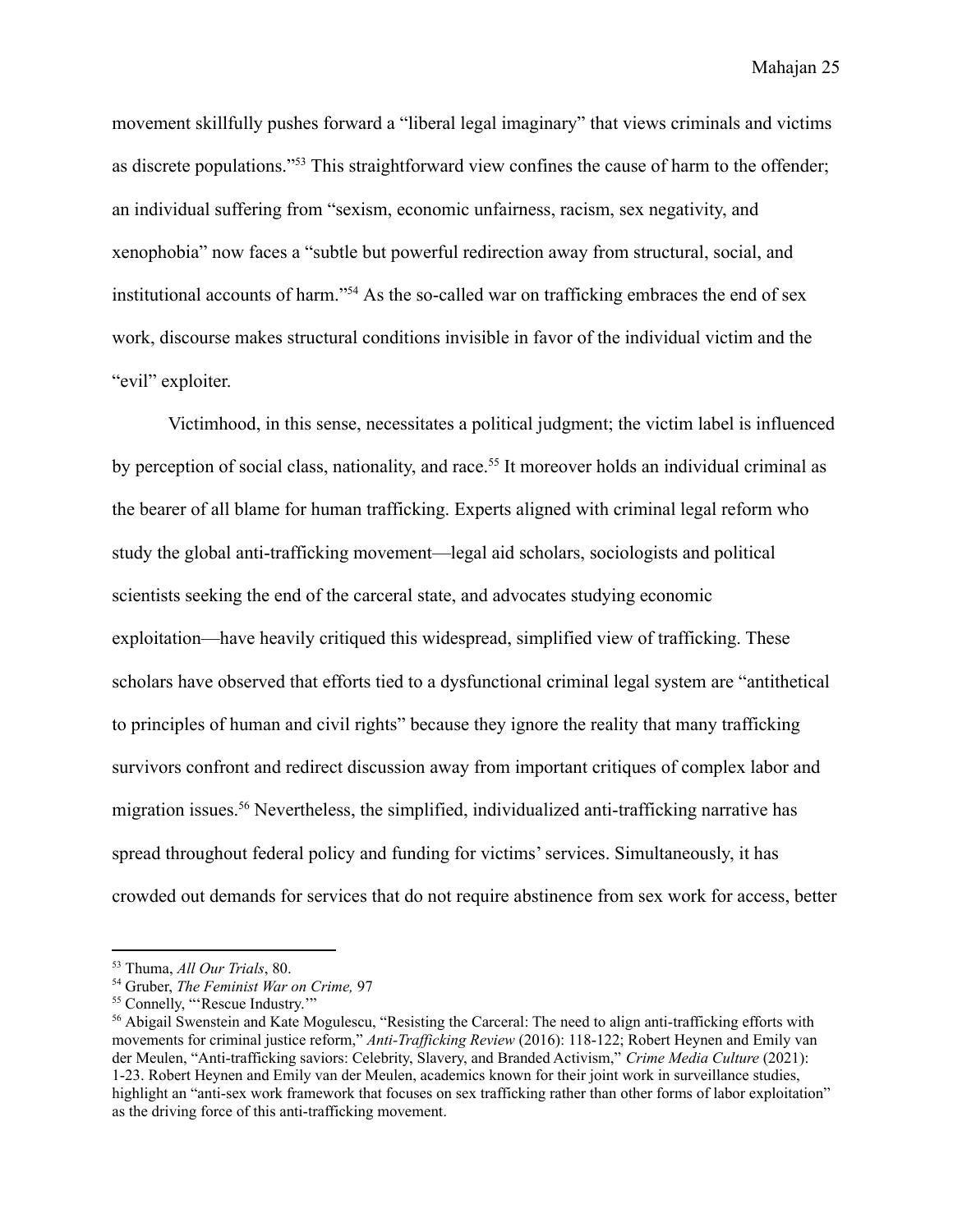protections for all workers within licit and illicit labor markets, and the decriminalization of sex work.

The victim ideology and rescue industry that characterize the modern anti-trafficking movement are deeply related to a federal history of criminalizing prostitution. This movement reinvigorates century-old victim tropes without questioning their origins. It follows the punitive penal policy patterns of the past, ratcheting up sentences for offenders of trafficking instead of materially supporting those it considers victims. Above all, the anti-trafficking movement at the federal level has pushed forward similar legislation at the state and local levels, allowing rescue-oriented, anti-sex work groups to steer the political, social, and legal contexts governing sex work.

#### <span id="page-27-0"></span>*A Century of Legislative Foundations: Origins of the Anti-Trafficking Movement*

Fears of young, white, and cisgender female victims exploited through "modern-day slavery" that are characteristic of the modern anti-trafficking movement are also reminiscent of a social panic that created the Mann Act, or the White-Slave Traffic Act of 1910.<sup>57</sup> While this slavery narrative is considered by historians to be more of a "particular constellation of white, middle-class social fears than it was an actual social reality," anti-prostitution crusaders used the Mann Act as a stepping stone for a host of additional causes, including to monitor and punish those with sexual behaviors outside the "proper and moral."<sup>58</sup> No longer seen as "criminal

<sup>57</sup> "Mann Act," Wex Definitions Team, Legal Information Institute, last modified July, 2020,

<sup>&</sup>lt;sup>58</sup> Twis and Praetorius, "A qualitative interpretive meta-synthesis." [https://www.law.cornell.edu/wex/mann\\_act](https://www.law.cornell.edu/wex/mann_act). The morally-purist Mann act was the first anti-trafficking legislation, passed during what is known today as the moral hygiene era. It was used to criminalize the transportation of "any woman or girl for the purpose of prostitution or debauchery, or for any other immoral purpose." Immorality under this act was broadly used for prosecuting unlawful "premarital, extramarital, and interracial relationships."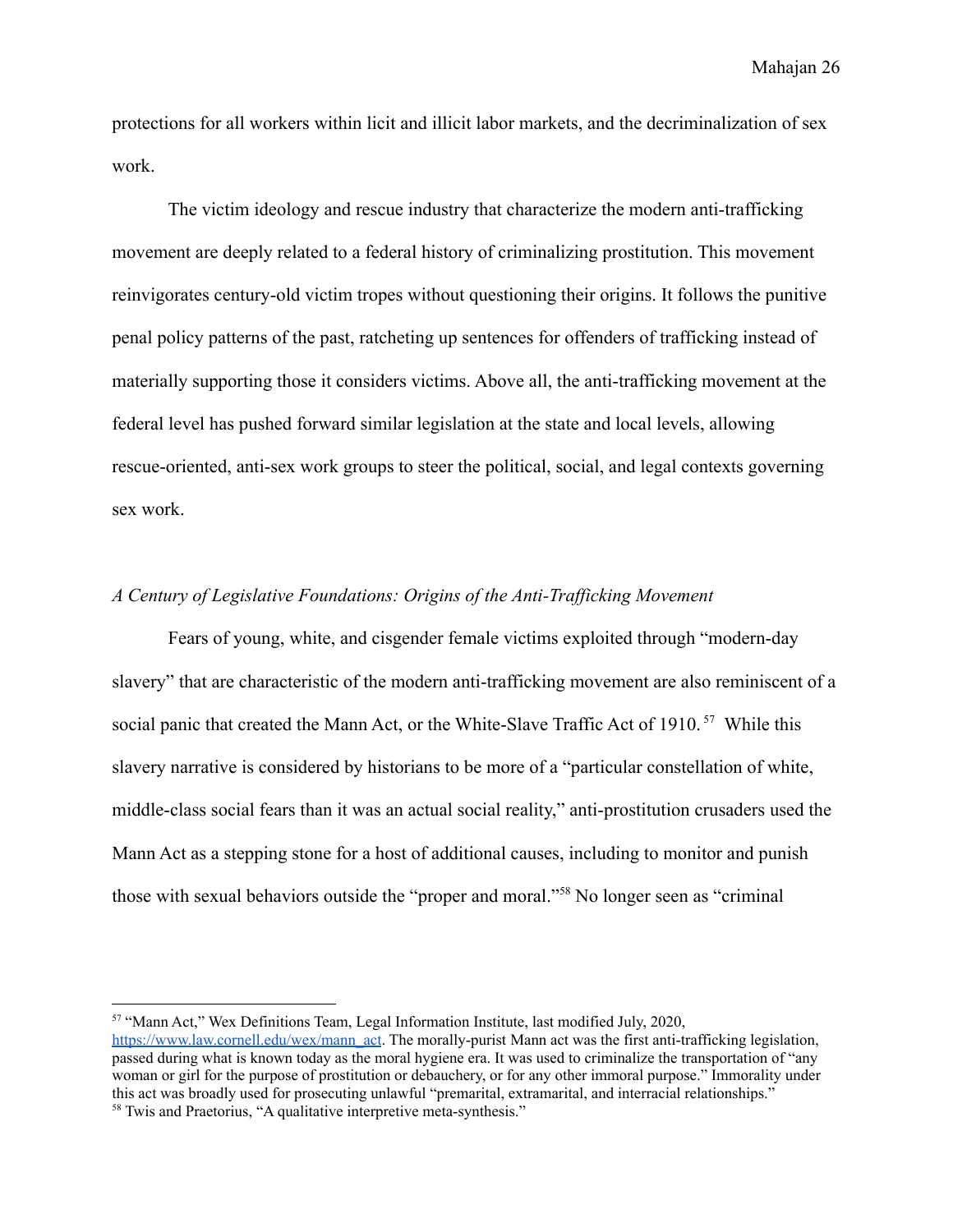prostitutes," white women were understood to be "innocent victims" forced into slavery against their wills by racial minority groups in the aftermath of the Mann Act.<sup>59</sup>

Inspired by this act, criminal sanctions prohibiting prostitution were enacted across the country between 1900 and 1920. In fourteen states, prostitution was a statutory offense, and in twenty-eight, it was a form of vagrancy.<sup>60</sup> By 1971, every state in the nation had passed a law criminalizing the acts of selling and buying sex, except for some counties in Nevada.<sup>61</sup> At the same time the criminality of prostitution became entrenched in state law, awareness surrounding sexual violence and movements against pornography pushed forward the "sex wars" of the late 1970s and early 1980s. These sex wars resulted in ideological fissures on the nature and definition of sex work, sex trafficking, pornography, polygamy, and more.<sup>62</sup> Debates about nature of sex reinvigorated the Mann Act's "slavery" trope, and the 1910 legislation was used in the narrative against sex trafficking until its replacement by modern anti-trafficking laws.<sup>63</sup>

By the 1980s, feminist movements organizing against domestic violence and rape were co-opted by what Elizabeth Bernstein terms carceral feminists. Comprising prostitution-abolitionist feminists, evangelical Christian groups, and conservative and liberal government officials, coalitions unified around carceral feminism prioritized raising punishments for offenders over interrogating the roots and systems creating gendered inequality and violence.

<sup>59</sup> Twis and Praetorius, "A qualitative interpretive meta-synthesis;" Sarah S. Bertozzi, "Vicious Geography: The Spatial Organization of Prostitution in Twentieth Century Philadelphia," *College Undergraduate Research Electronic Journal* (December 20, 2005), <https://repository.upenn.edu/curej/15/>. Bertozzi shows that these anti-prostitution crusaders were also successful in spurring the passage of a series of red light abatement acts at the state level, bringing the commercialized prostitution that had characterized urban centers like Philadelphia in the late nineteenth century to a close. Prior, these de facto red light districts were common in cities across the Northeast in the Civil War-era.

 $61$  Some counties in Nevada have legalized prostitution in "red-light districts" where sex workers are geographically confined to regulated parts of the city to work. <sup>60</sup> Bertozzi, "Vicious Geography." All but three states passed legislation to criminalize prostitution by 1920 that generally authorized individual action against brothels without requiring police or district attorney involvement.

<sup>63</sup> Aya Gruber, *The Feminist War on Crime*, 117. <sup>62</sup> Lisa Duggan, "Sex wars," in *Encyclopedia of Lesbian, Gay, bisexual and transgendered history in America,* ed. Marc Stein, (New York: Charles Scribner's Sons, 2004), 100–103. These sex wars brought "spectacular narratives of perverse sex and victim suffering" that represented an existential threat to women back to the forefront.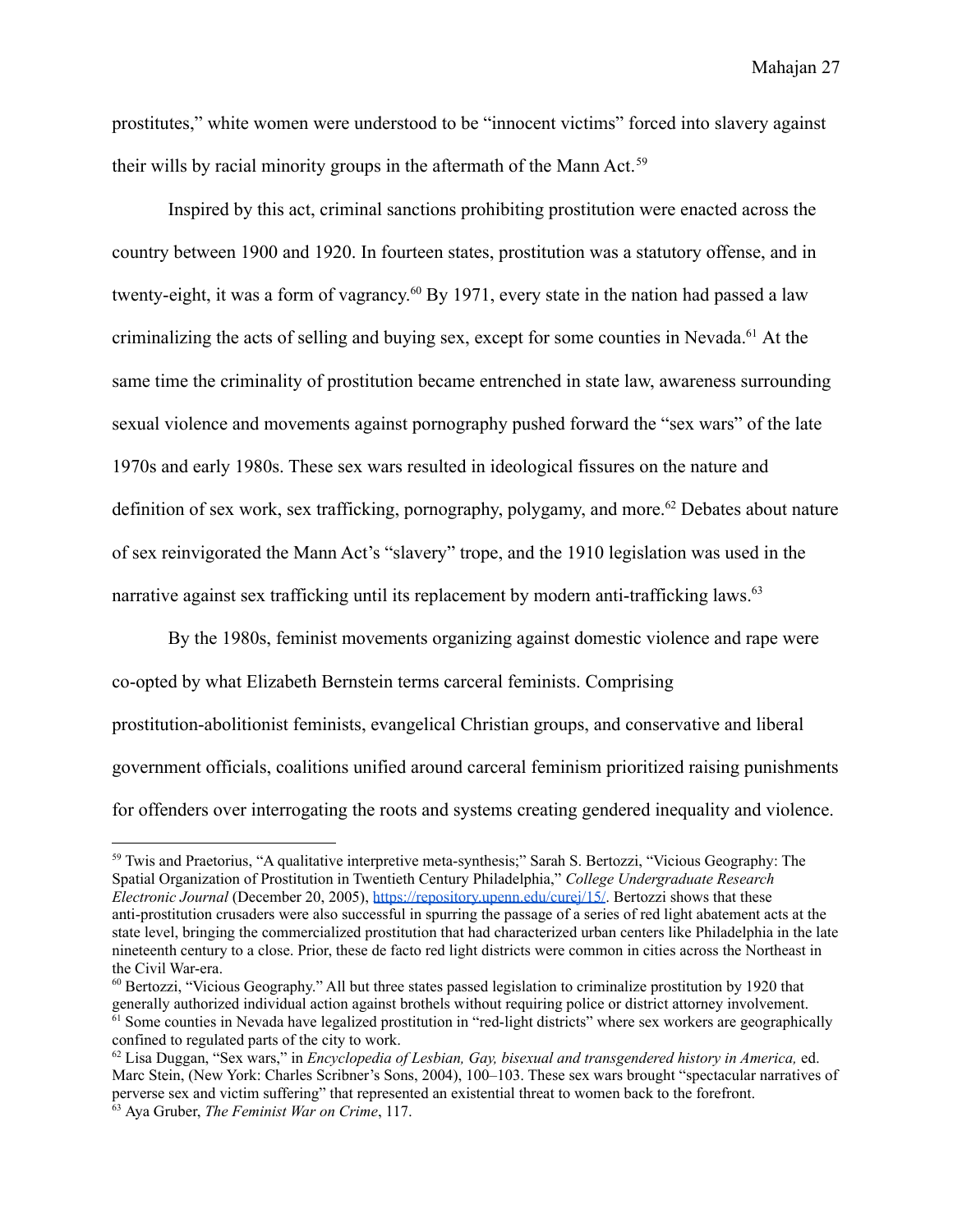By allying themselves with law-and-order groups, carceral feminists built "unsavory coalitions and compromises" that ultimately bolstered tough-on-crime agendas.<sup>64</sup> Focusing on reforming the law enforcement arm of the state took precedence over ensuring the state could meet the material needs of those it sought to protect.<sup>65</sup>

The United States' deeply rooted history of criminalizing sex work and its preference to punish offenders played a key role in building the thicket of anti-trafficking legislation that came forth in the decades to follow.

#### <span id="page-29-0"></span>*Federal Legislation and the Modern Anti-Trafficking Movement*

In the early and mid-1990s, manifold injustices affecting sex workers as a result of their criminalization—including police violence, absent labor regulations in illicit and legal commercial sex sectors, and the threat of deportation looming over undocumented workers—became prominent pieces of the framework of sex workers' rights. <sup>66</sup> These groups opposed the growing national sentiment that the response to violence required heavier criminal penalties and an expanded carceral system.

By the early 2000s, however, this framework had been effectively "undercut by a bevy of federal- and state-level anti-trafficking laws."<sup>67</sup> By equating all prostitution with the crime of human trafficking, sex workers' rights organizations were ultimately cut out of federal- and state-level policy spheres by the compelling anti-trafficking narrative that rhetorically captured

<sup>64</sup> Gottschalk, *The Prison and the Gallows,*131; Elizabeth Bernstein, "Militarized Humanitarianism Meets Carceral Feminism: The Politics of Sex, Rights, and Freedom in Contemporary Anti-Trafficking Campaigns," *Journal of Women in Cullture and Society* 36, no. 11 (2010): 45-71.

<sup>65</sup> Gottschalk, *The Prison and the Gallows,*163.

<sup>66</sup> Jones, *Prostitution*, 133. Such work built upon civil-rights era social movements of the 1960s and 1970s for racial justice, queer rights, and broader economic and labor reform.

<sup>67</sup> Elizabeth Bernstein, Janet R. Jakobsen, and Jacqueline Heinen, "Sex, Secularism and Religious Influence in US Politics," *Cahiers du Genre 3*, no. 3 (2012): 183-201.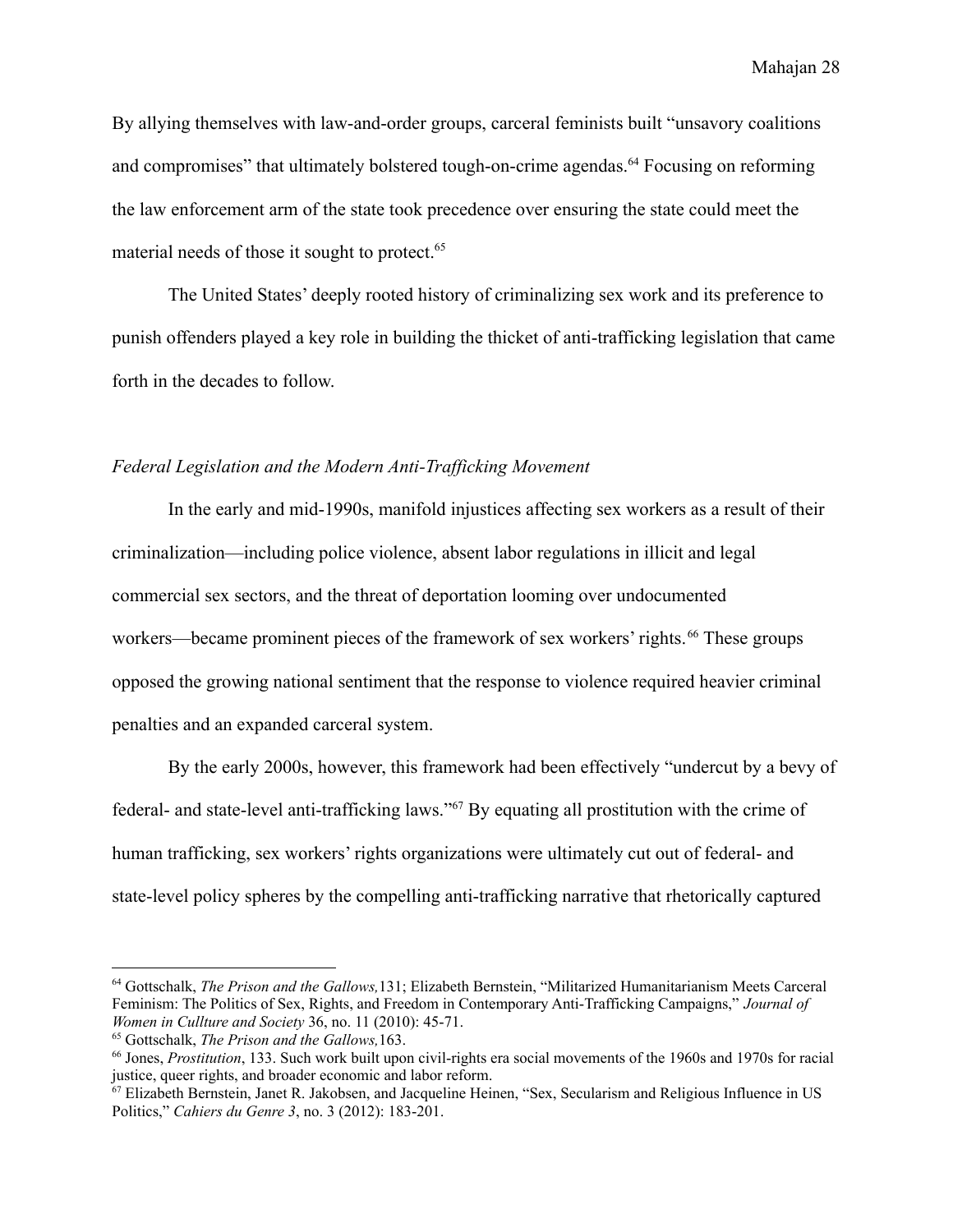both trafficking and sex work under the rubric of modern slavery. <sup>68</sup> The 2000 Victims of Trafficking and Violence Protection Act (TVPA) is the crystallization of the movement's impact at the national level. In fact, the first few sentences of the 2000 TVPA assert that "the explosion of the sex industry during the preceding years was an important impetus for the law," underscoring the unique fear sex trafficking inspired in legislators as compared to other forms of labor trafficking.<sup>69</sup> This act and its subsequent reauthorizations (Trafficking Victims Protection Reauthorization Act (TVPRA) of 2003, 2005, 2008, 2013, and 2017) frame sex trafficking as a primary channel of modern slavery. 70

The TVPA was first signed by President Bill Clinton and later reauthorized by Presidents George W. Bush, Barack Obama, and Donald Trump; the fight against human trafficking has been federally bipartisan, and this wide political commitment to anti-trafficking legislation is mirrored on the state level. While subsequent reauthorizations of the TVPA have updated the framing of trafficking to prioritize all forms of labor, many state laws, policymakers, and direct service providers continue to promote a definition of human trafficking that considers sex work and sex trafficking as one and the same.<sup>71</sup> By misstating and frequently exaggerating the issue of sex trafficking, the narrative of the so-called "war on trafficking" has been used to "bolster anti-prostitution arguments, inflame public opinion, and justify repressive and counterproductive

<sup>&</sup>lt;sup>68</sup> Elizabeth Bernstein, "Trafficking," in The Routledge History of American Sexuality eds. Kevin P. Murphy, Jason Ruiz and David Serlin (Abingdon: Routledge, March 2, 2020), accessed March 25 2022, Routledge Handbooks Online.

<sup>69</sup> Pub. L. No. 106-386; Bernstein, *Brokered Subjects.* The law states: "As the 21st century begins, the degrading institution of slavery continues throughout the world, and it is the largest manifestation of slavery today. At least 700,000 persons annually, primarily women and children, are trafficked…"

<sup>70</sup> Twis, "A qualitative interpretive meta-synthesis." According to Samantha Majic, author of *Sex Work Politics*, the 2003 reauthorization "required all applicants for funding to state that they do not promote or support prostitution" and it further extended funding for law enforcement. Sex workers' rights activists were vocally opposed to this act. However, they "lacked powerful advocates" in Congress and elsewhere and the legislation was enacted. The Supreme Court has since declared this provision unconstitutional. However, international agencies are still required to take this stance, and this is considered constitutional since those groups are not guaranteed free speech outside of the United States.

<sup>71</sup> McKinley, "Cultural Culprits."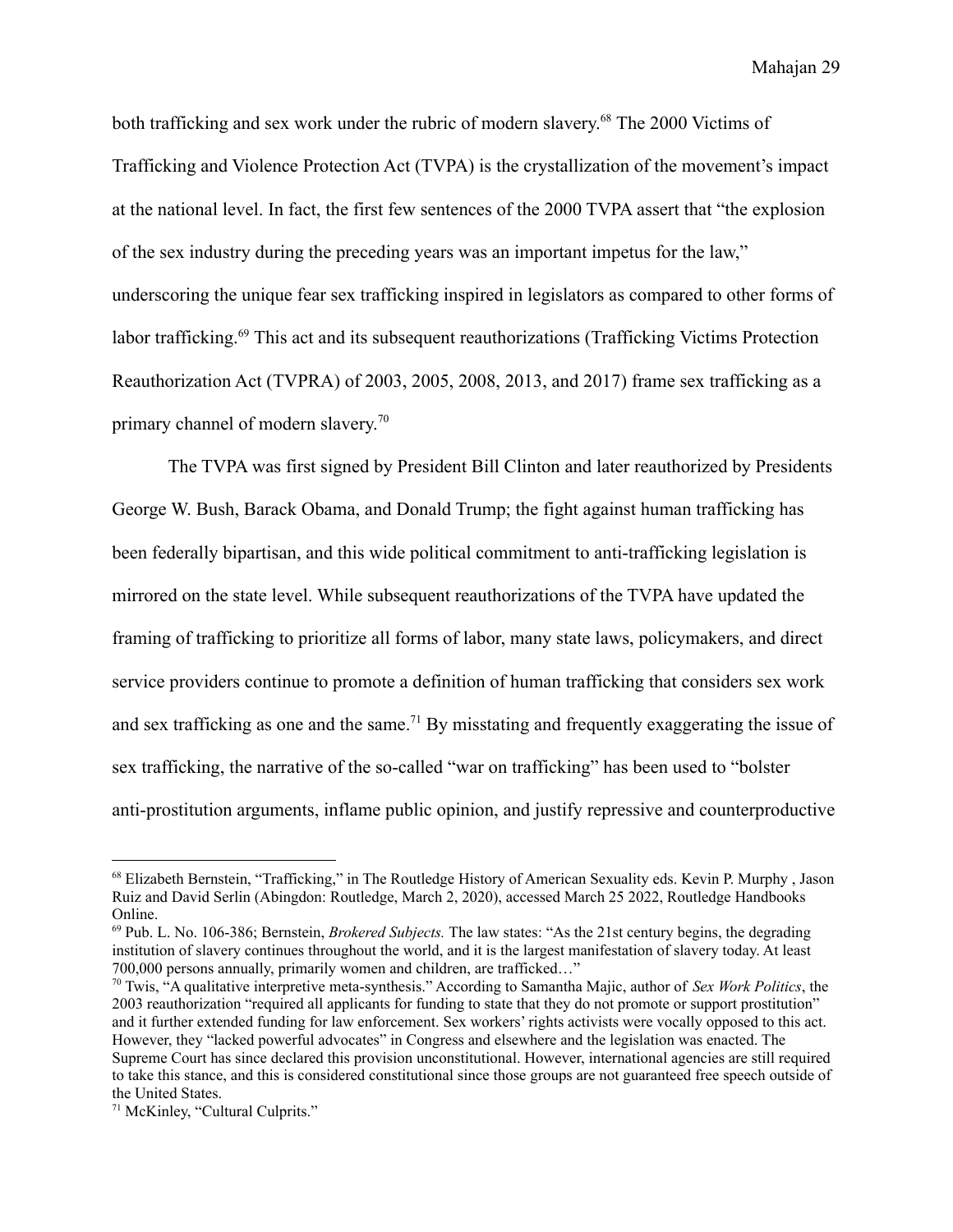police action" against sex workers while failing to invite analysis into the scale of labor trafficking or even the efficacy of current laws.<sup>72</sup>

The anti-trafficking movement, then, is one built upon the mounting salience of the victim narrative, the outpouring of federal support for the anti-trafficking movement, and the histories of women's movements allying with law enforcement. It is a phenomenon not unique to the twenty-first century but precisely in line with the criminalizing, punishing, and ineffective trajectories of the past.

#### <span id="page-31-0"></span>*The Federal Movement Takes Hold: Uniform Legislation Diffuses to Pennsylvania*

In the fifteen years that followed the TVPA, all fifty states enacted a basic legal framework around human trafficking. The first anti-trafficking laws came from Washington and Texas in 2003. By 2004, the Polaris Project—the self-proclaimed largest defender of anti-trafficking work in the United States—released model anti-trafficking legislation for the states, as did the U.S. Department of Justice, the Freedom Network, and the Center for Women's Policy Studies. In 2013, the Uniform Law Commission, a national group seeking to standardize criminal penalties, consolidated existing proposals into one standardized model for anti-trafficking legislation. Called the Uniform Act on the Prevention and Remedies for Human Trafficking, both the American Bar Association and the Polaris Project endorsed this state-level model.<sup>73</sup> However, legal scholars have critiqued this legislation for its "gaps and ambiguities" that deprioritized labor trafficking cases with its disparate focus on sex trafficking.<sup>74</sup> All of these

<sup>72</sup> Steen, "Trafficking."

<sup>&</sup>lt;sup>73</sup> "A Look Back: Building a Human Trafficking Legal Framework," The Polaris Project, September 2019, accessed March 15, 2022, [https://polarisproject.org/wp-content/uploads/2019/09/2014-Look-Back.pdf.](https://polarisproject.org/wp-content/uploads/2019/09/2014-Look-Back.pdf)

<sup>74</sup> Erin N. Kauffman, "The Uniform Act on Prevention of and Remedies for Human Trafficking: State Law and The National Response to Labor Trafficking," *Journal of Legislation* 41, no. 2 (July 29, 2015): 291-328, <https://scholarship.law.nd.edu/cgi/viewcontent.cgi?article=1644&context=jleg>.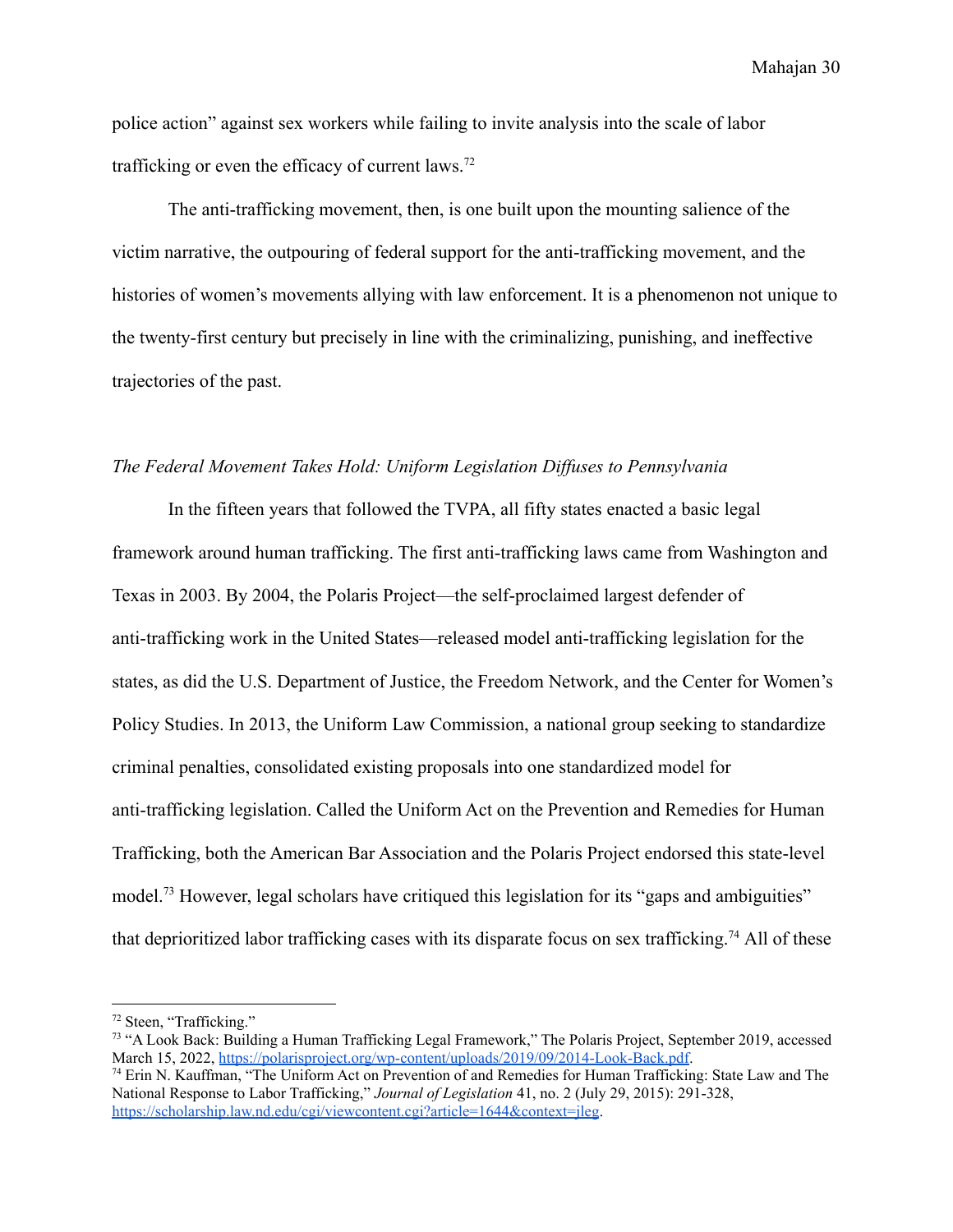model legislations were similar in their language spotlighting sex trafficking as opposed to other forms of human trafficking, which is well-illustrated in the state laws that used them.<sup>75</sup>

Along with thirteen other states, Pennsylvania passed its first statute against human trafficking in 2006.<sup>76</sup> This statute accurately defined trafficking of persons as criminally coercing another into forced labor or services.<sup>77</sup> However, since 2014, the Pennsylvania state legislature has revised this definition with a host of bills drawing upon the lurid notions of sexual servitude in line with the efforts of anti-trafficking groups across the nation.

Pennsylvania has an extensive history of criminalizing prostitution, which is important to highlight because the criminal legal discussion of sex work and trafficking has obstinately connected the two. This history—along with the influence of evangelical, anti-trafficking lobbyists—explains the origins of the state's anti-trafficking legislation and its connection to an anti-sex work stance. The state's legislation is inadequate by its own measures defined to protect victims of trafficking, with few prosecutions and no funding for victims' services. Yet, in the past two years, more legislative proposals have come forth than ever before to continue increasing punishments for offenders of trafficking and expanding the definition of trafficking itself. None of Pennsylvania's proposed or enacted legislation recognizes the harm it imposes on sex workers or provides any meaningful steps to substantially support those it sees as victims.

Analyzing this legislation provides insight into the nationwide patterns of lobbying by anti-trafficking groups, and this analysis demonstrates just how deeply entrenched the anti-trafficking politics of rescue are among Pennsylvania policymakers. The following discussion details examples of carceral feminism in the continuing punitive sentences levied by

<sup>75</sup> "A Look Back."

<sup>76</sup> 18 Pa. Cons. Stat. § 3002 (2006), [https://www.legis.state.pa.us/WU01/LI/LI/US/HTM/2006/0/0139.HTM](https://www.legis.state.pa.us/WU01/LI/LI/US/HTM/2006/0/0139..HTM).

<sup>77</sup> Ibid. Specifically, criminal coercion involves physical abuse or threat of abuse and abuse of legal processes or immigration documents. "Traffics" means "recruits, entices, harbors, transports, or provides or obtains by any means" that results in an individual subjugated to forced labor or services. Both of these are second degree felonies. If the person who is trafficked suffers bodily harm or is under eighteen, these become first-degree felonies.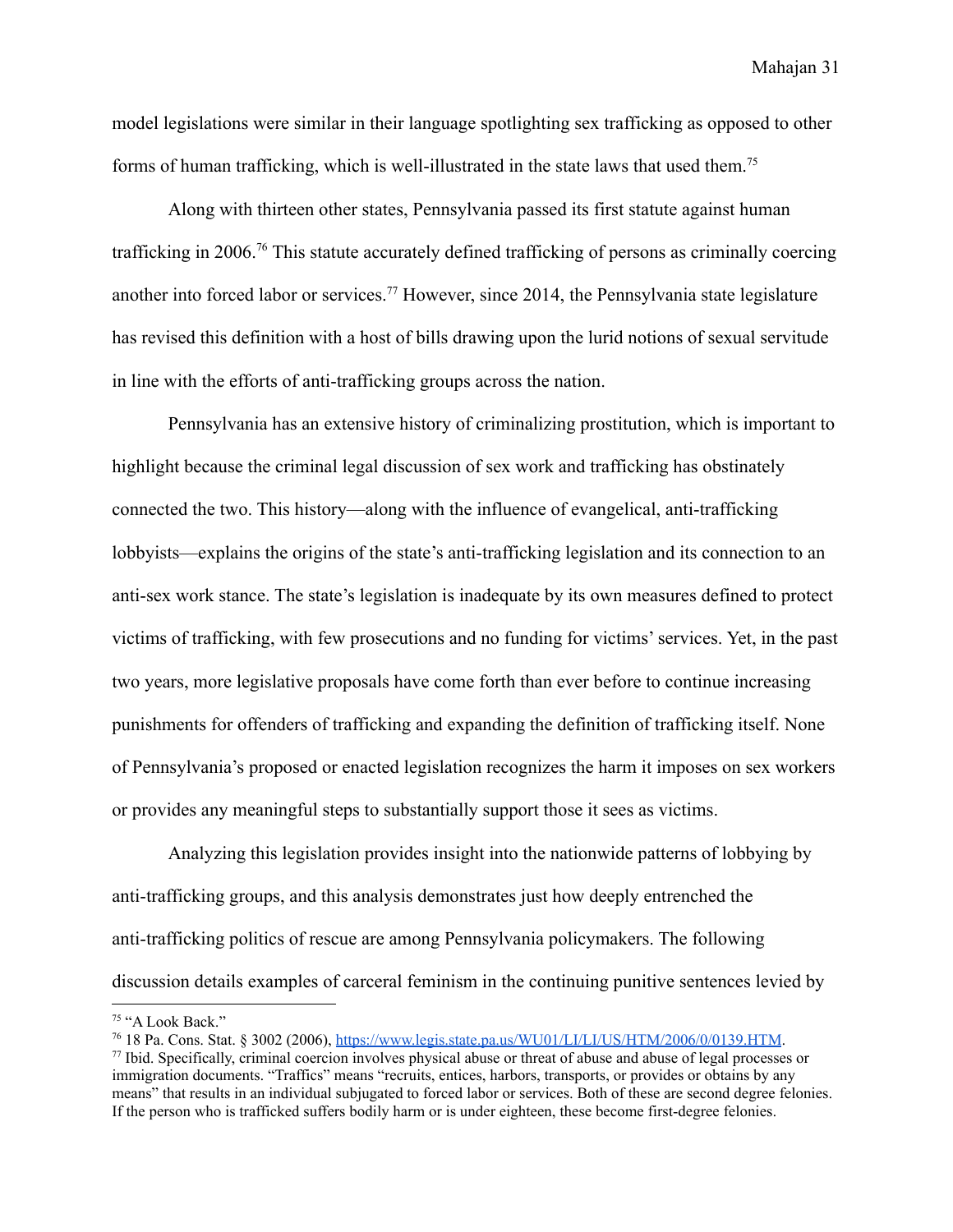Pennsylvania, the role of anti-trafficking groups that pushed them forward, and the historical and institutional factors they are derived from. This discussion points to the historical and institutional mechanisms around which legislative change for sex workers' rights must maneuver.

#### <span id="page-33-0"></span>*Pennsylvania's Punishment: Criminalization of the Sex Trade*

Pennsylvania has had legislation governing prostitution since the early 1900s, which classified prostitution as an immoral act similar to gambling or excessive drinking.<sup>78</sup> By 1939, the penal code contained myriad sections criminalizing the act of prostitution, the transportation of someone for the purpose of prostitution, and the act of assignation (scheduling an appointment for prostitution).<sup>79</sup> These laws paralleled the language used in the Mann Act and included provisions to jail anyone who forced a woman into prostitution by threat or violence.<sup>80</sup>

These sections governed the criminalization of sex work until their replacement with Title 18: Section 5902, which was created as part of the Crime Codes of 1972 and governs carceral punishment for prostitution to date. Since its creation, Title 18:5902 has been amended several times to intensify criminalization for people living with HIV, increase maximum

<sup>78</sup> Bertozzi, "Vicious Geography;" Alysa Castro, "Better in Theory: The Road to Prostitution Reform in Pennsylvania," *Rutgers Journal of Law & Public Policy* 9, no. 1 (2012): 37-71.

<sup>&</sup>lt;sup>79</sup> The Penal Code of 1939 contains a number of sections dealing with prostitution. Section 508 (18 P.S.  $\S$  4508) penalizes prostitution of a female under sixteen; Section 509 (18 P.S. § 4509) penalizes parents and guardians who permit a child under sixteen to be in or remain in a house of prostitution; Section 512 (18 P.S. § 4512) penalizes prostitution and assignation; Section 513 (18 P.S. § 4513) deals with pandering; Section 514 (18 P.S. § 4514) relates to forcing wife into house of prostitution; Section 515 (18 P.S. § 4515 penalizes acceptance of bawd money; Section 516 (18 P.S. § 4516) covers detention of prostitute for debt; Section 517 (18 P.S. § 4517) prohibits the transportation of females for the purpose of prostitution; and Section 518 (18 P.S. § 4518) prohibits loitering about a bawdy house and receiving money from prostitutes. "Assignation" and "Prostitution" are defined in Section 103 of The Penal Code of 1939 (18 P.S. § 4103). It was also criminalized know that one's building is being used for prostitution, to aid and abet prostitution, and to "direct, take, or transport any person to any building, or place, with knowledge that the purpose of such directing, taking or transporting is prostitution or assignation."

<sup>&</sup>lt;sup>80</sup> Specifically, the Penal Code of 1939 criminalized "procuring a female inmate for a house of prostitution by promise, threat, violence, or by any device or scheme, causes, induces, persuades, encourages, takes, places, harbors, inveigles, or entices a female person to become an inmate of a house of prostitution or assignation place." Historic legislation around prostitution did not recognize that sex workers are diverse in gender.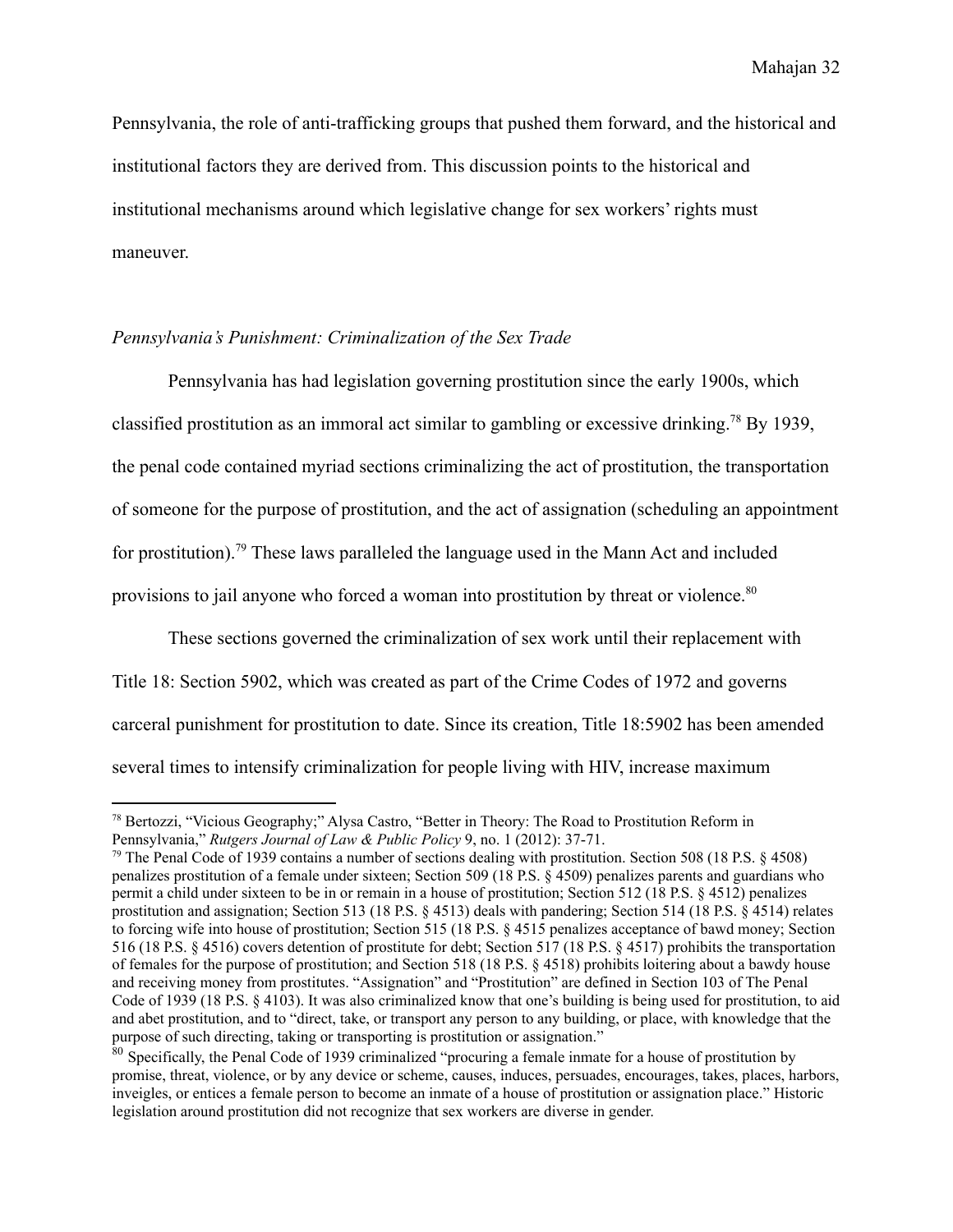sentences for people arrested multiple times for buying or selling sex, and introduce anti-trafficking measures specifically related to prostitution. Despite Pennsylvania's exceptionally long sentences for the crime of prostitution, the development of its codes was indeed "quite typical" of the larger trends of legislating around prostitution and trafficking across states.<sup>81</sup>

In 1995, Pennsylvania's legislature approved a grading to the already harsh penalty for both buyers and sellers of sex. If either party was living with HIV, the penalty increased from a misdemeanor of the second degree to a felony of the third degree. The Center for HIV Law and Policy reports that 34 states, two territories, and the federal government enacted legislation between 1986 and 2017 specifically criminalizing people living with HIV who engaged in a variety of behaviors, including sex work.<sup>82</sup> However, Pennsylvania remains one of only six states to continue criminalizing sex workers who have HIV to a higher degree than other sex workers.<sup>83</sup>

The codes were again revised in 2000 with graded offenses to punish repeat offenders more severely than first time offenders. Penalties for so-called "recidivists" grew largely in line with national support for "three-strikes-and-you're-out laws," which have since been critiqued for their inefficacy and role in mass incarceration.<sup>84</sup> In part due to graded offenses for all kinds of crimes, the 282 offenses and sub-offenses defined in 1972 Crime Codes encompassed 1,648 by

<sup>82</sup> Deanna Cann, Sayward E. Harrison, and Shan Qiao, "Historical and Current Trends in HIV Criminalization in South Carolina: Implications for the Southern HIV Epidemic," *AIDS and Behavior* 23, no. 3 (October 2019): 233-241, [https://www.ncbi.nlm.nih.gov/pmc/articles/PMC7182101/#R12.](https://www.ncbi.nlm.nih.gov/pmc/articles/PMC7182101/#R12) link.gale.com/apps/doc/A247971639/AONE?u=upenn\_main&sid=summon&xid=ea40016a.

<sup>&</sup>lt;sup>81</sup> Paul H. Robinson et al. "The modern irrationalities of American criminal codes: an empirical study of offense grading." *Journal of Criminal Law and Criminology* 100, no. 3 (2010): 709-725,

<sup>83&</sup>lt;sup>4</sup>HIV Criminalization Laws Map." The criminalization of HIV-related behavior is known to undermine prevention efforts, create further stigma, and facilitate the continued spread of HIV.

<sup>84</sup> John Clark, Patricia Hardyman, and Henry D. Alan, "The Impact of 'Three Strikes and You're Out," *Punishment and Society* 1, no. 2 (October 1999): 131-162, [10.1177/14624749922227757](https://doi-org.proxy.library.upenn.edu/10.1177/14624749922227757). Note that "out" has varying meanings, and in this context refers to harsher sentences after a given number of prior offenses.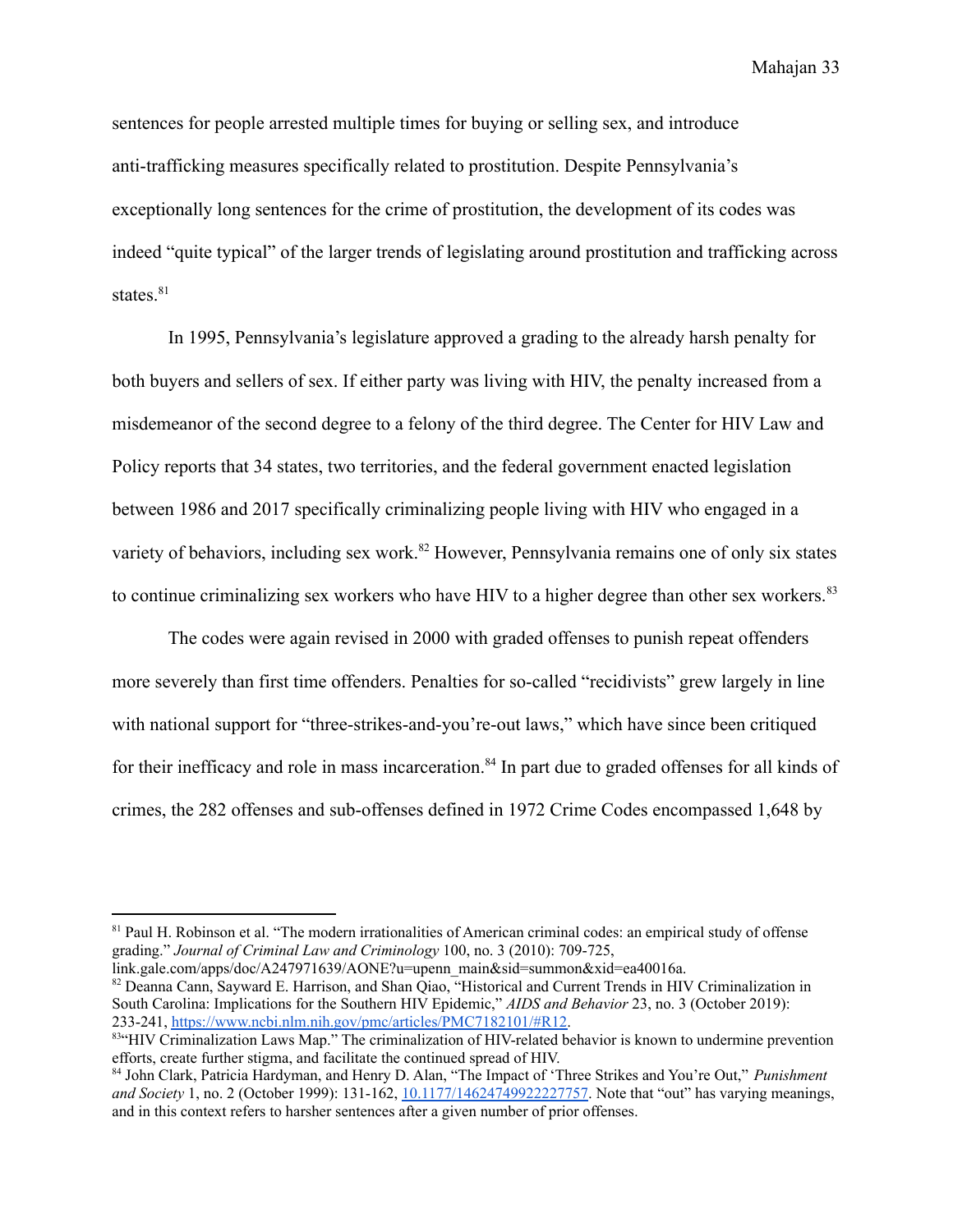2010. This system "marked by duplication and by irrational and contradictory grading differences" is well-reflected in the changes to Title 18:5902.<sup>85</sup>

Pennsylvania is one of 28 other states to continue punishing prostitution-related offenses on a graded scale, but one of only three to define such severe prison sentences for sex workers.<sup>86</sup> Despite a striking series of amendments to this section of the crime codes over the decades, none have reduced sentences for sex workers or buyers. The contours of this punitive legislation began to shift only in response to the anti-trafficking movement's growing influence.

#### <span id="page-35-0"></span>*Anti-Trafficking Legislation in Pennsylvania: Act 105, Safe Harbor, and Buyer Beware*

New legislation and rapidly expanding public fears around sex trafficking created the conditions for bipartisan legislation to counter the "evils" of traffickers, pimps, and men who purchase sex from "prostituted people." Major legislation was passed in 2014 defining the crime of sex trafficking; 2018 creating a victims' services and limited amnesty for child victims of trafficking; and 2019 intensifying punishments for buyers of sex. Each of these bills should be analyzed both for who their major champions were and how they have worked in practice. Detailed description of this legislation, key stakeholders, and the context of their passing are important to understanding the nuance behind legislative change related to sex work as well as the power of lobbyists who massively contributed to pushing these bills forward.

<sup>85</sup> Robinson, "The Modern Irrationalities."

<sup>86</sup> "US Federal and State Prostitution Laws."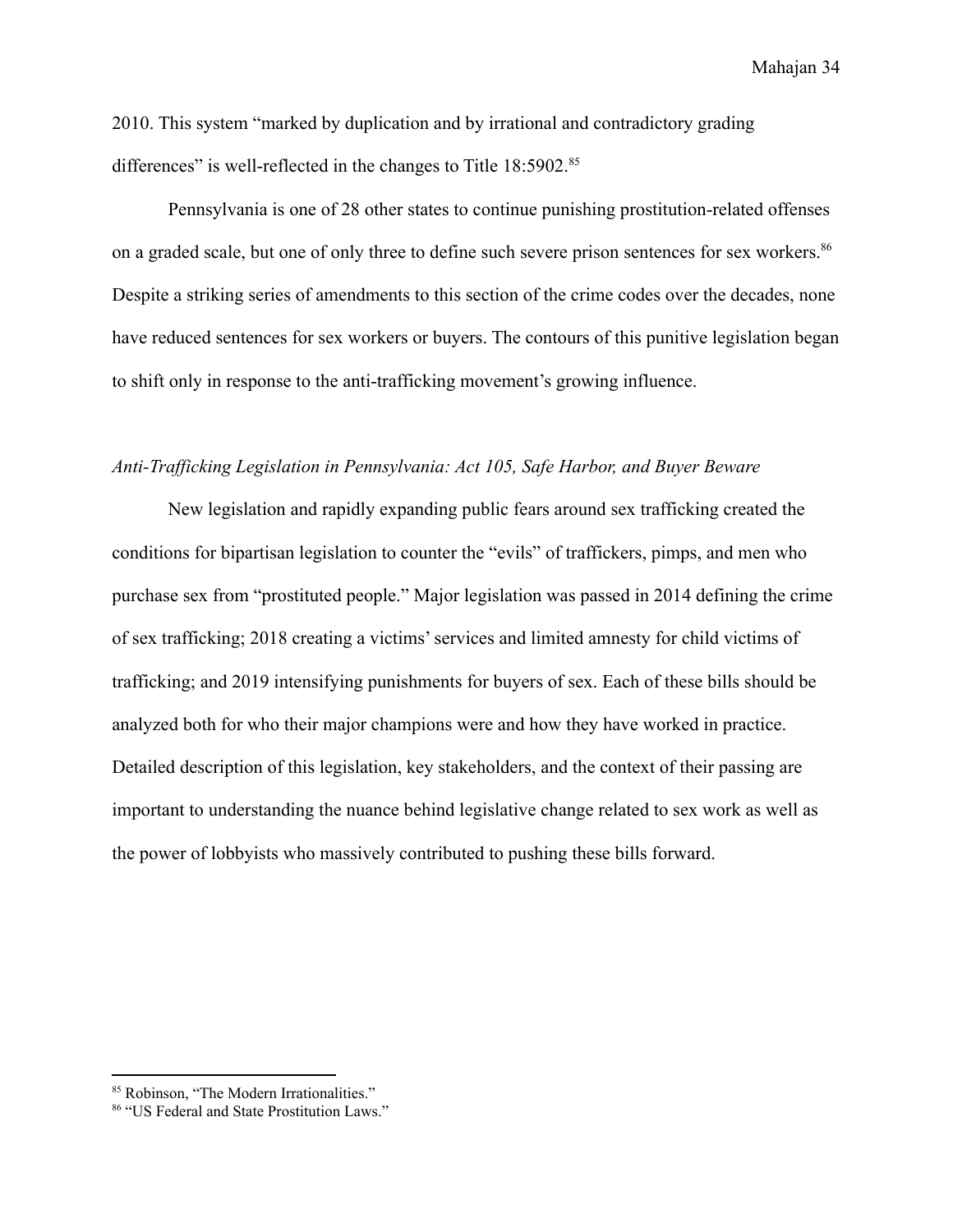# *Act 105: The Polaris Project, and the Brawn of Anti-Trafficking Lobbyists*

In 2014, Pennsylvania state revised its 2006 law defining human trafficking, rewriting the definition into Title 18:5902 with what is frequently called "Act 105."<sup>87</sup> This act is responsible for the explicit connection of trafficking to sex work at the legislative level, defining "sexual servitude" as a particularly important form of human trafficking—a definition remarkably close to that laid out by the Uniform Law Commission.<sup>88</sup> The act was moreover built on the 3 P's of anti-trafficking—prosecution of traffickers for this "terrible evil," protection for victims from being treated as perpetrators, and prevention of trafficking through public education. The so-called three P's are characteristics of anti-trafficking legislation in almost every state and are included in the Department of Justice's definition of trafficking.<sup>89</sup>

Act 105 unanimously passed both the House and Senate, with every voting member in both bodies voting in the bill's favor.<sup>90</sup> The punitive nature of this bill gained notable bipartisan support because it melded punishment into rescue and victim narratives. State Senator Stewart J. Greenleaf (R-Montgomery) and State Senator Andrew E. Dinniman (D-Montgomery) were the original sponsors of Act 105, each presenting misleading information on the nature of trafficking. Greenleaf characterized human trafficking as a "billion-dollar industry" that keeps "millions and

<sup>&</sup>lt;sup>87</sup> This bill was passed by the Senate and the House on June 20, 2014, and approved by the governor July 2, 2014. The Act maintained the 2006 punishment that forcing someone into involuntary servitude or benefiting materially from that servitude would be classified as second-degree felonies, and it more extensively defined means of coercion.

<sup>88</sup> 18 Pa. Cons. Stat. § 3001, 3011-3025, 3031-3032, 3051-3055, 3071-3072 (2014),

[https://www.legis.state.pa.us/cfdocs/legis/li/uconsCheck.cfm?txtType=HTM&yr=2014&sessInd=0&act=0105.&chpt](https://www.legis.state.pa.us/cfdocs/legis/li/uconsCheck.cfm?txtType=HTM&yr=2014&sessInd=0&act=0105.&chpt=000.&subchpt=000.&sctn=003.&subsctn=000.&mobile_choice=suppress) [=000.&subchpt=000.&sctn=003.&subsctn=000.&mobile\\_choice=suppress.](https://www.legis.state.pa.us/cfdocs/legis/li/uconsCheck.cfm?txtType=HTM&yr=2014&sessInd=0&act=0105.&chpt=000.&subchpt=000.&sctn=003.&subsctn=000.&mobile_choice=suppress)

<sup>89&</sup>lt;sup>cc</sup> Act 105: Pennsylvania's First Comprehensive Anti Trafficking Law on the Books," The Institute to Address Commercial Sexual Exploitation, Villanova University, accessed March 24, 2022,

[http://cseinstitute.org/wp-content/uploads/2016/12/Act-105-Law-on-the-Books.pdf;](http://cseinstitute.org/wp-content/uploads/2016/12/Act-105-Law-on-the-Books.pdf)18 Pa. Cons. Stat. § 3001 (2014), <https://www.legis.state.pa.us/cfdocs/legis/li/uconsCheck.cfm?yr=2014&sessInd=0&act=105>. The language used was: if an individual "recruits, entices, solicits, harbors, transports, obtains or maintains an individual if the person knows or recklessly disregards that the individual will be subject to involuntary servitude" or knowingly benefits financially or receives anything of value from any act facilitating any of these activities.

<sup>90</sup> "Details for House RCS No. 1487," House of Representatives Session of 2013-2014 Regular Session, House Roll Calls, Senate Bill 75 PN 2188, Wednesday June 25, 2014,

[https://www.legis.state.pa.us/CFDOCS/Legis/RC/Public/rc\\_view\\_action2.cfm?sess\\_yr=2013&sess\\_ind=0&rc\\_body](https://www.legis.state.pa.us/CFDOCS/Legis/RC/Public/rc_view_action2.cfm?sess_yr=2013&sess_ind=0&rc_body=H&rc_nbr=1487) [=H&rc\\_nbr=1487](https://www.legis.state.pa.us/CFDOCS/Legis/RC/Public/rc_view_action2.cfm?sess_yr=2013&sess_ind=0&rc_body=H&rc_nbr=1487). All 50 Senators voted yes, and all 203 House Representatives voted yes.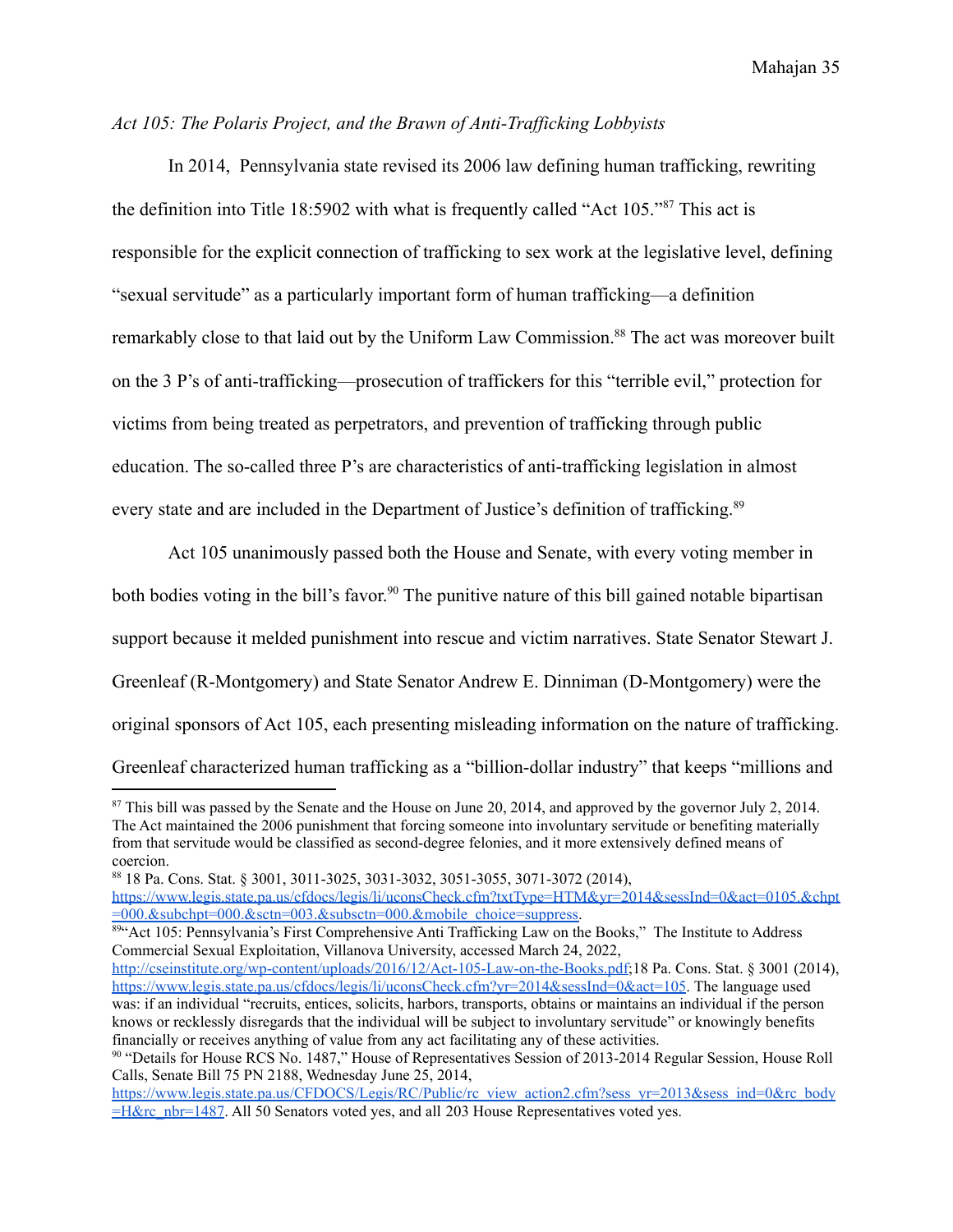millions of individuals" in what Dinniman called "a situation of virtual slavery."<sup>91</sup> These calls to action came largely from the evangelical human trafficking discourse at the national level, led by groups including the Polaris Project. When the bill passed, Greenleaf thanked Julie Janovsky, former head of the Polaris Project. Until she spoke with him, he claims he "did not fully understand the ramifications and the magnitude of this issue."<sup>92</sup> The power of the Polaris Project's lobbying should not be underestimated, especially given the downstream harms anti-trafficking legislation has had on sex workers.

Founded in 2002, the Polaris Project reports itself to be the largest anti-trafficking organization in the country, using data from its hotline to provide the nation's most prominent dataset on the magnitude of human trafficking. The national-only organization purports a commitment to changing the conditions surrounding trafficking—the "failed systems that allow it to thrive"—poverty, gender discrimination, lack of worker protections, and failed social safety nets and child welfare systems. Moreover, they have presented a renewed interest in labor trafficking and protecting migrant workers from exploitative labor regulations. However, their allies at the state level are largely conservative policy makers who focus on sex trafficking; the group has contributed millions of dollars to funding bills like Act 105 since its founding.<sup>93</sup> In 2013, the Polaris Project reported involvement in successfully enacting over 100 bills across the nation, as it did in Pennsylvania, in support of these punishment-oriented anti-trafficking

<https://www.legis.state.pa.us/WU01/LI/SJ/2014/0/Sj20141014.pdf>.

<sup>&</sup>lt;sup>91</sup> Session 56 of the Pennsylvania General Assembly, 198th of the General Assembly (October 14, 2014) (statement of Steward Greenleaf, Rep. Montgomery County),

Dinniman later asserted after a discussion of recognizing Juneteenth as a national holiday, "150 years after the Civil War...we still have the existence of slavery in the form of human trafficking."Moreover, in his advocacy for Act 105, Greenleaf argued that the greatest support for the comes from the "faith community…as they have led the fight on slavery, they now lead the fight on human trafficking." While it is true that the "faith community" of often Evangelical Christian groups is leading the anti-trafficking movement, these groups did not lead the fight for the abolition of slavery in the 1860 Civil War era nor have they been leaders in civil, social, racial, or economic justice since.

 $92$  Ibid.

<sup>&</sup>lt;sup>93</sup> Brad Myles, "Form 990 Polaris Project, 2018 Calendar Year," Return of Organization Exempt from Income Tax, 2018, [https://polarisproject.org/wp-content/uploads/2020/01/Polaris-2018-990.pdf.](https://polarisproject.org/wp-content/uploads/2020/01/Polaris-2018-990.pdf)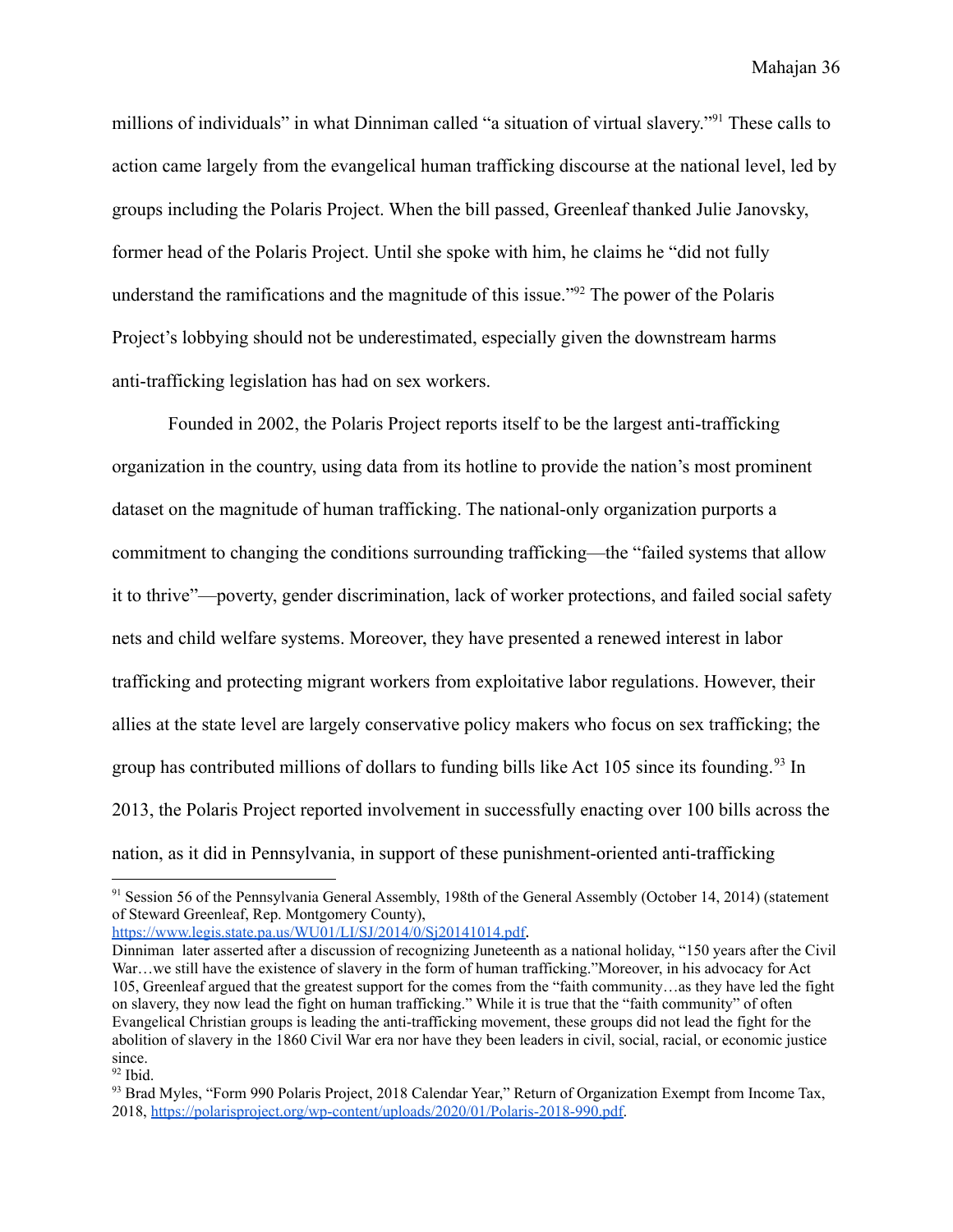measures. The results of their political campaigns fall short of anything beyond increasing punishments for traffickers and keeping policies off the table that might address the exploitative systems they describe.

In addition to working with Sen. Greenleaf, the Polaris Project approached the Pennsylvania District Attorneys Association (PDAA) as early as 2011 with a model bill around trafficking. The PDAA is a lobbying group that ostensibly represents a statewide consensus of prosecutorial opinions, and it is known for its extraordinarily powerful support of punitive legislation in the state legislature. Greg Rowe, current Executive Director of the PDAA, explained that when the organization initially worked with the Polaris Project, it presented sex trafficking as a phenomenon of unique importance, explaining why the initial bill (Act 105) focused more on defining sexual servitude and sex trafficking than labor trafficking.<sup>94</sup> Today, the PDAA continues to use its stature to support increasing punishments for sex buyers and to position the criminal legal system as a legitimate protector of victims of trafficking.

### *Safe Harbor: Symbolic Legislation and Carceral Protectionism*

Since the passage of Act 105 driven by the Polaris Project, Pennsylvania-focused advocacy organizations have gained similar lobbying power in Pennsylvania. Chief among them is the Villanova Law Institute to Address Commercial Sexual Exploitation (the CSE Institute), founded by former Philadelphia Assistant District Attorney Shea Rhodes and a \$450,000 grant from the NoVo Foundation.<sup>95</sup> The term "commercial sexual exploitation" signals a saviorist

<sup>&</sup>lt;sup>94</sup> Greg Rowe (Executive Director, Pennsylvania District Attorney's Association), interview with author, online, March 2022.

<sup>95</sup> Dan Norton, "Villanova launches institute aimed at commercial sexual exploitation law," *Philadelphia Business Journal,* September 9, 2015,

[https://www.bizjournals.com/philadelphia/news/2015/09/09/villanova-launches-institute-aimed-at-commercial.html.](https://www.bizjournals.com/philadelphia/news/2015/09/09/villanova-launches-institute-aimed-at-commercial.html) The NoVo Foundation has committed hundreds of millions of dollars to female empowerment and anti-violence initiatives since its founding in 2003, shifting from working in female education to ending child marriage in other countries, to a focus on ending commercial sexual exploitation.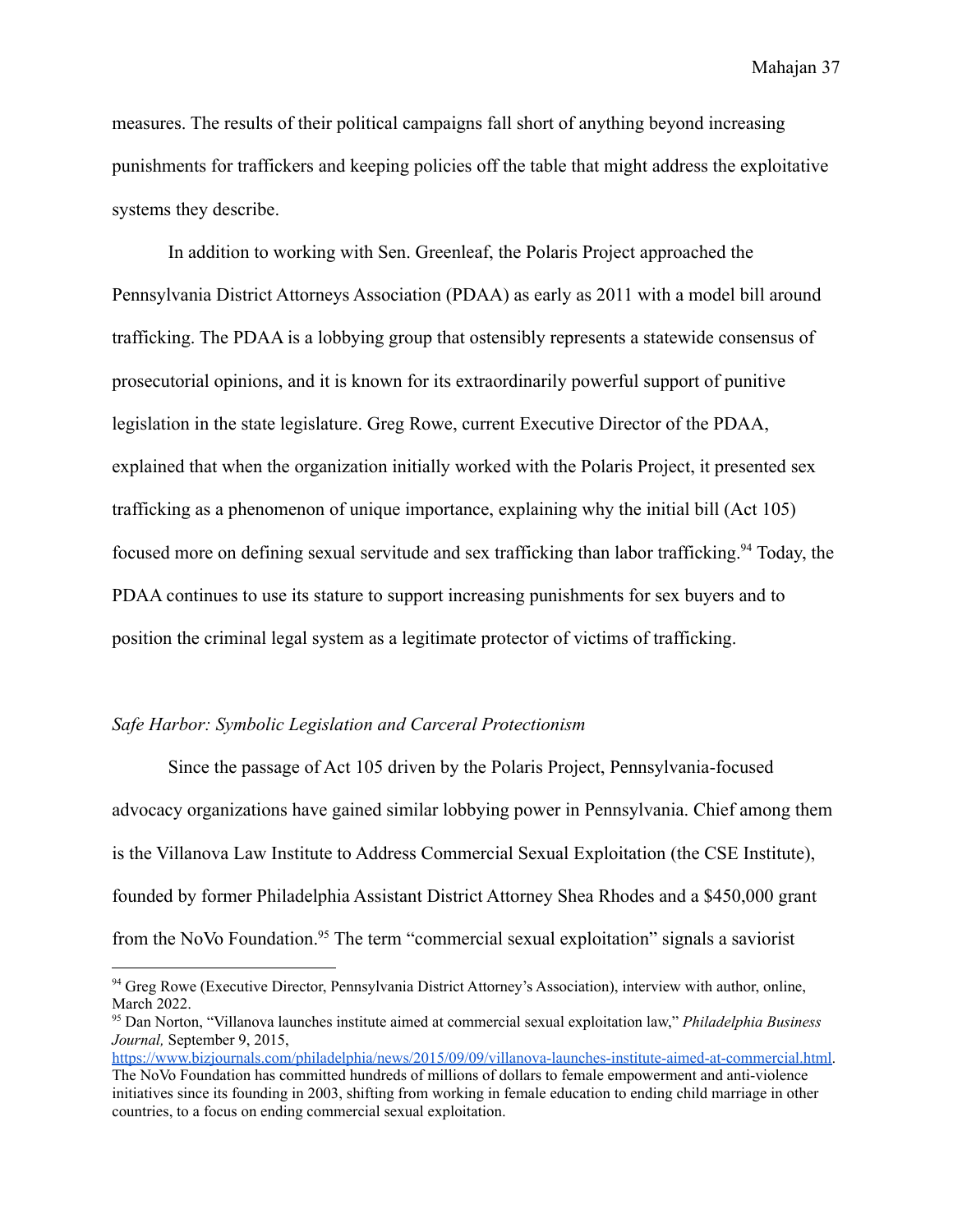belief that any form of sex work is inherently exploitative. Moreover, the CSE Institute invests significant amounts of its resources into campaigns combatting what it calls "dangerous narratives" on sex work. In addition to citing religious motivations for its work, the group's language of "prostituted persons" reflects a belief that sex workers "rarely have a choice," while sex buyers "always have a choice."<sup>96</sup> This organization, among others including the Philadelphia Anti-Trafficking Coalition (PATC), the Women's Law Project, and the Salvation Army, has been a major player in passing Pennsylvania legislation related to sex trafficking since 2014.<sup>97</sup> Today, the CSE Institute has taken its place as a self-proclaimed Pennsylvania leader in crafting and supporting legislation to end "commercial sexual exploitation."

In 2018, Pennsylvania enacted another major piece of legislation related to sex trafficking, Senate Bill 554, or the Safe Harbor Bill. Shea Rhodes and the CSE Institute wrote and introduced this bill, and like Act 105, it was sponsored by Senators Greenleaf and Dinniman.<sup>98</sup> The Safe Harbor Bill created immunity for victims of human trafficking, required trauma-oriented training for law enforcement, and established the Safe Harbor for Sexually Exploited Children Fund to support victims' services and education campaigns.<sup>99</sup>

<sup>&</sup>lt;sup>96</sup> "Report on Commercial Sexual Exploitation in Pennsylvania, Spring 2021," The Institute to Address Commercial Sexual Exploitation, Villanova University, May, 2021,

[http://cseinstitute.org/wp-content/uploads/2021/05/Spring-2021-Report-FINAL-pages-1.pdf.](http://cseinstitute.org/wp-content/uploads/2021/05/Spring-2021-Report-FINAL-pages-1.pdf) The CSE Institute does recognize structural underliers of inequity. However, they take the stance that this is far less important than prosecuting and punishing buyers of sex.

<sup>97 18</sup> Pa. Cons. Stat. § 2810, 3001, 3026, 3053, 3056, 3061-3065 (2018). Shea Rhodes works on the board of PATC, and many of the individuals in these organizations take on multiple roles in multiple of these groups. Notably, the 2017 director of the Philadelphia New Day program, Jamie Manirakiza, also serves on the board of the CSE Institute.

<sup>98</sup> "Human Trafficking Expert and The Institute to Address Commercial Sexual Exploitation Co-Founder, Shea M. Rhodes, Esq. announced as the Recipient of Women Organized Against Rape's 2018 Bridge Of Courage Award," Women Organized Against Rape, February 23, 2018,

[https://www.woar.org/human-trafficking-expert-institute-address-commercial-sexual-exploitation-co-founder-shea](https://www.woar.org/human-trafficking-expert-institute-address-commercial-sexual-exploitation-co-founder-shea-m-rhodes-esq-announced-recipient-women-organized-rapes-2018-bridge-courag/)[m-rhodes-esq-announced-recipient-women-organized-rapes-2018-bridge-courag/.](https://www.woar.org/human-trafficking-expert-institute-address-commercial-sexual-exploitation-co-founder-shea-m-rhodes-esq-announced-recipient-women-organized-rapes-2018-bridge-courag/) The Safe Harbor bill was first introduced in 2015, but was not voted upon until 2018.

<sup>99</sup> "New Safe Harbor Law Will Protect Child Victims of Human Trafficking." Governor Tom Wolf, November 13, 2018. <https://www.governor.pa.gov/newsroom/new-safe-harbor-law-will-protect-child-victims-human-trafficking/>.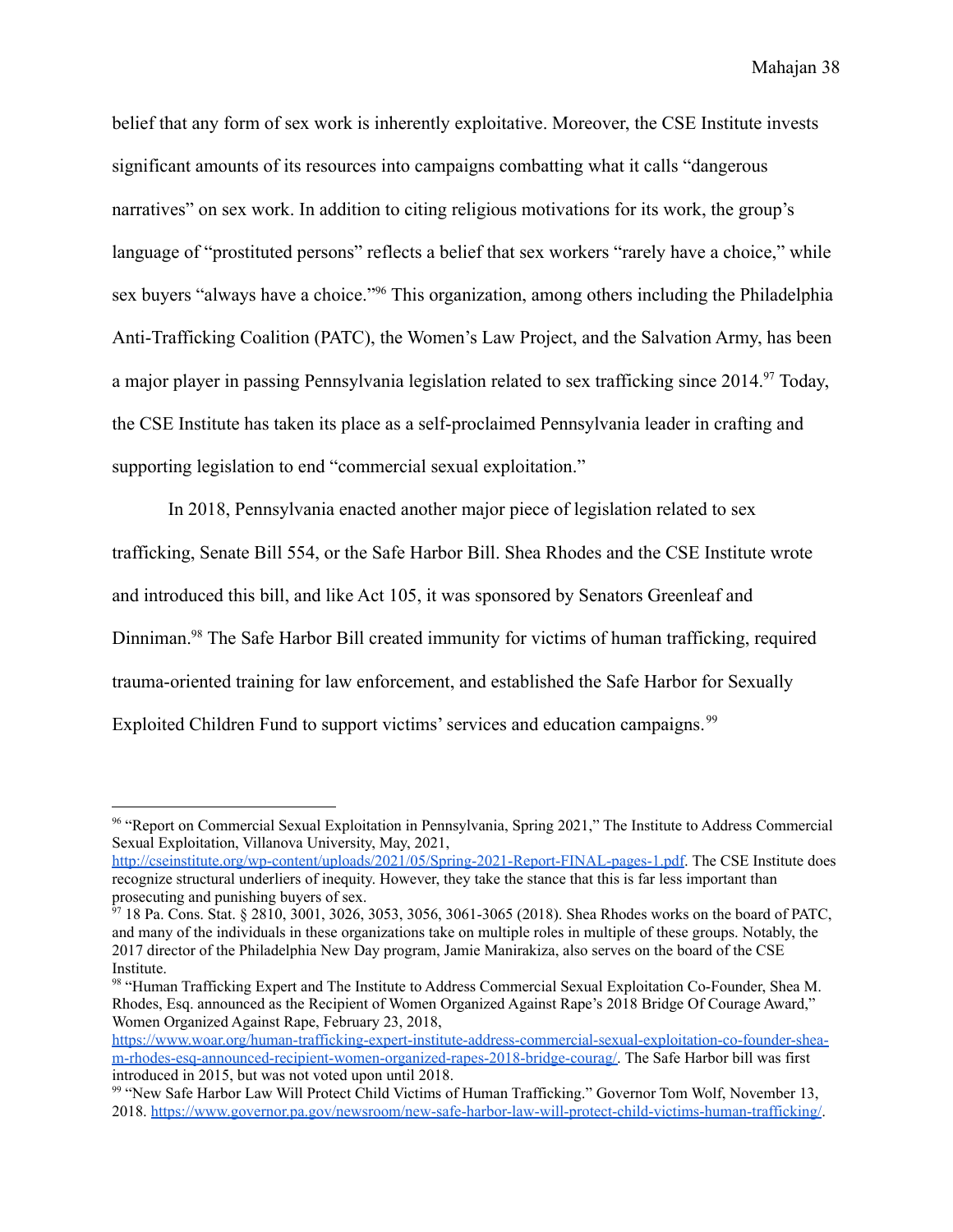This legislation had strong bipartisan support, backed by a large and varied mixture of organizations including the Pennsylvania State Police, the PDAA, the Pennsylvania Coalitions Against Rape and Domestic Violence, and the Pennsylvania ACLU.<sup>100</sup> The Safe Harbor Bill again passed unanimously through the Senate and the House because it was perceived as a laudable victory by a diversity of political actors for its focus on protecting and supporting child victims of human trafficking. However, the institutional mechanisms it built routed funding through law enforcement and carceral apparatuses, which not only excused growth in the carceral state, but also failed to protect those it set out to.

The original Safe Harbor Bill included a blanket amnesty, or safe harbor, from prosecution for any "delinquent act" committed by a child victim of trafficking.<sup>101</sup> The PDAA, however, opposed this "blanket safe harbor" because it would impair the criminal legal system's ability to break what the PDAA saw as a "cycle of victimization." The organization upheld the police as necessary connectors to social services and protectors of trafficked youth, and it reinforced detention as a protective solution.<sup>102</sup> While children who experience sexual or physical abuse have a "child-friendly" route for forensic evaluation or reporting, law enforcement engages with child victims of trafficking in police settings. $103$ 

<sup>100</sup> "Bill Information (history) - senate Bill 1381; Regular Session 2013-2014," accessed December 12, 2021, <https://www.legis.state.pa.us/cfdocs/billInfo/billInfo.cfm?sYear=2021&sInd=0&body=S&type=B&bn=554>; "CSE Institute Attends Ceremonial Signing of Safe Harbor Law," The Institute to Address Commercial Sexual Exploitation, Villanova University, November 13, 2018,

<https://cseinstitute.org/cse-institute-attends-ceremonial-signing-of-safe-harbor-law/>. The CSE Institute calls the bill a true bipartisan effort. Sex workers' rights organizations have not formally taken a stance on any of these bills, but they do generally assert that all of these bills are harmful, whether through upholding a harmful narrative or providing more avenues for regulation.

<sup>101</sup> 18 Pa. Cons. Stat. § 3001, 3026, 3056, 3061-3065 (2018); 42 Pa. Cons. Stat. § 6328 (2018), [https://www.legis.state.pa.us/CFDOCS/Legis/PN/Public/btCheck.cfm?txtType=PDF&sessYr=2015&sessInd=0&bill](https://www.legis.state.pa.us/CFDOCS/Legis/PN/Public/btCheck.cfm?txtType=PDF&sessYr=2015&sessInd=0&billBody=S&billTyp=B&billNbr=0851&pn=0965) [Body=S&billTyp=B&billNbr=0851&pn=0965](https://www.legis.state.pa.us/CFDOCS/Legis/PN/Public/btCheck.cfm?txtType=PDF&sessYr=2015&sessInd=0&billBody=S&billTyp=B&billNbr=0851&pn=0965). The original language excludes only murder, aggravated assault, rape, robbery of a motor vehicle, kidnapping, and conspiracy to murder from the amnesty.

<sup>&</sup>lt;sup>102</sup> "Testimony of the Honorable Jack Whelan, District Attorney, Delaware County, Before the Senate Judiciary Committee Regarding Senate Bill 851," Pennsylvania District Attorneys Association, September 30, 2015, [https://www.pdaa.org/testimony-of-the-honorable-jack-whelan-district-attorney-delaware-county-before-the-senate-j](https://www.pdaa.org/testimony-of-the-honorable-jack-whelan-district-attorney-delaware-county-before-the-senate-judiciary-committee-regarding-senate-bill-851/) [udiciary-committee-regarding-senate-bill-851/.](https://www.pdaa.org/testimony-of-the-honorable-jack-whelan-district-attorney-delaware-county-before-the-senate-judiciary-committee-regarding-senate-bill-851/)

<sup>&</sup>lt;sup>103</sup> Anish Raj, (Founder, Adolescent Protection Collaborative, Children's Hospital of Pennsylvania), interview with author, online, February, 2022. Raj was motivated to create this victims' protection group to counter the need for law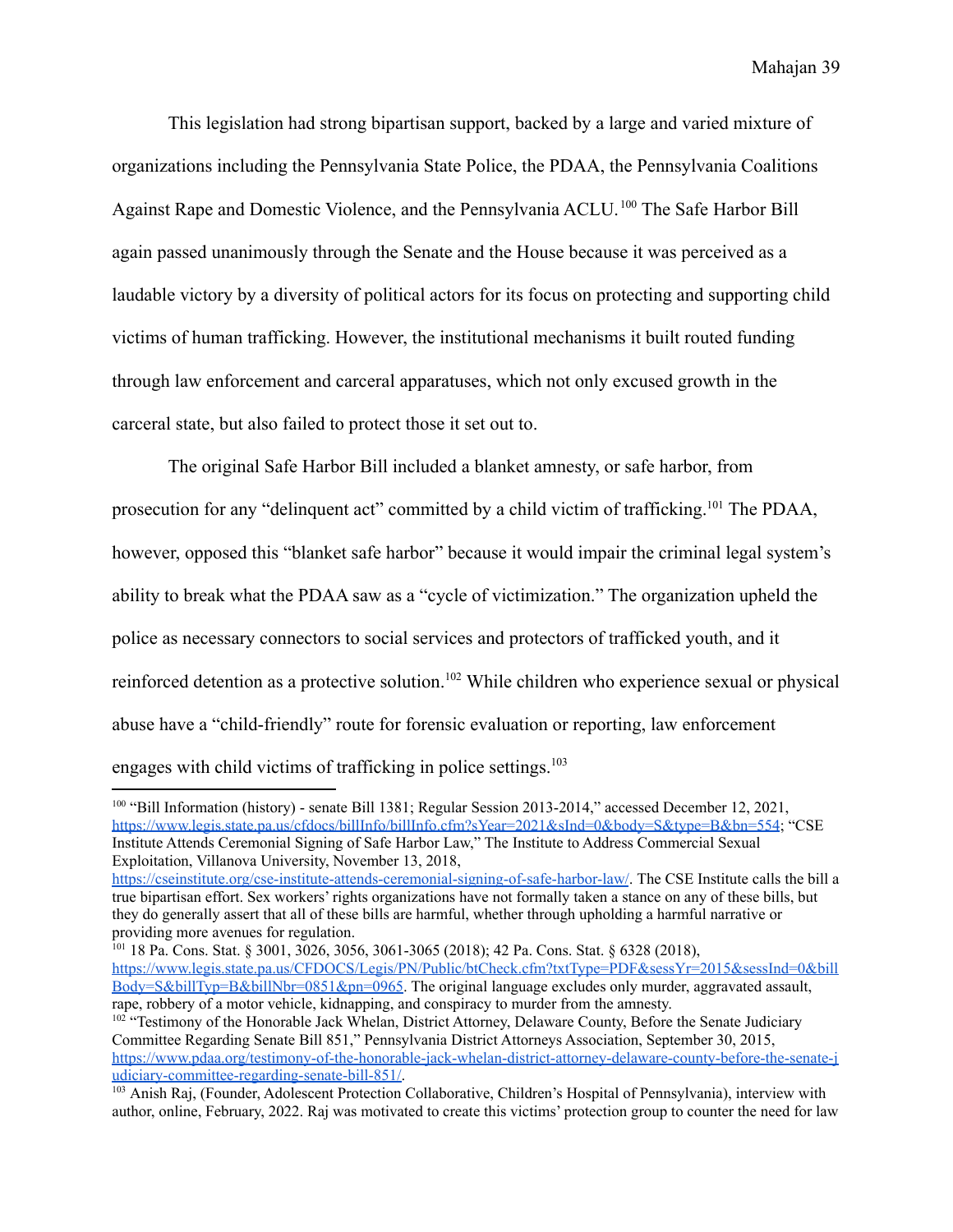Jennifer Musto has explained the on-the-ground impacts of carceral protectionist attitudes like those the PDAA imposed upon the Safe Harbor Bill. Carceral protectionism defines a framework that pushes all trafficking victims or potential victims through the "carceral enforcement apparatus in order to be officially recognized by the state" whether they are formally charged with prostitution or not.<sup>104</sup> Musto details the ways in which punitive criminal justice tools are ineffective in implicating systems of wage exploitation, surveillance, police violence, racism, and poverty harming youth who are victims of trafficking. These Safe Harbor provisions treat youth as offenders through detainment, police questioning, and removal of agency; they lose the "ability to refuse to participate in a criminal justice process that does not serve their broader interests and needs."<sup>105</sup>The phenomenon of carceral protectionism, then, is not only an unintended consequence of perhaps well-intended legislation, but an active creation by Pennsylvania's legislature.

When the bill was passed, the CSE Institute praised the "thoughtful contributions" proposed by the PDAA, despite the organization's purported commitment to reducing involvement with law enforcement for victims of trafficking. The compromise needed to pass the bill was found in removing amnesty, reflecting the inability—or unwillingness—of the anti-trafficking movement to resist carceral expansion. Preying on public fears of trafficked and exploited children, this compromise removed a discussion about whether the criminal legal system played a helpful or harmful role in the lives of these children, and ultimately solidified it as the primary route for victims of trafficking at large.

<sup>104</sup> Musto, *Control and Protect,* 23. enforcement as a protector; he additionally discussed prosecutorial discretion, who has the choice to use the bill for what few crimes can receive amnesty. However, "invoking Safe Harbor" is largely at the discretion of an individual prosecutor's ability to see the crime as the result of trafficking or not and has not happened to date in his knowledge.

<sup>105</sup> Musto, *Control and Protect,* 67.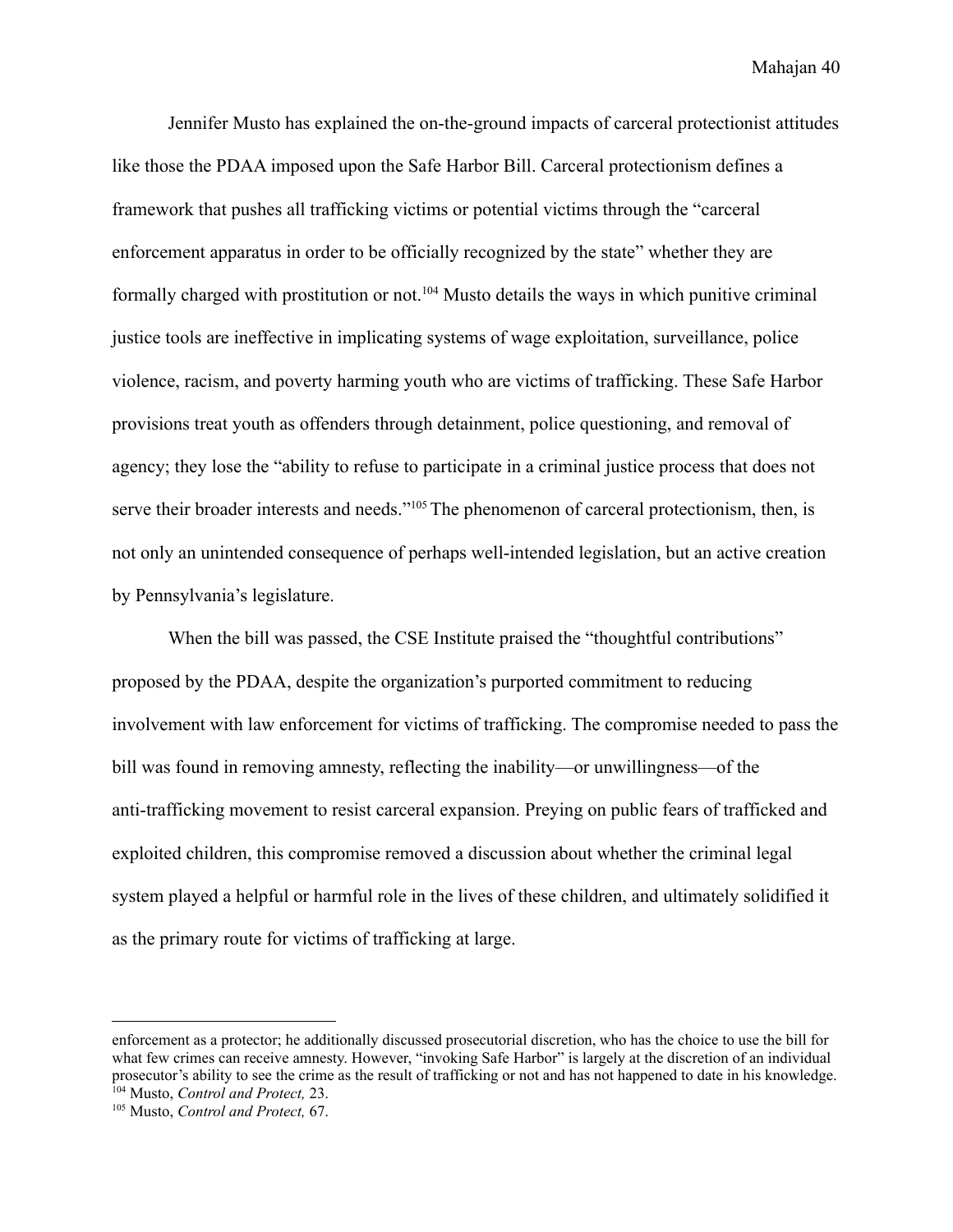Moreover, the Safe Harbor Fund encoded in the bill set aside funding for victims' services providers and public awareness campaigns on the harms of human trafficking. Victims' services providers who work with youth who have experienced trafficking have highlighted that there is no functioning mechanism to obtain fines from those convicted of trafficking.<sup>106</sup> The Philadelphia chapter of the Salvation Army's A New Day to Stop Human Trafficking stressed that "to date, nothing has been done with that fund." Anish Raj, the founder of the Adolescent Protection Collaborative (APC) for trafficked youth at the Children's Hospital of Philadelphia (CHOP), explained that Safe Harbor funding has not "trickled down to the medical or clinical side... no one that I know or am aware of knows where that money is or where it goes."<sup>107</sup>

The Safe Harbor Fund as it stands, then, seems to exist only on paper. In 2021, the CSE Institute reported that three years after the creation of the fund, fines were not being levied against people convicted of trafficking because of a disorganized and unclear set of policies for prosecuting trafficking. However, the lack of financing has also resulted from its design requiring fines from offenders—the more people who are prosecuted for trafficking, the more people who will pay fines to the fund. Because so few individuals have been convicted of child sex trafficking in Pennsylvania, the Safe Harbor Fund has few resources. Between 2014 and 2021, only three individuals were convicted of patronizing a victim of sexual servitude under Pennsylvania law. Over the same seven years, only sixty individuals were convicted either as traffickers or third-party facilitators who profited from trafficking.<sup>108</sup>

<sup>106</sup> Gottschalk, *Prison and the Gallows.* Like the 1994 Violence Against Women Act, most of the money through the Safe Harbor Fund was "earmarked for programs aimed at prevention, punishment, or provision of temporary services" to victims, not increasing "the means to leave abusive situations." Even if the fund was well-resourced, it would not provide substantial gains to expand the welfare state.

<sup>108</sup> John L. Micek, "Report: Pa. ranks 4th nationwide in human trafficking prosecutions," *Pennsylvania Capital Star*, September 22, 2020, <sup>107</sup> Raj, interview; LaRocca and Jones, interview. Anish Raj and Heather LaRocca interviews

[https://www.penncapital-star.com/commentary/a-new-report-offers-a-vivid-look-at-the-state-of-human-trafficking-in](https://www.penncapital-star.com/commentary/a-new-report-offers-a-vivid-look-at-the-state-of-human-trafficking-in-pa-tuesday-morning-coffee/) [-pa-tuesday-morning-coffee/;](https://www.penncapital-star.com/commentary/a-new-report-offers-a-vivid-look-at-the-state-of-human-trafficking-in-pa-tuesday-morning-coffee/) "Report on Commercial Sexual Exploitation in Pennsylvania, Spring 2021," The Institute to Address Commercial Sexual Exploitation, Villanova University, May, 2021,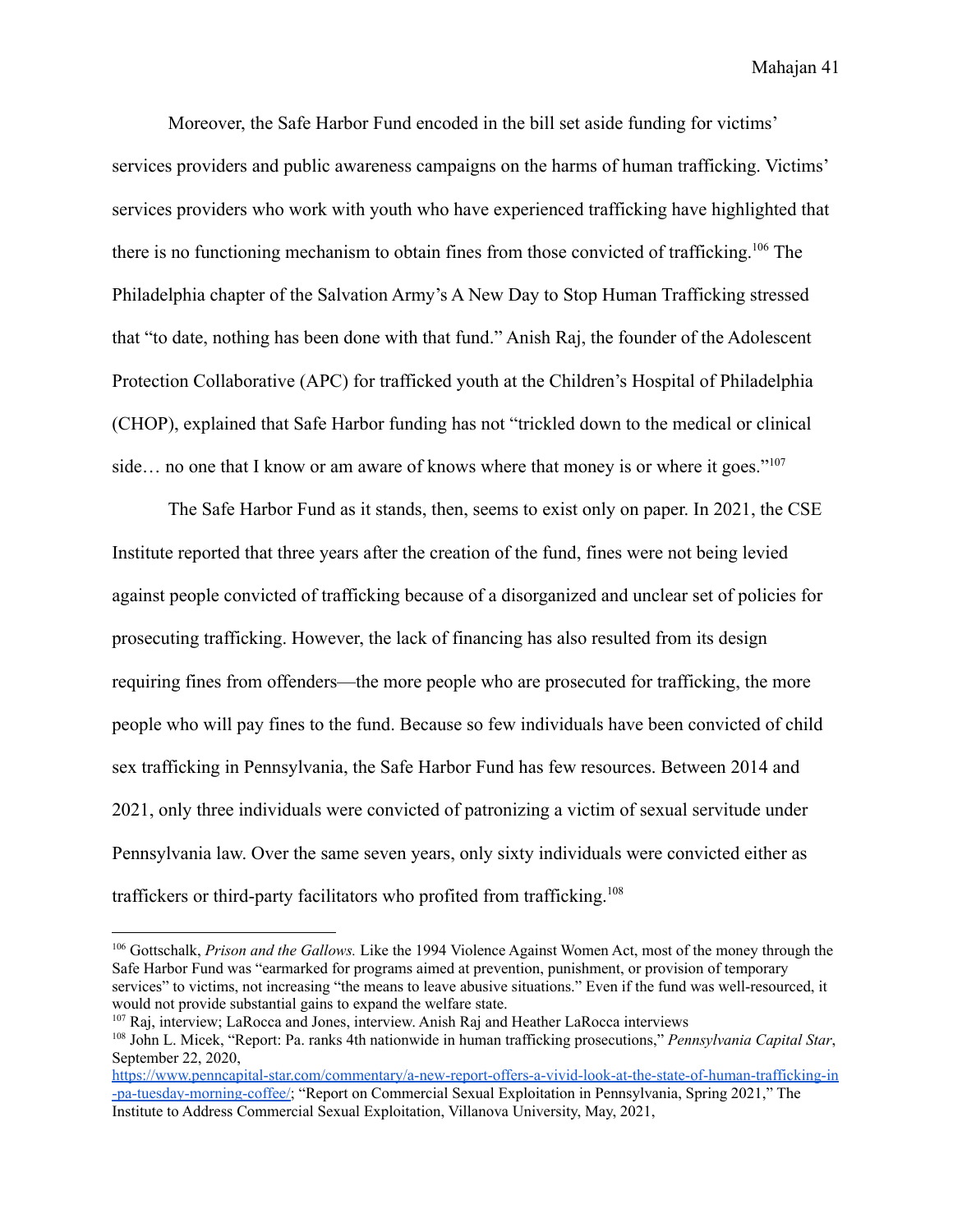In practice, Safe Harbor continues to push forward a highly individualist view of crime. By its own measures, it has neither "caught" the "traffickers" it set out to, nor has it provided any funding to victims' services. It fails to include or address broader conditions of exploitation, poverty, stigmatization, and other factors that would make a minor vulnerable to trafficking in the first place. Raj powerfully explains the failures of the ultimately inadequate role of Safe Harbor in addressing exploitation. Being identified as being trafficked "doesn't mean that much changes…the core issues that contribute to abuse and exploitation are, for the most part, still there…even if a few extra services are sometimes offered."<sup>109</sup>

The shortcomings of legislation reveal barriers to sex workers' rights at large. The discussion of children involved in the sex trade as victims of trafficking has been far more compassionate compared that of consensual buyers and sellers of sex. However, there is a large gap in services when a child ages out of the politically defined category of "minor." In the words of Eileen Corcoran, a longtime organizer with the Sex Workers Outreach Project (SWOP) in Seattle and former street-based sex worker, "sixteen turns twenty-six quick."<sup>110</sup> There is an intense political focus on young girls being exploited—a real and important social issue that deserves attention. Yet, this focus is negated because it allows for the dismissal of adults "working in the streets," who are often the same individuals met with political compassion when they were teenagers.<sup>111</sup> As the Safe Harbor Bill demonstrates, however, limited amnesty provisions and funding for victims' services contingent on prosecution are ineffective pathways to eliminating structural exploitation for anyone, even if stemming from compassion.

[http://cseinstitute.org/wp-content/uploads/2021/05/Spring-2021-Report-FINAL-pages-1.pdf,](http://cseinstitute.org/wp-content/uploads/2021/05/Spring-2021-Report-FINAL-pages-1.pdf) 5. There have been 37 convictions in PA using the TVPA (2019), and 60 convictions under Act 105. Data reported from Gabrielle Monroe reveals how most of these convictions are not from human trafficking as it is described in the law, but rather convictions of hotel owners or "pimps."

<sup>109</sup> Raj, interview.

<sup>110</sup> Hail-Jares, *Challenging Perspectives*, 183

<sup>111</sup> Hail-Jares, *Challenging Perspectives*, 183.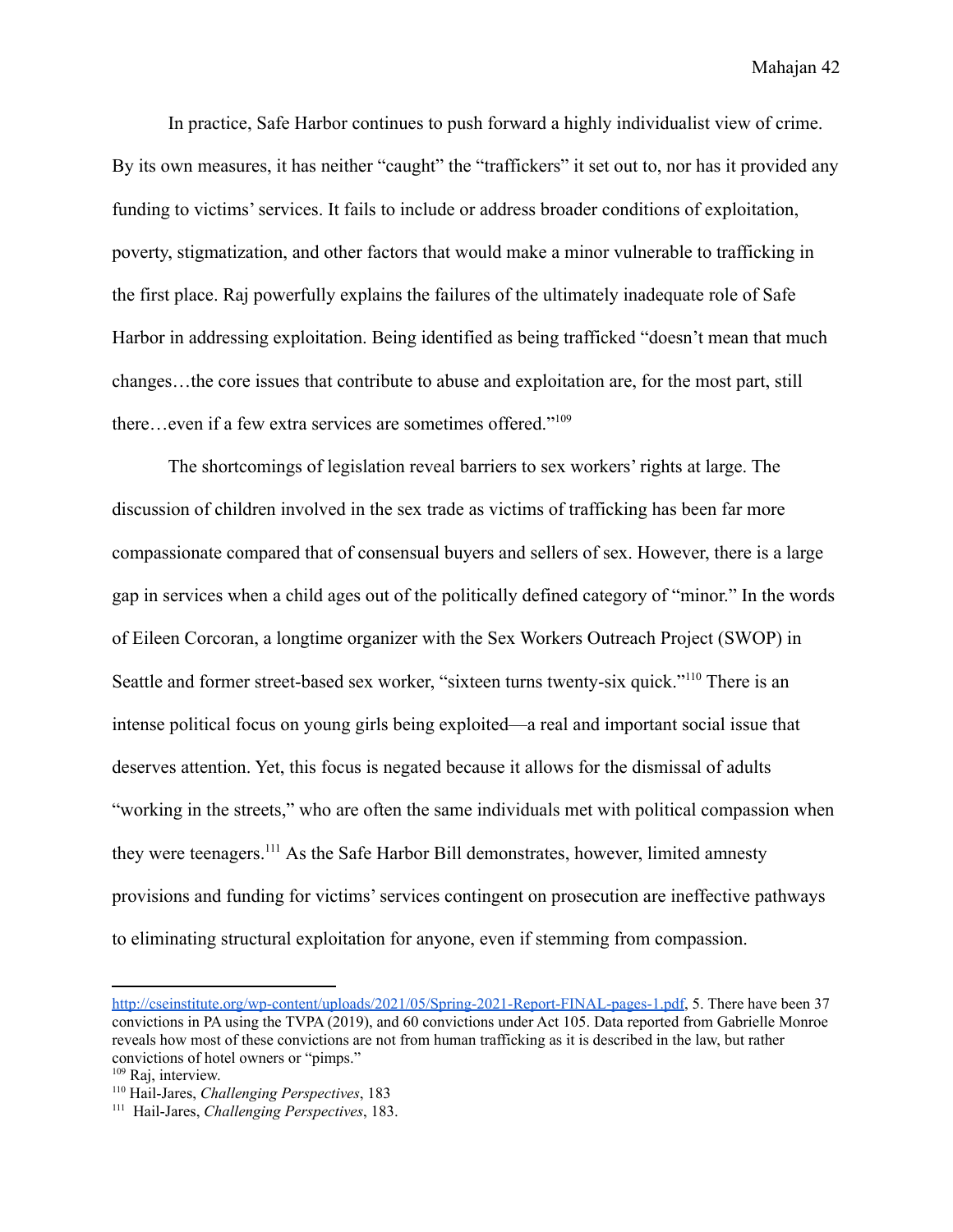# *Buyer Beware: The Anti-Trafficking Movement's Most Punitive Turn*

The Buyer Beware Act, passed on November 18, 2019, is a bill exactly aligned with Pennsylvania's anti-trafficking trend of carceral feminism. The bill, like the anti-trafficking movement, is premised on punishment. It was proposed by Senator Seth Grove (R-York), and Senator Kristin Phillips-Hill (R-York) for "further providing for the offense of trafficking in individuals and for the offense of patronizing a victim of sexual servitude."<sup>112</sup> Both Shea Rhodes of the CSE Institute and Jennifer Storm, the State Victim Advocate, worked alongside Senators Grove and Phillips-Hill to create the Buyer Beware Act. The bill specifically connects the act of prostitution with human trafficking in its language, and it represents an ongoing, and unrelenting, conflation of sex work with sex trafficking.

Not only do the punitive, carceral feminist trends of the past reappear in relation to human trafficking, but advocates for victims of trafficking continually align themselves with punitive policies for offenders. Like Act 105 did to the state's 2006 definition of trafficking, the Buyer Beware Act builds upon Act 105 and the Safe Harbor Bill by expanding the definition of actions constituting trafficking. It doubled the maximum incarceration sentence an individual can serve for trafficking by upgrading the penalty to a first-degree felony, and it built graduated sentences for repeat offenders.<sup>113</sup> It classifies the involvement of any individual "who knowingly benefits from or receives anything of value from any act that facilitates any activity" related to

<sup>113</sup> Jessica Barnett, "Buyer Beware Act: Penalizing Patrons of Trafficking," *Greenlight Operation*, September 17, 2019, [https://www.greenlightoperation.org/blog/2019-9-15-buyer-beware-act-penalizing-patrons-of-trafficking/.](https://www.greenlightoperation.org/blog/2019-9-15-buyer-beware-act-penalizing-patrons-of-trafficking/) Act 105 considered this a felony of the second degree. <sup>112</sup> "Act 1 (2020): Pennsylvania's Buyer Beware Act," The Institute to Address Commercial Sexual Exploitation, Villanova University, March 2020, <https://cseinstitute.org/wp-content/uploads/2020/03/Act-1-2020-3.20.pdf>; "Buyer Beware Act," PA State Rep. Seth Grove, accessed March 8, 2022, <http://www.repgrove.com/buyerbeware>.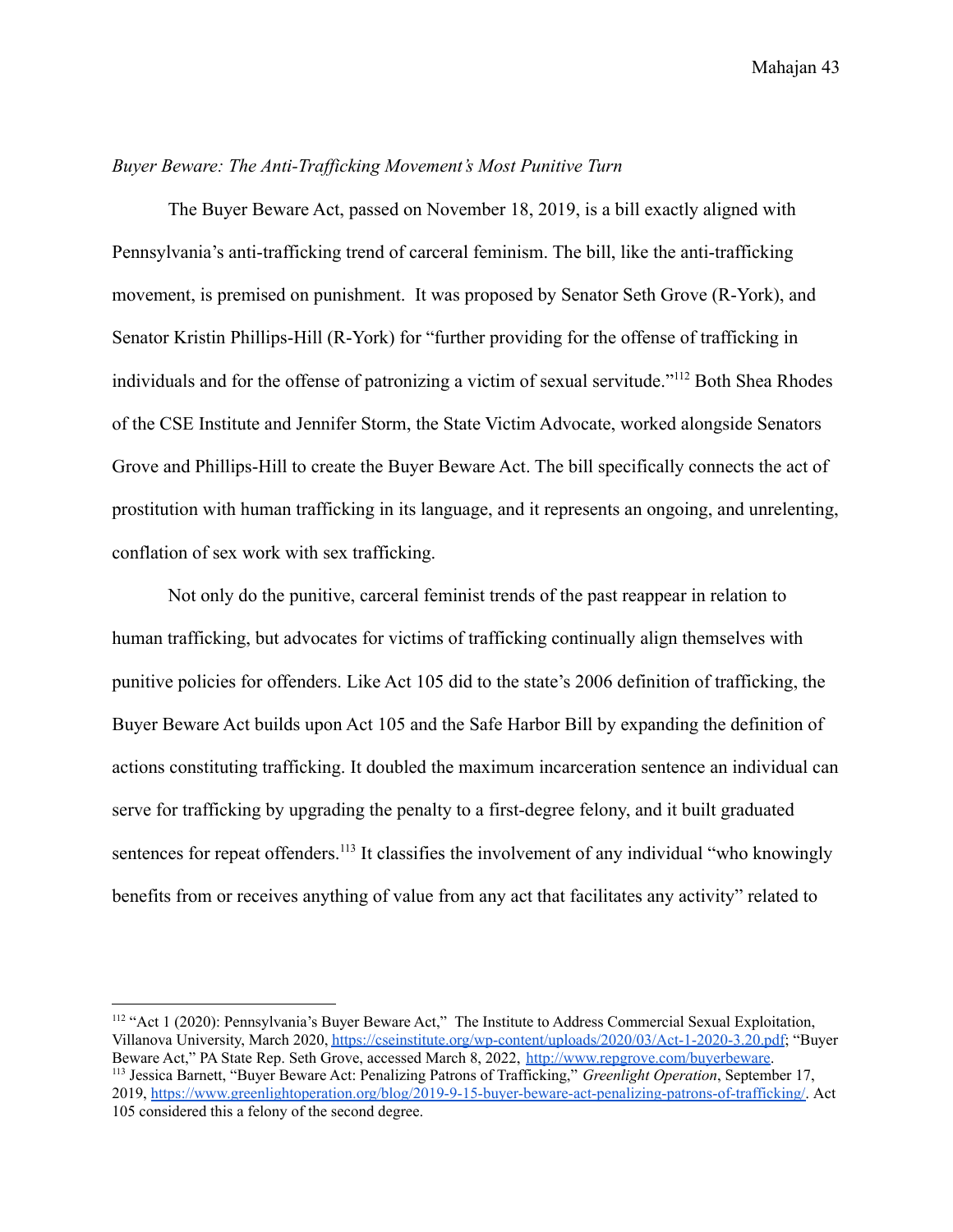sexual servitude—including landlords, non-dependent family members, or car drivers—as a felony of the first degree.<sup>114</sup> The maximum penalty for this grading is twenty years in prison.<sup>115</sup>

Senator Grove explained that "the Buyer Beware Act will ensure those who are convicted of crimes related to human trafficking will feel the full force of our justice system while providing justice to helpless victims."<sup>116</sup> This seeks to "end-demand" for the sex industry. Yet, sex workers consistently assert that end-demand models ultimately create more harm for sex workers by forcing less safe client interactions, further criminalizing the industry, and permitting more exploitation. Moreover, while the bill certainly transitions a public conversation away from the criminality of sex workers, it neither recognizes the legitimacy of sex work nor does it seek to remove existing criminal penalties from sex workers. Since its enactment, only five people have been convicted of trafficking under this law.<sup>117</sup>

On June 30, 2021, five more bills were passed related to trafficking, several of which were originally part of an eight-bill package passed through the house in June of 2021. Those that have been enacted are detailed in the table below.<sup>118</sup> Bills that were not passed included HB 161 from Rep. Jozwiak (R-Berks) to make trafficking in infants a first-degree felony and HB

[https://aclupa.org/sites/default/files/field\\_documents/background\\_information\\_on\\_mandatory\\_minimums.pdf](https://aclupa.org/sites/default/files/field_documents/background_information_on_mandatory_minimums.pdf). Pennsylvania no longer has mandatory minimum sentences.

<sup>114</sup> 18 Pa. Cons. Stat. § 3011- 3013, 3021. "Dependents" here means anyone who depends on sex work for money. Children of sex workers are not included based on other parts of the code 18 Pa. Cons. Stat. § 5902, but the small number of prosecuted cases means that this distinction is likely unimportant in practice, despite its disquieting potential effects.

<sup>&</sup>lt;sup>115</sup> "Overview: Mandatory Minimum Sentences," American Civil Liberties Union of Pennsylvania, accessed March 25, 2022,

<sup>116</sup>18 Pa. Cons. Stat. § 3011- 3013, 3021, 42 Pa. Cons. Stat. § 5892; "Buyer Beware Act," PA State Rep. Seth Grove.

<sup>&</sup>lt;sup>117</sup> Monroe, interview. Gabrielle Monroe has found that only 5 people were convicted of trafficking under the Buyers Beware Act. None were for child sexual exploitation.

<sup>118</sup> NCPA Staff, "Pa. House approves bill package to protect human trafficking victims," *North Central PA,* June 8, 2021,

[https://www.northcentralpa.com/news/pa-house-approves-bill-package-to-protect-human-trafficking-victims/article\\_](https://www.northcentralpa.com/news/pa-house-approves-bill-package-to-protect-human-trafficking-victims/article_ca1f7ce8-c765-11eb-9831-ffc34d0d0276.html) [ca1f7ce8-c765-11eb-9831-ffc34d0d0276.html;](https://www.northcentralpa.com/news/pa-house-approves-bill-package-to-protect-human-trafficking-victims/article_ca1f7ce8-c765-11eb-9831-ffc34d0d0276.html) "Governor Wolf Signs Five Anti-Trafficking Bills," The Institute to Address Commercial Sexual Exploitation, Villanova University, July 9, 2021, <https://cseinstitute.org/governor-wolf-signs-five-anti-trafficking-bills/>.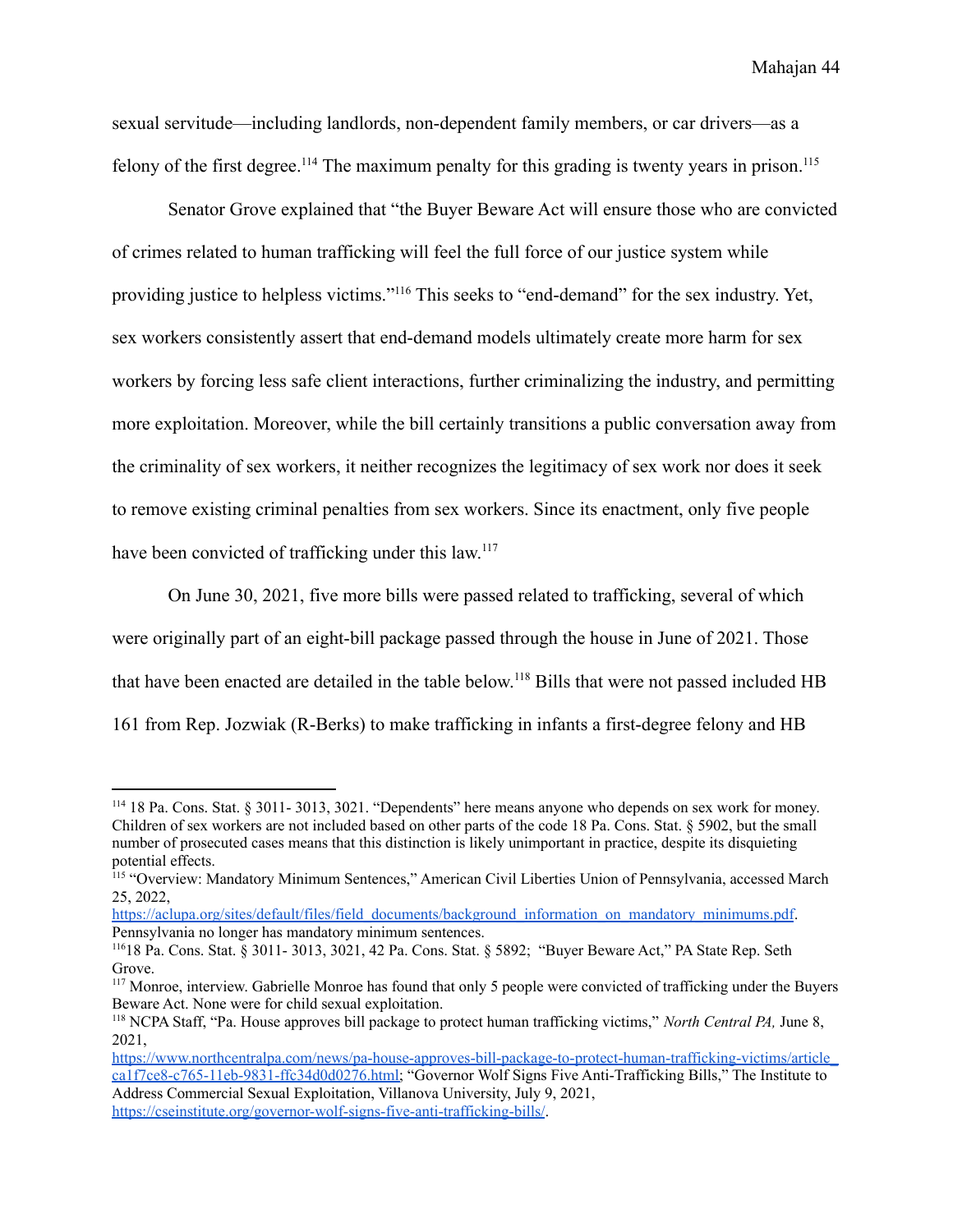2176 from Rep. Mustello (R-Butler) to define more offenses that constitute unlawful sexual contact.<sup>119</sup>

| <b>Bill</b> ; Sponsor                         | <b>Purpose</b>                                                                                                                                                |
|-----------------------------------------------|---------------------------------------------------------------------------------------------------------------------------------------------------------------|
| HB 156, Amend the Tender                      | Allow testimony from children 16 years or younger to                                                                                                          |
| Years Hearsay Act; Rep.                       | include hearsay statements so that victims of trafficking do                                                                                                  |
| Clint Owlett (R-Tioga)                        | not have to testify in an open courtroom                                                                                                                      |
| HB 246; Rep. Natalie                          | Bans defendants in trafficking cases from using a victim's                                                                                                    |
| Mihalek (R-Allegheny)                         | past sexual victimization or allegations as evidence                                                                                                          |
| SB 81; Sen. Wayne                             | Experts may testify about the dynamics of sexual servitude                                                                                                    |
| Langerholc Jr. (R-Bedford)                    | and other child sexual abuse offenses in court                                                                                                                |
| HB 843; Rep. David Rowe                       | Human trafficking offenses will join the list of convictions                                                                                                  |
| (R-Union)                                     | that influence child custody determination                                                                                                                    |
| HB 1147; Rep. Valerie<br>Gaydos (R-Allegheny) | Those convicted of human trafficking involving sexual<br>servitude or sexual abuse of a minor will require<br>Department of Corrections counseling or therapy |

*Table 1. 2021 Anti-Trafficking Bill Package*

These bills are part of a thickening coalition of sex work criminalization coming from the legislature that works more to increase public fears of trafficking in the sex industry than to generate any meaningful progress toward ending human trafficking or protecting people consensually involved in the sex industry. The so-called war on trafficking is neither effective nor warranted in its narrow focus on prosecuting offenders only in the sex industry, and as spurious claims of the exploitation of "millions of children" in a "billion-dollar industry" persist, so too does criminalization around sex work.

<sup>119</sup> Representatives Meghan Schroeder, Natalie Mihalek, Marci Mustello, Valerie S. Gaydos, and David Rowe, "Human Trafficking Package," House Co-Sponsorship Memoranda, December 19, 2019, [https://www.legis.state.pa.us//cfdocs/Legis/CSM/showMemoPublic.cfm?chamber=H&SPick=20190&cosponId=308](https://www.legis.state.pa.us//cfdocs/Legis/CSM/showMemoPublic.cfm?chamber=H&SPick=20190&cosponId=30817) [17.](https://www.legis.state.pa.us//cfdocs/Legis/CSM/showMemoPublic.cfm?chamber=H&SPick=20190&cosponId=30817)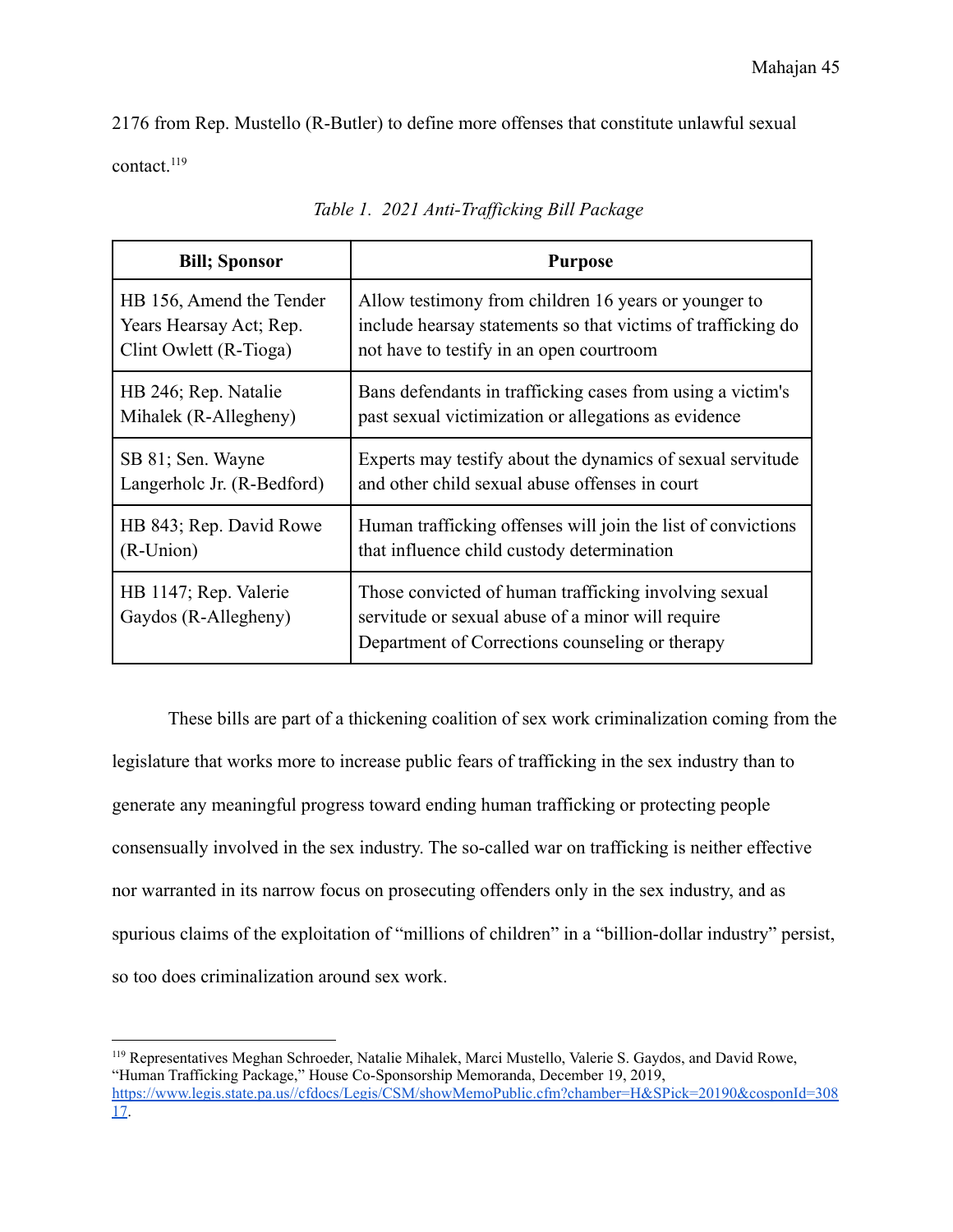The anti-trafficking movement's political power has become conspicuously entrenched in Pennsylvania legislation. However, its impacts have been minimal both for the small number of offenders who are prosecuted and for victims of trafficking who see little material gain. Instead, the growth of carceral protectionism—where involvement with the criminal justice system is deemed necessary for those the system sees as victims—has characterized the impacts of this legislation. The growth in these largely symbolic pieces of legislation is the function of the compelling anti-trafficking narrative, and it shows the entrenched political power that the narrative holds. It also represents the anti-trafficking movement's largest self-declared advances. But, the narrative has had much more disquieting consequences for sex workers and victims of trafficking alike through its extension to—and reinforcement by—prosecutorial practices, problem-solving courts, and police-assisted diversion programs across the state.

# **Chapter 2**

# **The Rescue Industry and the Criminal Legal System: Project Dawn Court**

*"Distinctions between rehabilitation and criminalization collapse when people are refused real choice in the matter." — Annie Hill*

Prosecutions following Pennsylvania's insistence on enacting punitive anti-trafficking legislation have been few, and meaningful access to social services has been even rarer. Yet, the rescue industry and victim narratives have had substantially harmful consequences at the local level. Based in Philadelphia, Project Dawn Court is an instructive example of the inadequacy of a prostitution diversion problem-solving court. Built upon the narrative of the anti-trafficking movement, it claims to "divert" people from sex work with counseling and treatment. However, sex workers' rights organizers and sociologists have specifically criticized Project Dawn for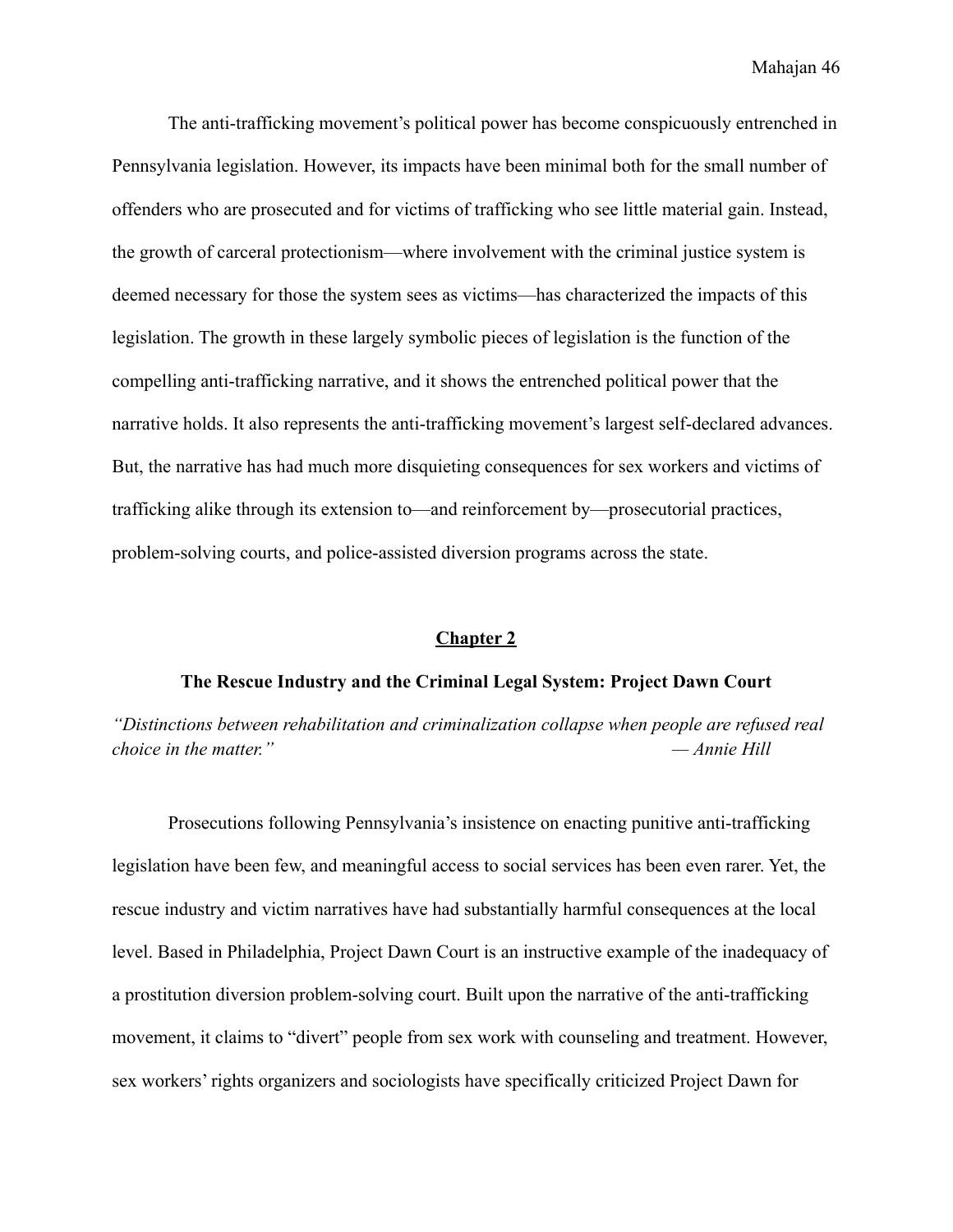extending control and surveillance over participants with minimal accountability and reducing all sex work to "commercial sexual exploitation." The court was built with little state or federal oversight on the notions of high-level state attorneys and judges who placed themselves in the "protector" role for women they viewed as otherwise helpless to continued sexual exploitation. The requirements it set out to divert sex workers and victims of trafficking (often seen as one and the same) away from the sex industry into treatment proved ineffective for meeting the diverse needs of the swaths of people the court intended to support. The election of Philadelphia's progressive prosecutor—staunchly committed to not prosecuting people arrested for prostitution—was the catalyst for shutting down Project Dawn. When the program was posed as an alternative to freedom, rather than an alternative to incarceration, no one chose to enter. Project Dawn's fall, then, also provides key insights into the power that prosecutors hold in ending the carceral violence of diversion courts.

The analysis of Project Dawn is built upon interviews with Lesha Sanders, the eleven-year court administrator; Mary DeFusco, the court's founder; and members of the Philadelphia District Attorney's Office. Additionally, direct field observation of the court's process, a theoretical analysis of problem-solving courts at large, and interviews with various sex workers' rights activists inform this chapter.

#### *The Harms of Diversion and Victimization: Why Sex Workers' Rights Movements Care*

Amid a political culture recognizing the human and fiscal cost of a frighteningly extensive carceral state, diversion programs are hailed as "justice" oriented solutions by liberals and cost-saving mechanisms by conservatives. Initially considered a silver-bullet solution to ending incarceration for drug use, these courts have been extended to sex work in the past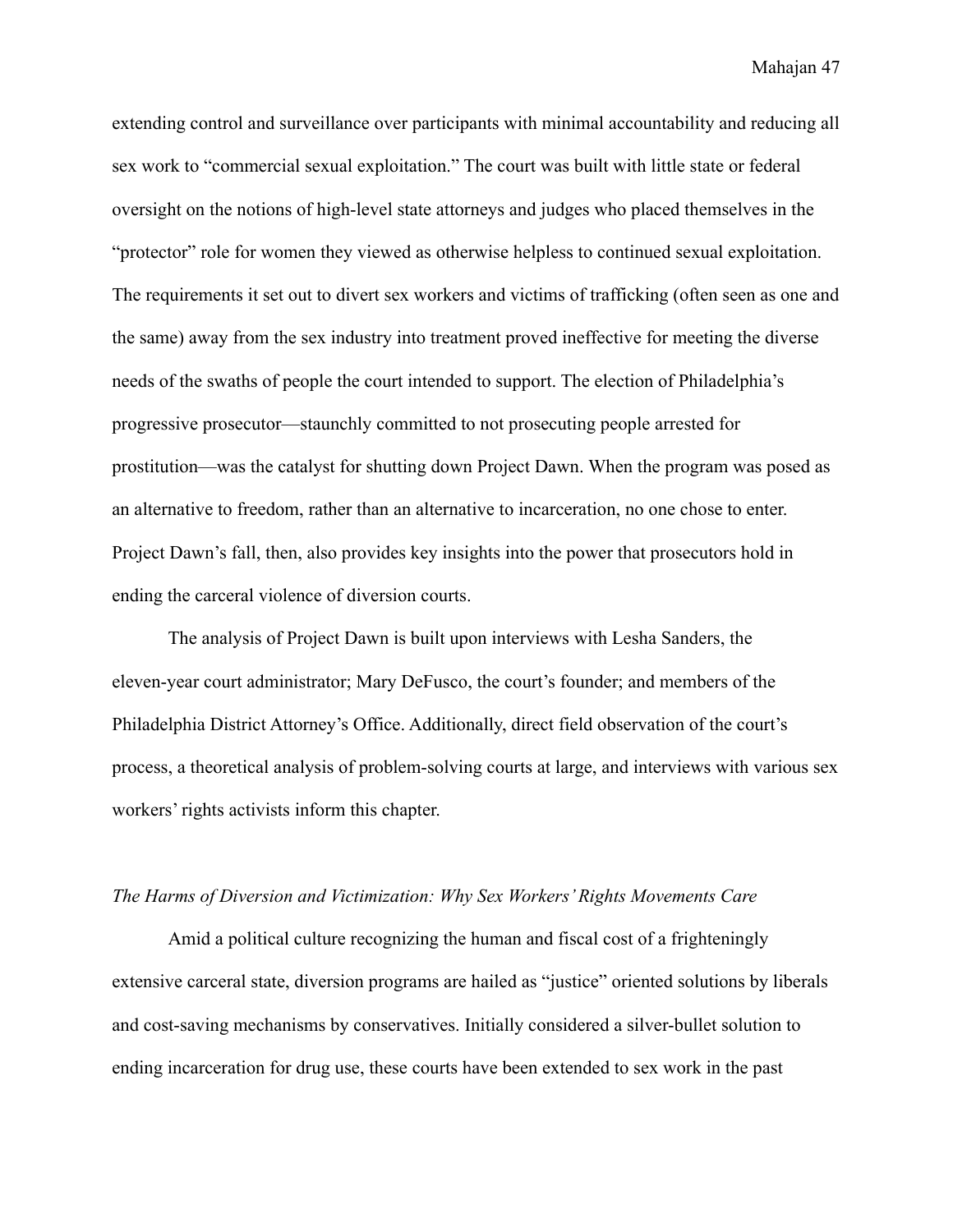decade. However, they rely on the threat of incarceration to coerce participants into a predetermined, ineffective path of "recovery," conferring harsher sentences to participants who do not complete the program than if they had chosen to go to prison from the outset. They require participants to access services that are embedded in the criminal legal system, and they claim to be an alternative offer to "persons facing arrest, conviction, or detention" for certain eligible offenses.<sup>120</sup> In reality, these courts do not fundamentally challenge the harms of criminalization or incarceration and disrupt larger initiatives to detangle the criminal legal system from the provision of social services.

The anti-trafficking movement's rescue narrative and a growing movement to build softer alternatives to carceral punishment uniquely found common ground in prostitution diversion programs (PDPs). Yet, the problem-solving courts related to prostitution diversion are more of a response to the anti-trafficking movement's classic example of a victim or survivor of trafficking than a progressive shift in reducing or removing criminal penalties from sex work. Within the context of a rescue-oriented and carceral framework, these programs aim to divert those convicted of non-violent and non-serious crimes from the prison system. Individuals participating are purportedly able to access housing and employment services. However, making service provision contingent upon abstinence from sex work, drug use, and arrests for other criminalized activities, significantly reduces their accessibility.

Pennsylvania has two dominant forms of PDPs: problem-solving courts for people already convicted of prostitution, and police-assisted diversion for people arrested for prostitution. Notably, nearly all of the law-enforced diversion programs are concentrated in the state's two largest cities, Philadelphia and Pittsburgh. These two large cities have larger vice squads—special squads of law enforcement that target crimes of vice including drug use,

<sup>120</sup> Kaye, *Enforcing Freedom,* 8.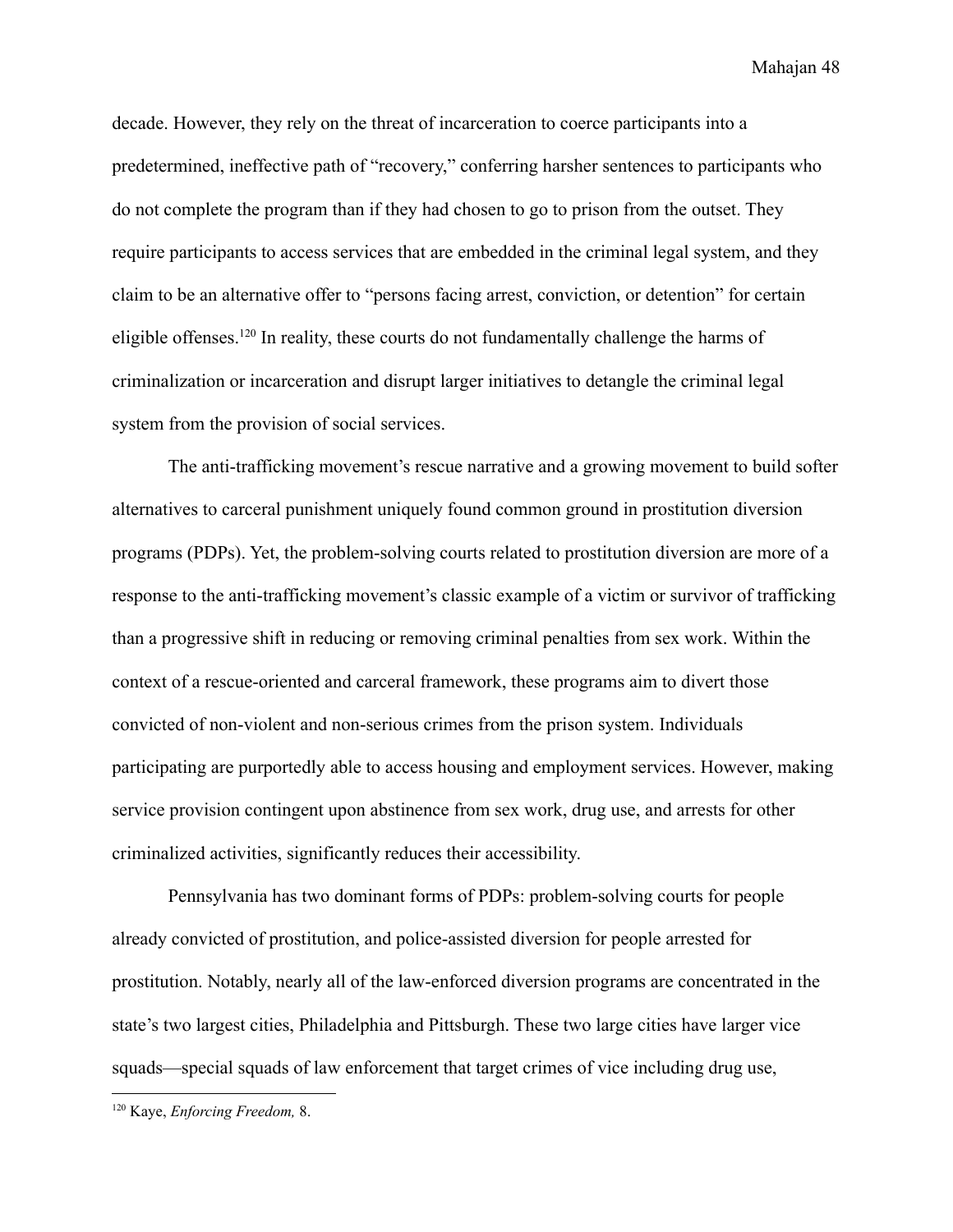prostitution, and gambling—and thus more police to arrest people for prostitution.<sup>121</sup> While there are other court-based diversion programs in Pennsylvania, including Positive Recovery Intensive Diversion Experience (PRIDE) Court in Allegheny County, these courts are neither well-understood nor well-studied and have seen underwhelming numbers of participation. Future research should prioritize illuminating their functions.

# *"Diverting" Without Questioning: The Ongoing Harms of Criminalization*

Project Dawn is modeled closely after a specialized drug court, the Philadelphia Treatment Court.<sup>122</sup> These courts grew in popularity as an alternative to the punitive law-and-order, tough-on-crime sentiment of the decades before.<sup>123</sup> While problem-solving courts and enforced-treatment programs are presented as the direct opposite of a punitive drug war, sociologist Kerwin Kaye has pointed out that funding for treatment programs has "generally expanded together with the overall budget for the drug war." He shows how softer rehabilitative approaches remained relevant even when the "tough-on-crime policies were at their most dominant." President Bill Clinton's Violent Crime Control and Law Enforcement Act, for

<sup>&</sup>lt;sup>121</sup> "Police Consolidation in Pennsylvania," Legislative Budget and Finance Committee, Pennsylvania General Assembly," September, 2014, [http://lbfc.legis.state.pa.us/resources/documents/reports/497.pdf.](http://lbfc.legis.state.pa.us/resources/documents/reports/497.pdf) Only four PA municipalities had over 20 part-time officers in 2013. Philadelphia city had 911 officers, Bethel Park of Allegheny County (Pittsburgh) had 29, and Olyphant of Lackawanna County and Bethel Township of Delaware Country each had 21 part-time officers. However, all officers enforce human trafficking laws because trafficking is considered a more serious crime. In this way, the growth in anti-trafficking legislation has also seemingly extended law enforcement's broad ability to arrest people suspected of prostitution in relation to trafficking. The extensive conflation of sex work and sex trafficking allows law enforcement to target sex workers more widely through the framing of sex workers as victims or perpetrators of human trafficking.This is true according to interviews with New Day, PDAA, and the DA's office, however, there have been no studies around this type arrest, so it may be true on paper but not in practice. According to Evan Anderson's independent evaluation of the PAD program, police officers in Philadelphia reportedly dislike arresting sex workers and may not be responsive to enforcement of human trafficking because of this.

<sup>122</sup> "Philadelphia Treatment Court," *PHMC Forensic Services Philadelphia,* accessed March 25, 2022, <https://forensicservices.phmc.org/programs/philadelphia-treatment-court>.

<sup>123</sup> "Drug Courts," *U.S. Department of Justice,* Office of Justice Programs, August, 2021, [https://www.ojp.gov/pdffiles1/nij/238527.pdf.](https://www.ojp.gov/pdffiles1/nij/238527.pdf) Drug treatment courts generally have grown exponentially in number since the first courts were created in the 1990s. Today, there are over 3,500 drug courts in operation.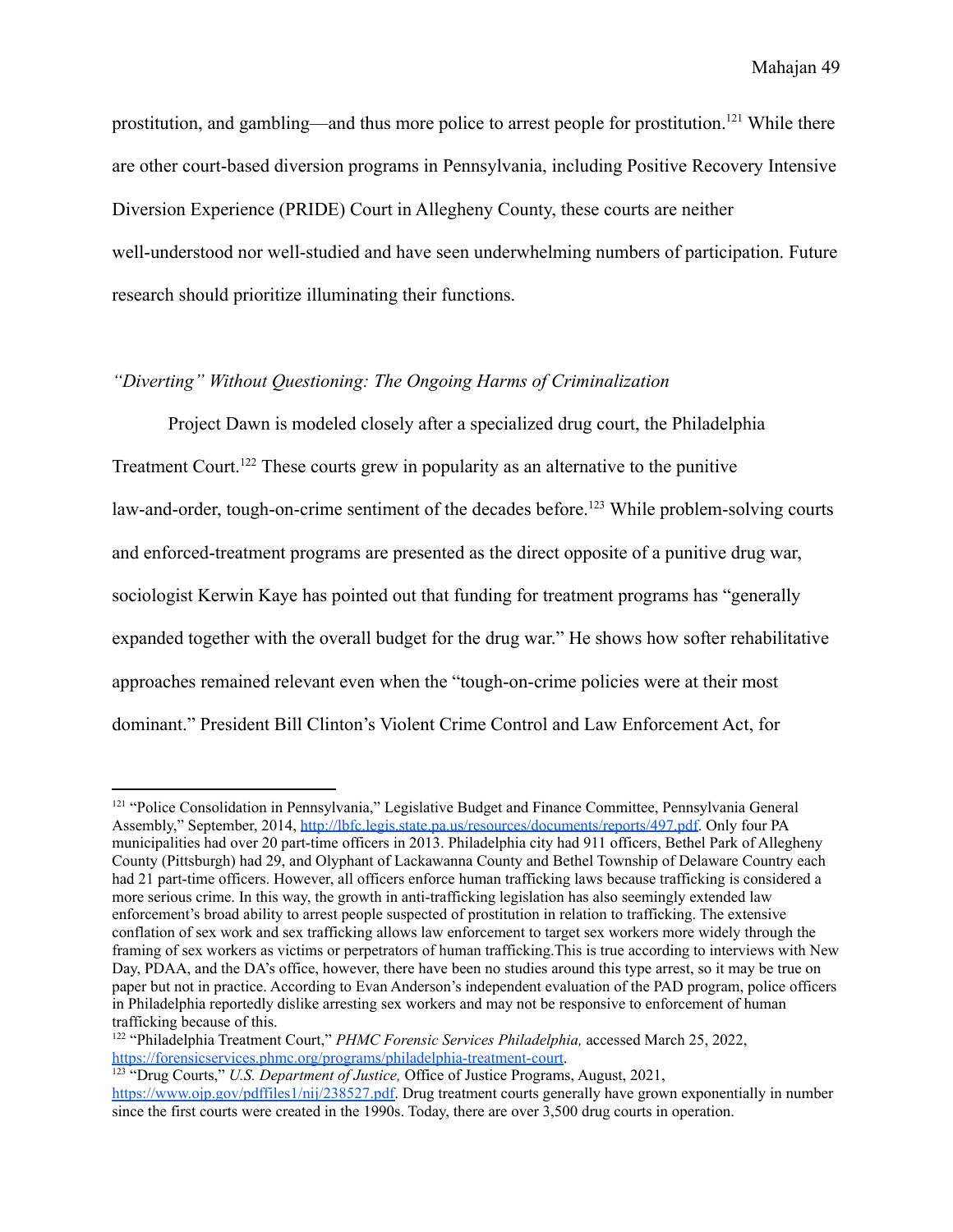example, included \$9.7 billion for prisons and \$6.7 billion for crime prevention programs, including drug courts.<sup>124</sup>

Diversion courts today, then, do not mark any significant shift away from the existing punishment model. The question of "diversion or prison" fails to include a critical analysis of whether these programs truly represent a simple split between punishment and treatment when the same systems dole out both. While progressive at face value, these programs introduce new logics to deploy a more extensive and intimate range of surveillance techniques that make continuing to rely on criminal legal solutions more palatable.<sup>125</sup> They require guilty pleas as a precondition to participation, raising concerns of coercion because the courts serve as gateways to needed services.<sup>126</sup> The national Sex Workers Project (SWP) of the Urban Justice Center describes prostitution diversion programs as ultimately lacking in evidence and public accountability mechanisms. This group, along with many sex workers' rights organizations, distrust claims that PDPs can do good in the lives of people selling sex. They assert:

PDPs simultaneously position the sellers of sex as "victims," but in fact embed their treatment in the criminal justice systems, thus seamlessly collapsing all sex work into a sorely misguided trafficking frame while retaining coercive control of people in the sex sector. At the same time, the PDP approach avoids the harder and more important inquiries into why buying and selling sex ought to be criminal at all (absent other crimes), and why and if courts are appropriate bodies for assessing service needs and compelling therapeutic treatments.<sup>127</sup>

Project Dawn seeks to end its participants' involvement with "the Life" of sex work,

which as Kaye explains for drug courts, serves to "medicalize" poverty. Demands of abstinence

from sex work not only make structural conditions invisible, they "pathologize survival-based

<sup>124</sup> Kaye, *Enforcing Freedom,* 9

<sup>125</sup> Kaye, *Enforcing Freedom,* 10

<sup>126</sup> Corey S. Shdaimah, "Prostitution Diversion Programs," *Encyclopedia of Women and Crime,* (2019): 4.

<sup>127</sup> Anna Sarnak, Shaylen Foley, and Alice M. Miller, "Diversion from Justice: A Rights-Based Analysis of Local 'Prostitution Diversion Programs' and their Impacts on People in the Sex Sector in the United States," Global Health Justice Partnership of the Yale Law School and Yale School of Public Health and The Sex Workers Project of the Urban Justice Center, September 2018, [https://nswp.org/sites/default/files/diversion\\_from\\_justice\\_ghjp\\_-\\_2018.pdf](https://nswp.org/sites/default/files/diversion_from_justice_ghjp_-_2018.pdf), 7.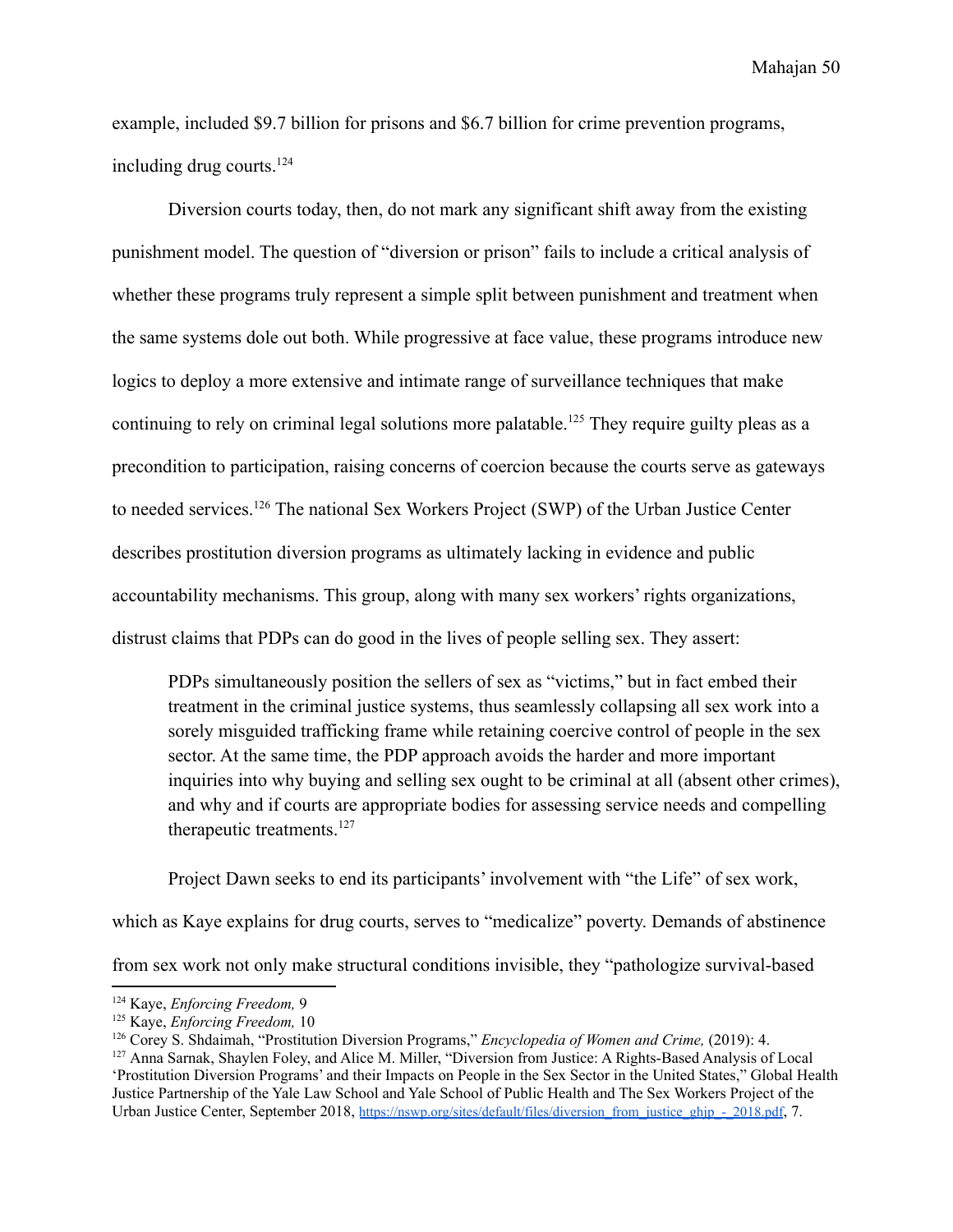responses to social and economic marginalization."<sup>128</sup> Project SAFE and the Philadelphia Red Umbrella Alliance (RUA), sex workers' rights organizations in Philadelphia, have also heavily critiqued Project Dawn Court. Grassroots organizers from these groups maintain that tying behavioral health intake and recovery-centered health interventions to arrest for sex work or drug use further stigmatizes these activities.<sup>129</sup> More simply, both drug and prostitution courts assert that "the problem all along" was drugs or sex work, rather than an unmet need for housing and medical care or the criminalization of drug use or sex work in the first place.

# *Project Dawn Court's Creation: Individual Rescuers*

Project Dawn Court was founded in 2010 primarily under the direction of Mary DeFusco, a Philadelphia Public Defender, member of the advisory board for the CSE Institute at Villanova, and co-founder of the Philadelphia Treatment Court.<sup>130</sup> DeFusco explained that the creation of Project Dawn was the direct result of her belief that involvement in sex work was an "issue of childhood sexual abuse" or other trauma; "neuroses" resulting from this abuse were the only logical motivator for choosing sex work.<sup>131</sup> The decision to assign all sex work to unresolved sexual trauma effectively removed the potential for Project Dawn to prioritize the more basic needs of their participants—affordable housing, transportation, free medical care, and consistent and safe work—in favor of treatment and counseling. Moreover, DeFusco relied on a discourse

<sup>&</sup>lt;sup>129</sup> Raani Begum and Sultana Bibi, "Destigmatize, Decriminalize, Decarcerate: On Sex Work and Harm Reduction," <sup>128</sup> Kaye, *Enforcing Freedom,* 22. Project SAFE and the Philadelphia Red Umbrella Alliance have also heavily critiqued Project Dawn Court. Grassroots organizers from these groups maintain that tying behavioral health intake and recovery-centered health interventions to arrest for sex work or drug use further stigmatizes these activities.

<sup>(</sup>webinar, Project SAFE and Philadelphia Red Umbrella Alliance, Zoom, September 21, 2022).

<sup>&</sup>lt;sup>130</sup> Mary DeFusco (Project Dawn Court Founder, Philadelphia Public Defender), interview with author, online, January 2022.

<sup>&</sup>lt;sup>131</sup> DeFusco, interview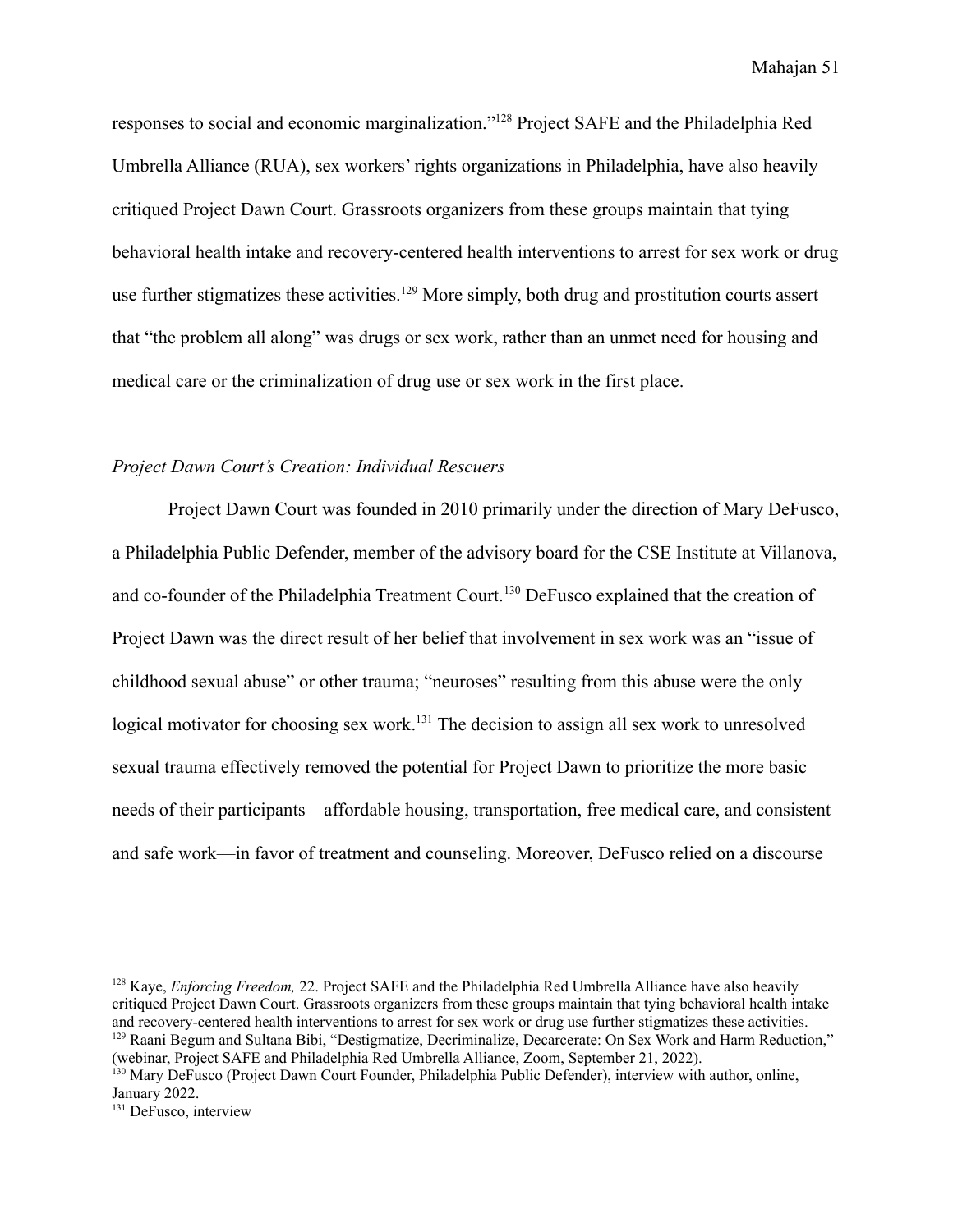narrowly positioning sex work as the result of traumatic life experiences, instead of "the broader gendered socioeconomic realities that frame [sex workers'] lives."<sup>132</sup>

In 2006, DeFusco attended an event alongside Catholic Social Services (CSS) of Philadelphia, which provides social services rooted in the Catholic faith, and the Philadelphia Coalition to End Human Trafficking, a group loosely affiliated with many anti-trafficking groups but headed by Covenant House, another religiously affiliated social service provider. The Polaris Project, the national anti-trafficking organization that lobbied for the implementation of Pennsylvania's early anti-trafficking legislation, presented on domestic human trafficking at this event. Presentations like these used progressively deteriorating images of a young girl's first prostitution arrest to her ninth or tenth, to employ sensationalized and fear-inducing visuals around "what prostitution does," rather than indicting systematic criminalization or chronic poverty. <sup>133</sup> DeFusco recalled a statement from the Polaris Project's presentation, which asserted that trafficking seemed uncommon at the local level, because it was called "prostitution when it happened in Philadelphia."<sup>134</sup> These anti-trafficking-oriented beliefs that present all sex work as inherently harmful and all sex workers as experiencing a form of exploitation were pervasive throughout the creation and implementation of Project Dawn Court, which began in 2010.

The team for Project Dawn constituted providers from CSS who created Dawn's Place to provide free housing to about twenty victims of trafficking at a time; Donna Sabella, creator and director of Project Phoenix, an outreach program providing support for "trafficked and prostituted women" in Philadelphia as well as counseling treatment in jails; Judge Charlie Ehrlich, at the time Chief of the District Attorney's Municipal Court Unit; and Jeanette Palmer, a

<sup>132</sup> Susan Dewey and Tonia St. Germain, *Women of the Street: How the Criminal Justice-Social Services Alliance Fails Women in Prostitution*, (New York: NYU Press, 2017), 4.

<sup>133</sup> Dana Bazelon (Senior Policy Advisor, Office of the Philadelphia District Attorney), interview with author, online, February 2022; Oren Gur (Director of Research, District Attorney's Transparency Analytics Lab), interview with author, online, February 2022.

<sup>134</sup> DeFusco, interview.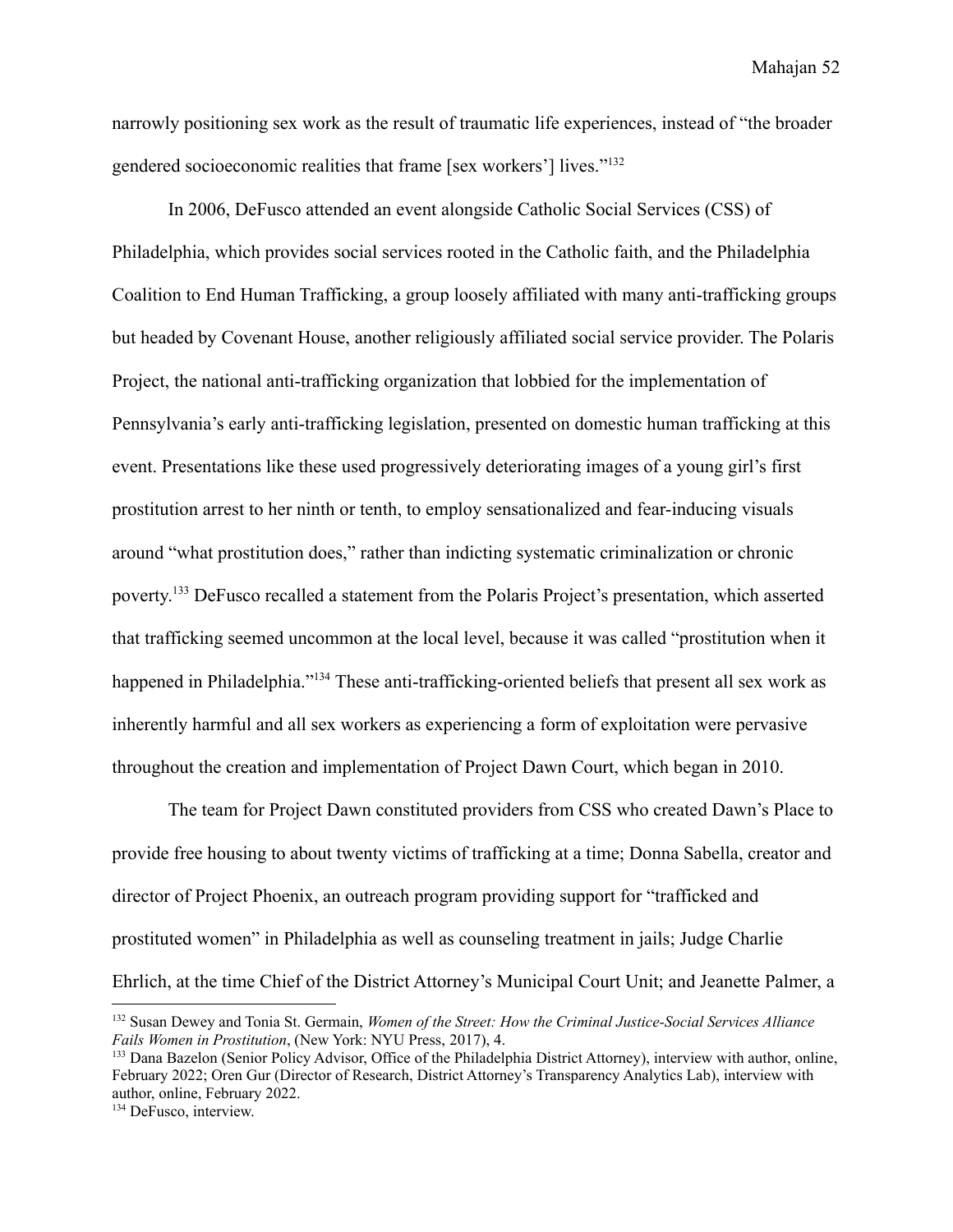probation officer who was responsible for a small caseload of females charged with sex offenses and a large caseload of low-level prostitution misdemeanor cases.<sup>135</sup> With Ehrlich's approval, Sabella hand-picked three women from the Riverside Correctional Facility—Philadelphia's main jail for women in 2010—for early release to live in Dawn's Place, marking the first collaboration that would eventually lead to Project Dawn. "Cherry-picking" participants to live in Dawn's Place characterized the highly discretionary process of ultimate involvement with Project Dawn.<sup>136</sup>

In building up Project Dawn, DeFusco rightfully recognized that the majority of women arrested for sex work in Philadelphia were street-based workers who also frequently engaged in chaotic substance use. Her clients typically prioritized treatment for substance use over treatment for sexual trauma.<sup>137</sup> In her view, these women needed to "address their underlying sexual trauma" to end the cycle of incarceration related to street-based sex work. She sought what she understood as the best pathway—dual therapy for sexual trauma and drug use.<sup>138</sup> However, only one type of behavioral health service could be funded at one time through Medicaid; her clients would be unable to receive federal funding for treating both their "neuroses" of sexual trauma and their substance use disorder. The same year the first three women were released from jail to live at Dawn's Place, the Assessment & Treatment Alternative (ATA), a forensic mental health services clinic for Philadelphia that frequently provides forensic evaluations for the criminal

<sup>138</sup> DeFusco, interview. [http://prescribetoprevent.org/wp2015/wp-content/uploads/Incorporating-OD-into-SUD-Tx-12.141.pdf.](http://prescribetoprevent.org/wp2015/wp-content/uploads/Incorporating-OD-into-SUD-Tx-12.141.pdf) Chaotic substance use refers to drug use for people in active addiction, where drug use becomes so heavy that a person cannot control it; one's life is controlled by or revolves around using that drug.

<sup>&</sup>lt;sup>135</sup> DeFusco, interview.

<sup>&</sup>lt;sup>136</sup> Begum and Bibi, "Destigmatize, Decriminalize, Decarcerate." Scholars have also described this phenomenon as criminal legal system officials exercising the ability to assign status; failing to complete the program would make women criminals, while successfully completing it would make them victims. Moreover, Project Dawn had the power to punish and rescind victim status if sex workers did not change their behavior.

<sup>&</sup>lt;sup>137</sup> Maya Doe-Simkins and Alice Bell, "Opioid overdose prevention and related trauma: incorporating overdose prevention, response, and experience into substance use disorder treatment," Illinois Co-Occurring Center for Excellence, Heartland Health Outreach, 2014,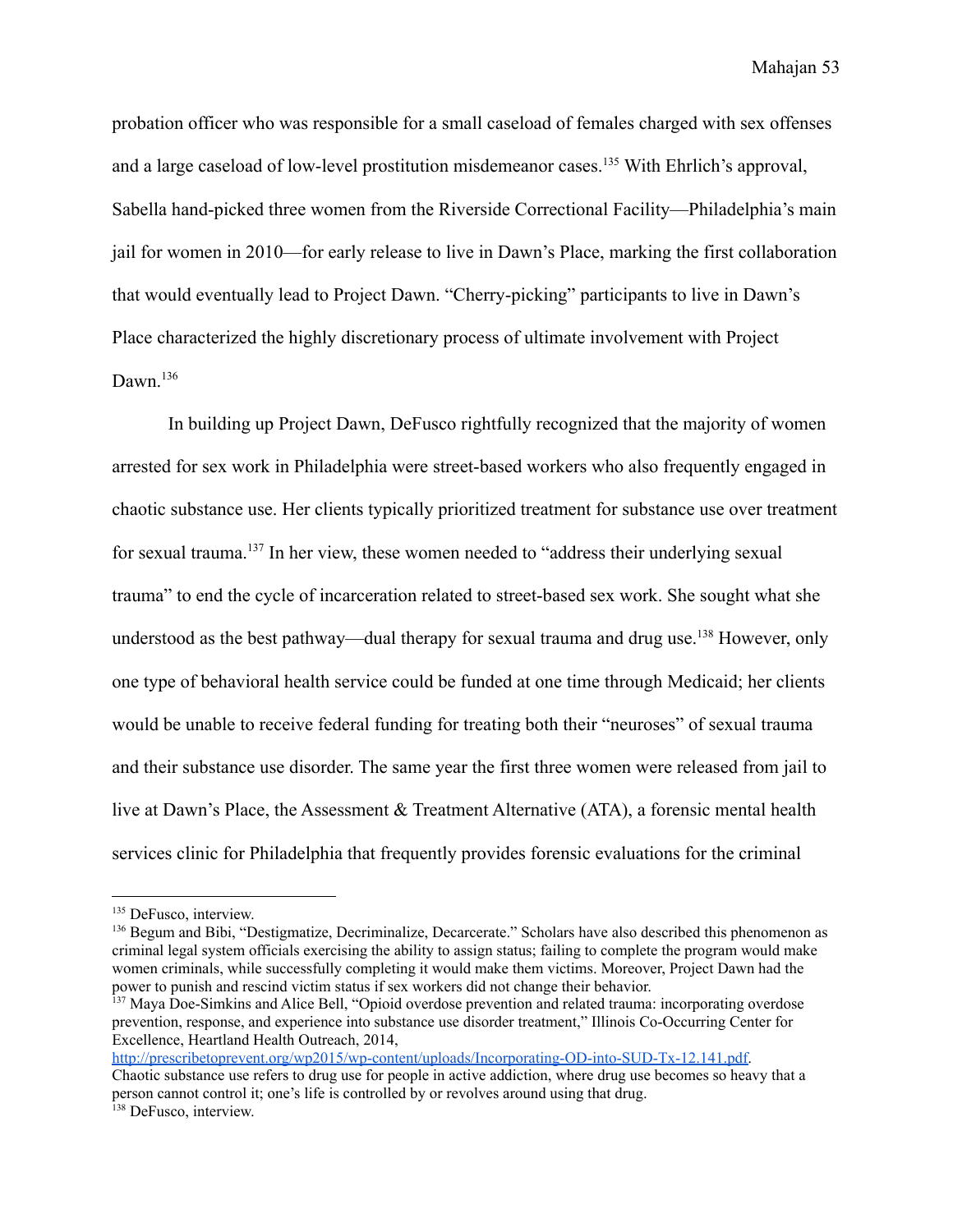legal system, reportedly discovered a "work-around" to receive Medicaid funding for both sexual trauma recovery therapy and drug or alcohol treatment services. Without the federal restrictions that previously categorized this as "double dipping," Project Dawn's model of enforced therapy was thus equipped to accept its first participants through a mixture of support from criminal legal officials, federal programs, and an overarching political climate connecting the anti-trafficking movement to reforms to the criminal legal system.

## *How it Works: Surveillance, Punishments, and Other Mechanisms*

After two years of running as a pilot program through the Public Defender's Office, Project Dawn officially established itself as a court program with a 2012 federal grant for hiring Lesha Sanders, the court administrator who has worked with the program to date.<sup>139</sup> On a quasi-volunteer basis, staff of Project Dawn choose to participate, and their respective offices use their budgets to support their salaries. Project Dawn operates with minimal additional funding; it uses existing budgets and relies on current staff to donate their time.<sup>140</sup> Case managers from Project Dawn are sourced from and assessed by Forensic Services, which has provided case managers for clients in the Philadelphia justice systems for years. This agency is accountable to the city's Department of Behavioral Health, their primary funder.

Eligibility criteria for Project Dawn, mandated that all participants to be cisgender, adult women with an open prostitution-related case against them and at least two prior prostitution charges or convictions. Unlike most other courts, women are only eligible for Project Dawn on

<sup>&</sup>lt;sup>140</sup> Sarnak "Diversion from Justice." <sup>139</sup> DeFusco, interview; Lesha Sanders (Court Administrative Officer, Common Pleas Court, City of Philadelphia), interview with author, Philadelphia, Pennsylvania, February 2022. The federal grant only lasted for two years, however, the Philadelphia Court System now funds Sanders, who works with multiple diversion programs.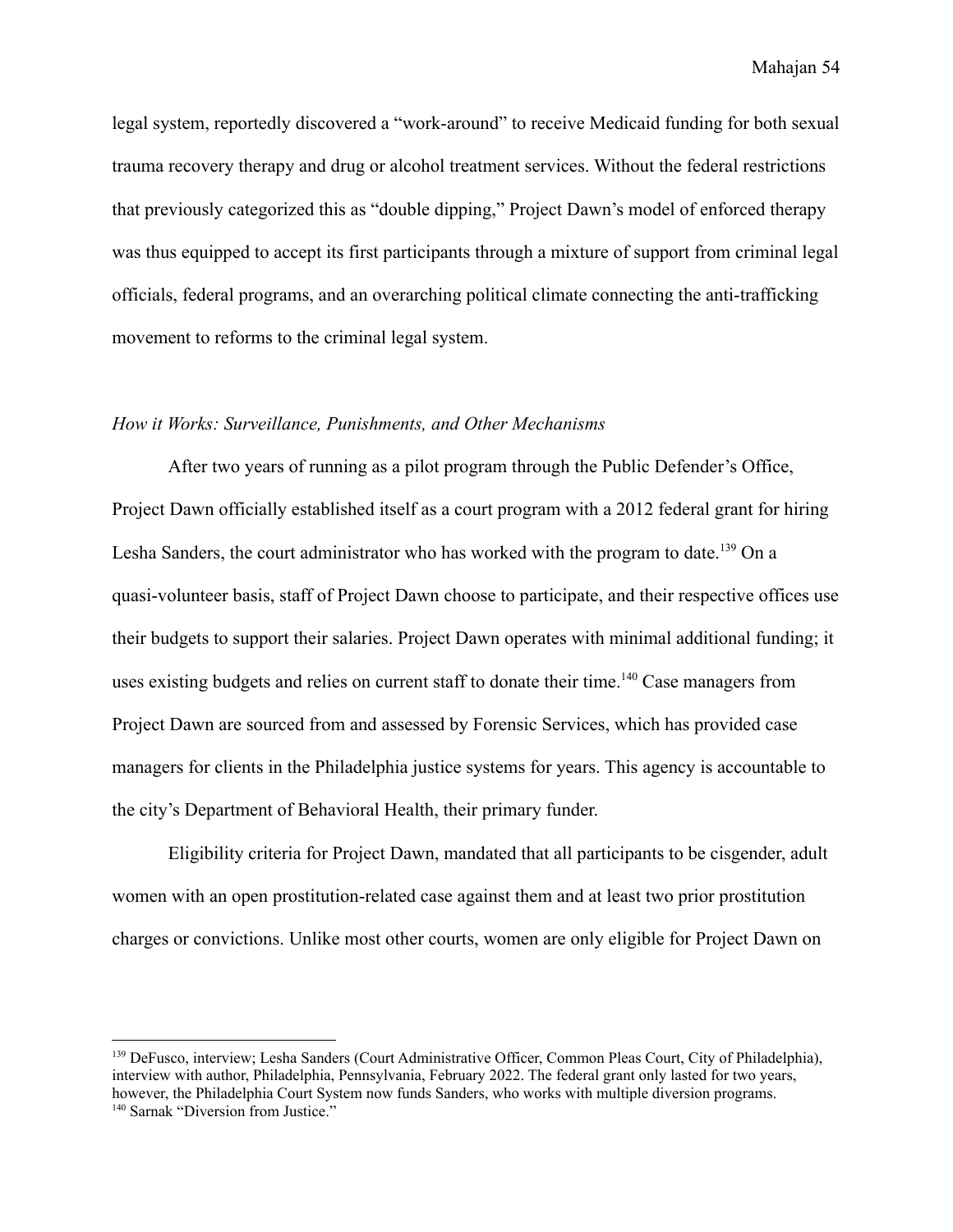the third offense, when faced with harsher punishments under Pennsylvania state law.<sup>141</sup> Women must plead guilty to the charge in order to join the program, and if they are terminated from or fail to complete the entire process, their pleas are entered, and they are sentenced. If they remain abstinent from drug use and sex work—or at least avoid arrest for one full year after participation—the charge is expunged. All previous charges, which were required for participation eligibility, remained intact.<sup>142</sup>

From the program's formalization in 2012 to its stop in new referrals in 2022, 145 women chose to participate in the program rather than go to prison. Of these, 87 successfully completed the program; 8 died during the program; 6 were discharged for new offenses; 8 were unsuccessful for reasons of noncompliance; and 1 person voluntarily withdrew to go to prison. Six cases were closed by administration for failure to meet the required benchmarks, and 27 cases remain open to date. In 2015, at the height of the court's work, over 800 people were arrested for selling sex in Philadelphia, and on average between 45 and 60 women actively participated in the program each year. Even if this diversion court could be considered a viable alternative to incarceration, "between the small number of programs in existence and their eligibility requirements," as well as the criminal legal system's discretion in choosing participants, access was incredibly limited.<sup>143</sup>

Participants in the program are required to complete four phases of 30 days, 90 days, 120 days, and 125 days. All phases required participation in treatment and counseling services for sexual trauma recovery and drug and alcohol treatment. According to attorney and project

<sup>142</sup> Linda Muresku, "'Just to Be There: A Probation Officer's Reflection on Project Dawn Court," in *Challenging Perspectives,* 42. <sup>141</sup> DeFusco, interview; Sanders, interview. Unlike other treatment courts, Project Dawn only accepts women with three prior arrests for prostitution, who are often on probation for multiple different cases sometimes in front of multiple judges. Project Dawn terminates all open cases for their participants when they join the program.

<sup>143</sup> Becca Kendis, "Human Trafficking and Prostitution Courts: Problem Solving or Problematic?" *Case Western Reserve Law Review* 69, no. 3 (2019): 805-841, 839.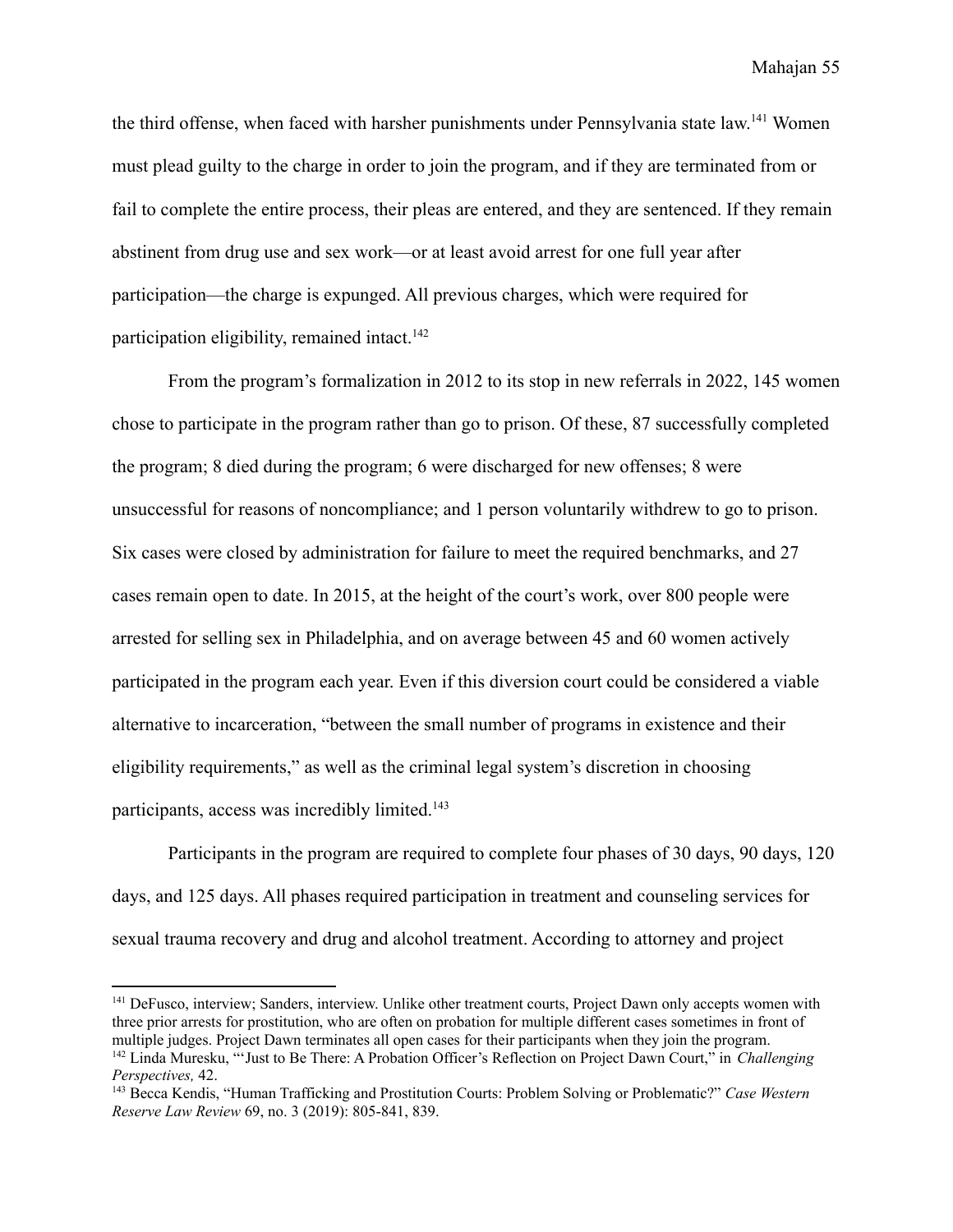coordinator Mira Baylson who works with Project Dawn, women were expected to "recover from addiction, to reenter the workforce, to pay their fines and costs, and above all, to end their involvement in prostitution." Critical of the limits of the criminal legal system to address the complexities of participants' needs, Baylson explained that Project Dawn's requirements proved difficult for women who participated to meet in the one-year time period.<sup>144</sup>

If a participant had a positive drug screening or missed an appointment for therapy during their tenure at Project Dawn, they would be required to re-start that phase. In 2020, all participants in Project Dawn reported opioid substance use. In 2019, this figure was 92%, and in 2018, it was 93%. The percentage of participants who used opioids was at or above 90% from the program's creation.<sup>145</sup> That the vast majority of participants were engaged with chaotic substance use meant that the court forced abstinence and recovery in a way that not only increased the harms of addiction by making its services contingent on abstinence, but also by mandating recovery on a court-determined, rather than individually-determined, path.<sup>146</sup>

Participants were eligible for all forms of medication assisted treatment (MAT) in their counseling; however, most opioid drug users use MAT to reduce their illicit substance use over time, not completely abstain.<sup>147</sup> Additionally, most participants in Project Dawn engaged in sex work to meet their financial and material needs. Even Project Dawn staff recognized the housing and health care shortage for these women and the huge barriers to stable, living-wage, legal employment that a criminal record posed. Case managers could do little to meet these broad,

<sup>144</sup> Mira Baylson, "Victim or Criminal? Street-Level Prostitutes and the Criminal Justice System," in *Challenging Perspectives,* 149. While Baylson is critical of the criminal legal system and its involvement in the lives of her clients, she praises Project Dawn as a new path that sees women in sex work as both victims and criminals (under the law).

<sup>145</sup> Sanders, interview. Despite increased punishments for fentanyl coming from the state, substance use has not barred participation from Project Dawn and is almost expected given the initial set up for women to need funding for two types of behavioral health treatment.

<sup>146</sup> Sanders, interview. Court staff absolutely recognize that this is an ineffective form of recovery. It is the structure of Project Dawn that defines this; one cannot participate in the court and concurrently use illicit drugs.

<sup>&</sup>lt;sup>147</sup> Sanders, interview. Among providers of MAT in harm reduction settings, this is common knowledge.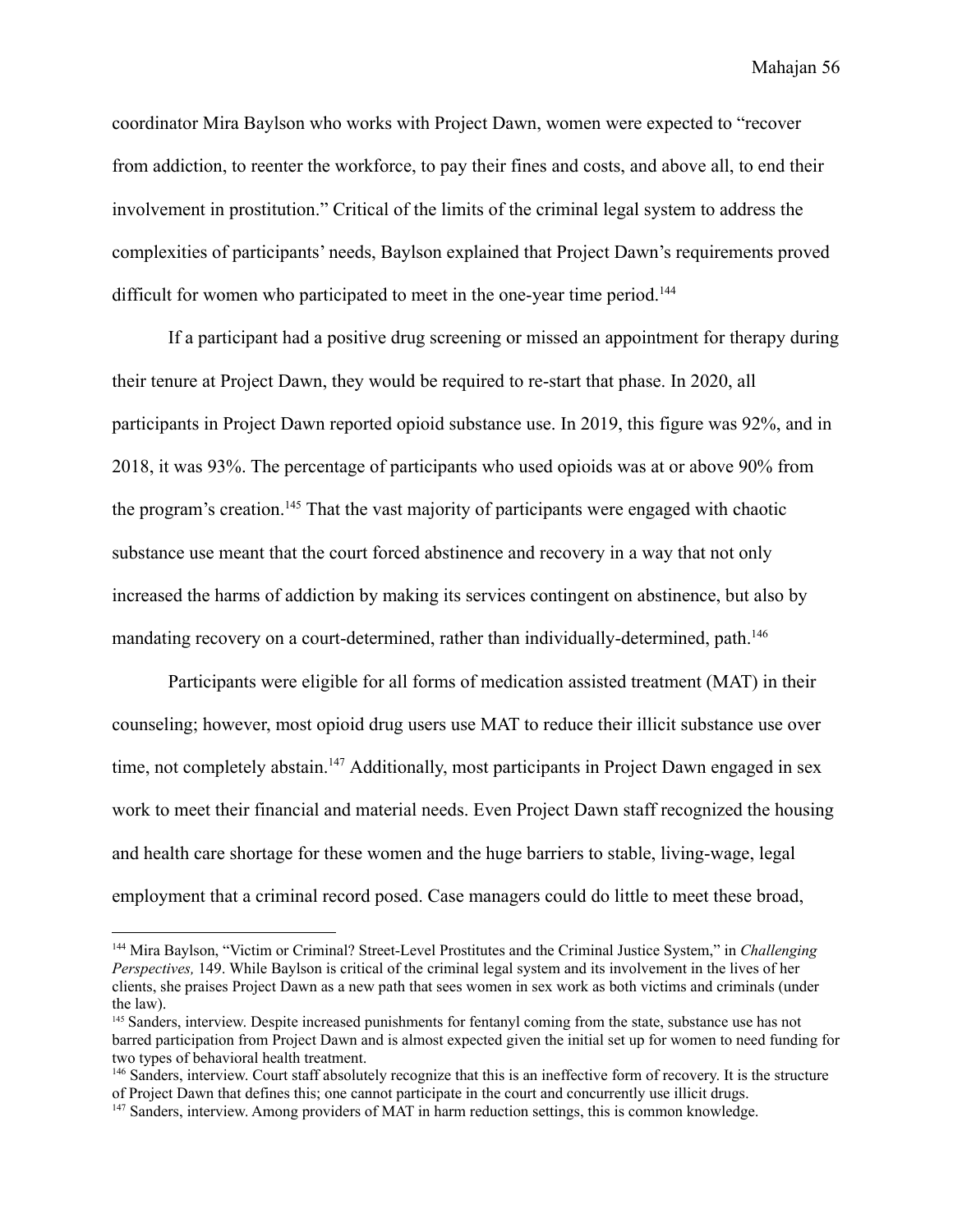structural needs. Indeed, because so many participants missed appointments, failed drug screening tests, or picked up new arrests for sex work, the expected year-long program became an average of two-and-a-half years, according to estimates of the court's administrator Lesha Sanders. DeFusco reported that some participants were under the surveillance of the court for upwards of five years. The court did not record the actual length of involvement for each participant.

Seth Williams, Philadelphia District Attorney from 2010 to 2017 who famously supported diversion courts, also criticized Project Dawn's "limbo," where participants were neither graduating nor being dismissed from the program. Participants simply remained under the surveillance of the court until its presiding judge, Judge Martha Neifield, felt they were ready to graduate. Alongside other officials in the court, she believed that the intense, intrusive, and prolonged surveillance remained necessary and effective in changing the behavior of the women she supervised.<sup>148</sup> In her eleven-year tenure presiding over the court, Neifield terminated only a handful participants from the program. For those who were terminated, officials in Philadelphia's criminal legal system reported that Neifield would pursue the highest charges possible.<sup>149</sup> Those unable to complete the program received no form of credit for their time supervised for the court and faced terms in significantly longer than they would have had they not participated in the court-supervised treatment in the first place.<sup>150</sup>

<sup>148</sup> DeFusco, interview; Muresku, "Just to Be There" in *Challenging Perspectives on Street-Based Sex Work,* 43. According to Hail-Jares et al., Linda Muresku—Project Dawn's sole probation officer—said in an interview, "I truly believe that they need somebody with law enforcement telling them what to do." Including those from Project Dawn, Muresku had nearly 180 people on her caseload, and she consistently wielded the threat of incarceration—and often carried it through—via sanctions like "flash jailing."

<sup>149</sup> Bazelon, interview; Kaye, *Enforcing Freedom*, 10. Members of the DA's office with experience in prosecuting reported that the most common punishment for people arrested for prostitution was closer to eleven months in Philadelphia while Neifield would pursue charges for 2-5 years.

<sup>150</sup> Kaye, *Enforcing Freedom*, 10.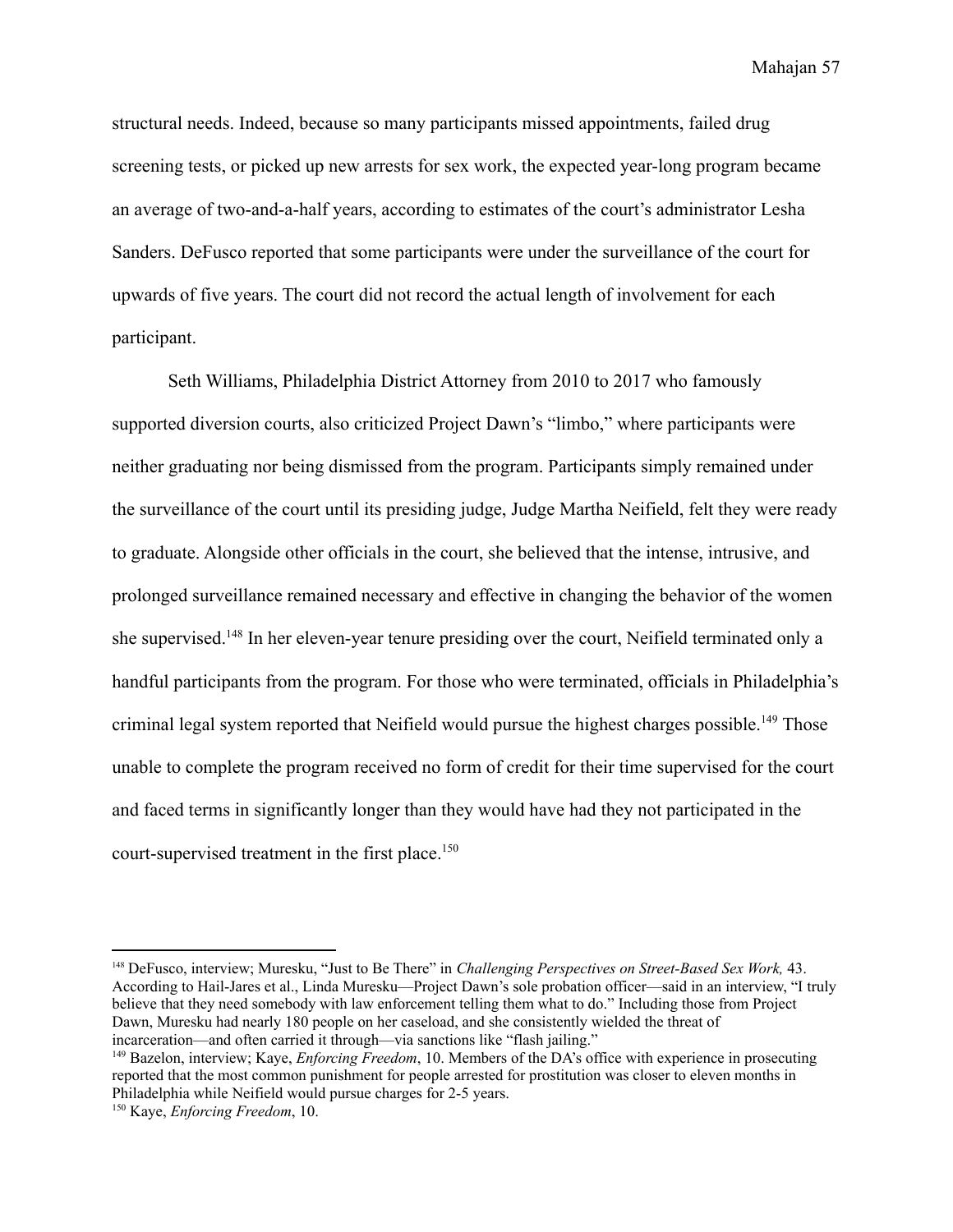According to Mary DeFusco, Judge Neifield took the stance that the "very, very damaged population" in the court, a population with "a lot of trauma, buckets and buckets of trauma," needed the court's life-changing and necessary treatment. In a note to a graduating participant, for example, Neifield congratulated her on "a renewed commitment to a new way of life."<sup>151</sup> Shifting away from behaviors the court deemed undesirable, however, was not sufficient for addressing Philadelphia's dearth of affordable housing available for these women, especially those using MAT. This "new way of life," even with the entirety of Project Dawn staff "pitching in" with job referrals, did not always amount to sustainable, living-wage employment in the licit sector. Low-wage employment that participants were able to find did not provide enough hours or wages for participants to support living expenses for the required one year to remain abstinent from sex work, which was a form of labor that did meet their material needs. Above all, this "new way of life" did not change the fact that the two prior charges required for eligibility in Project Dawn left the mark of "criminal" on women who did complete the program, a mark that posed insurmountable barriers to stable housing, employment, and medical care—the services its participants most needed.<sup>152</sup>

The founders of the court endeavored to build a strong and supportive community that was safe for women who had experienced intense carceral, sexual, and physical violence.<sup>153</sup> Court officials viewed themselves as a touchpoint for women who would already be routed

<sup>153</sup> Project Dawn Court, direct observation. <sup>152</sup> DeFusco, interview; Sanders, interview; Begum and Bibi, "Destigmatize, Decriminalize, Decarcerate." Prior arrests remain intact unless the participant can apply for "vacatur," which allows people who state in court that they are victims of human trafficking to be" declared innocent" of crimes they may have committed related to their trafficking. Pennsylvania, however, is one of only two in the nation where the original prosecutor has to sign off on this "vacatur," in addition to a judge. Project Dawn does not have data on how many women have had their charges vacated, because this application comes on a case-by-case basis and requires intensive legal support. It is estimated that only a handful of participants have been able to have all of their past charges vacated. Project SAFE conducted a qualitative study in 2019 with people who used its services to understand their participants' experiences with the criminal legal system in Pennsylvania. Of 89 people who were interviewed, only five were admitted to Project Dawn. Their evaluation showed that while participants found the counseling treatment from the court to be helpful, needs for housing, transportation, and job training were unmet, which were the services their clients most needed. <sup>151</sup> Project Dawn Court (Philadelphia Municipal Court Room 1103), direct observation by author, February 8, 2022.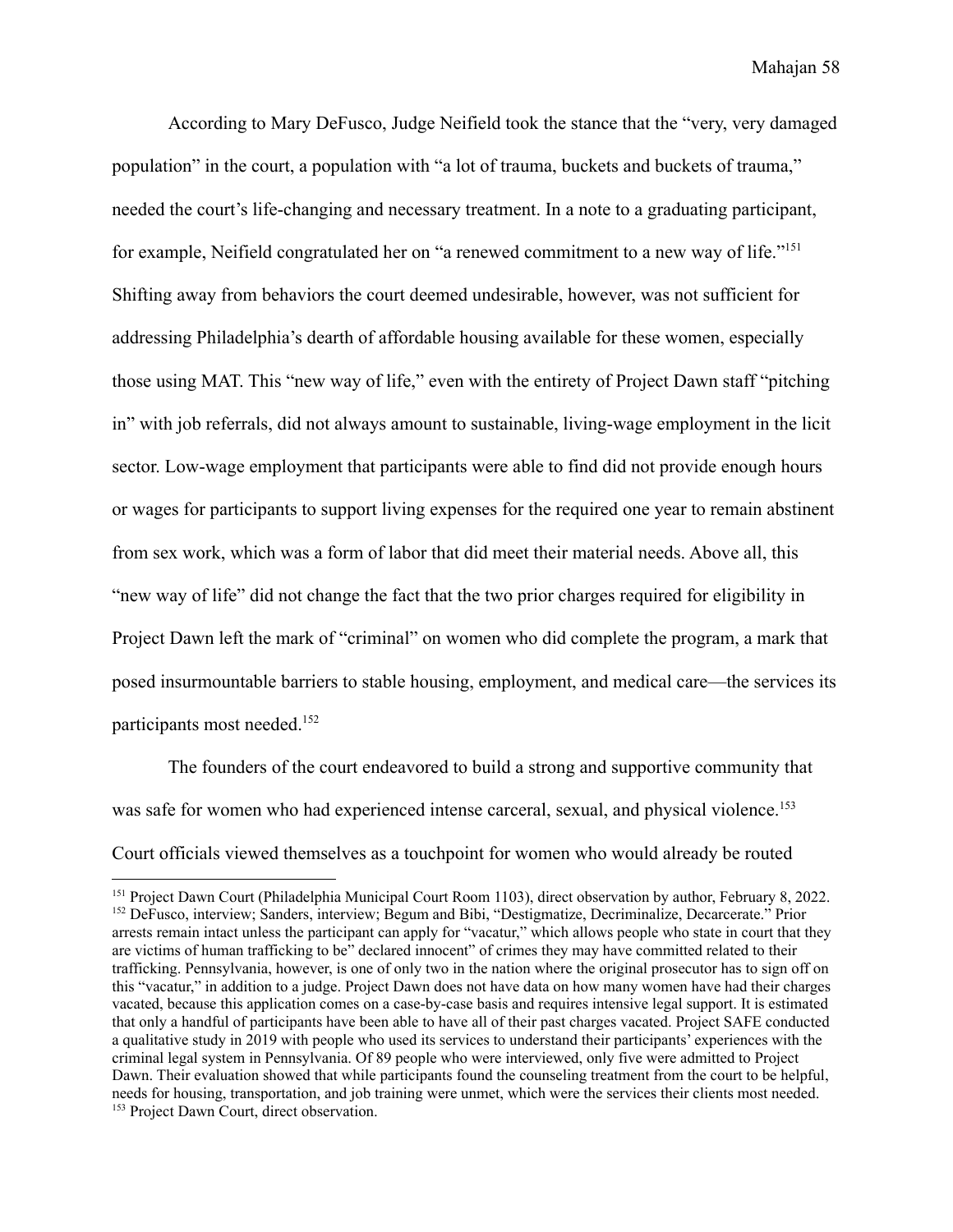through the criminal legal system, and they have described a handful of inspiring success stories from Project Dawn graduates. However, for all of those who participate, diversion courts do not entirely eliminate the harmful aspects of involvement in the criminal legal system.<sup>154</sup> As Kaye describes for drug courts, Project Dawn takes women whose personhood is "damaged" in the eyes of the courts and ultimately subjects them to even more corrective violence.<sup>155</sup> The "safe" space" the court sought to build was undermined by the presence of police officers and other representatives of the carceral state at the building's entrance. The court imposed criminalizing—yet "arbitrary, inconsistent, and morally fraught"—distinctions on behaviors deemed licit or illicit, and it did not question why the exchange of sex, as opposed to criminalization of sex work, was seen as the ultimate harm.<sup>156</sup> Under the guise of addressing needs, the court held the same threats for participants as the broader prison system, and it failed to include any meaningful processes for accountability or tools for preventing future harms.<sup>157</sup>

In line with James Kilgore's carceral humanism and critiques from Project SAFE and Philadelphia RUA, these trends toward "supposedly humane" criminal justice alternatives inevitably become more controlling when they create a "politics of pity" over a "politics of justice."<sup>158</sup> When the courts use the threat of incarceration to coerce arrested persons into treatment, despite the perhaps noble aims of their founders, they ultimately remove agency of persons believed to need the strong arm of the carceral state to force their engagement with barely adequate and woefully inaccessible social services.

<sup>154</sup> Kendis, "Human Trafficking and Prostitution Courts," 840.

<sup>155</sup> Kaye, *Enforcing Freedom,* 25.

<sup>156</sup> Kimberly Sue, *Getting Wrecked: Women, Incarceration, and the American Opioid Crisis,* (Oakland: University of California Press, 2019), 133.

<sup>158</sup> Kaye, *Enforcing Freedom,* 32 <sup>157</sup> "Reformist reforms vs. abolitionist steps in policing," *Critical Resistance,* August 2020, [http://criticalresistance.org/wp-content/uploads/2021/02/CR\\_abolitioniststeps\\_antiexpansion\\_2021\\_eng.pdf.](http://criticalresistance.org/wp-content/uploads/2021/02/CR_abolitioniststeps_antiexpansion_2021_eng.pdf)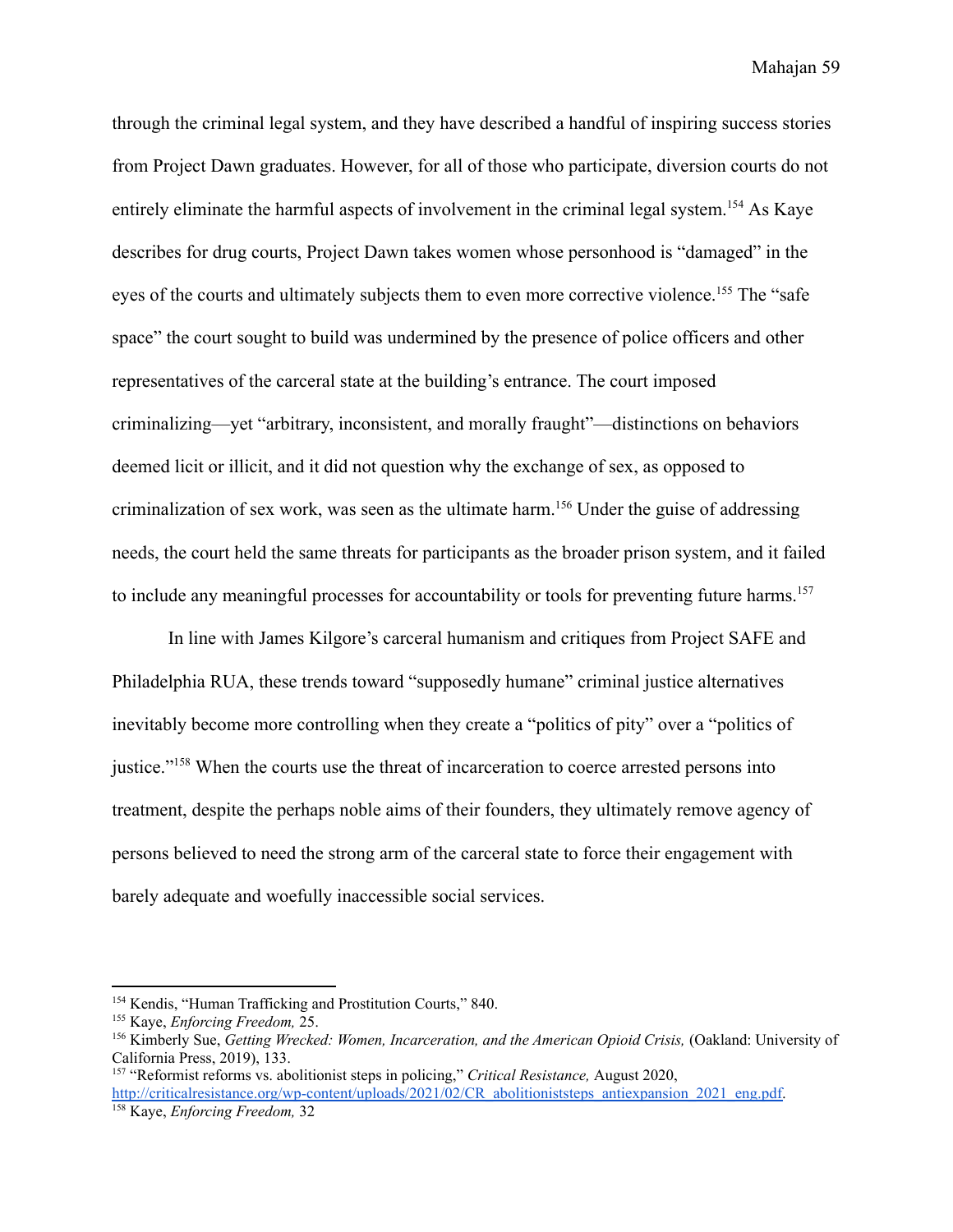## *The Slow Decline of Project Dawn: Prosecutorial Power in Shifting Away from Diversion*

It was the election of Philadelphia DA Larry Krasner that began to promote the decrease in prostitution-related prosecution in Philadelphia. The United States' legal system functions under the control of the prosecutors, whose choice of who to prosecute and the severity of pursued punishment determines the intensity of punishment.<sup>159</sup> Krasner has been hailed as the nation's model progressive prosecutor for pushing his office to stop the "imprisonment of the poor in the United States for the so-called crime of poverty."<sup>160</sup> His unequivocal commitment to "not prosecuting sex workers for first or second offenses" has certainly slowed unfair criminal legal practices in the city. Since Krasner's election in 2018, his office has distinctly lowered the number of prostitution-related charges levied against sex workers in Philadelphia County. In 2020, Philadelphia charged 24 people with selling and 43 for patronizing sex, compared to 839 arrests for selling and 157 for buying in 2015, when the push to view all sex workers as victims was strong in the state's legislature.<sup>161</sup> Today, new referrals to Project Dawn have dwindled to none, and when the last of the 27 remaining women graduate, the program will see its official end.

From Project Dawn's inception, the Philadelphia District Attorney's office has acted as the gatekeeper for participation, carrying the discretion to offer an eligible participant entry to Project Dawn or to work with other court officials to choose "someone the program would work for."<sup>162</sup> DA Seth Williams was an avid supporter of Project Dawn for its specialized position as a

<sup>161</sup> Public Data Dashboard: Charges," Philadelphia District Attorney's Office, accessed March 29, 2022, [https://data.philadao.com/index.html.](https://data.philadao.com/index.html) <sup>160</sup> Jennifer Gonnerman, "Kalief Browder, 1993-2015," *The New Yorker*, June 7, 2015, <http://www.newyorker.com/news/news-desk/kalief-browder-1993-2015>; Larry Krasner et. al, "New Policies" Announced February 15, 2018," Office of the Philadelphia District Attorney, February 15, 2018, <https://s3.documentcloud.org/documents/4415817/Philadelphia-DA-Larry-Krasner-s-Revolutionary-Memo.pdf>.

<sup>159</sup> Alec Karakatsanis, *Usual Cruelty: The Complicity of Lawyers in the Criminal Injustice System,* (New York: The New Press, 2019).

<sup>&</sup>lt;sup>162</sup> Begum and Bibi, interview; DeFusco, interview.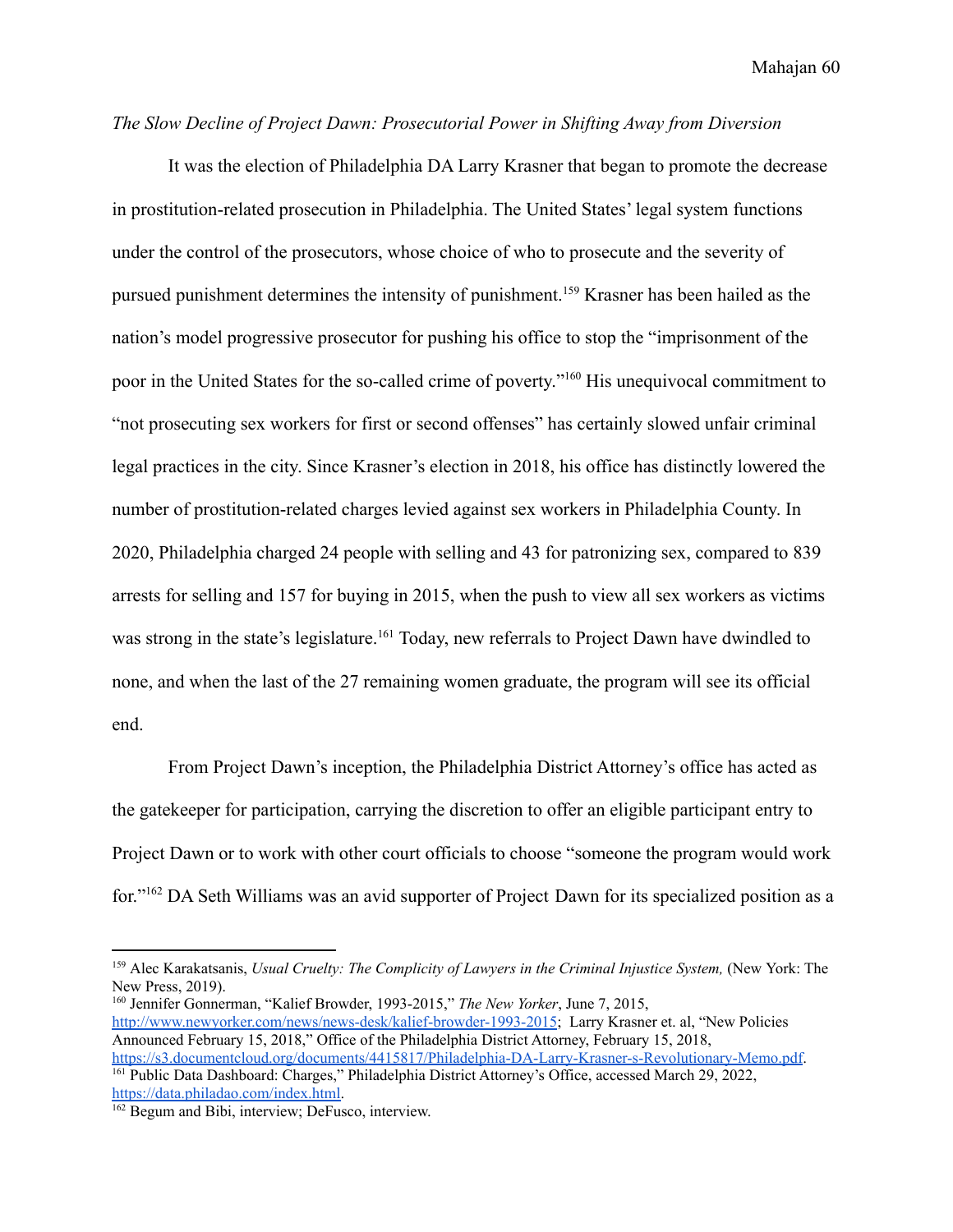"reform" to the criminal legal system, though the program did little to reduce criminalization. Williams, like others in the criminal legal system, touted it as a caretaker for victims of exploitation despite Project Dawn's ultimate inability to meet the needs of its participants. He consistently endorsed the "proven success" of the city's diversion programs. Yet, Project SAFE and Philadelphia RUA conducted an evaluation of the court that showed that despite participants' appreciation for counseling, their needs for housing, transportation, job training, employment, and child care remained unmet.<sup>163</sup> Under DA Williams, choices for women determined to be the right fit for Project Dawn were "go to Project Dawn or we will prosecute you,"<sup>164</sup> because his office, like the anti-trafficking movement necessitates, adopted Project Dawn and the criminal legal system as a necessary protector.

However, DA Krasner's office was not prepared to prosecute people even for three or more prostitution arrests. When the time came, the choices became, "go to Project Dawn, but if you don't want to, we will still drop your case."<sup>165</sup> The halt in referrals to Project Dawn—and the overall reduction in referrals to all diversion programs—demonstrated a powerful shift away from the otherwise pervasive belief that diversion programs could be gentler forms of criminal legal involvement.<sup>166</sup> Members of the DA's office and other court officials speculate that poor success rates in the program, prolonged supervision, and the insular group of court personnel

<sup>&</sup>lt;sup>163</sup> D.A. Williams also favored increasing funding for diversion programs by reinvesting savings from a reduced jail population, representing the flaws of justice reinvestment enumerated by Marie Gottschalk and detailed in the next chapter.

<sup>&</sup>lt;sup>164</sup> Bazelon, interview; Gur, interview.

<sup>&</sup>lt;sup>165</sup> Bazelon, interview; Gur, interview.

<sup>166</sup> Larry Platt, "Is Larry Krasner *Really* A Reformer?" *The Philadelphia Citizen,* April 29, 2021, [https://thephiladelphiacitizen.org/krasner-really-reformer/.](https://thephiladelphiacitizen.org/krasner-really-reformer/) Platt reports an 80.4% decrease in all new entries, however, Bazelon and Gur attribute the decrease in referrals to the closure of other diversion programs, like the Accelerated Misdemeanor Program, and an overall decrease in charges for nonviolent crime leading to fewer referrals.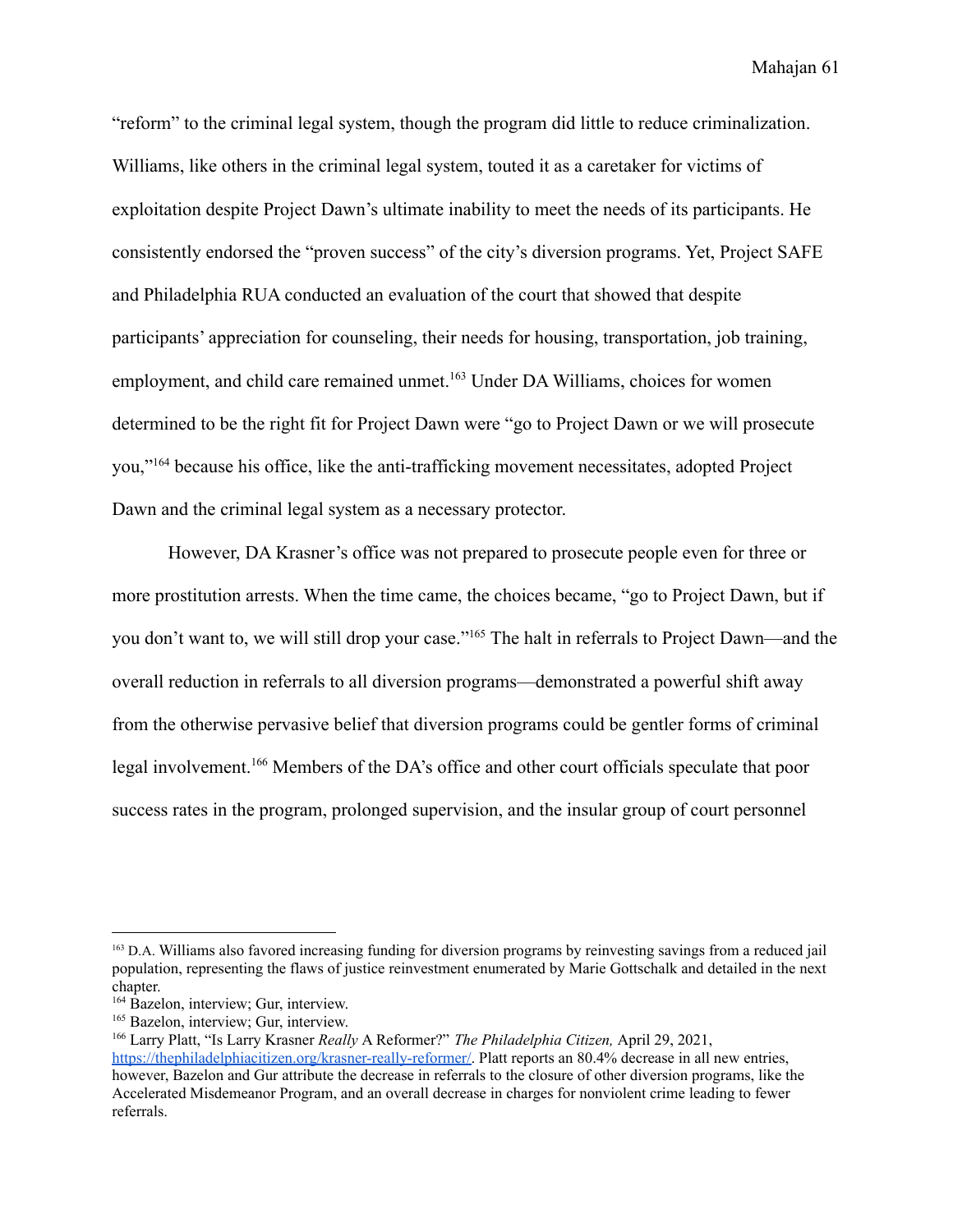involved with the program invited broader suspicion that also contributed to the end of new referrals.<sup>167</sup>

The differences between DA Williams and DA Krasner show what Alec Karakatsanis calls the nearly "unlimited" authority of prosecutors.<sup>168</sup> Prosecutors confronted with the illegality of prostitution make decisions tied to particular political preferences. They assign political judgments of worthiness to those they profess to "help" or unworthiness to those they criminalize—judgments influenced by the over-simplified victim and rescue narrative that the anti-trafficking movement champions. Williams made a commitment to route ostensible victims of "sexual slavery" through Project Dawn, while Krasner sought to remove the criminal legal system from sex workers' lives. <sup>169</sup> While diversion programs embody the harmful linkage of a need for reform with the anti-trafficking need for rescue, prosecutorial choice can separate them.

The close of Project Dawn represents the nuanced political interactions between prosecutorial power, the push for criminal legal reform, and the anti-trafficking movement's carceral protectionist undertones. Since the stop in new participation, advocates of the court have criticized Krasner's choice, asking versions of questions like: "How can we help these women now?" "Without the court, how can we get people off drugs?" "What if these women are instead arrested for a more serious or violent charge without Project Dawn getting to them first?" Such questions, however, fail to question the basic premise of the legitimacy of the criminal legal system as an adequate provider of social services, and they assume Project Dawn was successful even by its own metrics. Moreover, sex workers' rights organizations argue that the drought of services outside of Project Dawn—and even within Project Dawn—cannot be improved with

<sup>&</sup>lt;sup>167</sup> Bazelon, interview.

<sup>168</sup> Karakatsanis, *Usual Cruelty,* 40.

<sup>169</sup> Bazelon, interview.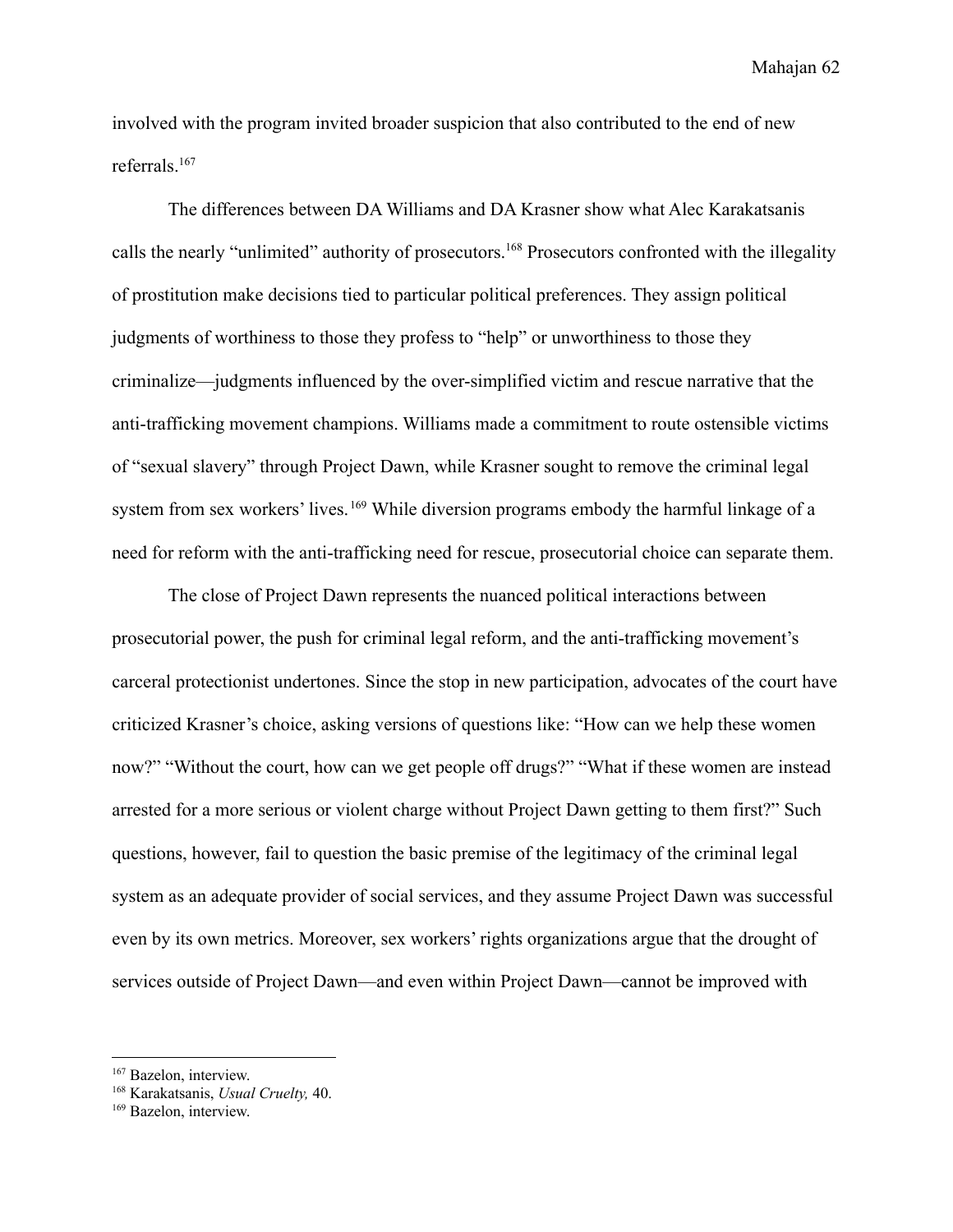continued investment into diversion programs.<sup>170</sup> According to legal scholar Becca Kendis, diversion courts are not the better of two options. These courts are not capable of ameliorating the vast and substantial harms of the carceral state. To frame diversion as the needed reform to the carceral state is to obscure the urgent need for systemic change and hide the ways it increases surveillance.<sup>171</sup>

Project Dawn showed a fundamental dismissal of the needs highlighted by sex workers' movements. It should be seen as a major barrier to decriminalizing sex work, when the language of harm reduction is used to force abstinence upon participants while leaving structural questions of inequity unasked and unaddressed. Such courts represent elite-driven decision-making on behalf of people they view as victims, building avenues for alternatives without seeking or including the perspectives of sex workers' rights organizations. This shift in attention to diversion does not question the premise of the criminality of sex work. Rather it ensures that carceral protectionism is a viable and sought-after philosophy of criminal justice and efforts for reform. By keeping participants engaged with prolonged periods of surveillance, Project Dawn Court, while a different form of supervision, was criminal supervision, nonetheless.

#### **Chapter 3**

#### **Carceral Protectionism, Policing, and Post-Arrest Diversion**

*"Cops are not social workers. They aren't housing, doctors, or nurses. Cops are not providers. But, housing services, health care, and resources, those are what we need."*

— *Raani Begum*

Like Philadelphia's Project Dawn Court, the city's Police-Assisted Diversion (PAD) program is a compelling example of carceral protectionism in Pennsylvania. Just as parts of the

<sup>&</sup>lt;sup>170</sup> Begum and Bibi, interview.

<sup>&</sup>lt;sup>171</sup> Kendis, "Human Trafficking and Prostitution Courts."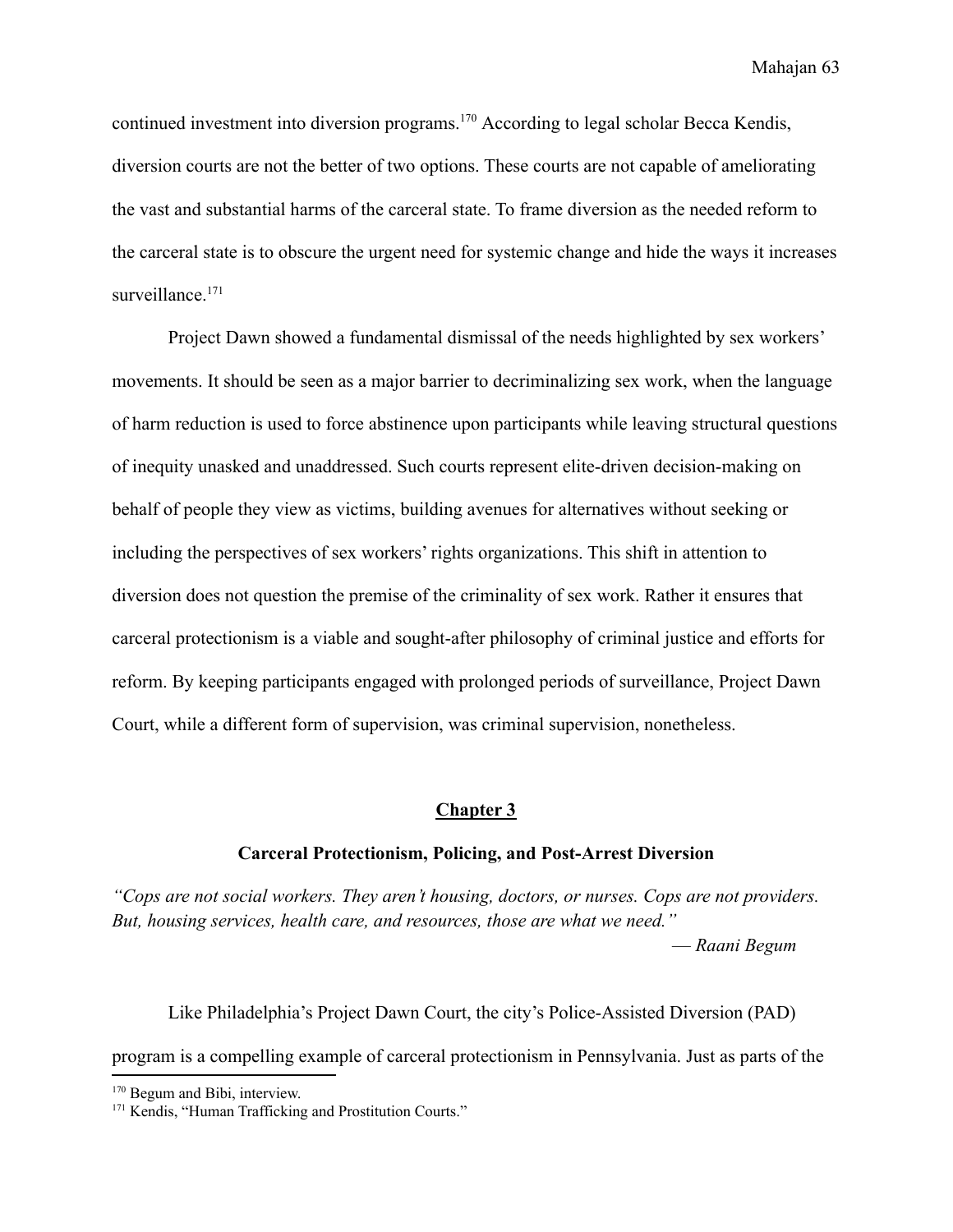criminal legal system frame Project Dawn as a more compassionate alternative to carceral punishment, proponents of the PAD argue it is a "health-centered approach to law enforcement." In practice, the PAD is widely inaccessible and creates more harm for the communities it services by continuing to stigmatize and criminalize sex work. Rather than making over-extended social services more accessible, the PAD further entrenches police as viable service providers. This law-enforced diversion program for sex work functions more under carceral protectionism than harm reduction; it increases carceral surveillance without meeting other needs or increasing safety. An analysis of the PAD's creation highlights how it represents reinvestment into the criminal legal system rather than new financial or social investment into grassroots community work. New Day, the social service provider associated with the PAD, is dominant in the anti-trafficking movement, and it has allied with law enforcement for years to receive funding from the federal government with little accountability for its services. The PAD receives few critiques from the critical legal system either for the increased surveillance it imposes or its allyship with the anti-trafficking movement's rescue industry. By continuing to view sex work instead of its criminalization as the ultimate harm, the PAD poses a unique barrier to achieving sex workers' rights.

Interviews with Evan Anderson, independent third-party evaluator of the PAD; Heather LaRocca and Susan Jones, Director and Assistant Director of the Salvation Army's A New Day to Stop Human Trafficking in Philadelphia; Amber Goltz, anti-trafficking and sex worker-advocate with Women Organized Against Rape; and webinars led by and interviews with sex workers' rights groups inform this analysis.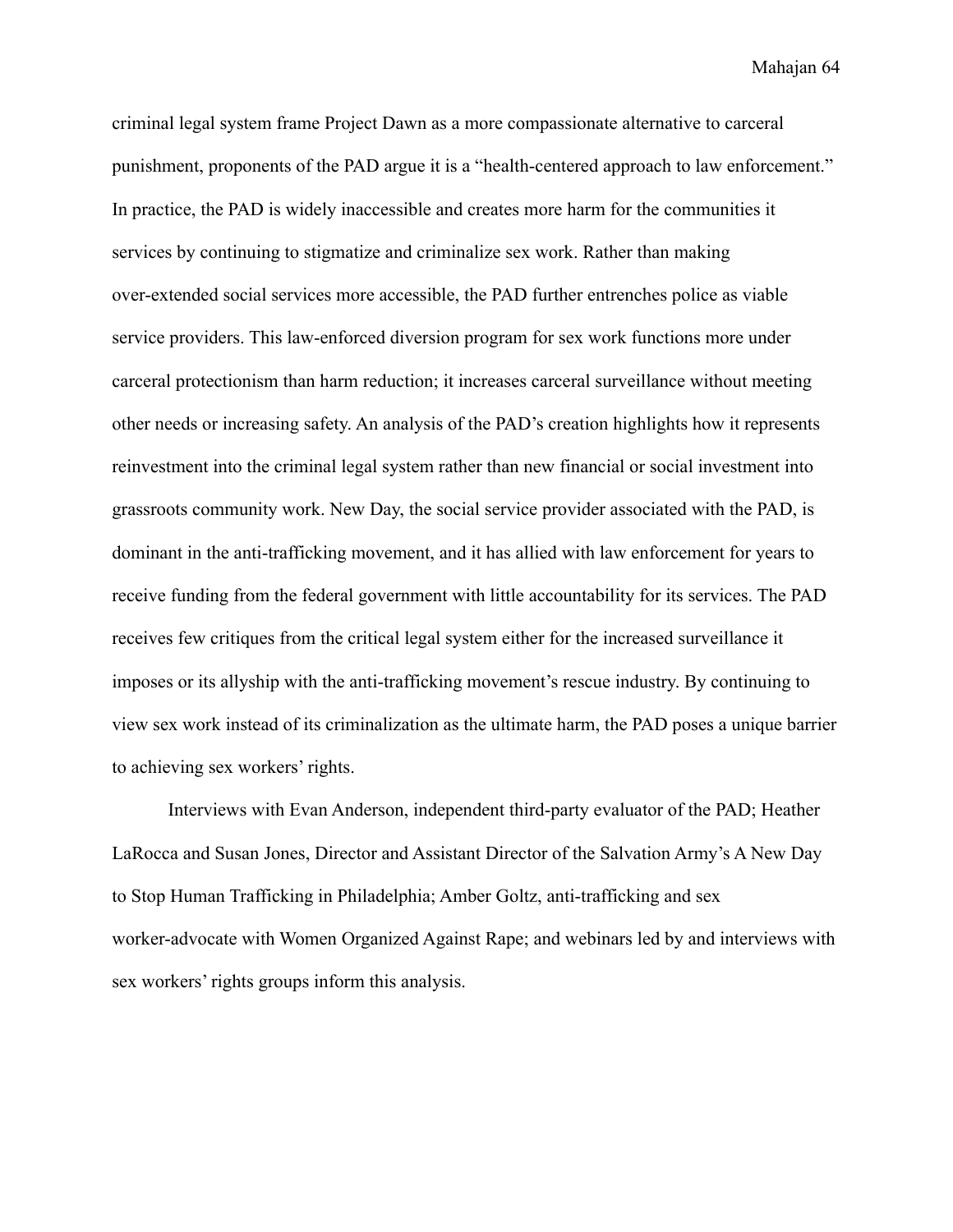# *Developing the PAD: Criminal-Legal-Social Service Alliances and Inaccessibility*

Sociologist Susan Dewey and women's studies professor Tonia St. Germain have previously described criminal justice-social service alliances like the Philadelphia PAD as "punitive-therapeutic confederations" of law enforcement and nonprofit or social services agencies. These confederations understand sex work as the inherently harmful results of experiences with "violent, grief-generating, or otherwise traumatic events" instead of a livelihood to meet economic needs. They take the carceral protectionist stance that sex workers require criminal legal interventions through arrest, incarceration, or court-mandated therapy, regardless of their own wishes. Characteristic of the PAD, these premises establish the individual sex worker and their decision making as the problem and the solution; they do not consider the constrained structural contexts in which those decisions are made.<sup>172</sup> Dewey and St. Germain assert that these programs, thus, "cannot endorse, or engage in, harm reduction or other peer-to-peer approaches" that view sex workers as equal partners.<sup>173</sup> Premised upon misleading and ineffective anti-trafficking beliefs, the PAD program is more accurately a threatening intersection of a criminal legal reform desire to reduce incarceration and an anti-trafficking desire to save sex workers using law enforcement, without meeting their social, financial, or other needs.

Philadelphia's police-assisted diversion program is one of Mayor Jim Kenney's largest initiatives for public safety and community well-being. Launched in 2017, this program targets the Kensington and Strawberry Mansion neighborhoods, two of the poorest communities in a city with the highest rates of incarceration, poverty, and fatal overdoses among large cities in the

<sup>172</sup> Dewey and St. Germain, *Women of the Street*, 4-7

<sup>173</sup> Dewey and St. Germain, *Women of the Street,* 6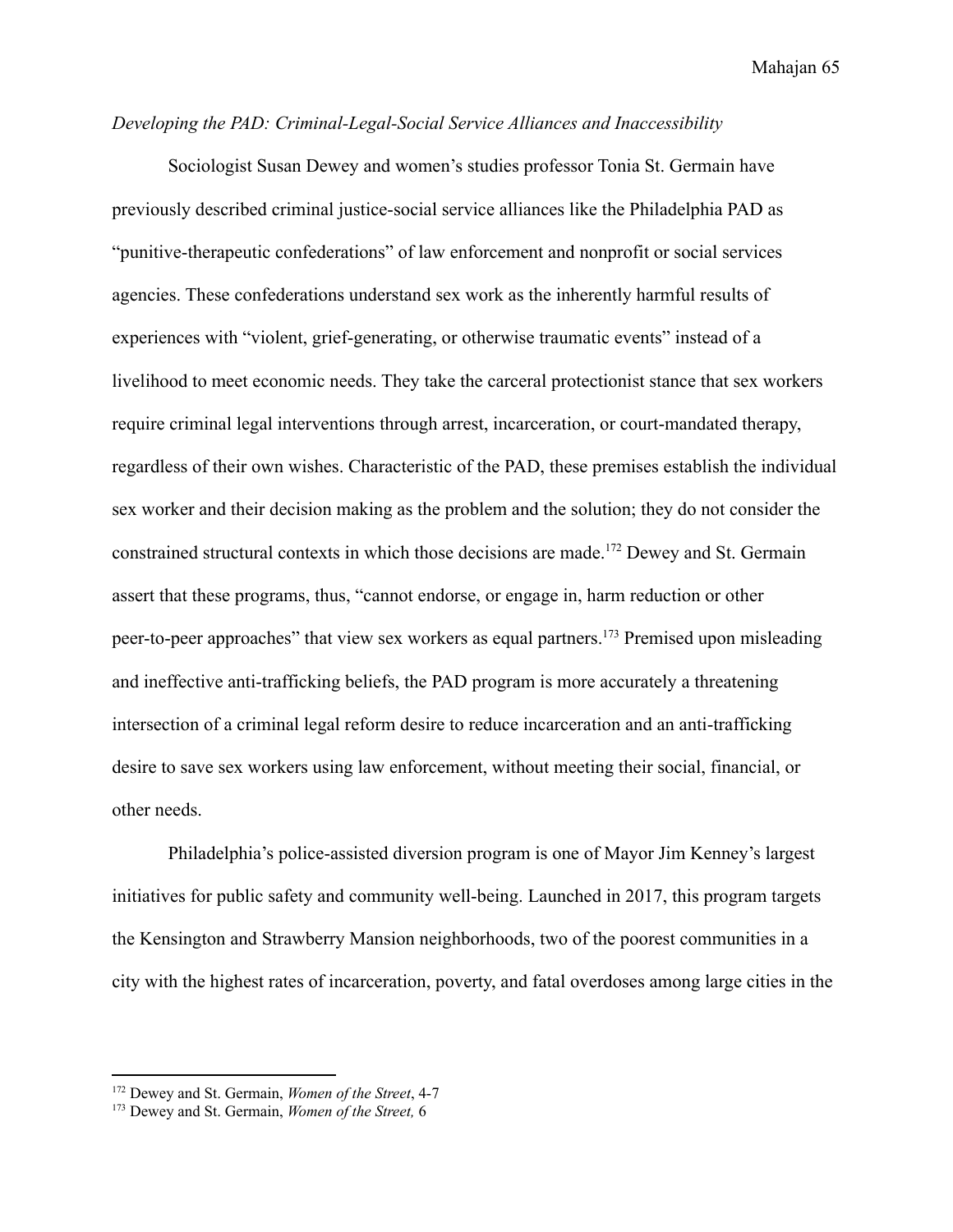United States.<sup>174</sup> The Strawberry Mansion (North District) program area covers about 90,000 residents, who are primarily Black and experiencing the highest and most concentrated rates of deep poverty in the country. The Kensington (East District) area has about 240,000 residents and "one of the largest open air drug markets in the country."<sup>175</sup>

The PAD program is designed to provide post-arrest and pre-booking "diversion" to social services for low-level and non-violent drug, prostitution, and retail offenses in these two districts. The PAD is funded in large part by the MacArthur Foundation, which gave the city \$275 million in 2018 as a jurisdiction in the foundation's Safety and Justice Challenge. The PAD program is one of nineteen city initiatives funded by the MacArthur Foundation grant. In order to reimagine and rebuild local criminal justice systems and reduce incarceration in local jails across the country, the MacArthur Foundation invests in diversion programs, bail reform, drug treatment programs, and other interventions for non-violent and non-serious offenses. While certainly an inspiring financial commitment to ending over-incarceration, this investment should be understood as a form of justice reinvestment. Instead of redirecting funds to schools, health care, or social services, this funding more accurately shifts money around within the penal system to avoid future prison costs.<sup>176</sup>

The MacArthur Foundation endeavors to reduce the size of and inequities within the carceral state through what criminal legal scholar Marie Gottschalk describes as an "ostensibly non-partisan and politically bloodless" top-down political campaign.<sup>177</sup> Yet, community organizations have widely criticized the PAD program for co-opting the language of harm reduction while prolonging the surveillance of already overpoliced communities. Project SAFE

<sup>&</sup>lt;sup>174</sup> Evan Anderson, Ruth Shefner, Rebecca Koppel et. al., "Experiences with the Philadelphia police-assisted diversion program: A qualitative Study," *International Journal of Drug Policy* 100 (2022).

<sup>&</sup>lt;sup>175</sup> Anderson, "Experiences with Philadelphia."

<sup>176</sup> Marie Gottschalk, *Caught: The Prison State and the Lockdown of American Politics* (Princeton: Princeton University Press, 2016), 100.

<sup>177</sup> Gottschalk, *Caught,* 101.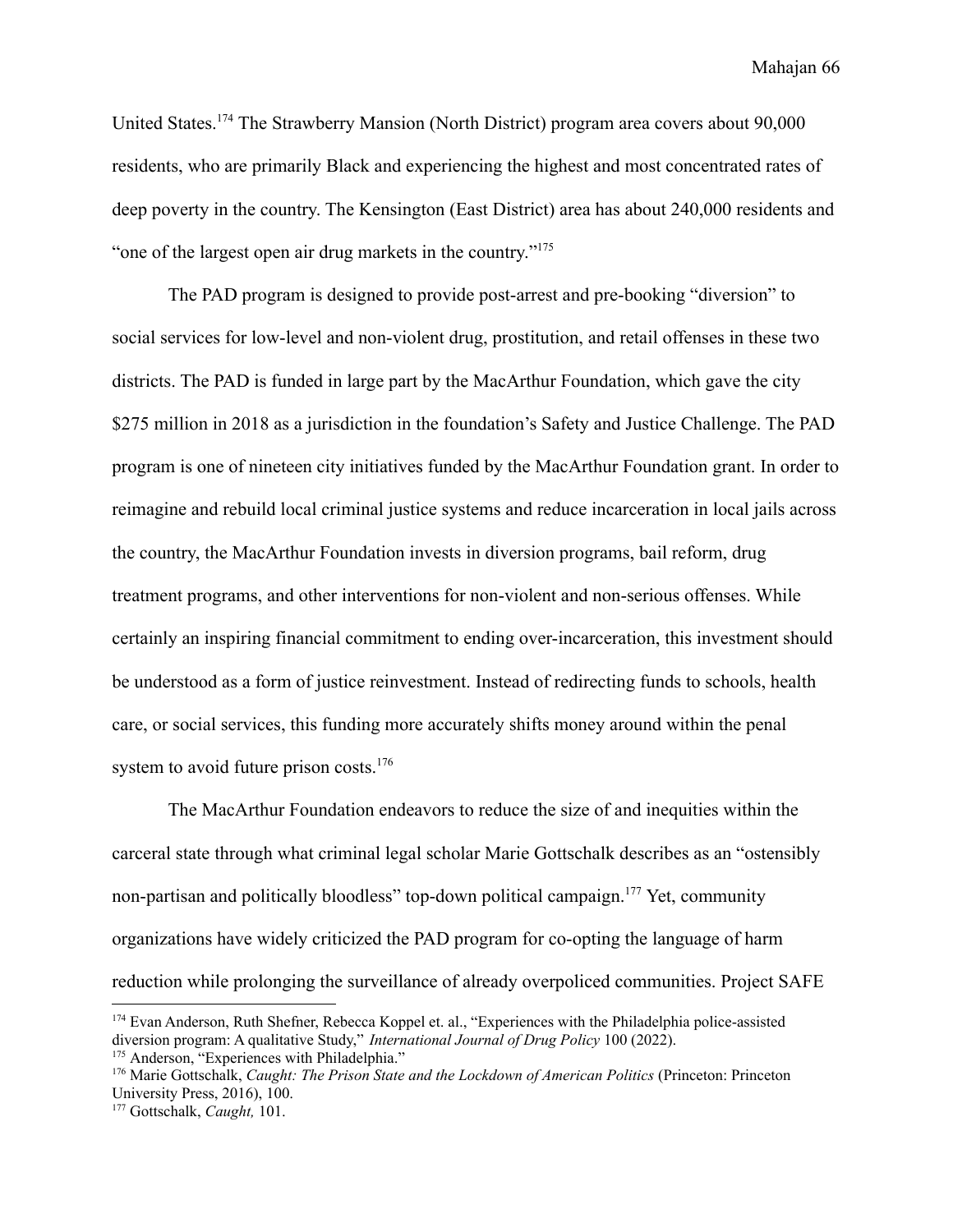and Philadelphia RUA assert that the PAD ultimately increases the risk of harassment through further entrenchment of police in the community. By allying itself with New Day, the PAD becomes complicit in an uncritical, indiscriminate acceptance of the anti-trafficking movement's political authority. <sup>178</sup> Moreover, Project SAFE and Philadelphia RUA stress, New Day refers its clients to sex worker-based organizations without critiquing the criminality of the sex trade. The PAD's structure, then, must be scrutinized for its fundamental inaccessibility, connection to the anti-trafficking movement, and overall increased surveillance in communities.

The PAD has two avenues for connection: stop referrals and social referrals. "Stop referrals" involve an officer arresting someone for a crime eligible for diversion. If a person is arrested for prostitution within the PAD pilot zone and during PAD operating hours, they are given the option for a "warm hand-off," in which the PAD officer brings them to the appropriate service program.<sup>179</sup> If that person decides not to be connected to services, there are ostensibly no penalties, and they are allowed to walk out.<sup>180</sup> However, if someone has been arrested three times and refuses services the third time, they will be booked and face incarceration. "Social referrals" involve any walk-ins to the PAD locations or encounters with police that do not involve arrest, and they could also lead to a warm hand-off to social service providers in real time. Walk-ins for social referrals require people to request services during limited operating hours and leave reliable contact information with law enforcement, making these so-called low-barrier services widely inaccessible to those they seek to help. $181$ 

<sup>178</sup> Sanchez, interview.

<sup>179</sup> "Police-Assisted Diversion of Philadelphia," Philadelphia Police Department, accessed February 12, 2022, [https://www.phillypolice.com/programs-services/pad/.](https://www.phillypolice.com/programs-services/pad/)

<sup>&</sup>lt;sup>180</sup> Begum and Bibi, "Destigmatize, Decriminalize, Decarcerate." While there are no criminal penalties for denying the first or second referral, that person is displaced from where they were and has to re-enter their community where they could be seen as an informant for police. Additionally, if that person has any sort of open case, parole violation, or warrant in another county, they are booked.

<sup>&</sup>lt;sup>181</sup> "Police-Assisted Diversion."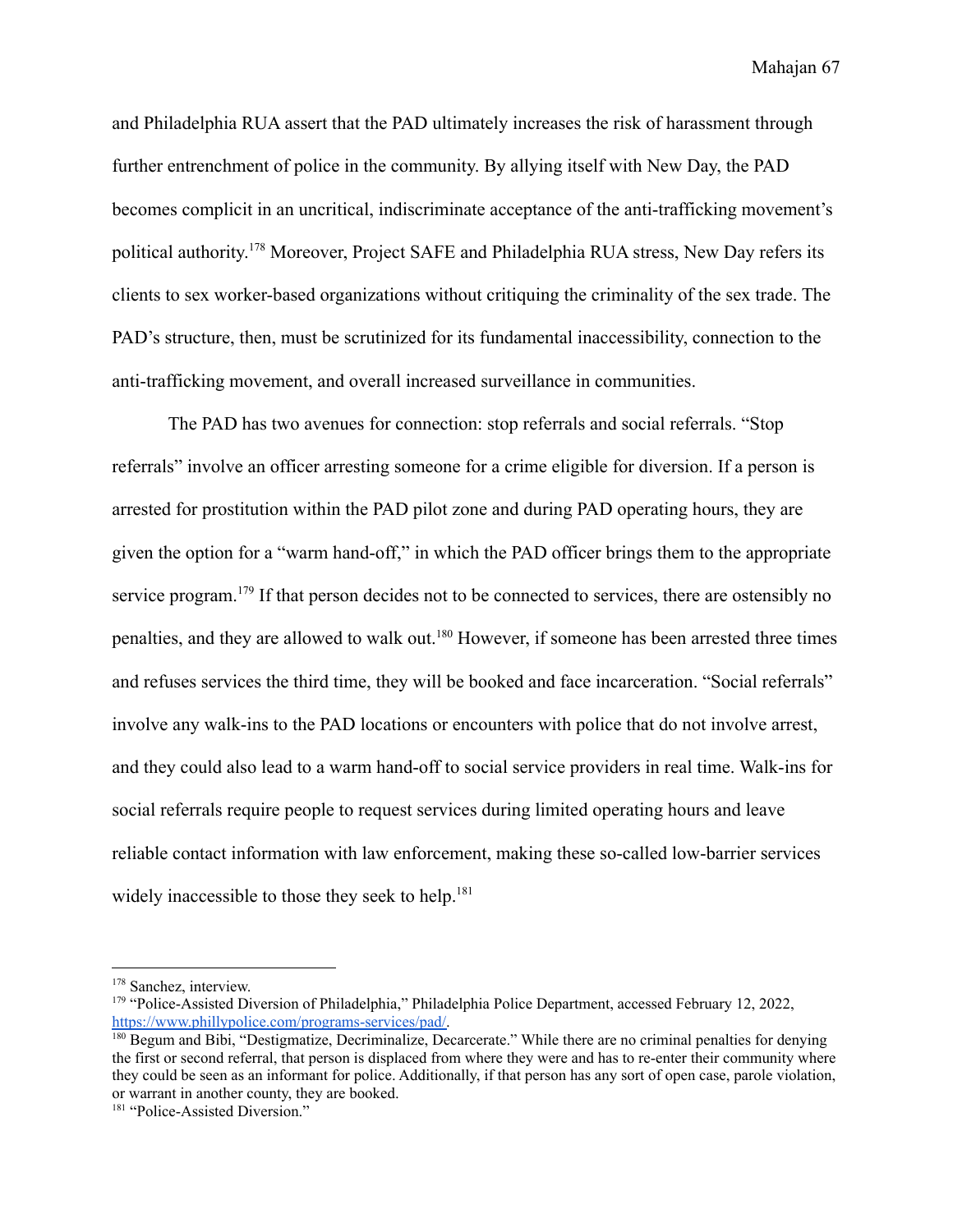Since the program's beginnings, there have been 1192 reported stop referrals and 822 reported social referrals. Of the stop referrals, 73% involved drug possession or purchase, 13% involved prostitution, and  $14\%$  involved retail theft.<sup>182</sup> Notably, based on findings from the PAD's evaluation, the program removed eligibility restrictions that would exclude a person with any prior criminal convictions in January 2020, which increased eligibility for the program compared to when it started in 2017. Despite this increase, New Day reported that from June 2019 to September 2021, the PAD screened 260 people for prostitution-diversion eligibility, of which only 158 were "successfully diverted," or engaged with New Day's services. Eighteen of 158 successful diversions were diverted for the second time, and 122 were diverted for the first time. However, 102 individuals, or 40% percent of all people screened, were "ineligible" for diversion. The PAD program does not make the reasons for ineligibility either publicly available or available to New Day.

Evan Anderson, University of Pennsylvania School of Nursing researcher funded by the Pennsylvania Commission on Crime and Delinquency and the independent third-party evaluator of the PAD, explained in an interview that part of the arrest process involves "running someone through the system" for any outstanding warrants. If an individual has an outstanding warrant for a minor parole violation or an open case for failure to appear in court in Philadelphia or its surrounding counties, they are ineligible for PAD and subsequently booked—the arrest is processed and they are brought into the criminal legal system.<sup>183</sup> Officials in the criminal legal system have explained that many people who do street-based sex work are "constantly on probation for multiple different cases sometimes in front of multiple judges."<sup>184</sup> Arrests and stop referrals from the PAD violate these parole conditions, displace people from their communities,

<sup>&</sup>lt;sup>182</sup> Anderson, "Experiences with Philadelphia."

<sup>&</sup>lt;sup>183</sup> Anderson, interview.

<sup>&</sup>lt;sup>184</sup> DeFusco, interview.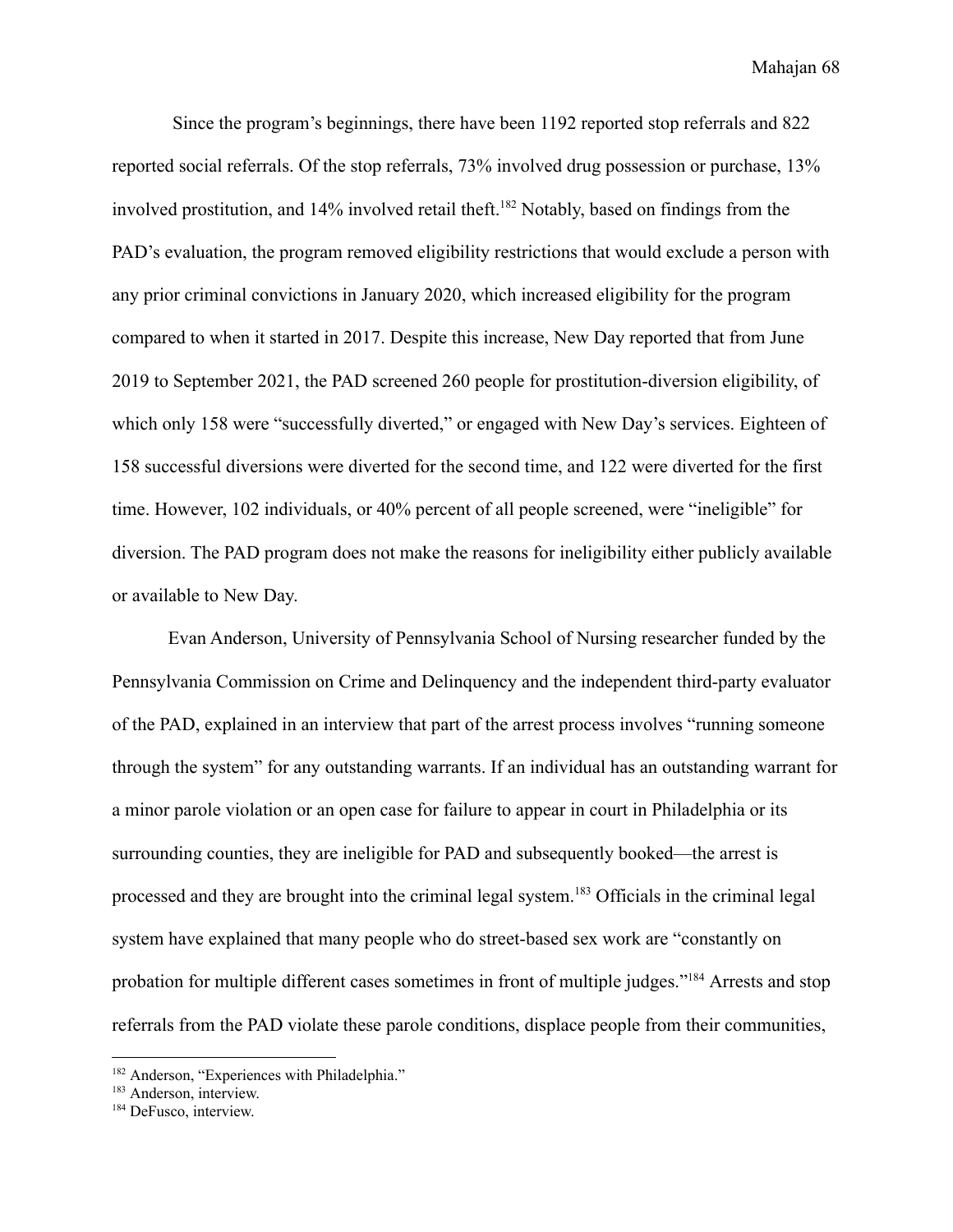and increase the risk of police harassment.<sup>185</sup> People who are unable to consent to participation because of intoxication or who have open wounds are also ineligible for diversion.<sup>186</sup> Moreover, the PAD program is available only between the hours of 8 AM and 12 AM between Monday and Friday. People arrested for low-level offenses outside of the operating hours are not eligible for diversion, despite many arrests for prostitution-related related crimes happening very late at night or over the weekend.<sup>187</sup>

Raani Begum, sex workers' rights organizer, explains that in the PAD jurisdictions, "it's really easy to find a cop." It is far more difficult to find a doctor, accessible housing, or social worker. Sex workers' rights groups fundamentally disagree with the Department of Public Health's view that the PAD is the best way to get resources into the community.<sup>188</sup> Many police officers take a carceral protectionist stance, believing that by arresting someone for prostitution—with or without that arrest being followed by diversion—they "help" them, by getting them off the street.<sup>189</sup> In either case, those seen as victims or offenders of non-violent and non-serious crime are treated as criminals through the intake process; the physical action of a stop referral is still that of arrest.<sup>190</sup> It represents more of an "incremental approach to unwinding counterproductive systems of punishment" than a response to sex workers' demands to remove criminality from their work. Despite its progressive framing, the PAD, like Project Dawn, embeds inadequate social services within the criminal legal system, specifically through its

<sup>186</sup> Courtenay Harris Bond, "Health Department hiring two new specialists as 'tranq' infiltrates nearly all street drugs in Philadelphia," *BillyPenn,* February 2, 2022,

<https://billypenn.com/2022/02/02/tranq-philadelphia-wound-care-opioid-crisis-health-department-hiring/>. Open wounds may be a large factor in ineligibility. Xylazine, or horse tranquilizer, has recently contaminated Philadelphia's supply, and is responsible for chronic, necrotic skin infections that take months, and sometimes years to heal. These wounds are characteristic of people who use drugs in the areas of the PAD.

<sup>&</sup>lt;sup>185</sup>Begum and Bibi, "Destigmatize, Decriminalize, Decarcerate."

<sup>187</sup> Begum and Bibi, "Destigmatize, Decriminalize, Decarcerate."

<sup>&</sup>lt;sup>188</sup> Begum and Bibi, interview.

<sup>189</sup> LaRocca and Jones, interview; Goltz, interview.

<sup>&</sup>lt;sup>190</sup> LaRocca and Jones, interview.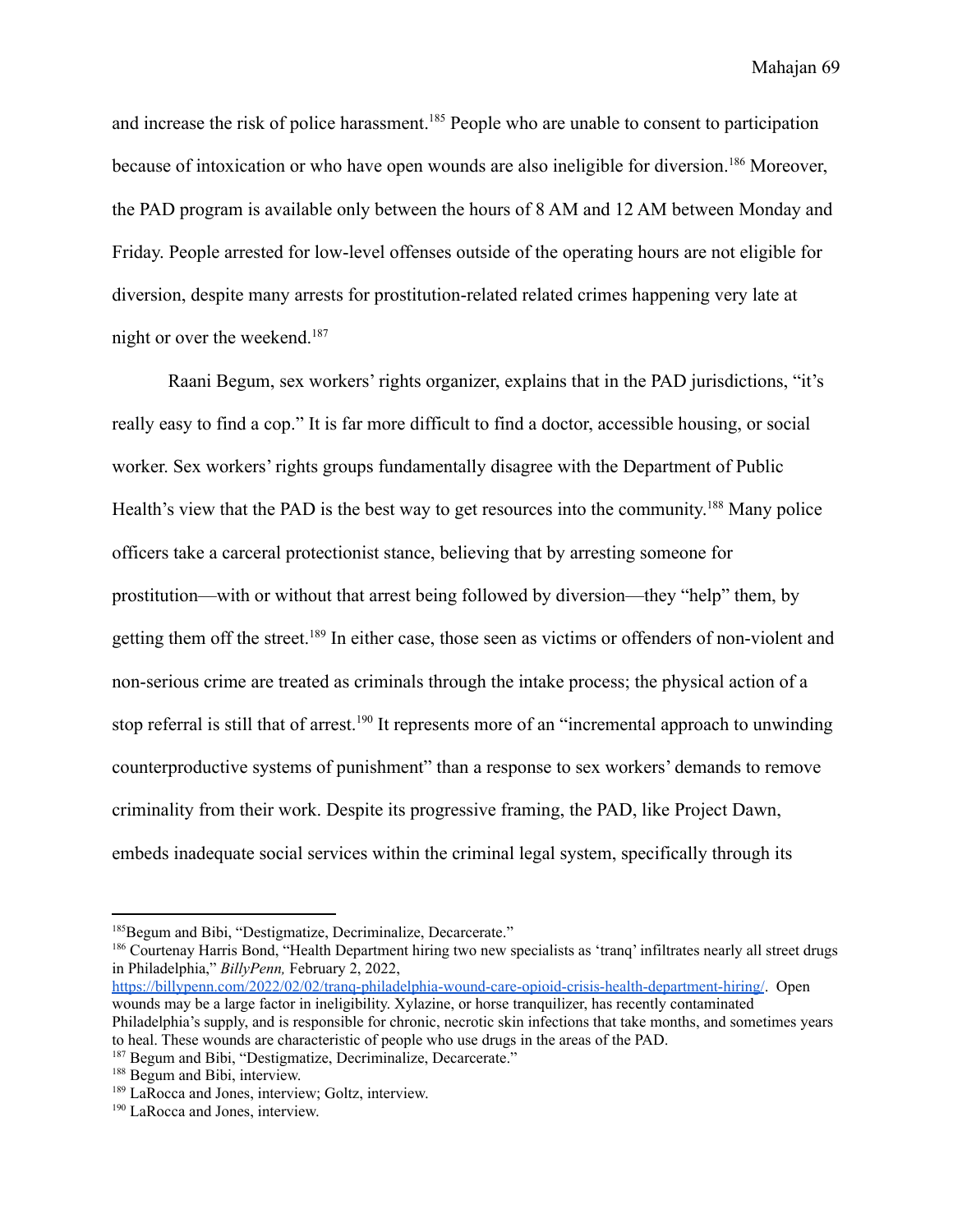connection to an anti-trafficking, evangelical social provider: the Salvation Army's A New Day to Stop Human Trafficking. Owed to the increase in federal funding for victims' services related to the national anti-trafficking movement, New Day is a prominent provider for victims' services in Philadelphia. Its association with the PAD gives the Salvation Army's mission political legitimacy in relation to carceral reform.

# *A Particular Kind of Victims' Services Provider: The OVC and the Salvation Army*

While prioritizing sex trafficking at the federal level inspired similar laws at the state level, federal legislation also set aside funding for services for victims of trafficking.<sup>191</sup> Gottschalk has underscored the role of a "particular kind of victims' movement" that came with the development of the Law Enforcement Assistance Administration (LEAA) under the Omnibus Crime Control and Safe Streets Act of 1968. This movement "viewed the rights of victims as a zero-sum game predicated on tougher penalties for offenders."<sup>192</sup> Reforms designed to support and protect victims of sexual assault instead bolstered a more punitive climate, in some part because funding for victims' services relied on fines paid by convicted offenders.<sup>193</sup> In the same vein, federal funding for service providers to combat human trafficking today comes from the Crime Victims Fund through the Office for Victims of Crime (OVC), a fund made mainly of criminal fines and penalties.<sup>194</sup>

<sup>191</sup> *Victims of Traf icking and Violence Protection Act of 2000*, Public Law 196-386, *U.S. Statutes at Large* 114 (2000): 1464-1548, [https://www.govinfo.gov/content/pkg/PLAW-106publ386/pdf/PLAW-106publ386.pdf;](https://www.govinfo.gov/content/pkg/PLAW-106publ386/pdf/PLAW-106publ386.pdf) "Programs To Combat Human Trafficking," Office for Victims of Crime, accessed 25 March 2022, [https://www.ncjrs.gov/ovc\\_archives/reporttonation2015/programs-to-combat-human-trafficking.html](https://www.ncjrs.gov/ovc_archives/reporttonation2015/programs-to-combat-human-trafficking.html).

<sup>192</sup> Gottschalk, *The Prison and the Gallows,* 139.

<sup>193</sup> Gottschalk, *The Prison and the Gallows,* 139.

<sup>194</sup> "FY 2007 – FY 2022 Crime Victims Fund Annual Receipts (\$ millions)," Office for Victims of Crime, last updated 28 February 2022, <https://ovc.ojp.gov/about/crime-victims-fund/fy-2007-2022-cvf-annual-receipts.pdf>. The fund also comprises gifts, donations, and bequests from private parties.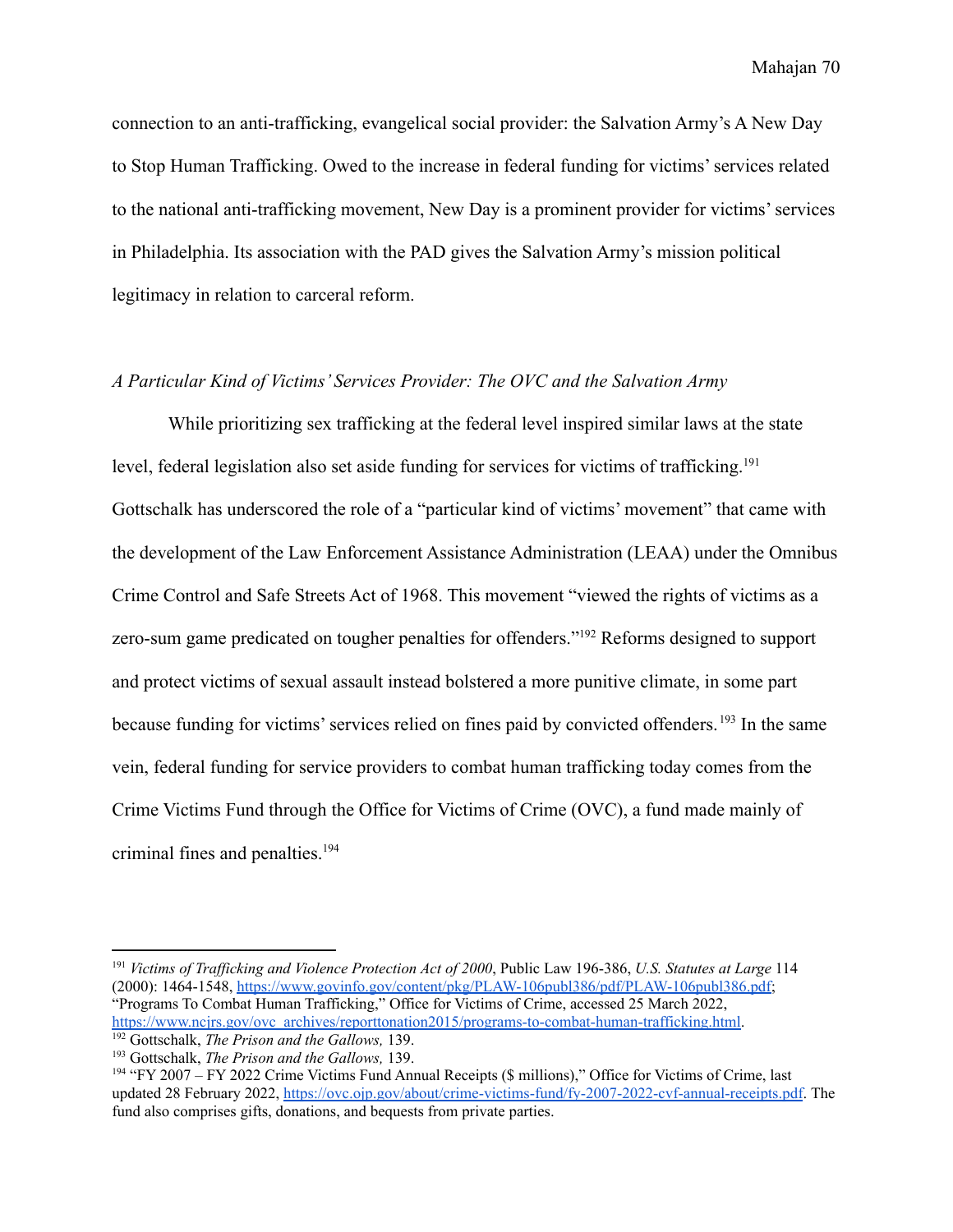The number of anti-trafficking victims' service providers and non-profit agencies dedicated to the goals of the anti-trafficking movement grew rapidly in the wake of the 2000 TVPA, with the help of hundreds of millions in federal dollars. Since 2016, human trafficking victims' services providers have received more than \$528 million in grant funding, representing over 30% of all victims' services funding. In 2020, only 301 people were arrested for human trafficking involving commercial sex acts, with even fewer prosecutions.<sup>195</sup> The first OVC grant for victims of trafficking was given in 1998, and the OVC has since vastly increased its yearly funding for anti-trafficking groups from \$6.5 million in 2013 to over \$100 million in 2020.<sup>196</sup> The first anti-trafficking task force in the U.S. was founded in Los Angeles, California in 1999, just months before the passage of the TVPA.<sup>197</sup> One anti-trafficking group today reports a network of over 500 U.S. anti-trafficking groups providing services specifically to victims of trafficking.<sup>198</sup> The Villanova CSE Institute lists over 140 organizations in Pennsylvania aligned with their anti-trafficking fight. At the same time legislation around trafficking came to dominate the state, and as Project Dawn took its place as a so-called viable alternative to carceral punishment, the number of anti-trafficking victims' services groups also ballooned in Pennsylvania.

One of state's major organizations in the anti-trafficking fight is the Salvation Army, which has reportedly "declared war on human trafficking." The Salvation Army has 46 anti-trafficking programs across the nation, many of which are funded by the OVC.<sup>199</sup> In

<sup>197</sup> "CAST," Coalition to Abolish Slavery and Trafficking, accessed 25 March 2022, <https://www.castla.org/about/services/>. <sup>196</sup> "FY 2007 – FY 2022 Crime Victims Fund Annual Receipts (\$ millions)."

<sup>195</sup> Amy D. Lauger and Matthew R. Durose, "Human Trafficking Data Collection Activities, 2021," *Human Traf icking Data Collection Archives,* (October 2021).

<sup>&</sup>lt;sup>198</sup> There is no good estimate of the number of anti-trafficking organizations there are, however most anti-trafficking groups list between 500 and 600 unique organizations in their network directly providing services. The number of organizations with a general "anti-trafficking" stance is greater.

<sup>&</sup>lt;sup>199 "</sup>Anti-Human Trafficking Initiatives: Programs that move victims of trafficking to God-centered self-reliance," Salvation Army, accessed March 20, 2022, [https://www.salvationarmyusa.org/usn/fight-human-trafficking/.](https://www.salvationarmyusa.org/usn/fight-human-trafficking/)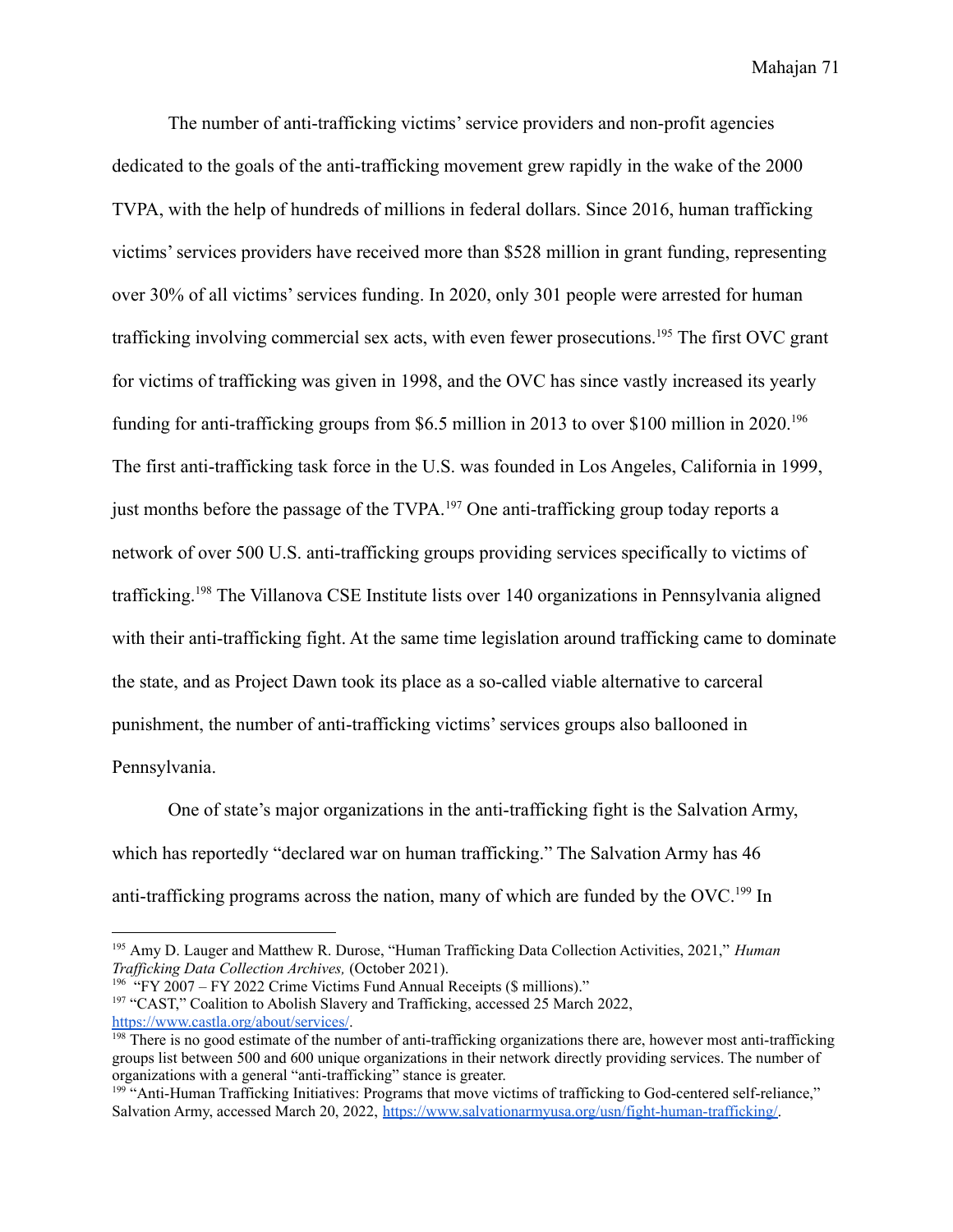Pennsylvania, the Salvation Army has one center in Philadelphia and one in Pittsburgh, both called A New Day to Stop Human Trafficking (New Day). Together, these two programs and a mobile Salvation Army anti-trafficking unit for western Pennsylvania have received upwards of \$4 million from the OVC since 2014, or 45% of all federal funding directed toward anti-trafficking services in the state.<sup>200</sup> Sex workers' rights groups have heavily critiqued the Salvation Army's evangelical approach to directing women out of the sex trade without addressing broader needs for housing, health care, or other services. Organizers for LGBTQ+ rights have illuminated the intensely harmful exclusion of transgender individuals from their services; in Philadelphia, the New Day program has historically refused to include transgender women in its housing programs.<sup>201</sup>

Harmful because of its victim-centered approach conflating sex work with trafficking, New Day is a leading anti-trafficking service provider in the city with a relatively long history of working with law enforcement. In 2015, New Day partnered with the Special Victims Unit in the police department after receiving a federal grant of \$600,000 to enhance collaboration with law enforcement in the anti-trafficking fight.<sup>202</sup> With this grant, New Day worked within the SVU to provide a "nonprofit presence in the room" for potential victims of trafficking. New Day reported that at the time, the police department was not receptive to seeing sex workers as victims of trafficking instead of as "criminals." Further, because the grant money was not appropriately used by the police department, they were unable to apply for the same grant the following year.<sup>203</sup>

<sup>&</sup>lt;sup>200</sup> "Awards List," Office for Victims of Crime, accessed March 20, 2022,

https://ovc.oip.gov/funding/awards/list?awardee=salvation%20army&city=&combine\_awards=&field\_award\_status  $value=All\&field$  funding type value=All&field geographical areas served value=&fiscal year=&order=field a [wardee\\_address\\_administrative\\_area&sort=asc&state=All&state\\_served=All&topic=All&page=1#awards-block-3-z](https://ovc.ojp.gov/funding/awards/list?awardee=salvation%20army&city=&combine_awards=&field_award_status_value=All&field_funding_type_value=All&field_geographical_areas_served_value=&fiscal_year=&order=field_awardee_address_administrative_area&sort=asc&state=All&state_served=All&topic=All&page=1#awards-block-3-z2n1bar4-mc8dqkj)  $2n1$ bar $\overline{4}$ -mc $8$ dqkj.

 $201$  Sanchez, interview.

<sup>&</sup>lt;sup>202</sup> "Awards List."

<sup>203</sup> LaRocca and Jones, interview.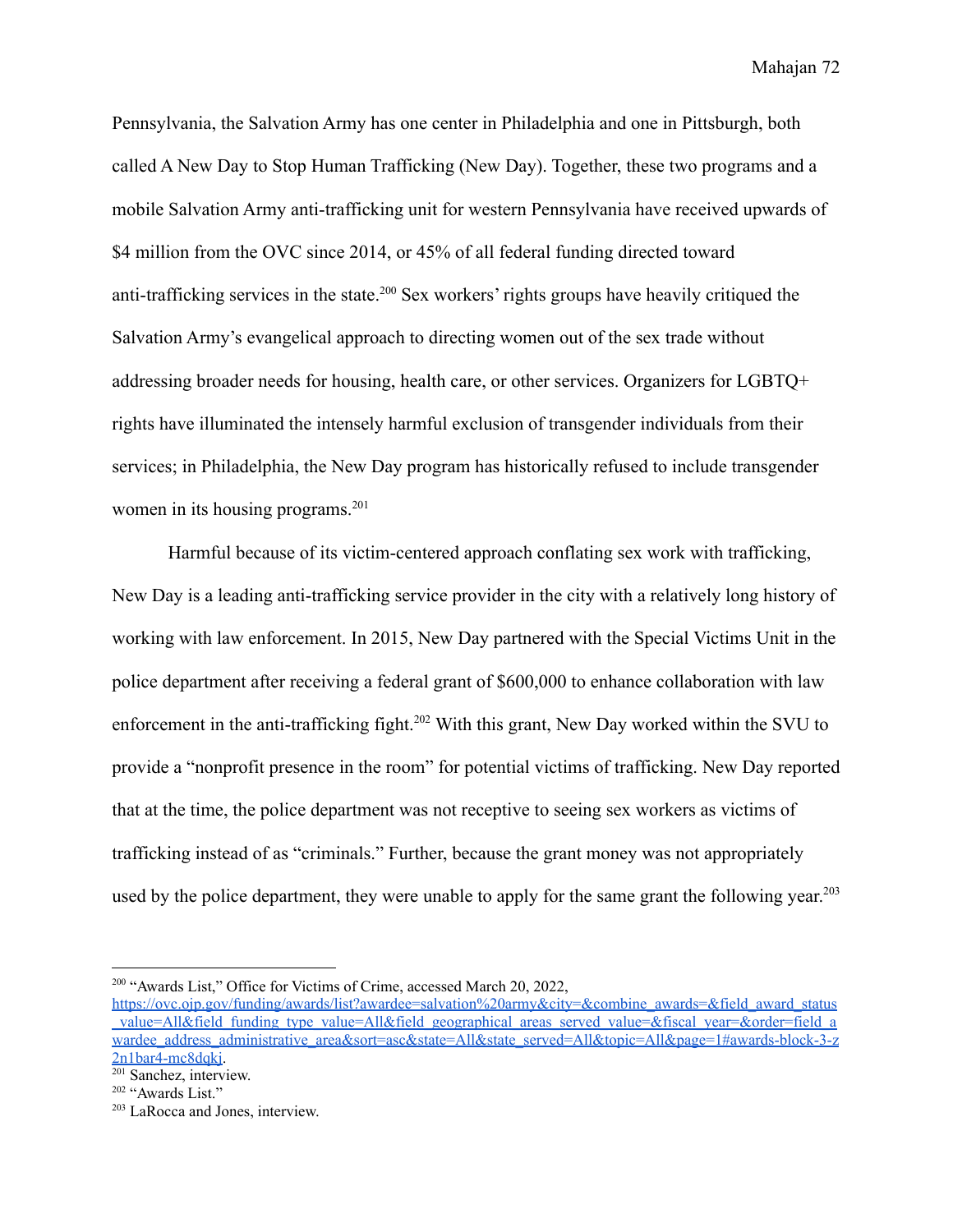In 2018, New Day again approached Philadelphia's vice unit, which had continued arresting people for the crime of prostitution despite DA Krasner's infamous memo to stop all prostitution-related arrests. "Because we knew that they were arresting people," current New Day director Heather LaRocca explained, "we would rather have the opportunity to offer services than nothing at all."<sup>204</sup> Around the same time, the PAD program was expanding to include prostitution-related charges, the city approached New Day because of its long history working within the criminal legal system as an anti-trafficking, social services provider to whom participants could be diverted. Leadership at the New Day program hold personal stances against the arrest of sex workers, and staff in the organization even aided in street outreach with the PAD program to minimize all possible police involvement. Yet, this alliance of social services with law enforcement still represents the tenets of the criminal-legal-social service confederation that Dewey and St. Germain describe.

Despite their support of not criminalizing sex workers, New Day's leadership personally supports the criminalization of the sex industry as a whole and harsh punishments for buyers. Their support for the end-demand model and view of all sex workers as victims of trafficking legitimates the anti-trafficking movement's view of all sex work being exploitative at the municipal level. State approval of anti-trafficking measures in the legislation discussed earlier filters into the daily lives of sex workers in the form of the PAD. Both New Day and PAD officers alike work more to "get people off drugs" or to "exit sex work" than to prioritize broader social investment into the resources sex workers have identified for themselves. There is no follow through from the PAD to make sure that the quality of life for someone diverted is actually improving based on "the goals that they set for themselves" versus "something someone

<sup>&</sup>lt;sup>204</sup> LaRocca and Jones, interview.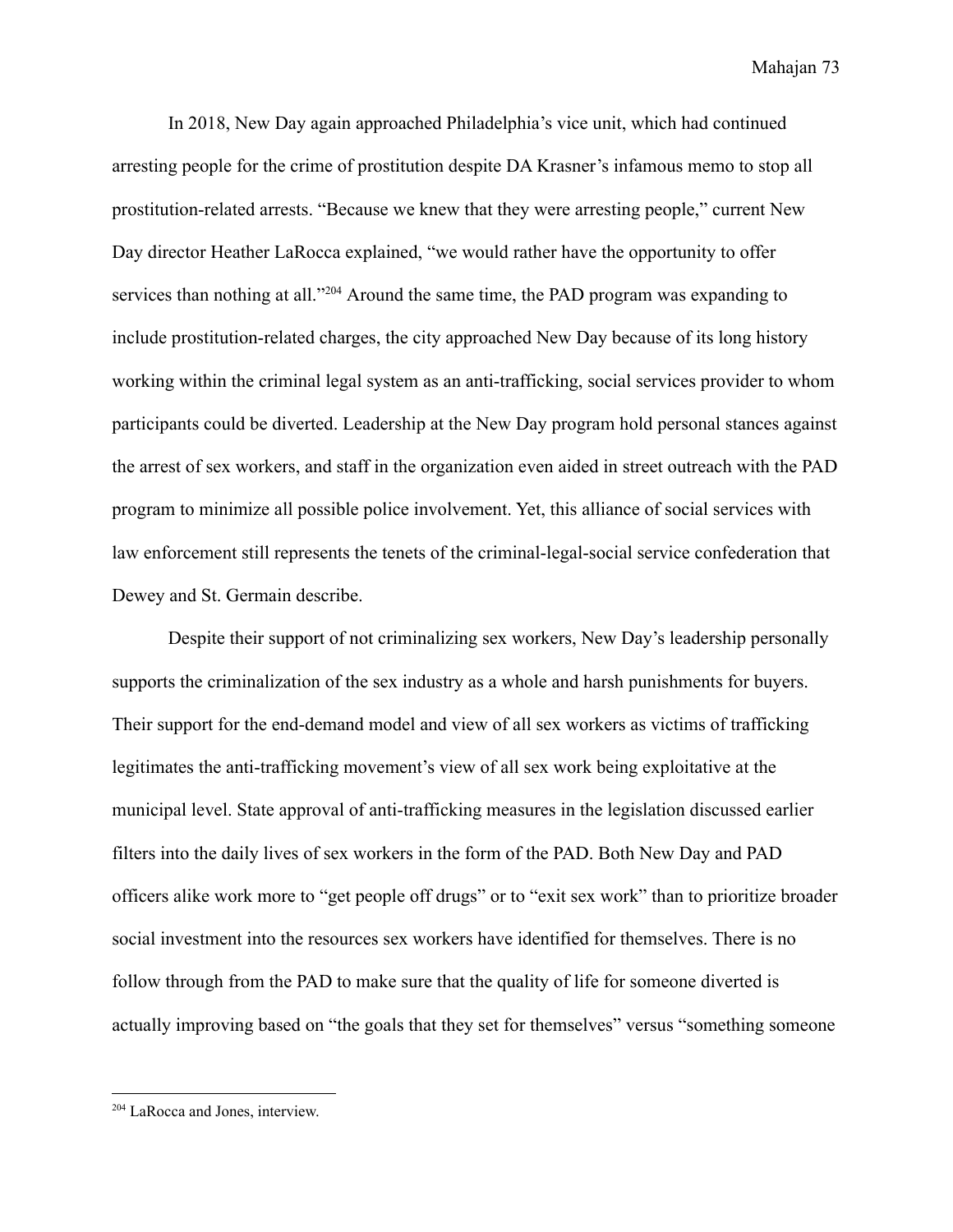is forced to engage in."<sup>205</sup> The formerly incarcerated women's working group, which is part of the ACLU and the Gender Justice Fund, is skeptical of the PAD's referrals to New Day because the quality of those referral services is not evaluated.<sup>206</sup> Even further, despite the staff's described commitment to supporting individuals however they identify, the broader Salvation Army's evangelical mission still imparts a harmful overarching governance structure, and the lack of accountability means sex workers are unable to voice their concerns.

Moreover, by stressing law-enforced, criminal legal solutions at the expense of the deeper social and political critiques developed by sex workers' rights groups, diversion programs like the Philadelphia PAD have "helped dull the edge of skepticism toward law enforcement."<sup>207</sup> As law enforcement becomes the hero in stopping the "evils" of trafficking, the general understanding of the PAD as a progressive reform hides the traditional penalties still levied against sex workers who persist after "being caught and cautioned."<sup>208</sup> Associating the PAD with the anti-trafficking movement obscures the system's more punitive flourishes—continuing to incarcerate people who are not eligible for diversion, failing to question the role of a criminal record, and entrenching surveillance in already highly policed areas. Diversion by the PAD does not stop an individual's entry into the criminal legal system. Where it does engage people in the sex trade is with organizations that uphold the harmful anti-trafficking narrative with considerable financial power and are largely unable to meet people's needs.

<sup>205</sup> Sanchez, interview.

<sup>206</sup> Sanchez, interview.

<sup>207</sup> Gottschalk, *The Prison and the Gallows,*126.

<sup>208</sup> Annie Hill, "Demanding Victims: The Sympathetic Shift in British Prostitution Policy," in *Negotiating Sex Work*, 94.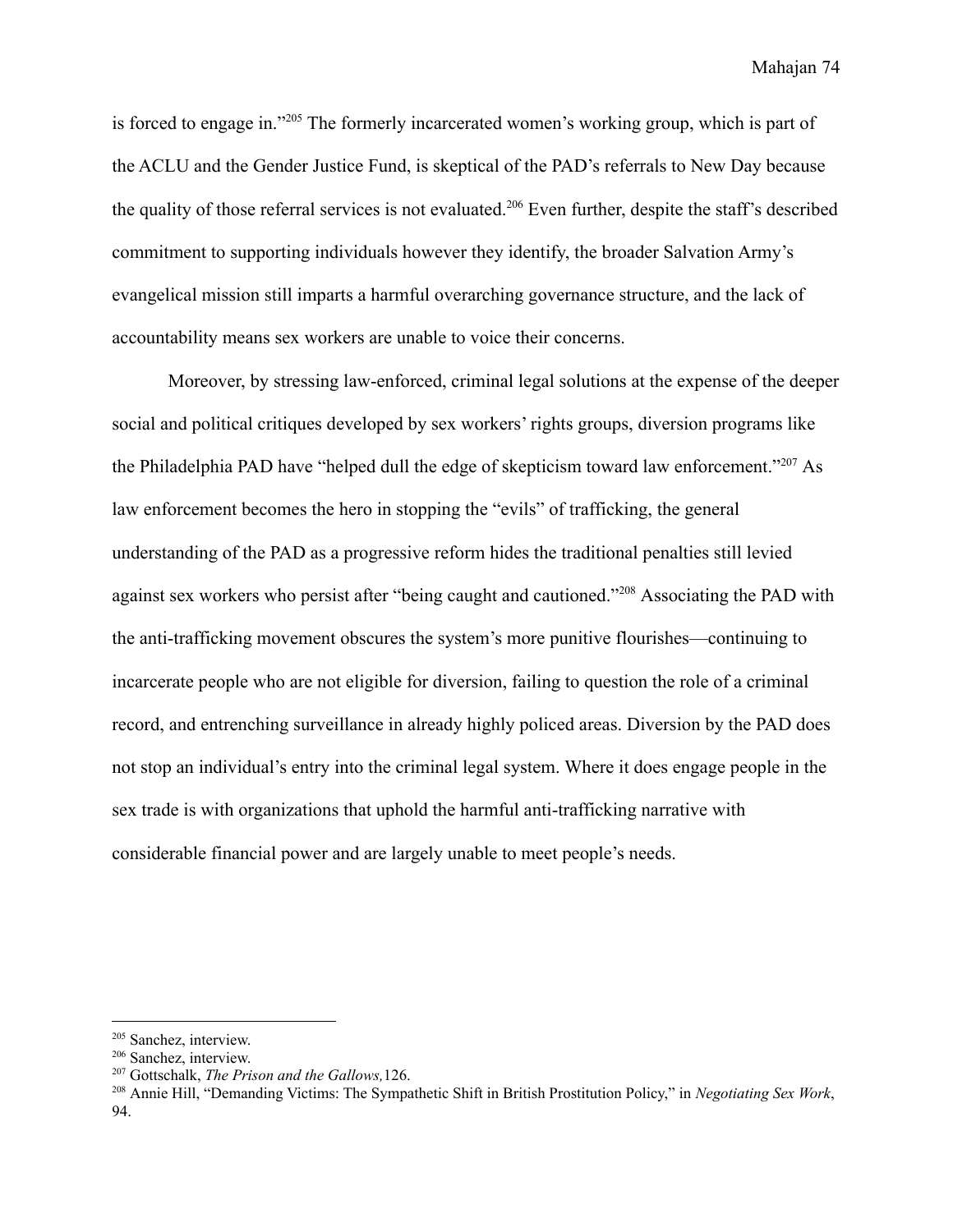## *The Future of PAD: The Need for Broad Accountability*

The anti-trafficking movement at every level is thrusting funding into the hands of the police and the courts and moving away from the critical analysis of lack of living-wage labor and failing labor protections that do permit exploitation. The PAD funnels money into nationally-funded, elite-driven views of behavioral change, rather than placing it in the hands of community-led entities that drive what visionary justice could be—"where it's not just about stopping sex work."<sup>209</sup> The PAD program does not question why health care is primarily accessible through law enforcement or why existing drug treatment programming is so poorly constructed that jail can be considered a viable option by social workers. It perpetuates moralized stances on behavior that do not question structures of capitalism or gendered and racialized discrimination. Above all, the PAD represents the criminal legal reform trend of consistently barreling toward reforming the carceral system without looking at the patterns and distributions of harm these reforms create and without seeking the carceral state's ultimate overhaul.<sup>210</sup> Like Project Dawn, it accepts that social problems must be dealt with through punishment apparatuses without questioning why such problems were deemed problems in the first place or how power and control are retained by the same actors and institutions that created mass human caging.

Project SAFE and Philadelphia RUA stress that five years ago, before DA Krasner was in office, people who engaged in street-based sex work "wanted access to diversion programs" because arrest was so common, and a criminal record posed such an intense barrier to any services. However, sex workers' experiences with diversion programs have established that neither arrests for sex workers nor carceral involvement have stopped, and those who do engage with services find these programs unable to meet their needs. Sex workers' rights groups have

<sup>209</sup> Sanchez, interview.

<sup>210</sup> Karakatsanis, *Usual Cruelty*.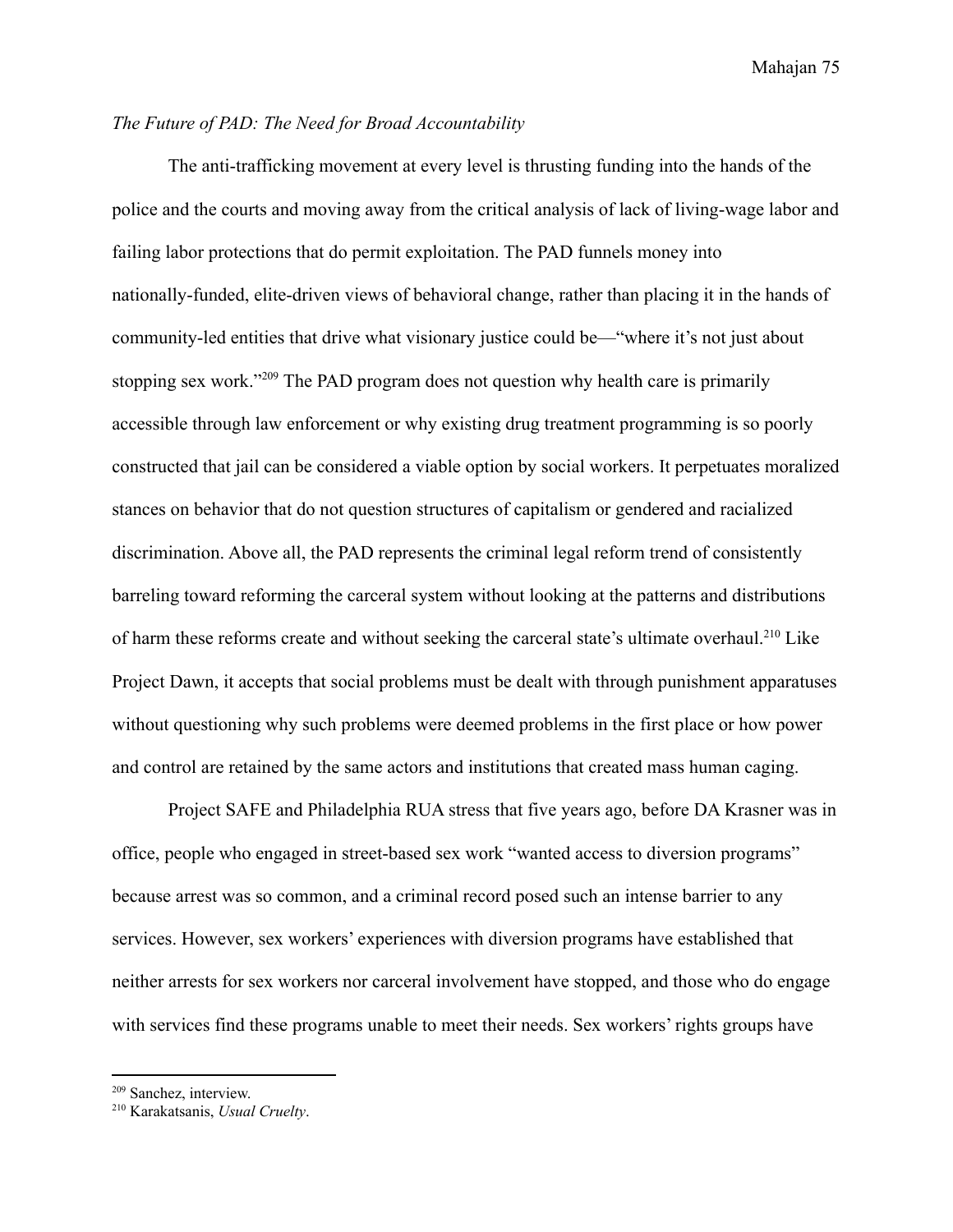since maintained the need for complete abolition of diversion programs.<sup>211</sup> Moreover, the PAD's alliance with New Day disrupts work for sex workers' rights by furthering the anti-trafficking narrative's influence in its so-called criminal legal reform efforts without an understanding of its harms.

The discussions of justice reinvestment and the "reformability" of the criminal justice system through small, piecemeal concessions and changes pose unique barriers to removing criminal penalties from sex work. Both the PAD and Project Dawn Court highlight the entanglement of the anti-trafficking movement with the salience of criminal legal reform. These culminate in a form of carceral protectionism that does not allow for full decriminalization because it asserts that the carceral state plays a role both in protecting victims from "themselves" and in further penalizing who it sees as offenders. Diversion in this form simultaneously places the interests of sex workers as subordinate to the interests of the carceral state and spreads a narrative infused with reductive rescue narratives. The dually complex and compelling narratives around anti-trafficking and carceral protection form the social, political, and legal context in which sex workers' rights movements must work. Just as the legislation at the state level requires publicly critical focus, the harms inflicted onto sex workers by ostensibly toothless programs like the PAD must also be brought out of the shadows.

#### **Chapter 4**

#### **Sex Workers' Movements: Coalition-Building, Allies, and Crisis Control**

Despite the growth in the anti-trafficking movement's influence on Pennsylvania and the rescue narrative's diffusion into the criminal legal system, sex workers' groups have become a

<sup>211</sup> Begum and Bibi, interview.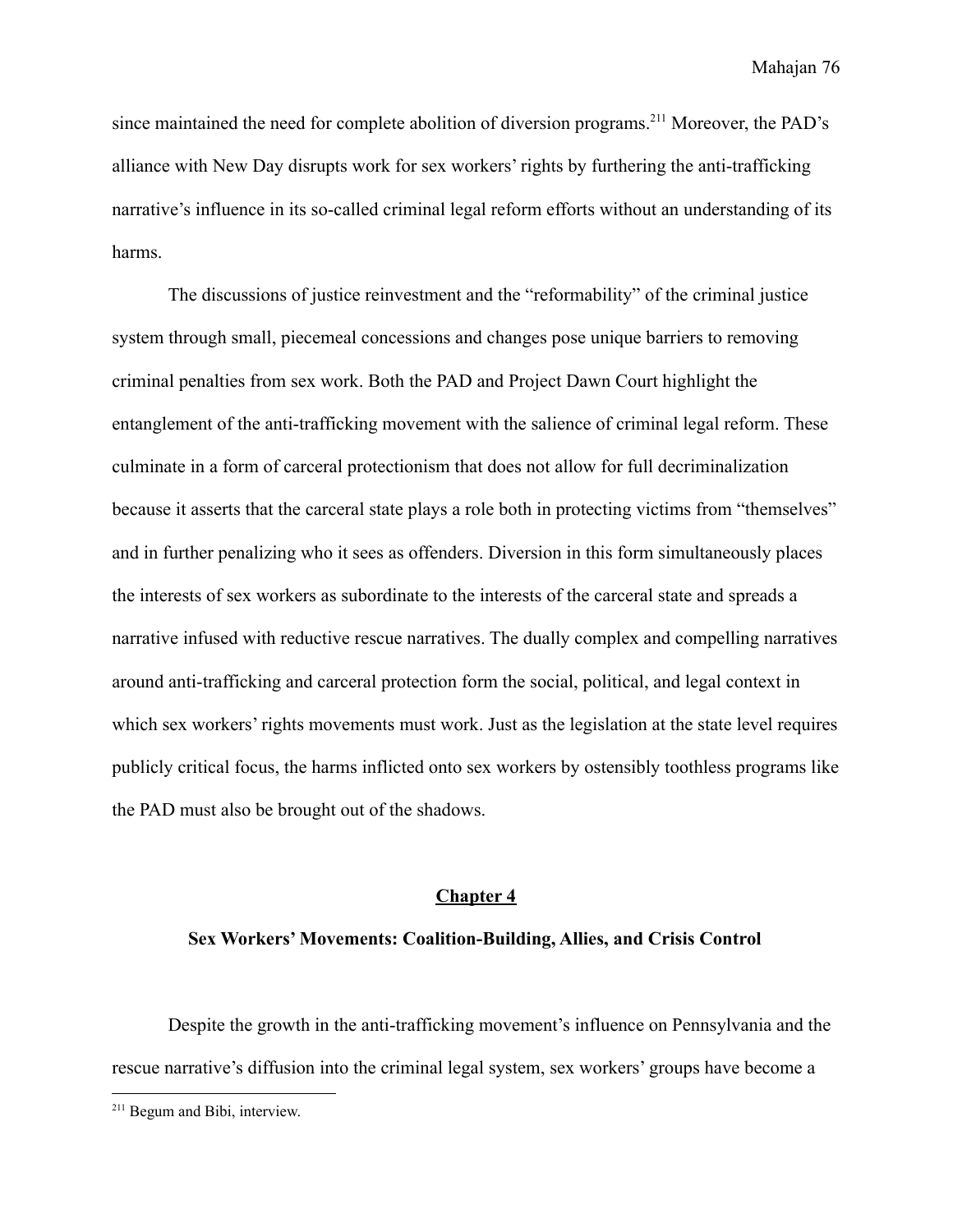much more visible and powerful force to be reckoned with in discussions of reform. Sex workers' organizations are making political gains in the face of new and punitive anti-trafficking legislation and the persistent presence of diversion programs. To be sure, the disproportionate power of the anti-trafficking lobby in Pennsylvania and nationally and the gripping historical narrative about victimhood pose large challenges to sex workers' groups. However, this chapter discusses the both the significant wins sex workers' groups have had in posing oppositional challenges to the anti-trafficking movement as well as other existing barriers to coalition building.

The chapter first describes the origins of the sex workers' rights movement, the nuances within it, and frameworks upon which organizers continue to construct their platforms. It highlights the gains sex workers' organizations have made specifically in forming coalitions with non-sex work sectors and in outmaneuvering federally-sanctioned online censorship. Though they have not had visible legislative victories like the anti-trafficking movement, groups for sex workers' rights have succeeded in delegitimating the savior and protector narratives and driving local political education campaigns. Prominent groups including the ACLU have taken up what has previously been a marginalized issue. In the past year, Representative Summer Lee (D-Allegheny) proposed the state's first ever bill to explicitly recognize sex workers under the law. This step toward the complete decriminalization of sex work—a sole proposal among dozens around human trafficking—should be seen as a powerful step forward by sex workers' rights groups.

Fragmentation among organizations, however, has prevented a statewide coalition from emerging in support of this bill or for sex workers' rights more generally. Largely due to differing priorities, inter-community conflict, and limited capacity to dedicate to statewide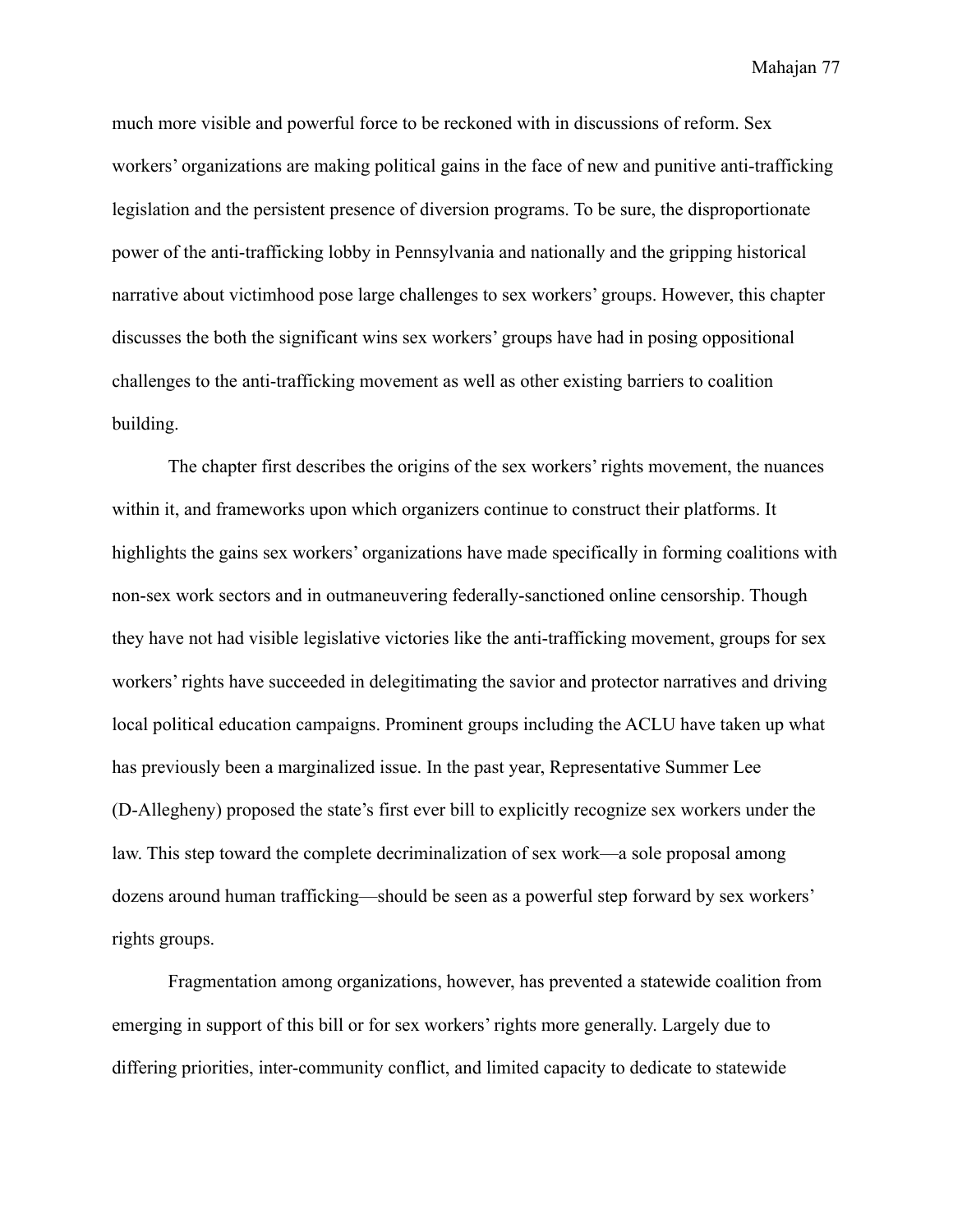organizing, the successes of sex workers rights' organizations are localized in constrained geographical space. In a severely under-resourced pool of accessible funding for sex workers' groups, organizers use claims-making activities—challenges to dominant policies and the sociomoral order they reflect—to counter city-specific prosecutorial and police harms.<sup>212</sup> Indeed, some of the most discerning, organized voices are at the local level, drawing attention to the exceptional harms of the rescue narrative and the enormous shortcomings of so-called reforms, like Project Dawn Court and the police-assisted diversion program. While powerful forces within fragmented spaces, sex workers' rights groups must work across these lines to curtail the control of the anti-trafficking movement. This chapter will discuss each of these nuances in turn to analyze the political context that sex workers' movements navigate in Pennsylvania and the barriers they face in reaching decriminalization.

This section draws heavily upon interviews with co-organizers with Project SAFE and Philadelphia RUA Sultana Bibi and Raani Begum, Almanac Dance Circus Theatre performer and writer Mae West, Sex Workers Outreach Project of Pittsburgh volunteer Maggie Oates, Decrim PA founder and co-author of the Sex Workers'Amnesty Bill Gabrielle Monroe, ACLU Trans Rights Organizer Naiymah Sanchez, and Representative Summer Lee's office. Webinars attended from September 2021 to March 2022 and texts and platforms created by sex workers' groups including the Best Practices Policy Project, Project SAFE, Philadelphia RUA, Lysistrata, and the Desiree Alliance also inform this analysis.

<sup>212</sup> Samantha Majic, *Sex Work Politics: From Protest to Service Provision*, (Philadelphia: University of Pennsylvania Press, 2014), 19.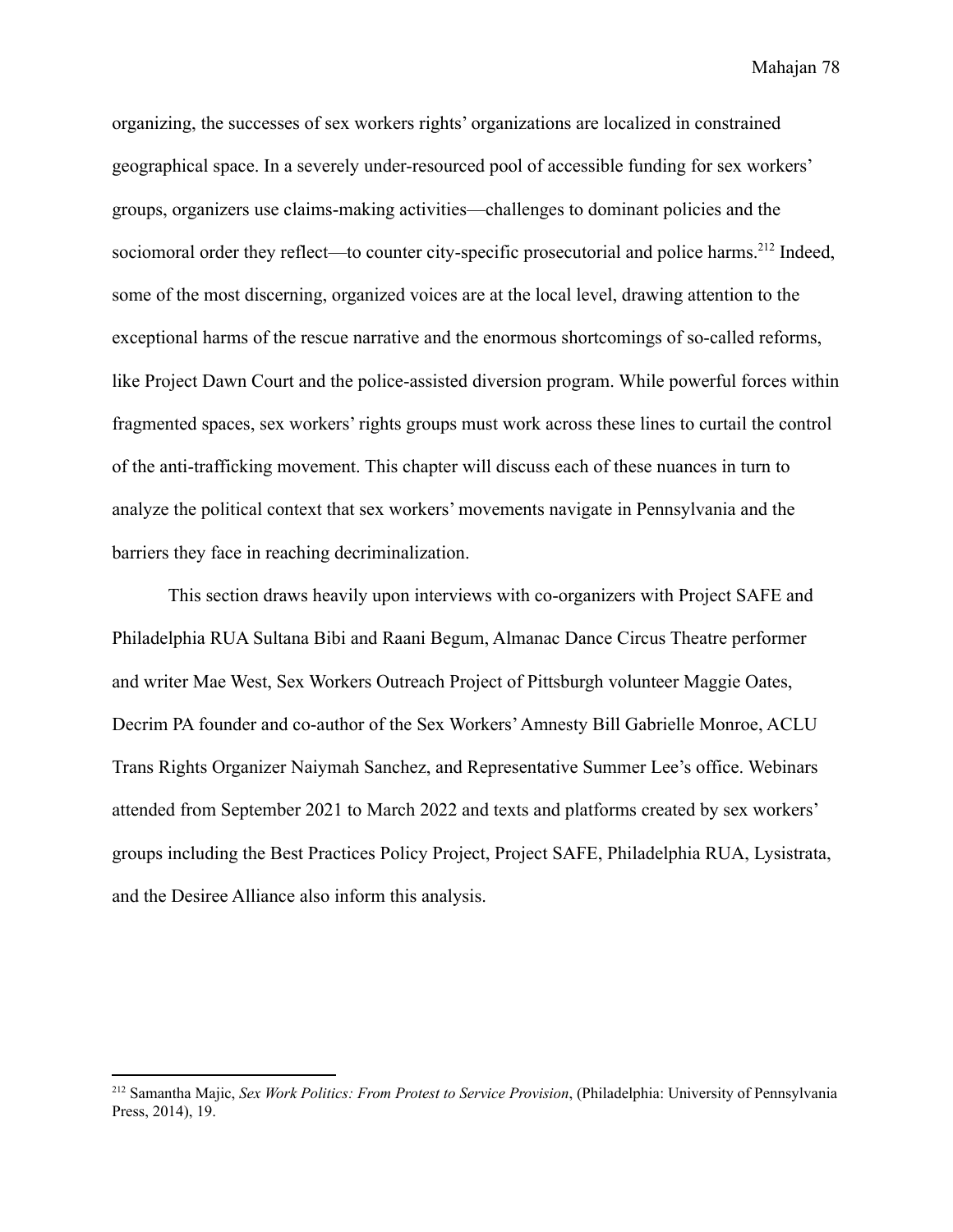# *Growth of National Sex Workers' Rights Groups: The Movement's Origins*

The development of the international sex workers' movement—today reverberating in Pennsylvania—is important to consider in relation to state-level organizing. Larger national organizations for sex workers' rights offer financial support to regional chapters and essential connections across state lines. Their histories have laid the groundwork for current organizing in opposition to predominant criminal legal approaches to sex work.

Considered its fiery and forgotten beginnings, the work of transgender sex workers in the United States' queer liberation movement in the 1960s and 1970s are some of the foundational pieces of the contemporary sex workers' movement. <sup>213</sup> By the 1980s, the globalization of the HIV/AIDS crisis pushed forward a harm reduction framework for sex workers related to public health and human rights. In 1985, sex workers' rights activists gathered in Amsterdam to build the World Charter for Prostitutes' Rights calling for decriminalization of sex work, protective working conditions, health services, and destigmatization of the industry. Across the United States, organizations like Call Off Your Tired Old Ethics (COYOTE), the AIDS Coalition to Unleash Power (ACT UP), the California Prostitutes Education Project (CAL-PEP)—and dozens more that developed through the 1980s and 1990s—combined non-judgmental health services with grassroots organizing to transform sex workers' activism and direct action. In the 1990s, as the neoliberal economy and globalized trade grew, sex workers rallied around working conditions in the commercial sex industry.<sup>214</sup> Since then, a consensus of fighting for sex workers' rights as human rights has emerged in direct response to sex workers' rights advocacy, and organizations including UNAIDS, the ACLU, Open Society Foundations, and Amnesty International have declared their support for complete decriminalization of the sex trade.

<sup>213</sup> Mgbako, "Mainstreaming."

<sup>214</sup> Melinda Chateauvert, *Sex Workers Unite: A History of the Movement from Stonewall to SlutWalk,* (Boston: Beacon Press, 2014), 10-44.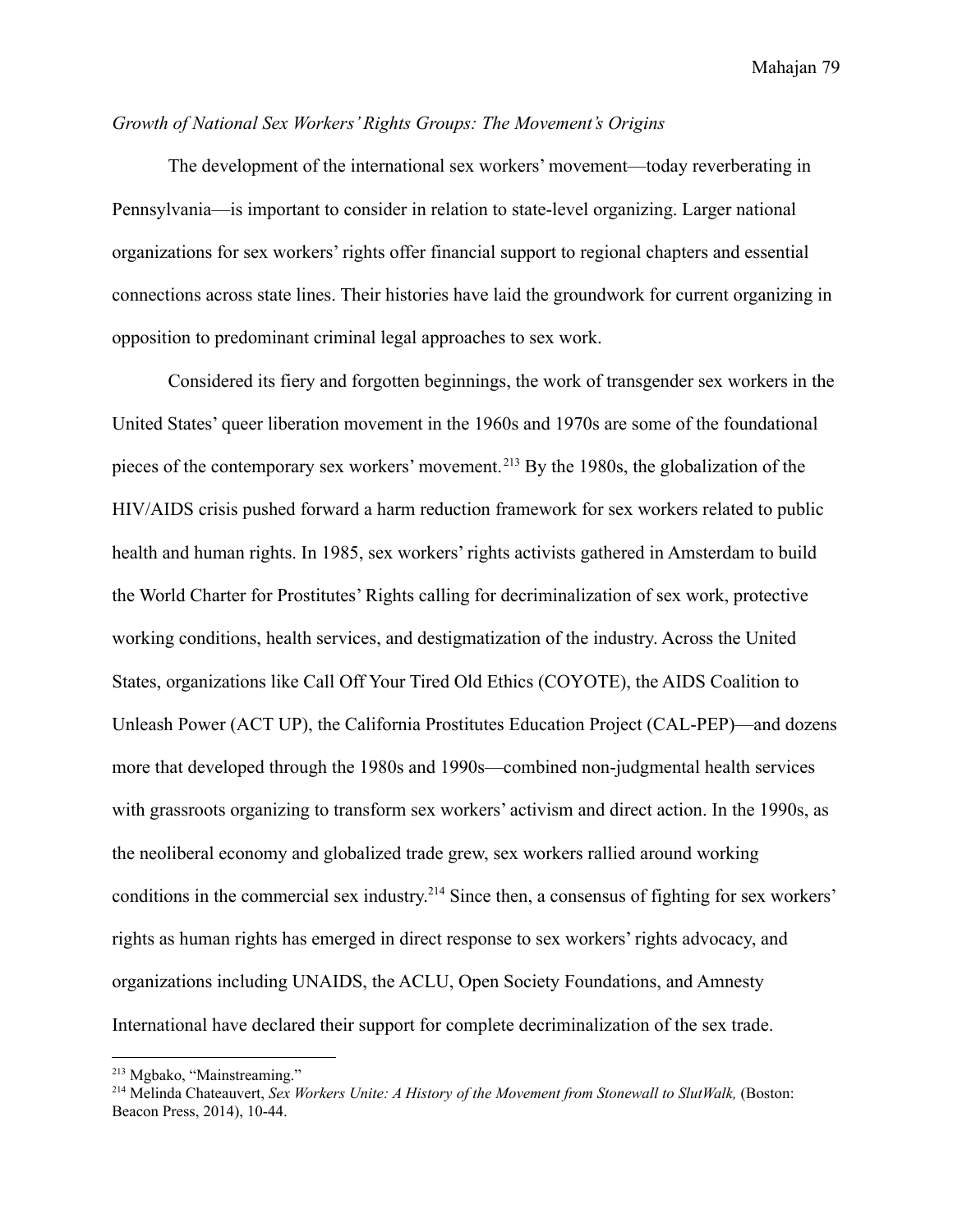In the United States, large organizations supporting sex workers grew for a variety of reasons, nearly all of which revolved around addressing the state's exclusion of sex workers in relation to public health services, harm reduction, or other social movements. Major national organizations include the Sex Workers Outreach Project founded in 2003, the Best Practices Policy Project founded in 2005, and the Desiree Alliance founded in 2006.<sup>215</sup> These organizations broadly work to support local organizers through mutual aid funding and sex worker support networks. They have built multifaceted political campaigns, engaged in direct action, lobbied legislators and public officials, levied lawsuits, organized unions, provided health care, and served as resources for sex workers facing criminalization, marginalization, and economic distress.<sup>216</sup> Other major nationally-focused organizations include the Red Umbrella Fund founded in 2012, the Outlaw Project founded in 2016, and the Black Sex Worker Collective founded in 2018. These national organizations all support the full decriminalization of sex work and dedicate resources to sex workers' groups mitigating the harms of criminalization.

Sex workers' rights movements across the board should be understood as a consensus of "anti-carceral approaches." They reject all forms of sex work criminalization and related legal repressions as "non-negotiable preconditions for the realization of sex workers' human rights." <sup>217</sup> Partial decriminalization is still criminalization: "regardless of who nominal targets of police power are, sex workers continue to bear the brunt of carceral abuse" through the criminal legal system's extension as a protector.<sup>218</sup> Sex workers' groups organize to actively combat whorephobia, the stigmatization that reduces "'hookers,' 'prostitutes,' 'whores,' and 'hustlers' to

<sup>216</sup>Jackson, "Sex Workers Unite! U.S. Sex Worker Support Networks." <sup>215</sup> Crystal A. Jackson, "'Sex Workers Unite!': U.S. Sex Worker Support Networks in an Era of Criminalization, " Women's Studies Quarterly 47, no. 3/4 (2019): 169–88. [https://www.jstor.org/stable/26803272.](https://www.jstor.org/stable/26803272)

<sup>&</sup>lt;sup>217</sup> Mgbako, "Mainstreaming."

<sup>218</sup> Mgbako, "Mainstreaming."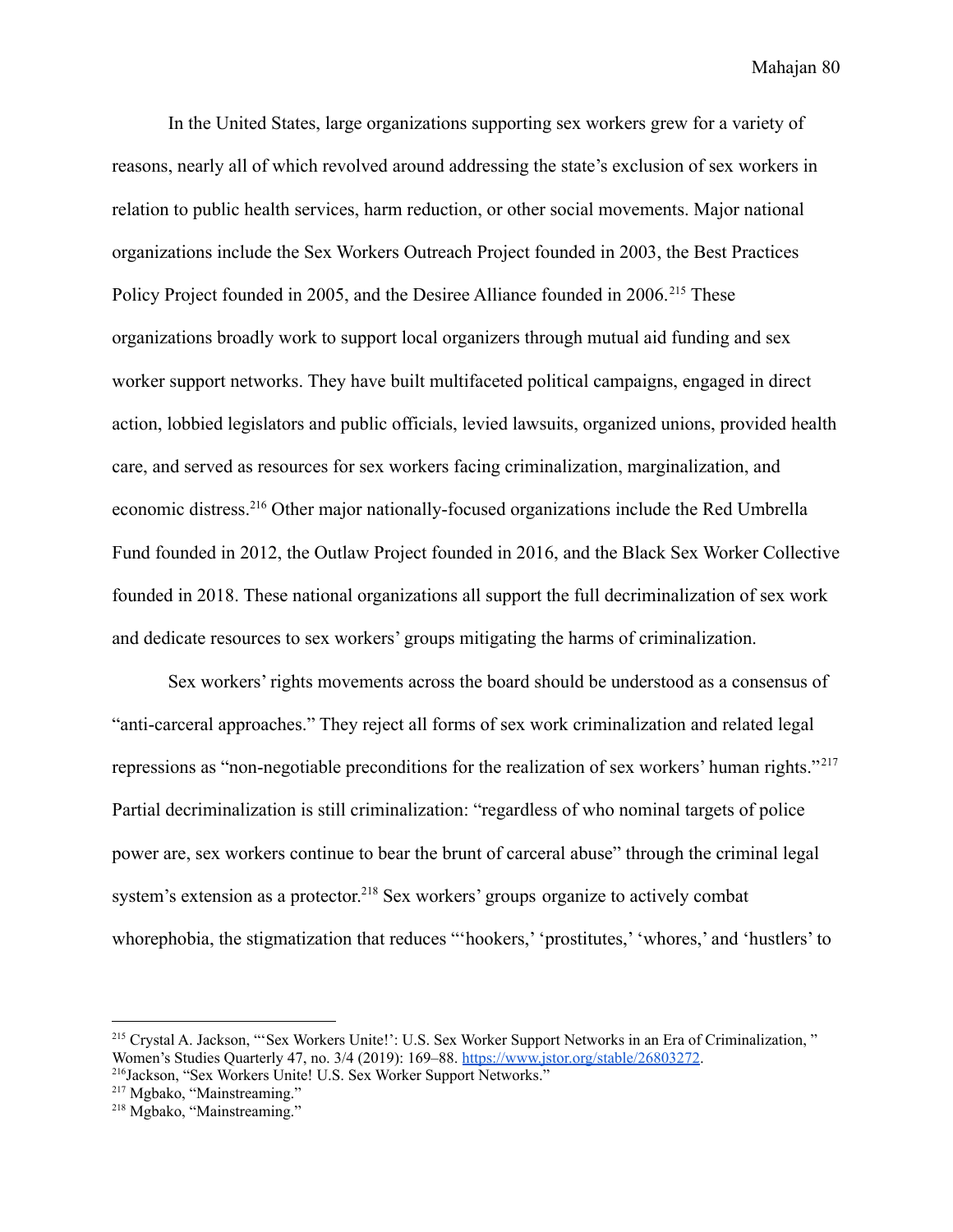people who aren't worthy of concern."<sup>219</sup> These groups equally reject the politics of rescue—under which sex workers are passive victims in need of saving—found in dominant anti-trafficking legislation. Coalitions for sex workers' rights are organized and politically active forces capable of making choices under the exacting weight of the social and economic forces that may constrain them. $220$ 

Sex work is broadly the exchange of sex for money, goods, or services; people of all gender identities are involved in the sex trade and work in vastly different settings, provide different services and use different modes of client communication. The universal experience of sex work in the United States lies within its profound stigmatization and damaging criminalization. Hierarchies based on class and race exist in the sex trade as they do in other forms of labor. In sex work, marginalized people experience varying harms if they work online, in clubs, hotels, brothels, or outdoors. Street-based or outdoor sex workers, transgender or gender-nonconforming people, people of color, and especially Black sex workers "consistently bear a particularly heavy burden of law enforcement abuse and harassment, institutional discrimination, and violence."<sup>221</sup> Street-based or outdoor workers more commonly experience profiling, arrest, and routing through diversion programs. Indoor workers based in massage parlors or clubs endure targeted raids by vice squads, and online sex workers face threats of violence and censorship but experience less explicit violence at the hands of police than their

<sup>&</sup>lt;sup>219</sup> "Human Rights for Sex Workers: An Interview with Melinda Chateauvert," Beacon Broadside, December 10, 2013, <https://www.beaconbroadside.com/broadside/2013/12/human-rights-for-sex-workers.html>.

<sup>220</sup> Hail-Jares, *Challenging Perspectives.*

<sup>&</sup>lt;sup>221</sup> "Input from the Black Sex Worker Collective, Best Practices Policy Project, the Outlaw Project, Desiree Alliance and New Jersey Red Umbrella Alliance for the preparation of the report of the United Nations High Commissioner for Human Rights pursuant to Human Rights Council resolution 43/1 on the "Promotion and protection of the human rights and fundamental freedoms of Africans and of people of African descent against excessive use of force and other human rights violations by law enforcement officers," *UN Human Rights Office*, December 4, 2020, [https://www.ohchr.org/sites/default/files/Documents/Issues/Racism/RES\\_43\\_1/NGOsAndOthers/black-sex-worker-c](https://www.ohchr.org/sites/default/files/Documents/Issues/Racism/RES_43_1/NGOsAndOthers/black-sex-worker-collective-new-jersey-red-umbrella-alliance.pdf) [ollective-new-jersey-red-umbrella-alliance.pdf](https://www.ohchr.org/sites/default/files/Documents/Issues/Racism/RES_43_1/NGOsAndOthers/black-sex-worker-collective-new-jersey-red-umbrella-alliance.pdf)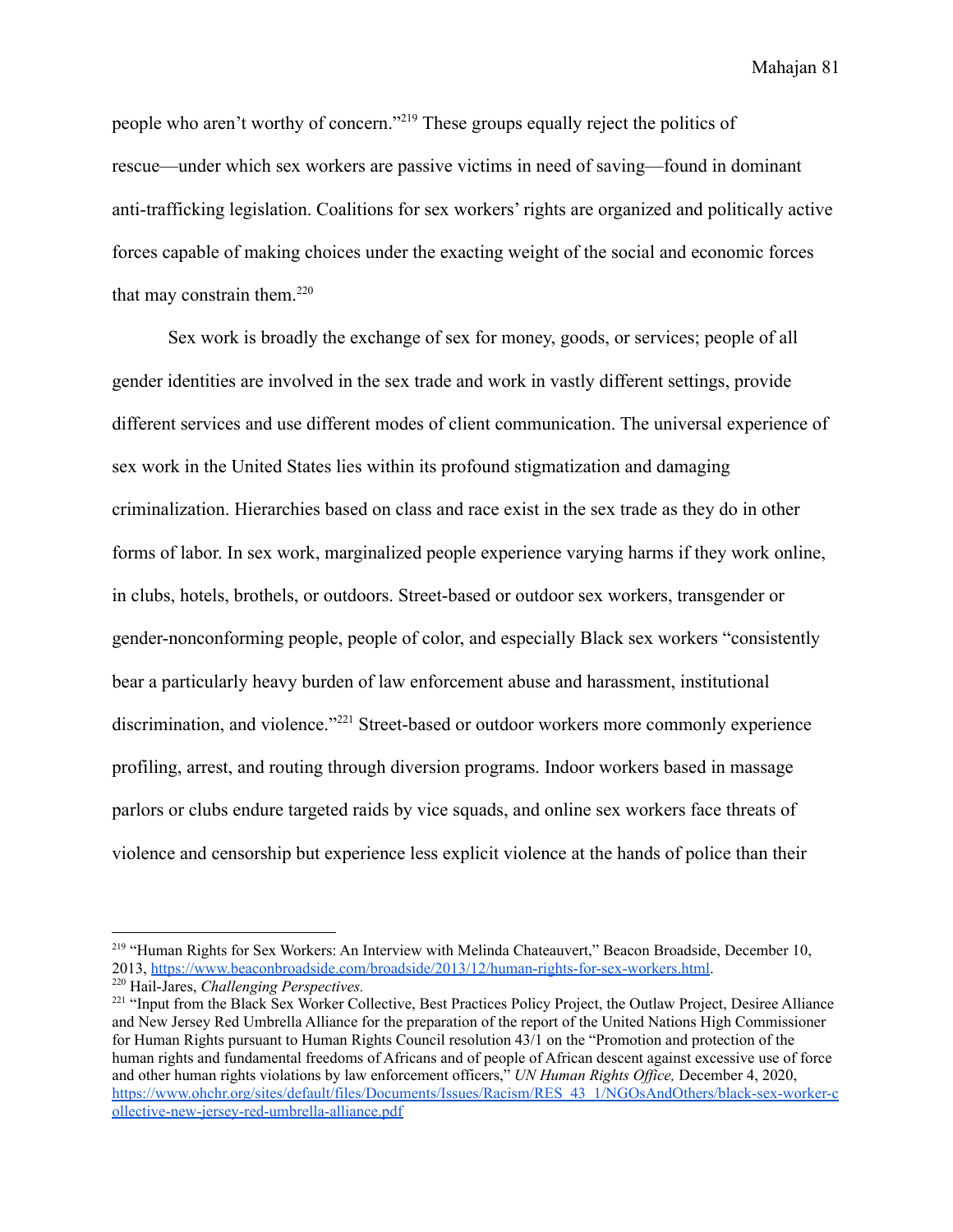counterparts.<sup>222</sup> While most academic research and diversion programs have focused primarily on street-based sex workers, Katie Hail-Jares and Sharon S. Oselin found in a Washington D.C. study that "the majority of street-based sex workers engaged in both web-based and street-based solicitation."<sup>223</sup> Sex workers, then, face differently "compacted harm that depends on what area of the industry they are in," and understanding the ostensible strata among sex workers as exists in all labor forms is important to characterizing fragmentation within the movement.<sup>224</sup>

## *Organizing in Pennsylvania: The Major Players*

Like the major state-sponsored prostitution diversion efforts, sex workers' rights groups in Pennsylvania are concentrated in Pittsburgh and Philadelphia. The table below, constructed through interviews with volunteers and organizers, social media, and a series of news articles and other published materials from their websites, outlines major features from the histories and missions of these organizations. Notably, Project SAFE and Philadelphia RUA are sister organizations, with many of the same co-organizers and volunteers. Most events they hold, they hold together, and their organizing bodies are effectively one and the same. Project SAFE is Philadelphia RUA's fiscal sponsor. Sultana Bibi, who organizes with both Project SAFE and Philadelphia RUA, also founded a sex workers' collective called Nightshade in 2016 with funding from the Philadelphia Area Cooperative Alliance. <sup>225</sup>

<sup>222</sup> Hail-Jares, "Introduction," in *Challenging Perspectives,* 3-7.

<sup>224</sup> West, interview. <sup>223</sup> "Input." *UN Human Rights Office*; Signy Toquinto, "Pregnancy Obscured: Street-Based Sex Work and the Experience of Pregnancy," in *Challenging Perspectives*, 38; moses moon, "Symposium Introduction: Sex Workers' Rights, Advocacy, and Organizing," Columbia Human Rights Law Review 52, no. 3 (2021): 1062-1083, <http://hrlr.law.columbia.edu/hrlr/introduction-sex-workers-rights-advocacy-and-organizing/>; Jocelyn Elmes et. al, "Effect of police enforcement and extreme social inequalities on violence and mental health among women who sell sex: findings from a cohort study in London, UK," *Journal of Sexually Transmitted Infections* 2021, (October 26, 2021), <https://sti.bmj.com/content/sextrans/early/2021/10/26/sextrans-2021-055088.full.pdf>.

<sup>225</sup> Begum and Bibi, interview.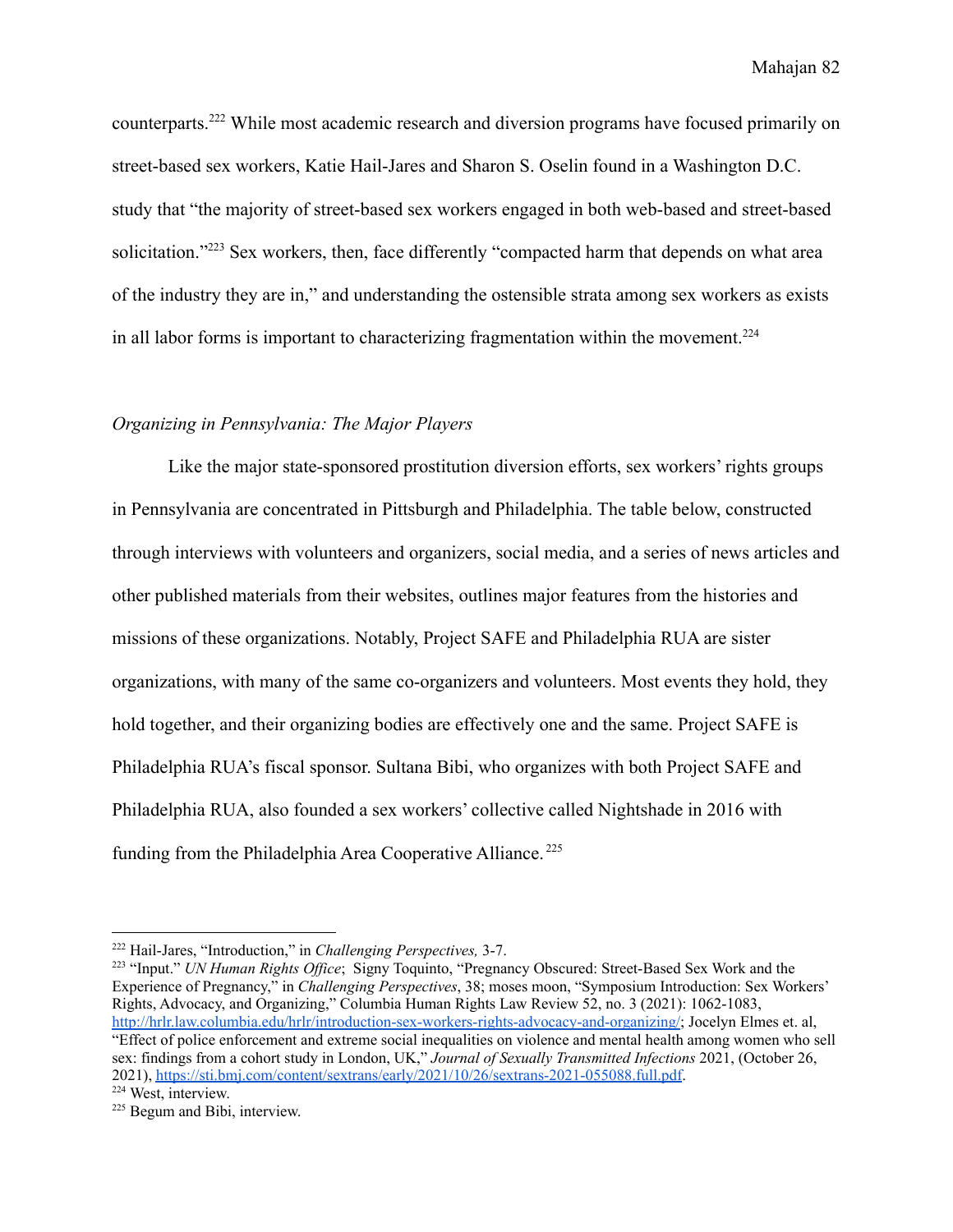| Organization                                   | <b>History</b>                                                                                                                                                                                                                                                                                                                                                                                                                                                                                         |
|------------------------------------------------|--------------------------------------------------------------------------------------------------------------------------------------------------------------------------------------------------------------------------------------------------------------------------------------------------------------------------------------------------------------------------------------------------------------------------------------------------------------------------------------------------------|
| Project SAFE                                   | • Based in Philadelphia, founded in 2004 by former Prevention Point<br>case managers.<br>• Second oldest harm reduction and mutual aid organization in<br>Philadelphia; provides safer use supplies to people who use drugs and<br>other social services.<br>• First Pennsylvania service provider specifically for sex workers that<br>did not mandate abstinence from the sex trade.<br>• Fiscal sponsors are Point Defiance AIDS Project (PDAP)/North<br>American Syringe Exchange Network (NASEN). |
| Philadelphia<br>Red Umbrella<br>Alliance (RUA) | • Based in Philadelphia, founded in 2006, and provides advocacy and<br>services to sex workers.<br>• Formerly Sex Workers Outreach Project (SWOP) Philadelphia, but in<br>2015, it dissociated from the national organization and was renamed<br>the Philadelphia Red Umbrella Alliance.<br>• Sister organization is New Jersey Red Umbrella Alliance and has<br>other connections to the Best Practices Policy Project and the Outlaw<br>Project.<br>• Fiscal sponsor is Project SAFE.                |
| <b>Serenity House</b>                          | • Based in Philadelphia, founded in 2017 to provide harm reduction<br>services to reduce the harms of criminalizing the sex trade, drug use,<br>and homelessness.<br>• Originally part of Project SAFE, but split off in 2020 as an<br>independent entity. <sup>226</sup><br>• Fiscal sponsor is SWOP USA.                                                                                                                                                                                             |
| Stiletto's Inc.                                | • Based in Philadelphia, founded in 2020 to support, liberate, and<br>educate BIPOC strippers and sex workers.<br>· Shares relevant information, collects mutual aid for strippers and sex<br>workers, hosts protests and events that educate, and promotes<br>marginalized joy.                                                                                                                                                                                                                       |

*Table 2. Sex Workers' Rights Groups in Pennsylvania*

<sup>&</sup>lt;sup>226</sup> Serenity House Philadelphia (@serenityhousephl), "We are excited to announce that starting January 1, 2022, Serenity House will be transitioning from a working group within Project SAFE to an independent organization with LaDonna Smith as the Executive Director," Instagram Photo, December 3, 2021.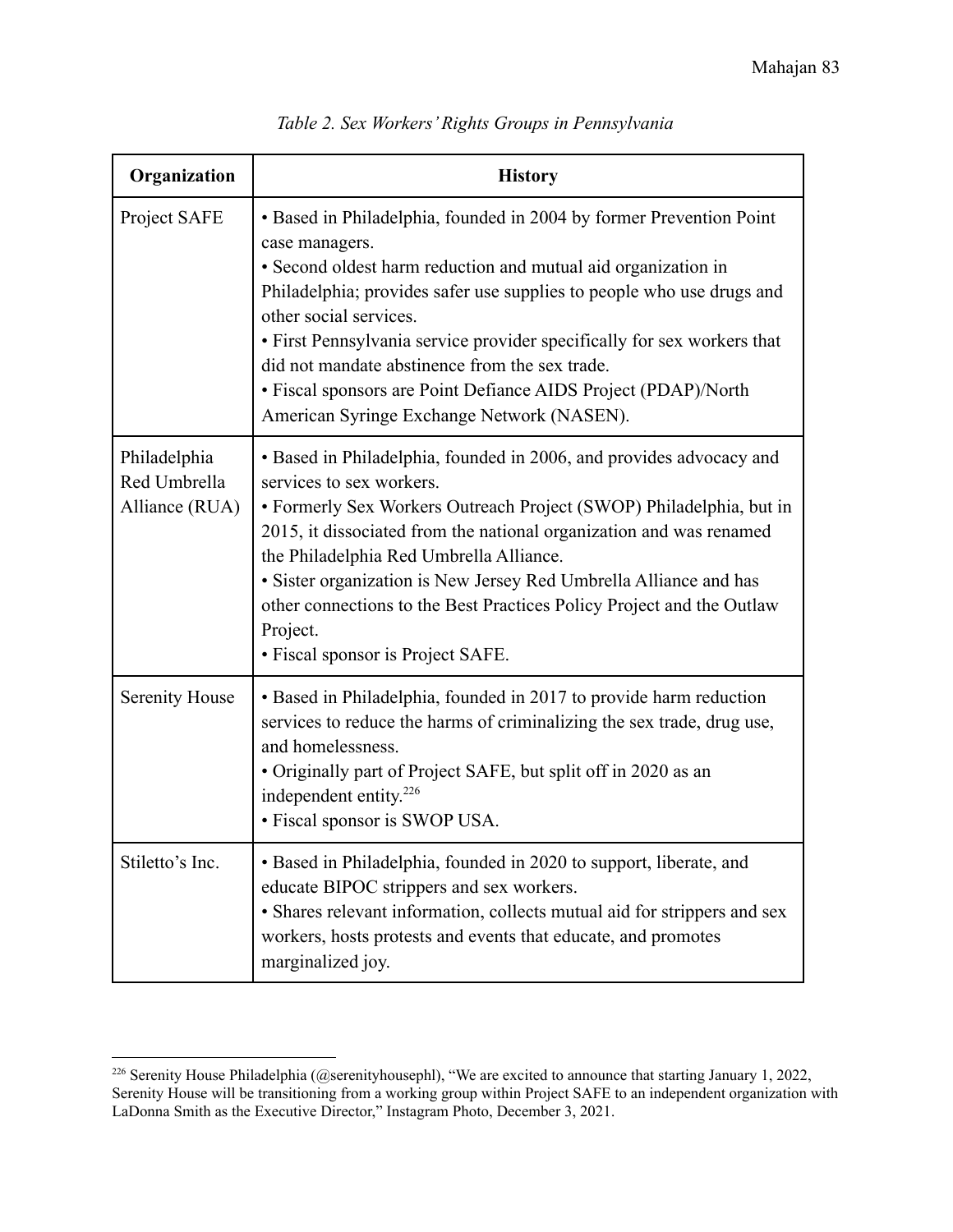| <b>Sex Workers</b><br>Outreach<br>Project (SWOP)<br>Pittsburgh | • Based in Pittsburgh, founded in 2018 as first Pittsburgh sex workers'<br>rights organization.<br>• Fiscal sponsor is SWOP USA.<br>• Provides mutual aid funding and awareness-building around the<br>harms of criminalizing the sex trade. |
|----------------------------------------------------------------|----------------------------------------------------------------------------------------------------------------------------------------------------------------------------------------------------------------------------------------------|
| Decrim PA                                                      | • Based in Pittsburgh, founded in 2018 by Gabrielle Monroe to<br>highlight the legislative need for the complete decriminalization of sex<br>work.<br>• Worked with Rep. Summer Lee to propose HB 1381 for amnesty for<br>sex workers.       |

These groups provide needed resources like harm reduction supplies, wound care, showers, sleeping spaces for unhoused participants, food, clothing, and safe sex work resources. Project SAFE and Philadelphia RUA, for example, focus on building community and creating spaces where people can share their ever-changing experiences and needs.<sup>227</sup> These Pennsylvania organizations have continued the trends of a powerful national movement and created deeply-rooted, local connections through community conversations and political organizing alongside their direct service work.

# *Coalition-Building with Other Allies: Labor Unions and Joint-Movement Building*

In Pennsylvania, sex workers' groups are firmly proceeding with work against the anti-trafficking movement by engaging with more traditional labor movements and seeking out often hidden entry points to coalition in performance art and storytelling platforms. Confronted with a political culture set on criminalizing the sex industry and national trends of exclusion, these gains represent steps toward a larger movement for sex workers' rights.

<sup>227</sup> Begum and Bibi, interview.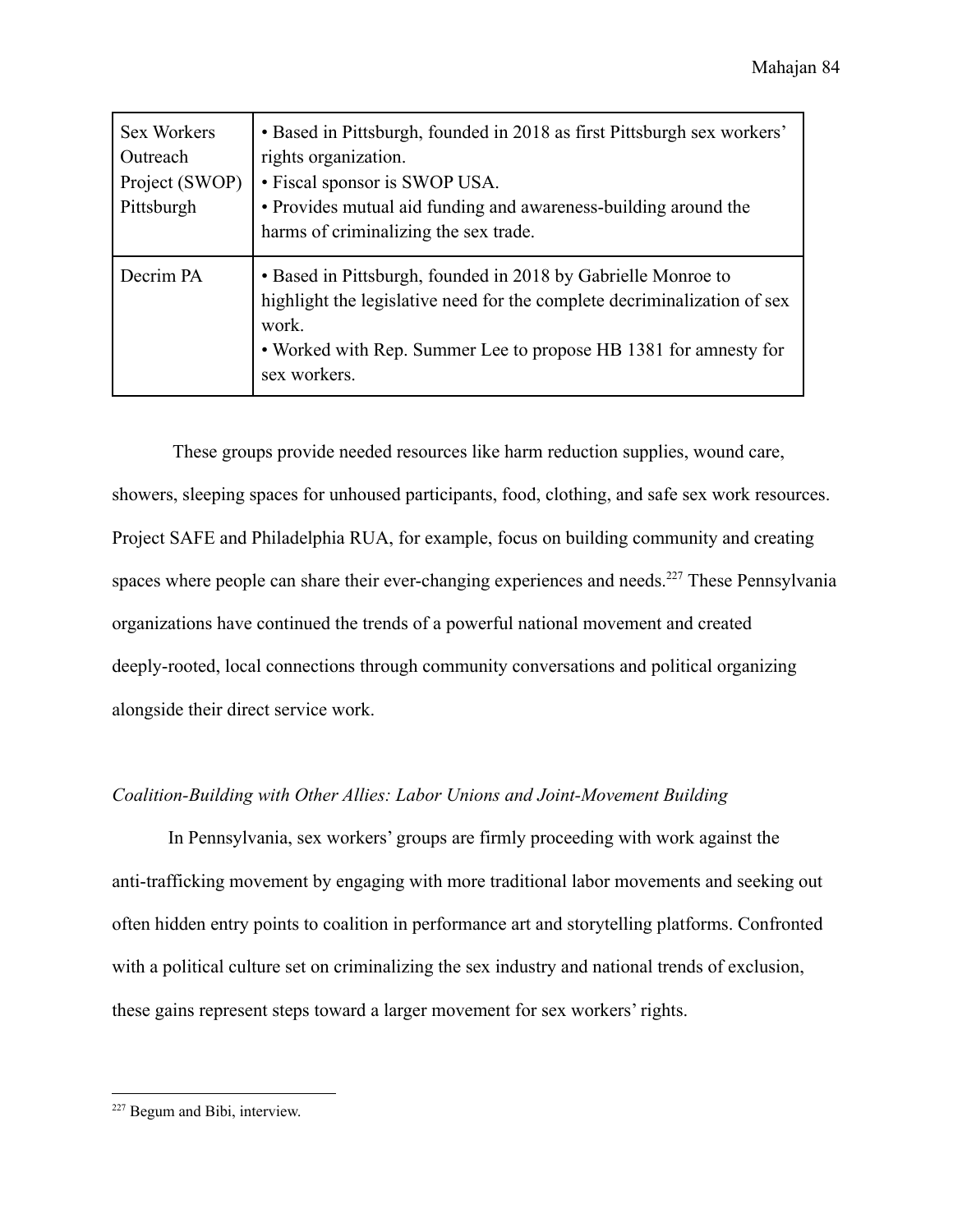In the United States and in Pennsylvania, sex workers have historically not seen large-scale inclusion in labor unions or support from national, mainstream feminist organizations, because of those groups' preexisting, negative attitudes toward sex work.<sup>228</sup> It was only in the 1990s that widespread rallying around working conditions in the commercial sex industry came to the forefront of sex workers' movements. Refusing to accept a political economy that only provided benefits to the privileged, sex workers incorporated economic and workplace justice into their prevailing civil and political rights-based approach.<sup>229</sup> This work echoes in the coalition-building efforts of sex workers' organizations in Philadelphia that are intertwining diverse movements for labor rights, reproductive justice, and disability rights. "Getting workers in highly gendered industries on board" is among the central long-term strategies for sex workers' rights in Project SAFE and Philadelphia RUA, according to Raani Begum and Sultana Bibi.

As part of this fight, Begum and Bibi have led a series of community-building webinars devoted to "joint movement building" to collaboratively explore how sex work decriminalization intersects with all areas of progressive social organizing.<sup>230</sup> These webinars spotlight relationships among sex workers, day laborers, farm workers, and domestic workers and their often notoriously poor workplace conditions. Joint movement building is at the heart of co-organizing with other marginalized workers around issues of police and prison abolition, crimmigration, land back, safe supply, bodily autonomy, disability justice, and survivor justice.<sup>231</sup> Other organizers have likewise presented joint movement building as sex workers consistently "showing up" for sexual health, labor rights, or anything impacting overall well-being of

<sup>228</sup> Jackson, "Sex Workers Unite! U.S. Sex Worker Support Networks"; Gregor Gall, "Collective Interest Organization among Sex Workers," in *Negotiating Sex Work*, 237.

<sup>229</sup> Chateauvert, *Sex Workers Unite*, 10-44.

<sup>&</sup>lt;sup>230</sup> Begum and Bibi, "Joint Movement Building."

 $^{231}$  Ibid.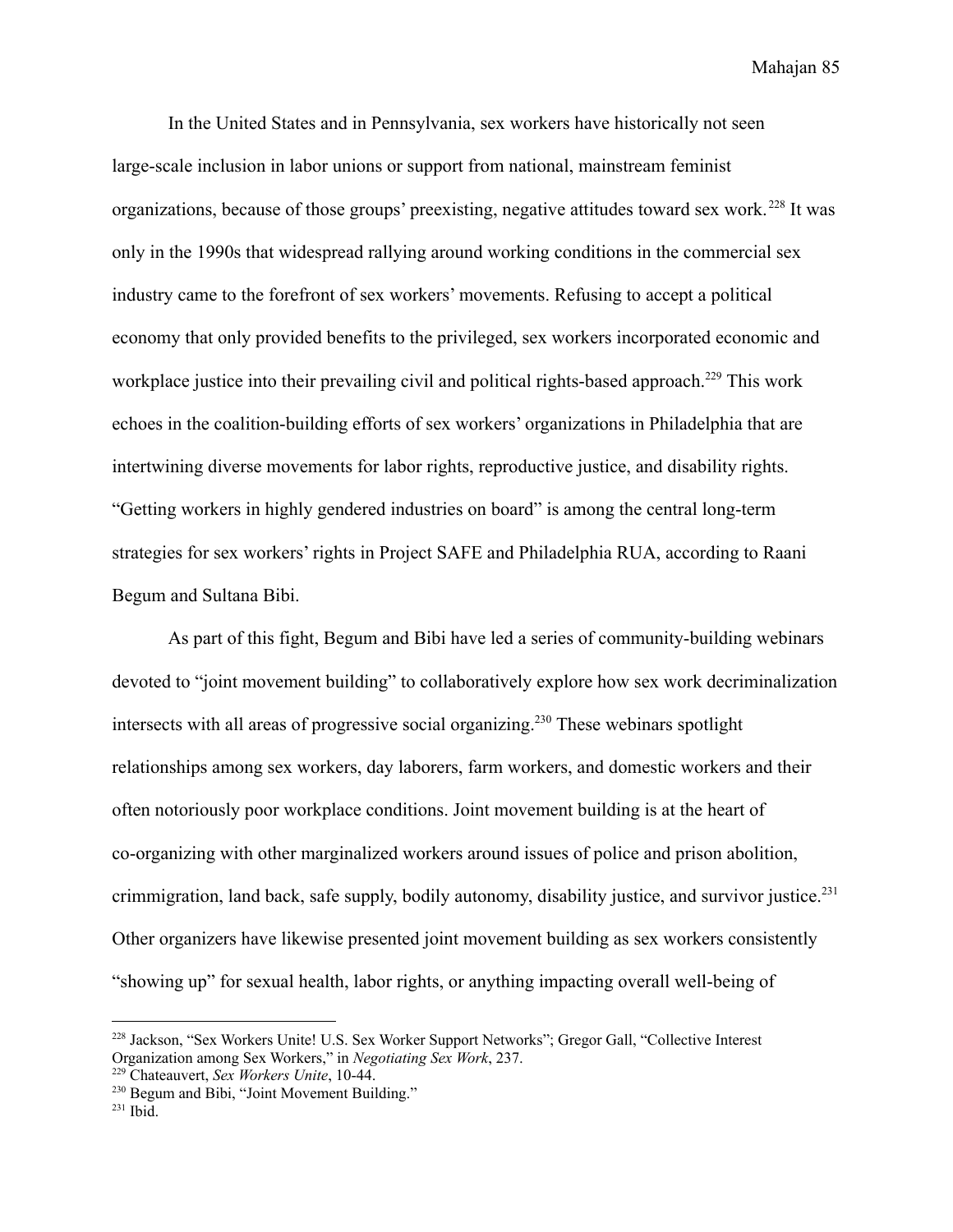marginalized people.<sup>232</sup> Begum and Bibi's webinar series has advanced joint movement building during the Covid-19 pandemic for over a year, reaching people allied with or experienced in these other sectors of marginalized labor and enlarging platforms for intersecting political education and strategy-sharing.<sup>233</sup>

Moreover, this labor-rights coalition strategy has uniquely connected Project SAFE and Philadelphia RUA to large workers' rights groups. Begum and Bibi explained in an interview that they have worked in tandem with groups for labor rights, including the Coalition of Labor Union Women (CLUW), the nation's only organization that seeks to unify people marginalized by gender within the labor movement.<sup>234</sup> Unlike carceral feminist movements of the past, CLUW promotes anti-carceral approaches to address the conditions that often precipitate violence—lack of housing or employment and racial injustice.<sup>235</sup> Joining these movements for labor rights can pose a substantial opposition to the anti-trafficking movement's current legislative authority on punishment. It can push forward the idea that other workers recognize the legitimacy of sex work and are invested in formalizing protections for the well-being of those who engage in it. Moreover, it can work to inspire broader labor union inclusion of sex workers' groups.<sup>236</sup>

 $^{234}$  Begum and Bibi, interview. The pair cited the National Domestic Workers' Alliance (NDWA) as another <sup>233</sup> Begum and Bibi, "Joint Movement Building." Based on direct observation; participants who discussed personal experience with domestic labor, human rights lawyers, other advocates for day and farm laborers were also present.

<sup>232</sup> Best Practices Policy Project, "Politics and Chill," (webinar, Best Practices Policy Project, Zoom, January 14, 2022).

movement they hope to work with, as both sex workers and domestic workers face exploitative and marginalizing working conditions.

<sup>235</sup> Deborah M. Weissman, "Gender Violence, the Carceral State, and the Politics of Solidarity," *University of California Davis Law Review* 55 (2021): 801-873, 870. CLUW has deeply supported giving financial resources for people who have faced sexual assault and domestic violence.

<sup>&</sup>lt;sup>236</sup> Begum and Bibi, interview; "Coalition of Labor Union Women: Index," accessed March 30, 2022, [http://www.cluw.org/index.cfm.](http://www.cluw.org/index.cfm)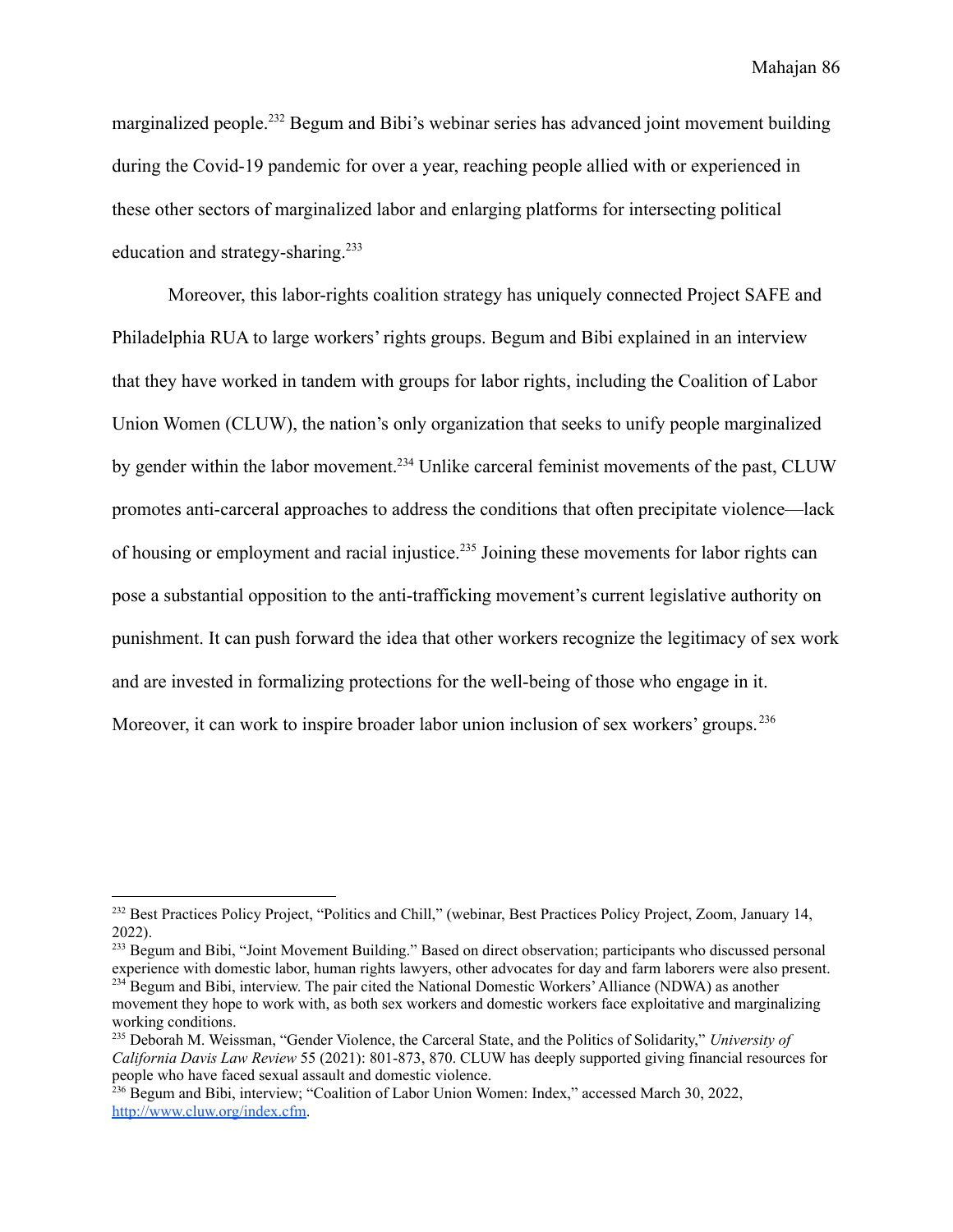# *Outmaneuvering National Censorship and Platform-Sharing Strategies*

Federal legislation censoring online sex work proposed under the guise of stopping human trafficking in the sex industry is another national context shaping sex workers' state-level movements. In 2018, the U.S. Congress enacted the Stop Enabling Sex Traffickers Act (SESTA) and the Fight Online Sex Trafficking Act (FOSTA).<sup>237</sup> Effectively, these acts led to the loss of trusted online advertising platforms, pushing sex workers to less secure platforms for work. They limited the ability to share vital information within sex work communities through "de-platforming," or removing of information about conferences, past organizing, and future efforts from social media.<sup>238</sup> SESTA and FOSTA, then, have impacted "the longevity of, and ability to, come together."<sup>239</sup>

Organizers from Pittsburgh and Philadelphia alike have highlighted the "extreme challenges" of promoting community-building events online and the isolation resulting from the inability to connect.<sup>240</sup> The SESTA/FOSTA legislation has made it difficult to safely and sustainably organize online because "platforms are constantly shut down or cut off."<sup>241</sup> In Philadelphia, the work of the Almanac Dance Circus Theatre is a form of resistance to the challenges of information sharing. Organizers "infiltrate" avenues of exchange for art and performance that would prevent de-platforming common among sex workers trying to

<sup>237</sup> Cristine Sardina, "Desiree Alliance written submission for CEDAW discussion on the General Recommendation on Trafficking in Women and Girls in the Context of Global Migration," February, 2019, [http://desireealliance.org/wp-content/uploads/2019/02/CEDAW-submission-Feb-2019.pdf.](http://desireealliance.org/wp-content/uploads/2019/02/CEDAW-submission-Feb-2019.pdf) SESTA/FOSTA are responsible for creating "far-reaching carceral penalties attached to citizenship, sex, work, and labor" and "wip[ing] out online advertising venues that could procure a safety net" for sex workers." These bills allowed anything that could be perceived as human trafficking—and by proxy, sex work—to be censored in order to prevent sex trafficking.

<sup>239</sup> Jackson, "Sex Workers Unite! U.S Sex Worker Support Networks." <sup>238</sup> Jackson, "Sex Workers Unite! U.S Sex Worker Support Networks." In fact, SESTA/FOSTA led to the cancellation of the 2019 Desiree Alliance national conference on *Transcending Borders: Immigration, Migration, and Sex Work*, because of the risk posed to the organization and attendees from SESTA/FOSTA, as organizers feared that "internet-mediated communication and messaging about the conference…could be construed as trafficking."

<sup>240</sup> West, interview.

<sup>241</sup> West, interview.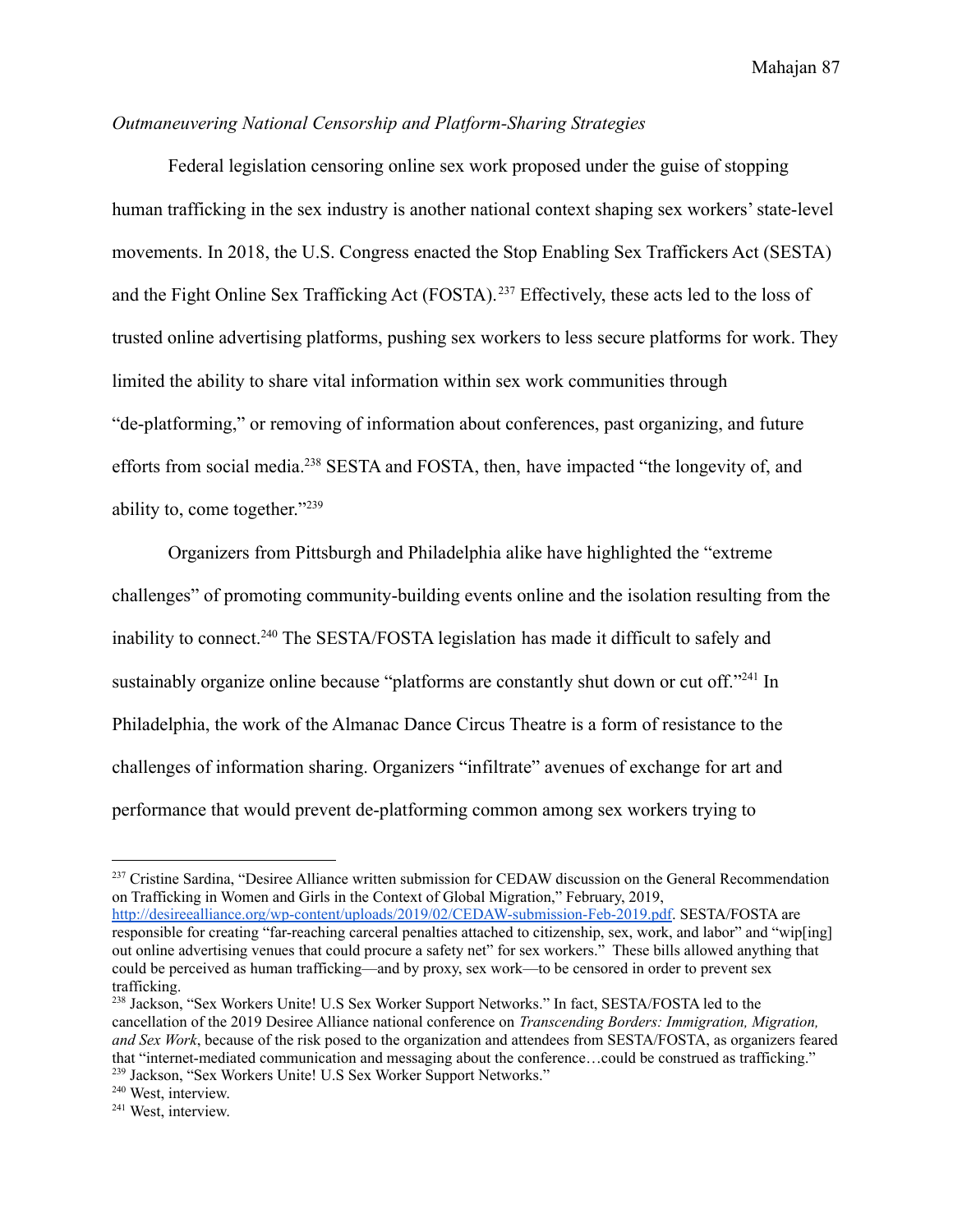organize.<sup>242</sup> Websites for advertising theater or dance versus those for organizing around civil, political, or labor rights serve as an inoffensive entry points to coalition building. Not only are events for art and performance geared toward social change less likely to be de-platformed or censored, but they also serve to engage people in the movement for sex workers' rights from otherwise peripheral spheres. As Melinda Chateuvert has described, this "tremendous creativity, dedication, and energy" around storytelling and public performance art have helped to keep the sex workers' movement alive.<sup>243</sup>

In 2022, Senator Lindsey Graham (R-South Carolina) proposed the Eliminating Abusive and Rampant Neglect of Interactive Technologies Act (EARN IT Act) which would ultimately extend the SESTA/FOSTA trend of limiting sex workers' ability to use online platforms by making safe communication harder.<sup>244</sup> The potential enactment of the EARN IT Act has been the impetus for unified information sharing and crowd-sourced funding to support sex workers' organizations in Pennsylvania. The rallying cry, "none of us are free until all of us are free" is easily brought to life when pushing back against legislation designed with neither input from the sex workers it most impacts nor any evaluation of its ability to curb human trafficking in the sex industry. Most broader coalition organizing by sex workers in Pennsylvania has revolved around opposition to this new form of censorship; national sponsors provide platforms to push against national harms. The sweeping impacts such legislation has on sex workers is sorely felt, and federal proposals provide common ground on which to organize.<sup>245</sup> The precedent of unifying

<sup>242</sup> West, interview.

<sup>243</sup> Chateauvert, *Sex Workers Unite,* 14.

<sup>&</sup>lt;sup>244</sup> Project SAFE (@safephila), "EARN IT would rely on inoperable and obsolete encryption apps to force online sex workers to self-censor and reduce advertisements, or else face penalties including arrest" Instagram Story, February 2022.

<sup>&</sup>lt;sup>245</sup> Mae West (volunteer, Project SAFE; performer, Almanac Dance Circus Theatre), interview with author, February 2022.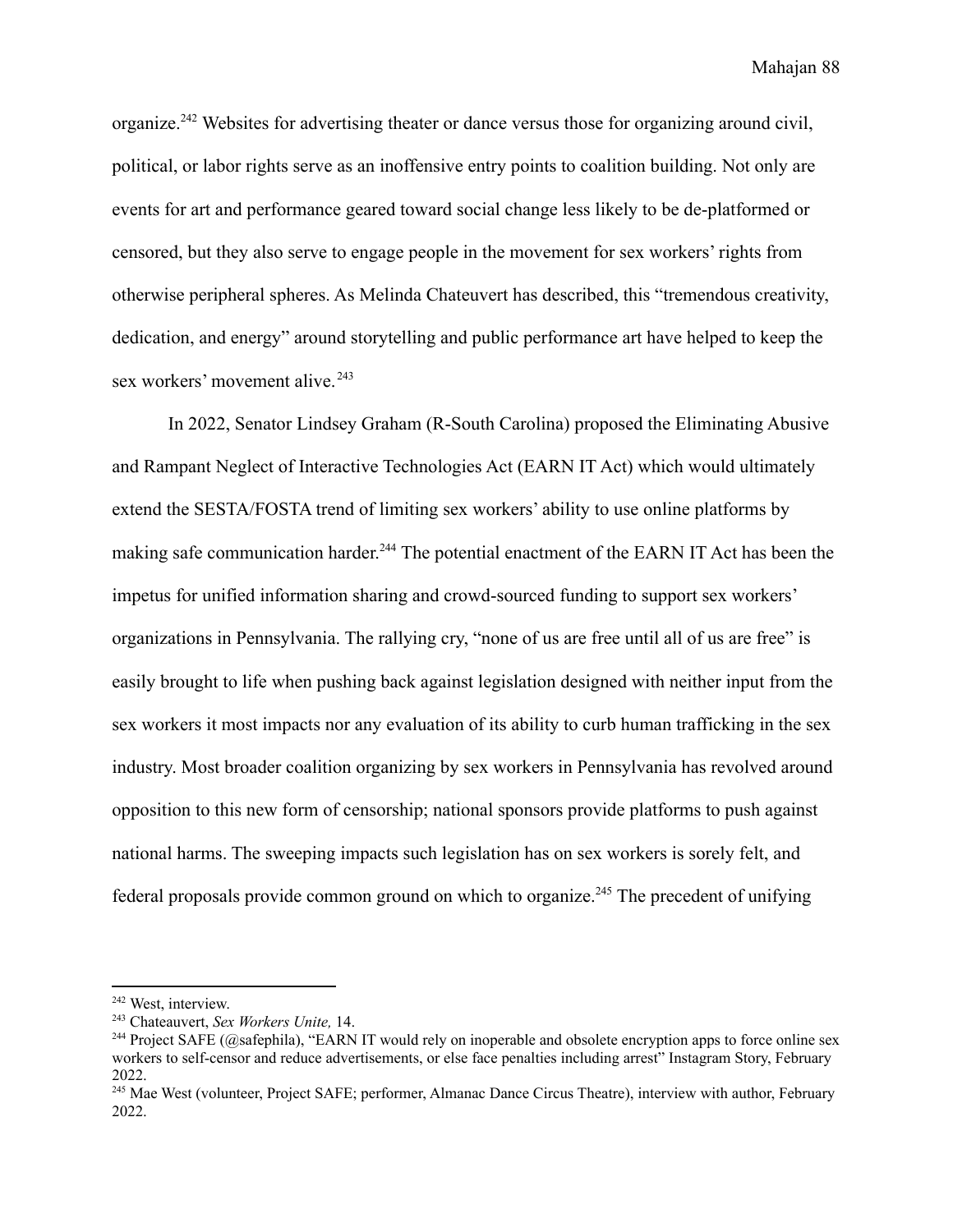around federal legislation—and building strategies to resist its harms—reflects the potential for a dynamic coalition to come together around state efforts for decriminalization.

## *Support from "Powerful" Places, Gains for Sex Workers' Rights, and Reform*

In addition to joining around identities of marginalized labor and drawing upon resources for art, communication, and performance, organizers for sex workers' rights have started to come to the center of the rights-based campaigns in Pennsylvania.

In November 2021, the ACLU of Pennsylvania formally took a stance calling for the decriminalization of sex work. Led by Trans Rights Organizer for the ACLU and former sex worker and organizer for sex workers' rights in Pennsylvania, Naiymah Sanchez, the ACLU launched a political education campaign focused in Philadelphia to destigmatize sex work and humanize sex workers as agents of their own lives.<sup>246</sup> With the District Attorney's commitment to end prosecutions for prostitution, an unmatched level of progressive municipal leadership, and a strong history of grassroots organizing, the ACLU sees Philadelphia as a model for decriminalization which can propagate through the state of Pennsylvania. While the ACLU has not committed financial resources to leading a campaign for decriminalizing sex work, the organization is committed to supporting organizers both through platform and information sharing and through grants for their lobbying. More broadly, the ACLU sees the success of decriminalizing and legalizing marijuana across the nation, a growing public acceptance of harm reduction, and an overarching focus on reforming the criminal legal system as laying the groundwork for decriminalizing sex work in all forms.<sup>247</sup>

<sup>246</sup> "Decriminalize Sex Work Pennsylvania," ACLU Pennsylvania, accessed January 28, 2022, [https://www.aclupa.org/en/decriminalize-sex-work-philadelphia.](https://www.aclupa.org/en/decriminalize-sex-work-philadelphia)

<sup>&</sup>lt;sup>247</sup> Sanchez, interview.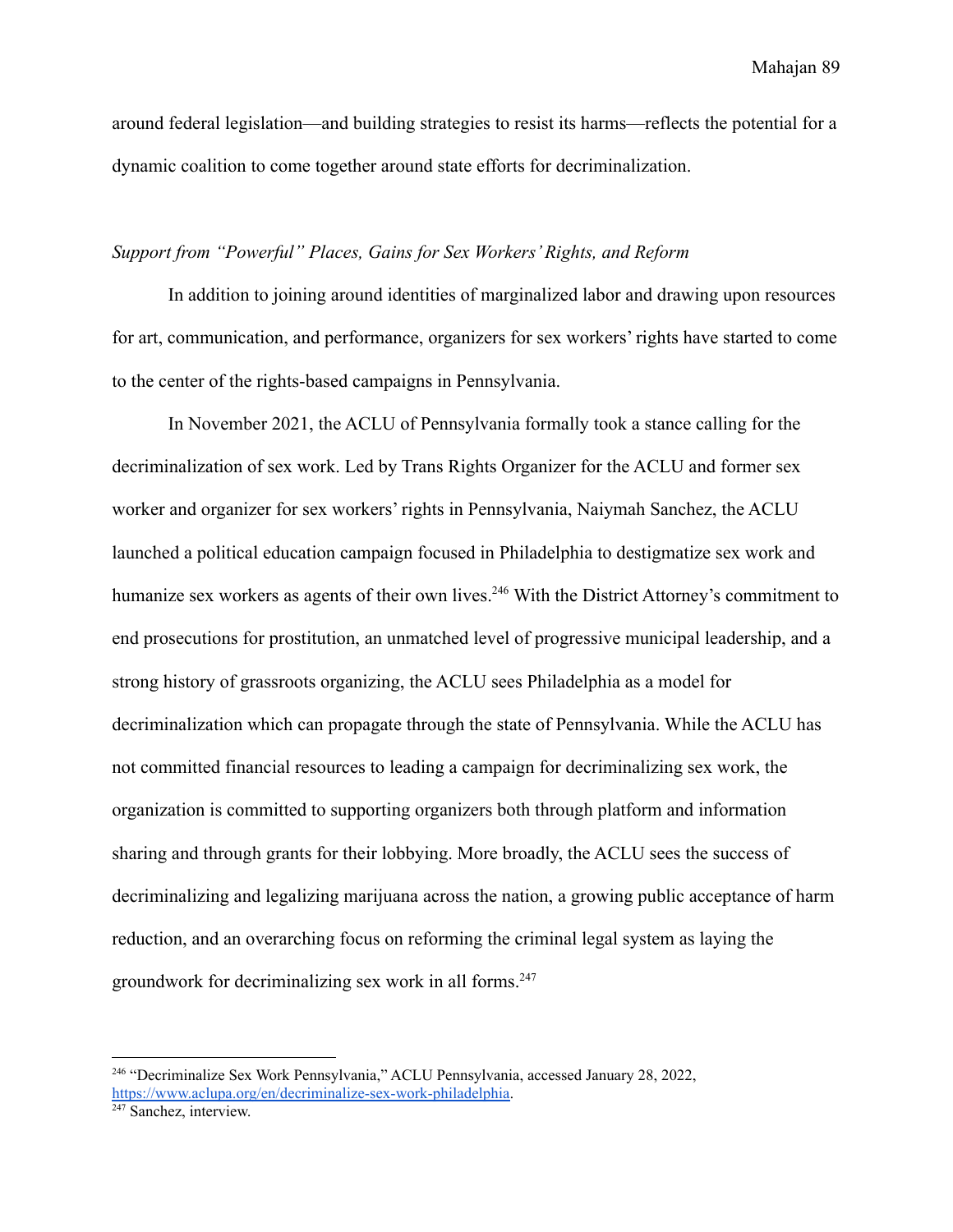Flowing from the power of this intersecting reform moment and the action of sex workers' rights organizers, Rep. Summer Lee of Allegheny County introduced a bill aligned with the sex workers' movement in 2020. This bill would provide "amnesty for sex workers, sexually exploited children, and victims of human trafficking reporting a crime of violence" from prosecution or arrest for prostitution and any related crimes.<sup>248</sup> It turned away from the traditional conflation of sex work and sex trafficking, and the bill was the first proposal in the state to recognize sex work as legitimate work by defining a sex worker as "an individual 18 years of age or older who negotiates and performs sexual services for remuneration."<sup>249</sup> While pushing the bill through the legislature without a strong coalition behind it is unlikely because of the deeply entrenched anti-trafficking movement previously defined, the bill does represent gains of the sex workers' rights movements and is an important point of analysis for the broader politics of sex workers' movements.

The initial bill was referred to the Judiciary Committee on May 10, 2021, where it remained until the close of the session—it was never voted upon by legislators. In January 2022, Rep. Lee re-proposed the bill for consideration in the 2022-2023 session as the first of a three-part bill to ultimately reach full decriminalization of the sex trade in Pennsylvania.<sup>250</sup> Since being sworn into office in 2019, Rep. Lee has worked closely on this legislation with Gabrielle Monroe, a survivor of childhood sex trafficking, current sex worker, and lifetime advocate of complete decriminalization of sex work. Monroe was integral in highlighting the disparate and harmful impacts of state's anti-trafficking legislation to Rep. Lee's office, and they built this bill together to ensure that sex workers "have safe work environments and policies that protect

<sup>248</sup> 18 Pa. Cons. Stat. § 5902, proposed amendment H.B. 1381 (2021).

 $249$  Ibid.

<sup>250</sup> Summer Lee (State Representative, Allegheny County), interview with author, online, March 2, 2022.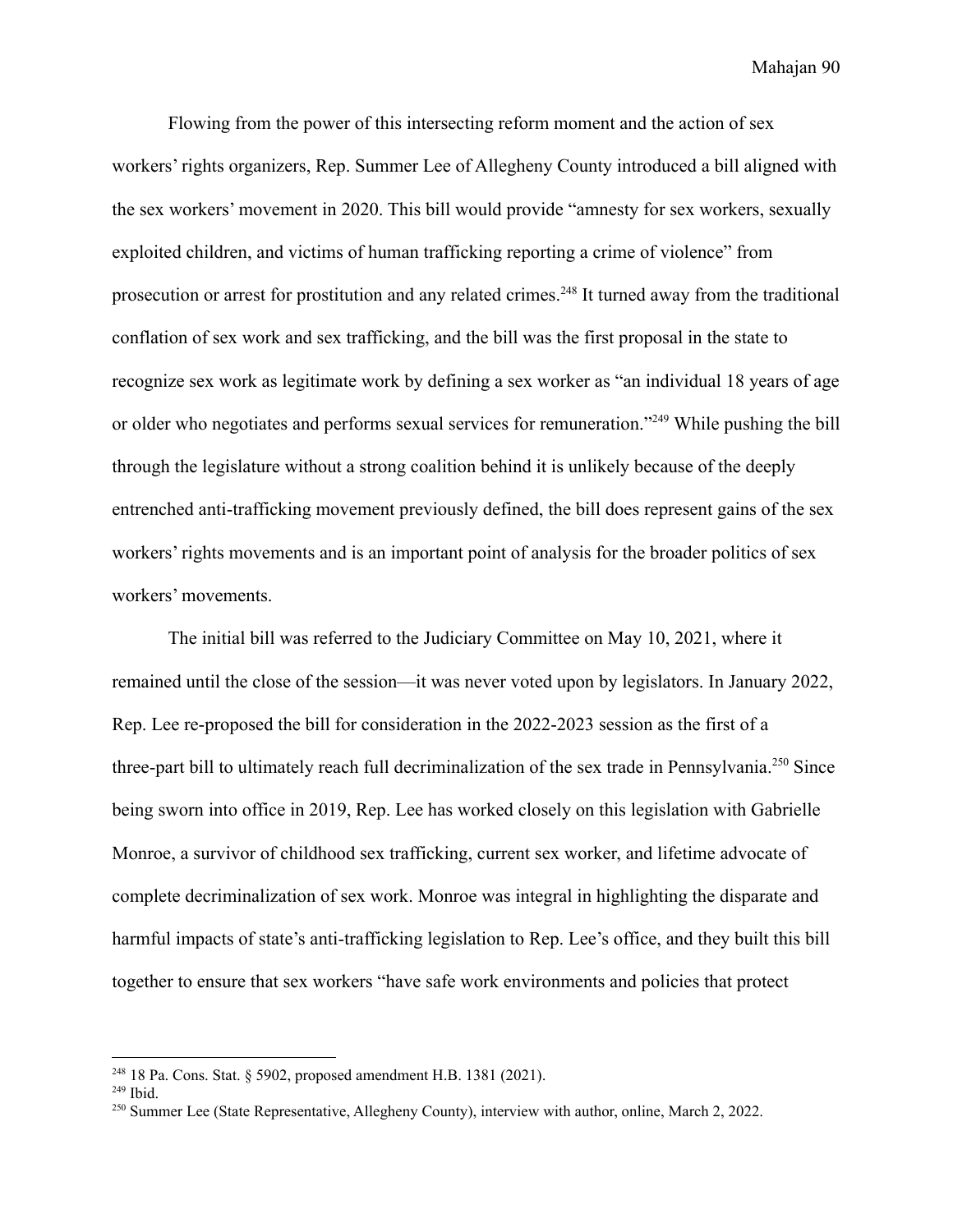them."<sup>251</sup> Monroe's work with Rep. Lee became the legislative basis for undoing the harm of the purportedly ground-breaking bills for supporting sex trafficking victims—Act 105, the Safe Harbor Bill, and the Buyer Beware Act. Through a co-governing process, Rep. Lee's office and Monroe worked with two other organizations in the Pittsburgh area, Survivor Siblings and Decrim PA, both of which Monroe helps to lead.<sup>252</sup>

Rep. Lee's amnesty bill for people involved in the sex trade gained diversified support from various political groups, collectives for art and poetry, and organizations supporting Pittsburgh's queer and transgender community. However, this support was narrowly concentrated in the Pittsburgh area. Sex workers' groups from the Philadelphia area and organizations from the rest of the state were absent in public support of the bill.<sup>253</sup> Indeed, from 2020 to 2022, the only public-facing discussion of legislation among sex workers' groups in Pennsylvania was related to SESTA/FOSTA and the EARN IT Act, with the exception of Decrim PA. <sup>254</sup> The missing statewide coalition around this legislation was largely the result of fragmentation among sex workers' groups in the state.

Sanchez reported that the ACLU's office did not give any input on the creation of Rep. Lee's bill and that the organization has since been unable to contact or work with Rep. Lee to push her bill forward. She explained that the sheer volume of "crisis control work" happening in the sex workers' rights movement prevents communication and coalition-building around

<sup>&</sup>lt;sup>251</sup> Lee, interview.

<sup>253</sup> "#savePA Sign On Letter," Representative Summer Lee, August 31, 2020, <sup>252</sup> Survivor Siblings, a Pittsburgh-based mutual aid and outreach organization for people with experiences of trafficking. Decrim PA, a group of harm reductionists, community organizers, sex workers, and sex trafficking survivors calling for the end of the criminalization of the sex trade. All three are associated with the city of Pittsburgh and its surrounding counties. Monroe is involved with leading both Survivor Siblings and Decrim PA.

[https://docs.google.com/document/d/1ZsPMAdFbZ2OAr8yRlEd3pAyKEsT-84ZF71AXzYAXQpw/edit?fbclid=IwA](https://docs.google.com/document/d/1ZsPMAdFbZ2OAr8yRlEd3pAyKEsT-84ZF71AXzYAXQpw/edit?fbclid=IwAR3s2GcBsDfR8O3B79R4kOi7TlIyqU5zlCocqs6XoBvVed6nBeqmq7BsbYg) [R3s2GcBsDfR8O3B79R4kOi7TlIyqU5zlCocqs6XoBvVed6nBeqmq7BsbYg](https://docs.google.com/document/d/1ZsPMAdFbZ2OAr8yRlEd3pAyKEsT-84ZF71AXzYAXQpw/edit?fbclid=IwAR3s2GcBsDfR8O3B79R4kOi7TlIyqU5zlCocqs6XoBvVed6nBeqmq7BsbYg).

<sup>&</sup>lt;sup>254</sup> This is based on author evaluation of social media, blog postings, and website updates. While it is possible social media from before 2022 was taken down, interviews with organizers revealed that state legislation was of little importance.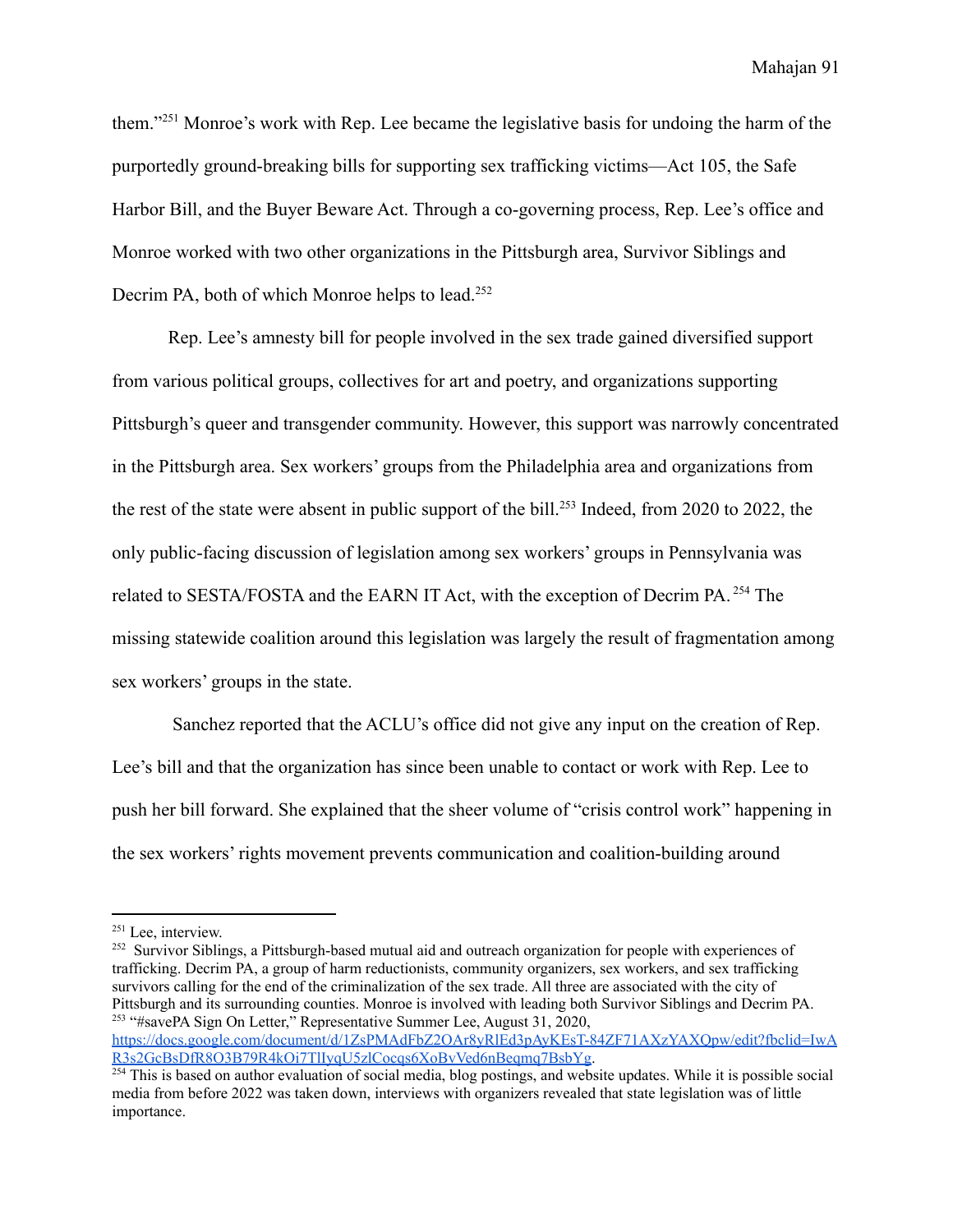legislation.<sup>255</sup> Similarly, Mae West, current sex worker and organizer with Project SAFE and the Philadelphia Red Umbrella Alliance, was not aware of the proposed amnesty bill until asked about it in an interview.<sup>256</sup> West explained that because their groups focus on the "on-the-ground service provision and social narrative change, they just don't have access to that kind of information all the time."<sup>257</sup> Raani Begum and Sultana Bibi reported that Representative Lee did not reach out to either Project SAFE or Philadelphia RUA, so they played no role in drafting this  $bill.<sup>258</sup>$ 

The amnesty bill's creation and proposal had a small bastion of support in comparison to the sizable power of the anti-trafficking movement's voice in the legislature. Yet, reaching full decriminalization requires sex workers' organizations to build the same broad-based power as the anti-trafficking movement. As Sanchez explained, "if we unified as grassroots organizers in all of our respective areas, we would be able to lobby as much as [the anti-trafficking movement] lobbies against us."<sup>259</sup> Understanding the role of fragmentation among organizers is imperative to the creation of a political environment receptive to decriminalization.

Rep. Lee's bill represents only one of many avenues to move toward justice for sex workers. However, a statewide coalition is key for loosening the anti-trafficking movement's grip on legislators' and the public's fears, both for sex workers' amnesty bill, the destigmatization campaign, and broader work for sex workers' rights. Despite the encouraging examples of organizing detailed above, the concentration of support for legislation in Pittsburgh and the focus on grassroots change in Philadelphia represent distinct political priorities among groups dispersed through the state.

<sup>255</sup> Sanchez, interview.

<sup>&</sup>lt;sup>256</sup> West, interview. "I had absolutely no idea this was happening, and I don't know how I would have if not for this"

<sup>257</sup> West, interview.

<sup>&</sup>lt;sup>258</sup> Begum and Bibi, interview. This was in the context that they were generally supportive of this type of bill and would have helped its creation, but were not involved.

<sup>259</sup> Sanchez, interview.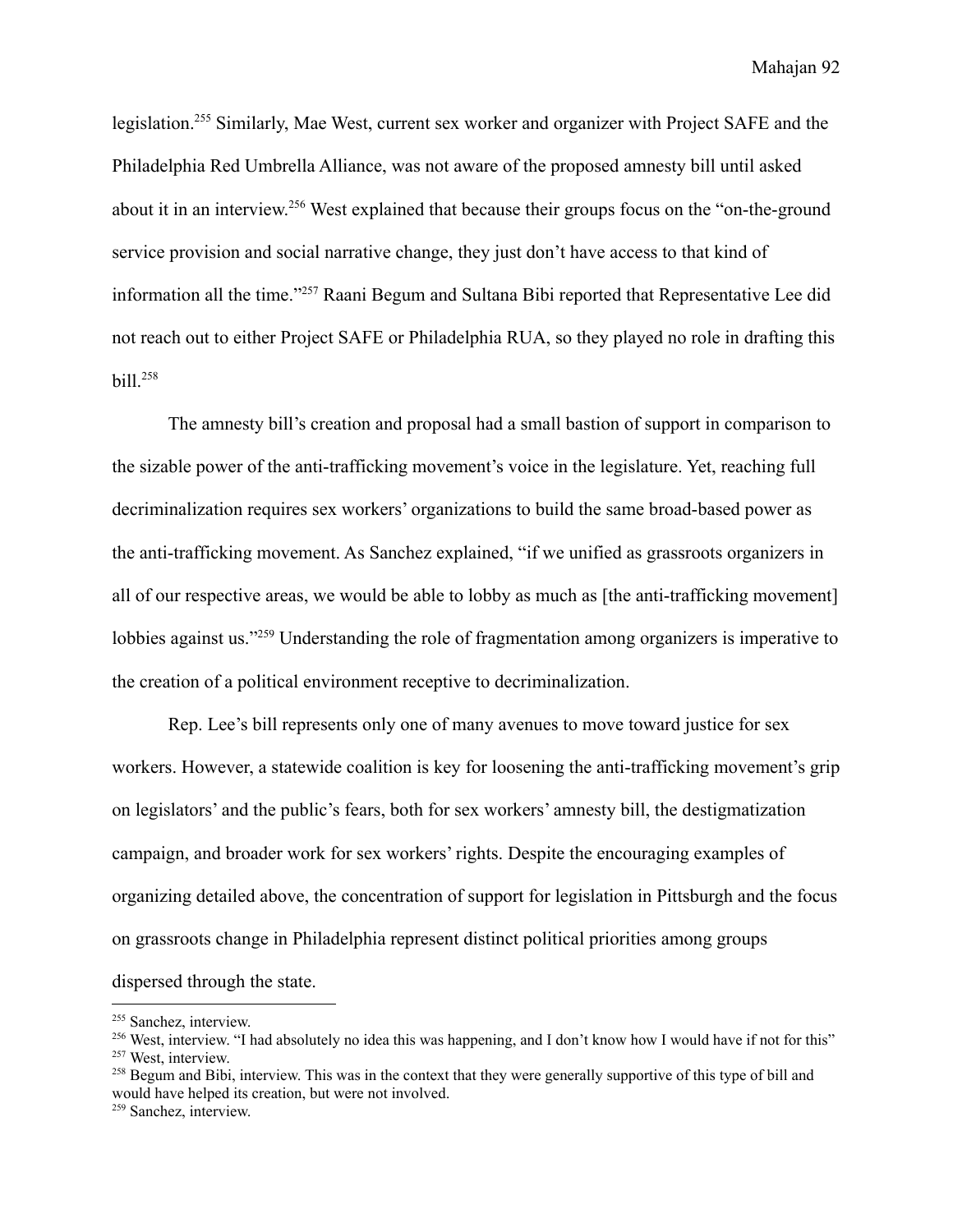Understanding the conditions amenable to progressive change around sex work—as the ACLU has identified in Philadelphia—augments the need to bring together sex workers' rights organizations that are moving farther apart from the dearth of funding for services and internal conflicts among sex workers' rights groups and organizers.

#### *Crisis Control and Claims-Making Activities*

*"All the money and all the resources are going straight to the people oppressing us."*

*— Mae West*

Legislation from the federal level certainly impedes organizing efforts and broadly impacts sex workers who use any online platforms. However, the immediate impacts of criminalizing sex work are felt at the hyper-local level, where police and prosecutorial practices like Project Dawn and the PAD govern the day-to-day experiences of sex workers most vulnerable to arrest. Organizing work is necessarily concentrated around the immediate harms of policing and prosecution at the local level, and most organizing occurs within the "siloes" of Philadelphia and Pittsburgh—how organizers refer to work concentrated within narrowly defined geographies. Urgent needs for financial relief, local crises of police-inflicted harm, and an overall dearth of funding for sex workers' organizations have contributed to the siloed work. This form of "crisis control," where organizations and their clients operate in "survival mode" unambiguously takes priority over dedicating limited capacity to state-level legislative change.<sup>260</sup>

The majority of funding for resourcing people in the sex trade is allocated exclusively to services for victims of trafficking and routed through anti-trafficking organizations. These groups are ill-equipped to stop exploitation or support sex workers because of both their resistance to

<sup>&</sup>lt;sup>260</sup> Begum and Bibi, interview. Survival mode refers to the chronic stress and exhaustion sex workers face from conditions of criminalization and poverty. Organizations similarly take on this stress or exhaustion because they extend all of their resources to meeting as best they can their clients day-to-day needs.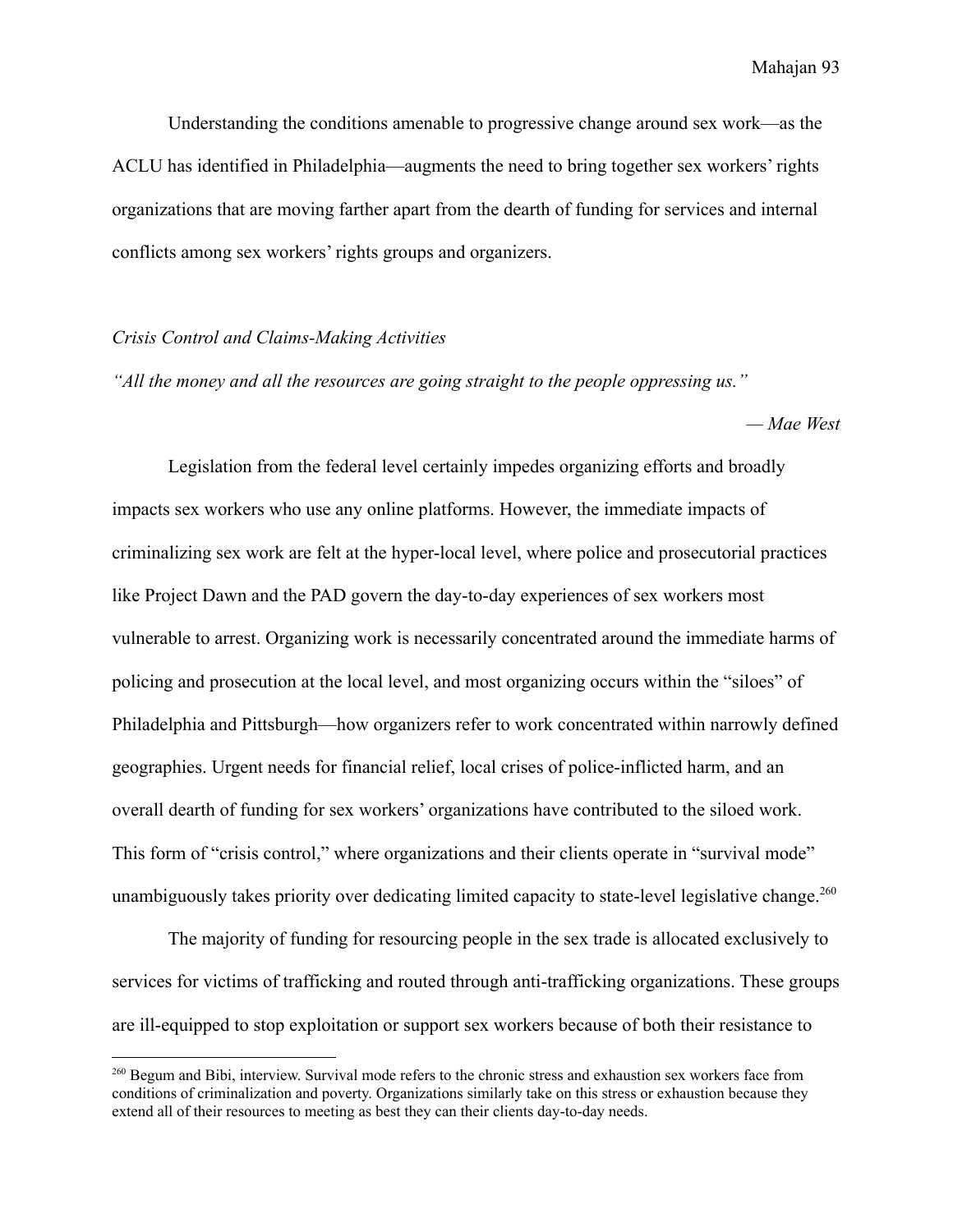"humanizing the consensual sex trade" and their approach to service provision relying on the need to exit sex work.<sup>261</sup> Dramatically fewer resources are given to grassroots groups that cross the boundaries of binary views of criminal and victim and critique carceral and structural violence.<sup>262</sup> Many sex workers face chronic stress and exhaustion from conditions of criminalization and poverty, and sex workers rights' organizations extend all available resources to meeting as best they can their clients immediate needs. With financial power and a politically salient fear of trafficking nourishing anti-trafficking organizations, sex workers' rights groups are left with acute needs to provide relief and crisis control to those they serve and an emergent shortage of sustainable resources.

In 2006, the Open Society Institute first analyzed this trend of over-funding anti-trafficking work and under-funding grassroots organizations. A report written as part of their Sexual Health and Rights Project showed that the "five most active foundations funding sex worker health and rights in 2005 gave less than 1 million USD." This was a fraction of what was received by the anti-trafficking sector and an even smaller fraction of what sex workers' groups needed.<sup>263</sup> In 2012, a group of sex workers' rights activists and philanthropic donors convened to build the first U.S.-based pooled fund, run by sex workers and set aside for sex workers—the Red Umbrella Fund. Many sex workers' rights and service providers today receive funding from mutual aid groups modeled on their pooled funding distributed for-and-by sex workers. Others seeking to build organizations at the state level associate with national organizations like the Sex Workers' Outreach Project (SWOP) to make chapters with the security of national level funding in times of deeper crisis. For example, one reason the founders of the SWOP chapter based in

<sup>261</sup> Sanchez, interview.

<sup>&</sup>lt;sup>262</sup> Sanchez, interview.

<sup>263</sup> Julie Dorf, "Sex Worker Health and Rights: Where is the Funding?" Sexual Health and Rights Project, Open Society Institute, June, 2006,

<https://www.opensocietyfoundations.org/uploads/045e12f7-4389-4460-9c4d-48a38bece3cd/where.pdf>.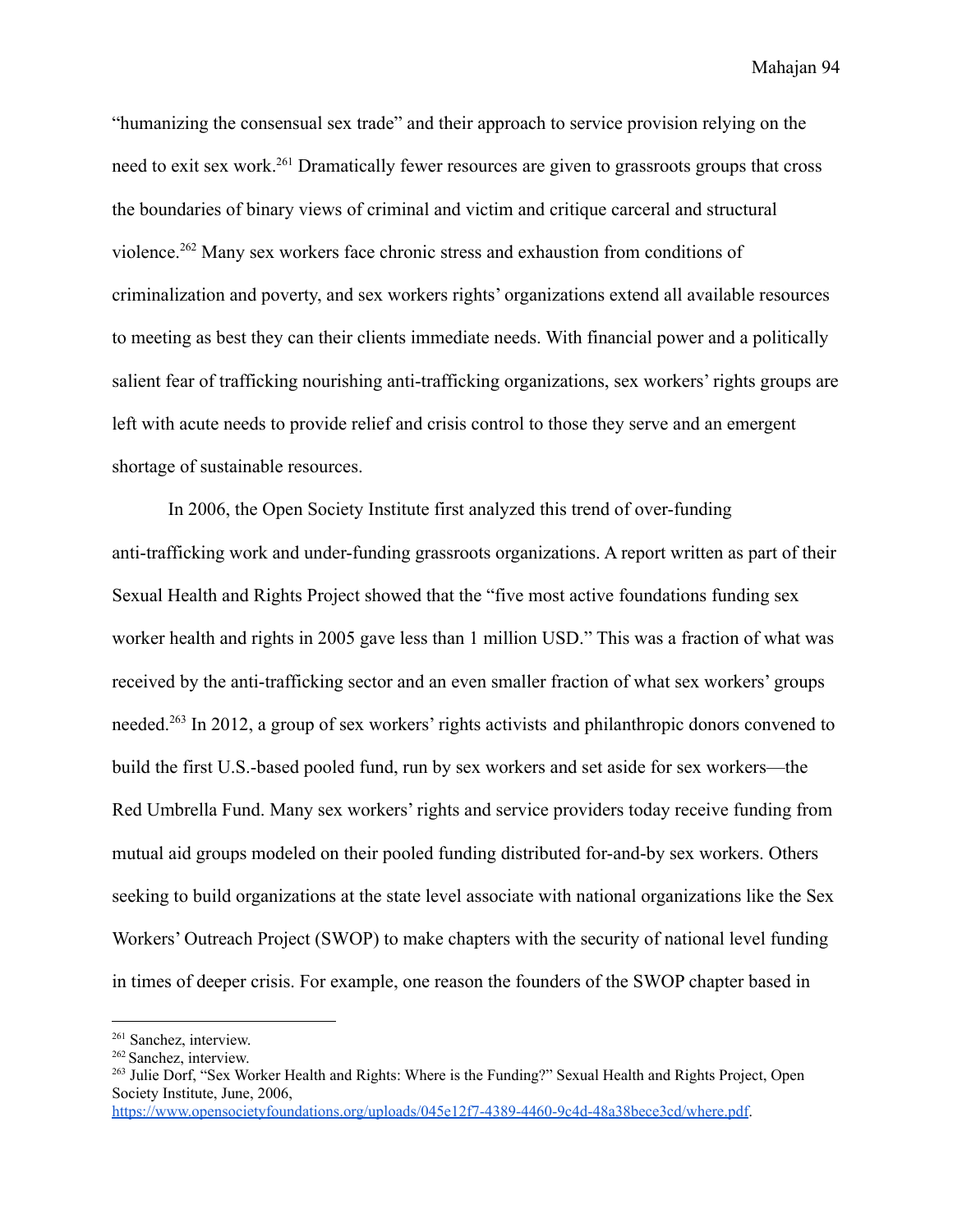Pittsburgh chose to associate with this organization was for the better assurance of financial security.<sup>264</sup>

Furthermore, many sex workers' rights organizations opt not to apply for federal or state grant funding at all because of the harms that NGO reporting structures inflict by requiring names and other identifying information. Such reporting creates an "incredibly abusive funding relationship" limiting the work organizations can do. Long-time organizer with the Desiree Alliance, Cris Sardina, sees grant application and reporting processes as "almost designed to screen out grassroots groups" and organizations serving people with "unique privacy needs."<sup>265</sup> The criminalization of the sex trade makes these reporting requirements dangerous, where sex workers justly fear entrapment by police through identification.<sup>266</sup>

What limited funds sex workers' organizations do have, moreover, were acquired to go toward local mobilization and life-saving relief rather than a state- or federal-level political campaign. SWOP Pittsburgh suspended its endeavors investigating a statewide push for decriminalization to direct its limited resources toward the relief it set out to provide—connecting to sex workers in the community and bolstering a mutual aid fund.<sup>267</sup> Project SAFE was founded on a model of "just go[ing] out to the street where people were, and handing out supplies... just to have some equity around who was accessing services." Their model today is the same; the continued stigma, criminalization, and lack of transportation, child care, health care, housing, education, and more have left the organization and its clients in a survival mode that "has gone on forever."<sup>268</sup>

<sup>264</sup> Maggie Oates (volunteer, SWOP Pittsburgh), interview with author, online, February 11, 2022.

<sup>&</sup>lt;sup>265</sup> Best Practices Policy Project, "Politics and Chill."

<sup>266</sup> Ammar Cordoba, "Politics is the heart of all sex worker organizing," *Open Democracy*, April 16 2020, <https://www.opendemocracy.net/en/beyond-trafficking-and-slavery/politics-heart-all-sex-worker-organising/>.

<sup>&</sup>lt;sup>267</sup> Oates, interview.

<sup>268</sup> Begum and Bibi, interview.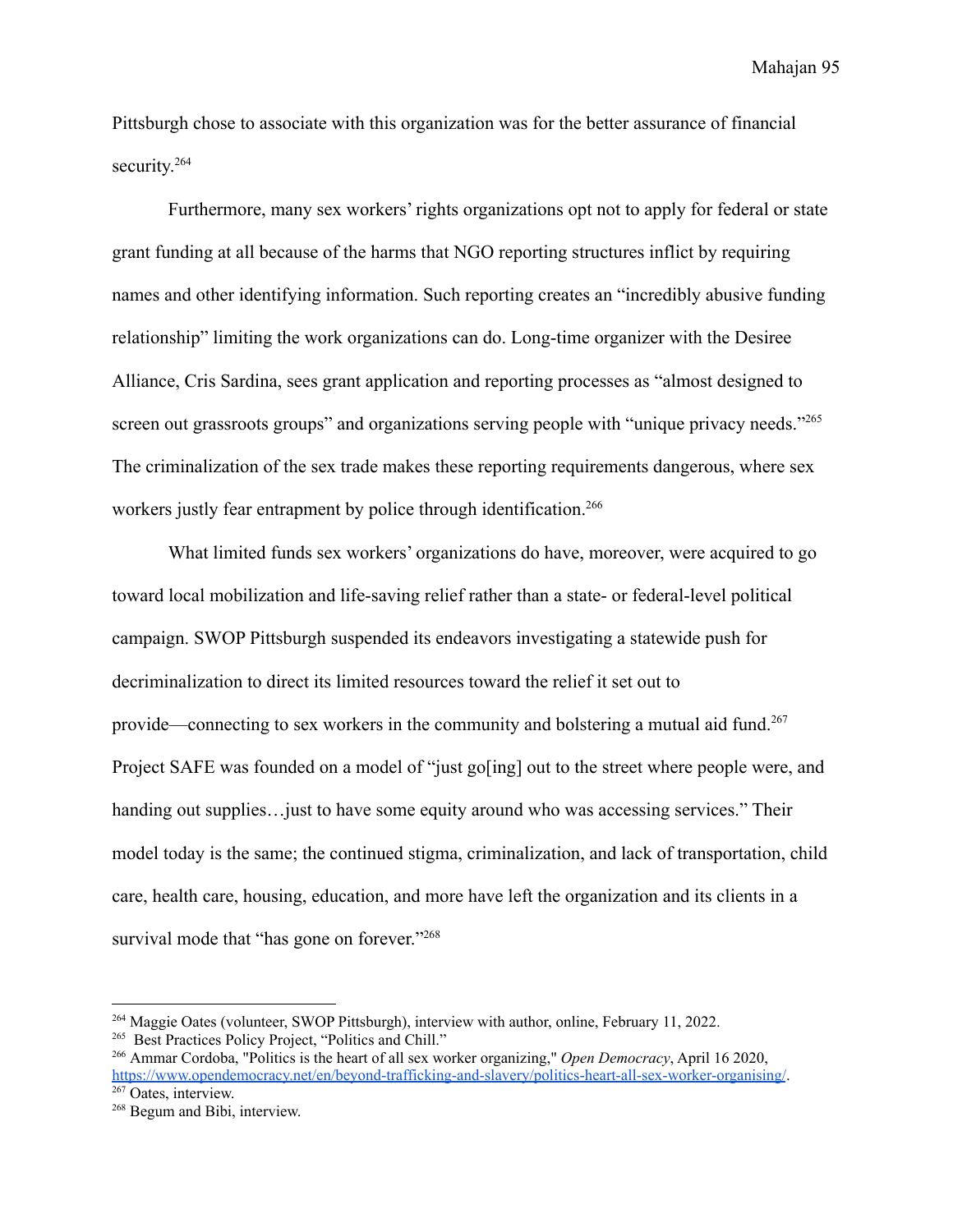Restricted nonprofit funding can also be quite volatile. In 2022, Project SAFE began to move away from its fiscal sponsor, PDAP/NASEN, toward more sustainable mutual aid funding from people in the area supporting their work.<sup>269</sup> While PDAP/NASEN has supported harm reduction agencies, including Project SAFE, for years, it is pushing older organizations to find new fiscal sponsorship so it can support emerging syringe service programs.<sup>270</sup> Begum and Bibi see this shift away from non-profit funding as a way to foster autonomy within the organization and to build reliable, sustainable funding sources for the long-term that do not require reliance on other groups.

Nonprofit funding additionally prohibits active political organizing in ways that mutual aid funding does not.<sup>271</sup> Since 1975, government funding has replaced private donors as the largest source of nonprofit revenue.<sup>272</sup> As the nonprofit sector grew as the major player in the American social-welfare system, it also provided services to "the most politically marginalized persons in the nation," which is work the government grew to rely upon. However, the 501c3 designation of nonprofits from the Internal Revenue Code (IRC) as well as data-collection requirements from funding agencies together "restrict nonprofits' ability to engage in political activities that challenge government policy on behalf of their constituents."<sup>273</sup> SWOP Pittsburgh, highlighted that in addition to their already lacking resources, having SWOP as a 501c3 fiscal sponsor made leading a campaign for decriminalization difficult because of regulations around lobbying.<sup>274</sup>

<sup>269</sup> West, interview. PDAP/NASEN was incorporated as a 501c3 organization in 1988, and created the first legally sanctioned syringe exchange program in the United States.

<sup>270</sup> Begum and Bibi, interview

<sup>271</sup> Dean Spade, *Mutual Aid: Building Solidarity During This Crisis (and the next),* (New York: Verso, 2020), 61.

<sup>272</sup> Majic, *Sex Work Politics,* 9.

<sup>273</sup> Majic, *Sex Work Politics,* 11.

<sup>274</sup> Oates, interview.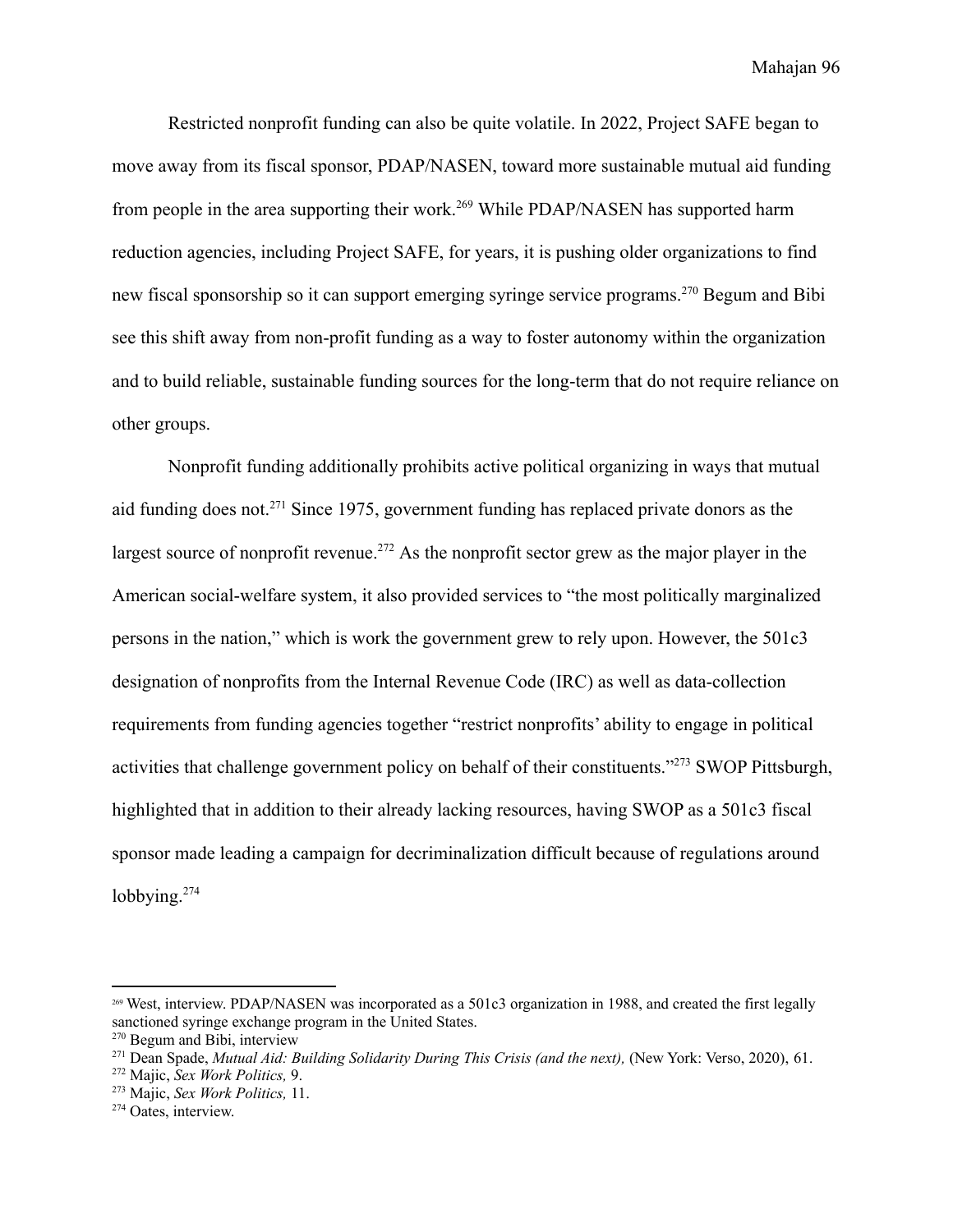Despite the dearth of funding and the political constraints around these organizations, sex workers' rights groups in Pennsylvania have acted politically through claims-making activities, which encompass negotiating "the constraints that nonprofit tax status and funding agreements impose on them."<sup>275</sup> In Project SAFE and Philadelphia RUA, this takes the form of knowledge production around police-assisted diversion and Project Dawn Court, where community experiences were—and continue to be—used to inform city-wide policymakers about their constituents' needs. These organizations aided the Philadelphia District Attorney's Office in informing (non)prosecutorial practices to reduce the risk of sex workers "being trafficked, raped, assaulted, or abused" for his 2018 election.<sup>276</sup> Such claims-making also took the form of protest and direct action against police misconduct in Pittsburgh, where SWOP Pittsburgh and other sex workers protested unfair policing practices that held cell phones and condoms as accessories to crime. The story was picked up by numerous media outlets, forcing the overhaul of the municipal policing policies that allowed for this in Allegheny County.<sup>277</sup> These notable successes, however, do not negate the need for sufficient resources to both meet the multifaceted needs of their clients and to support large-scale coalition building on an increasingly criminalized and constrained political terrain.

Localized wins for county-based prosecution and policing practices are powerful demonstrations of the siloed work described by organizers. For years, Pennsylvania sex workers' organizations have connected their clients to housing, health care, harm reduction materials, and other life-saving social services not found anywhere else. As diversion programs and policing have spread across the state, so too has the need to end—not just diminish—the harm typified by

<sup>275</sup> Majic, *Sex Work Politics,* 140.

<sup>276</sup> Aisha Mohammed, "Sex workers don't need aggressive prosecution to protect themselves," *Philadelphia Inquirer,* January 14, 2019, [https://www.inquirer.com/opinion/commentary/sex-workers-rights-prosecutors](https://www.inquirer.com/opinion/commentary/sex-workers-rights-prosecutors-mcswain-krasner-20190114.html#loaded)[mcswain-krasner-20190114.html#loaded](https://www.inquirer.com/opinion/commentary/sex-workers-rights-prosecutors-mcswain-krasner-20190114.html#loaded).

<sup>277</sup> Monroe, interview; Oates, interview.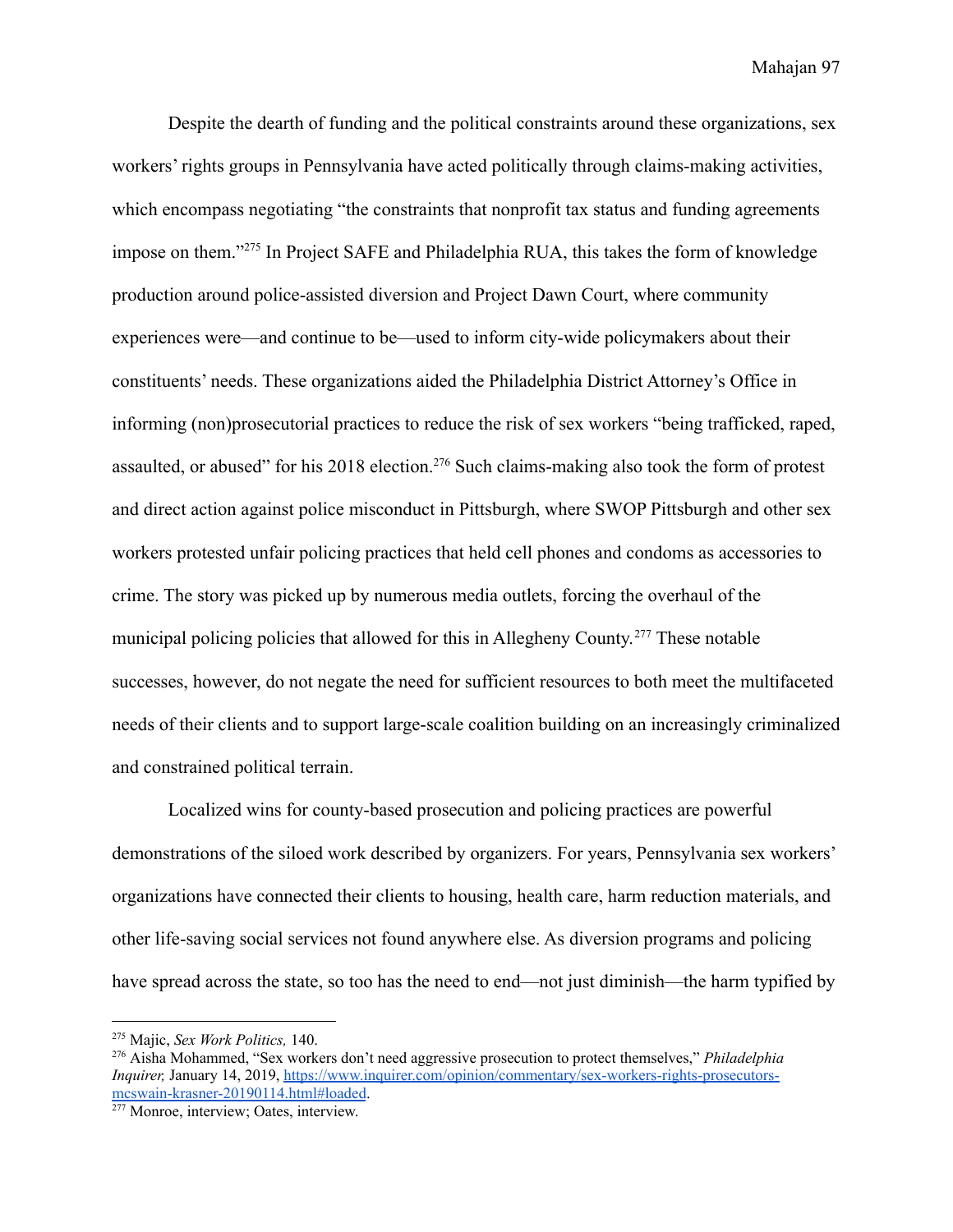the anti-trafficking movement's victim and rescue roots. A lack of "no-strings-attached" funding exemplifies the need for crisis control in local areas as well as the structural barriers to statewide coalition building.

# *Inter-community Conflict and "Differently Compacted Harm"*

Begum and Bibi are optimistic that their groups will financially stabilize with the shift toward mutual aid funding. Without spending so much of their capacity on fundraising and grant writing, they can focus on broader political goals. However, they assert that the legislative process can be alienating, exclusive, and misaligned with people's constantly changing realities and often unique needs.<sup>278</sup> Moreover, Naiymah Sanchez sees the Pennsylvania sex workers' rights movement as one that is "very segmented" in organizing tactics.<sup>279</sup> According to Sanchez, people on the ground "doing unsung and quiet work" are not recognized, creating tension among organizers whose work is built upon or reconstructed without being credited.<sup>280</sup> National organizers with Lysistrata—an online community of sex workers that provides no-strings-attached financial assistance—have explained that the fracture in this movement is a function of privilege, underlain by racism and classism.<sup>281</sup> Fragmentation extends into more distinctive "nitty-gritty in-fighting; everyone has different visions of how we can get to this place [of decriminalization and reduced harm]," according to Mae West.<sup>282</sup>

SWOP Pittsburgh has been confronted with intense conflict between its founder and former leader Jessie Sage and former member Gabrielle Monroe over unrecognized privilege.<sup>283</sup> According to Monroe, Sage, a former academic and sex worker with relative class privilege,

<sup>278</sup> Begum and Bibi, interview.

<sup>279</sup> Sanchez, interview.

<sup>&</sup>lt;sup>280</sup> Sanchez, interview. .

<sup>&</sup>lt;sup>281</sup> Best Practices Policy Project, "Politics and Chill."

<sup>282</sup> West, interview.

<sup>283</sup> Oates, interview; Monroe, interview.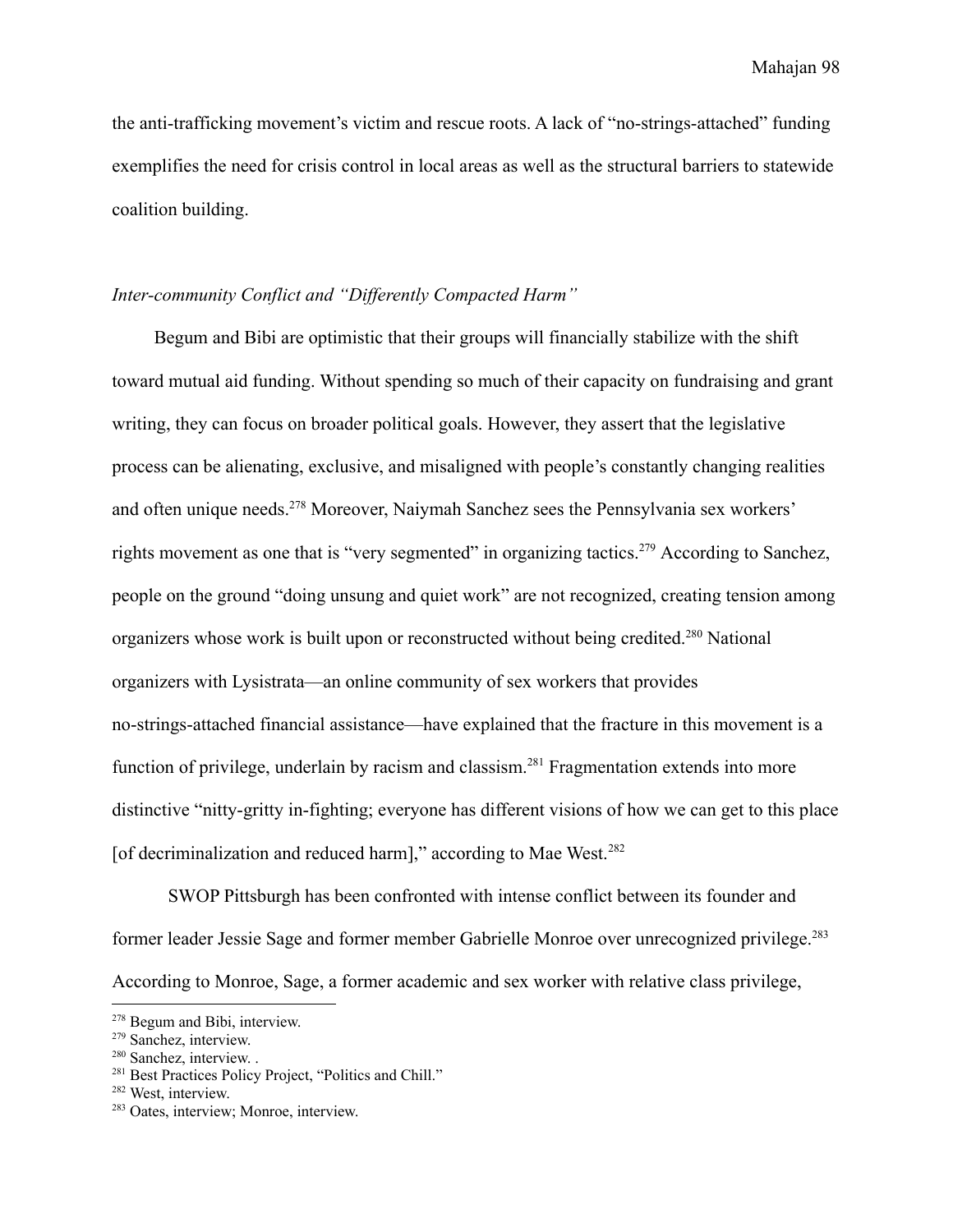dominates the conversation around sex work in Pittsburgh in a way that is harmful to street-based sex workers. In an interview on the use of cellphones among street-based sex workers, Sage misrepresented the use of cellphones and told the publication that phones were used to photograph license plates or identifications of clients.<sup>284</sup> Monroe as well as other experienced street-based workers have repeatedly asserted that photographing a client's identity in this way "would get someone killed," underscoring the harms of detachment from experience in this type of organizing.<sup>285</sup>

Moreover, SWOP Pittsburgh and the ACLU set out to observe and evaluate the Positive Recovery Intensive Diversion Experience (PRIDE) Court, which began in 2004 in Allegheny County as a problem-solving court for prostitution.<sup>286</sup> Like Project Dawn Court, this program offers limited services along with intense surveillance over participants, a low graduation rate, and a trauma-focused model.<sup>287</sup> Monroe was the only member of the group to sit in with the court and was counting on community support from SWOP Pittsburgh. However, Monroe reported that she was repeatedly left to observe alone and bore harassment from police who recognized her as an "alleged prostitute."<sup>288</sup> Monroe further explained that she ultimately left the organization after a biting comment from another member of SWOP Pittsburgh that they "were not *that* kind of sex worker," referring to street-based sex work.<sup>289</sup> The anti-trafficking movement already displays a huge amount of disregard for sex workers. But, this dismissal can also occur from within the sex

[https://theappeal.org/in-allegheny-county-people-arrested-with-cell-phones-can-be-charged-with-possessing-instrum](https://theappeal.org/in-allegheny-county-people-arrested-with-cell-phones-can-be-charged-with-possessing-instruments-of-crime/) [ents-of-crime/.](https://theappeal.org/in-allegheny-county-people-arrested-with-cell-phones-can-be-charged-with-possessing-instruments-of-crime/)

<sup>&</sup>lt;sup>284</sup> Melissa Gira Grant, "In Allegheny County, People Arrested with Cell Phones can be Charged with Possessing Instruments of Crime,'" The Appeal, October 31, 2018,

 $285$  Monroe, interview.

<sup>&</sup>lt;sup>286</sup> Dana Mueller, "Treatment Courts and Court-Affiliated Diversion Projects for Prostitution in the United States," Chicago Coalition for the Homeless, 2011, <https://www.issuelab.org/resources/14135/14135.pdf>. The PRIDE court is not as well studied as Project Dawn, and has had only 40 members graduate between 2004 and 2016. More recent data is not available.

<sup>&</sup>lt;sup>287</sup> Mueller, "Treatment Courts." Drug treatment is additionally mandated, but MAT, or medication assisted treatment for substance use disorder is not supported by PRIDE Court.

<sup>288</sup> Monroe, interview.

<sup>289</sup> Monroe, interview.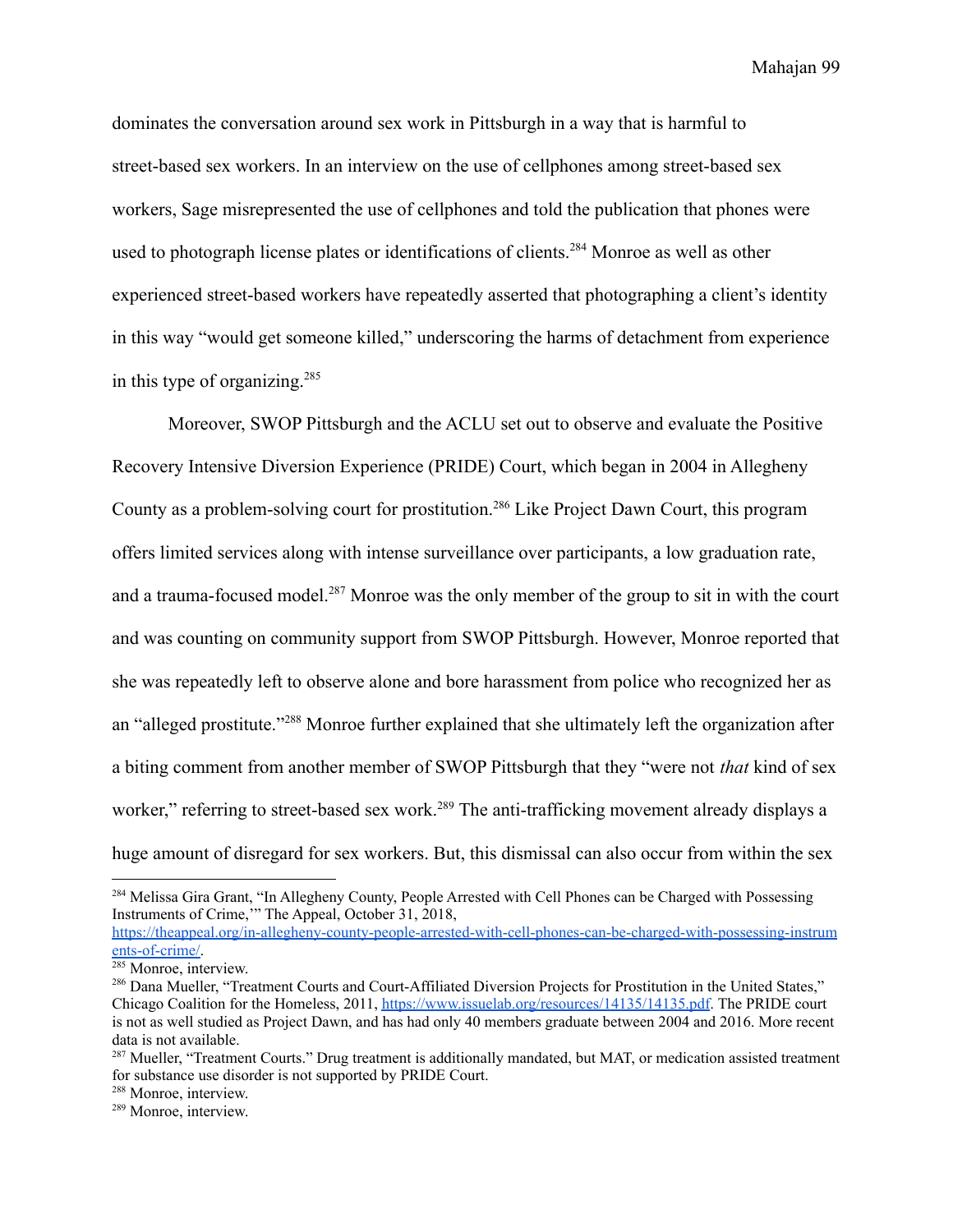workers' movement itself. Naiymah Sanchez has furthermore described the pushback against her identity as a transgender, Afro-Latina woman that disrupted her organizing around decriminalization prior to joining the ACLU.<sup>290</sup> Current harmful discourse among the already small number of sex workers' rights organizers in a highly constrained space has built a fractured environment that stands in the way of a statewide movement.

In Pennsylvania, coalition work and network building are needed among groups on the ground. Organizers with Lysistrata and the Best Practices Policy Project described the national movement as one characterized by "fragmented and segmented actions, proposals, and movements."<sup>291</sup> Sanchez similarly explained that while advocating for sex workers' rights, an organizer is "met with so many different ideas of how [to get to] the end goal, and that creates a challenge for everybody moving forward." This makes it easier for organizers to pivot back to silo work.<sup>292</sup> For example, Philadelphia RUA and Project SAFE view long-term coalition and community building across the state and with different sectors to be their ultimate political goal. Legislative change can be ineffective in providing the wealth of resources sex workers largely lack and unable to respond sufficiently to the quickly-evolving harms at the local level. Groups in Pittsburgh, by contrast, have pushed for legislation to combat the looming political presence of the anti-trafficking movement in the legislature. These fractures in priorities are intensified by the geographical dispersion of different groups. Groups need to respond to urgent needs, and services are easier to provide to "someone living next door than for someone across county lines."293

<sup>290</sup> Sanchez, interview.

<sup>&</sup>lt;sup>291</sup> Best Practices Policy Project, "Politics and Chill."

<sup>292</sup> Sanchez, interview.

<sup>293</sup> West, interview.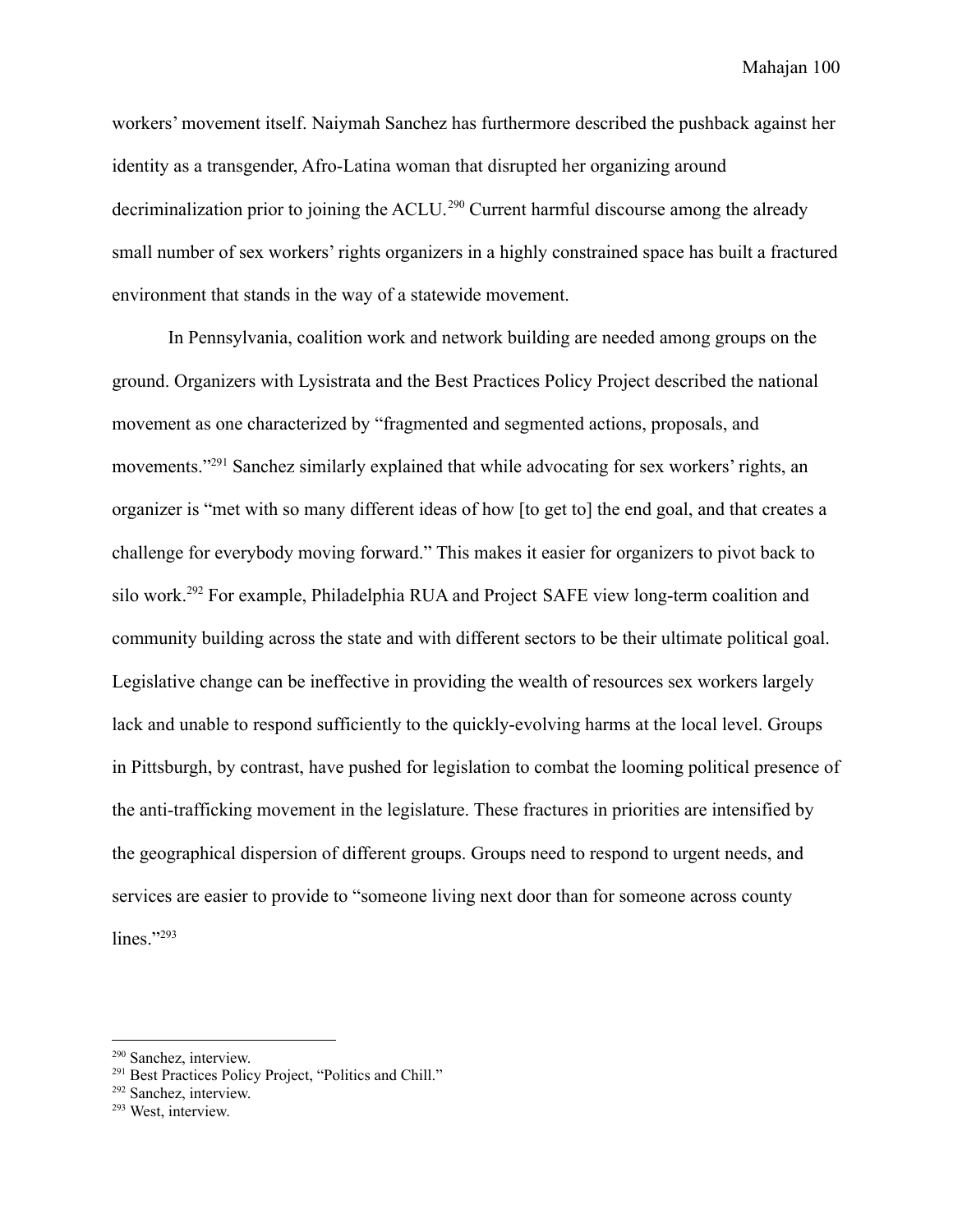Stiletto's Inc., for example, was a Philadelphia organizing group which grew as a Black sex workers' collective under the guidance of Bamm Rose during the Covid-19 pandemic. Rose still characterizes Stiletto's Inc. as an organizing body, and she is an active and powerful member of the sex workers' rights community. However, disagreements on political philosophies and strategies for decriminalization combined with "compound trauma and compound marginalization" caused conflict that prompted group members to leave. Today, the group functions primarily as a mutual aid organization and information-sharing resource with future plans to organize around sex workers' and strippers' rights in Philadelphia. <sup>294</sup>

Moreover, Philadelphia RUA disaffiliated with SWOP in 2015 because the broader SWOP organization did not address racial equity in sex workers' organizing in the same way as Philadelphia organizers. According to Sultana Bibi, "they weren't looking at the experiences and needs of people who were doing street-based work." SWOP did not include any justice-oriented or organizational analysis of class or race in their work that Philadelphia organizers did. At the time, SWOP "tended to be more middle class or working class workers," while Philadelphia organized with street-based workers often experiencing homelessness or deep poverty. The missing focus on racial and class justice steered the former SWOP Philadelphia to rename itself the Philadelphia Red Umbrella Alliance, because they felt "more allied and aligned with" groups including the Best Practices Policy Project. Strategies for defending sex workers' rights and pushing toward decriminalization are weakened by cross-cutting experiences of racialized, gendered, and class-based marginalization. To downplay the real challenges and harms which occur within sex workers' movements would be a disservice to building a path forward. Organizers across the state furthermore emphasized that finding ways to decisively work together is integral to ongoing work for decriminalization.

<sup>294</sup> West, interview.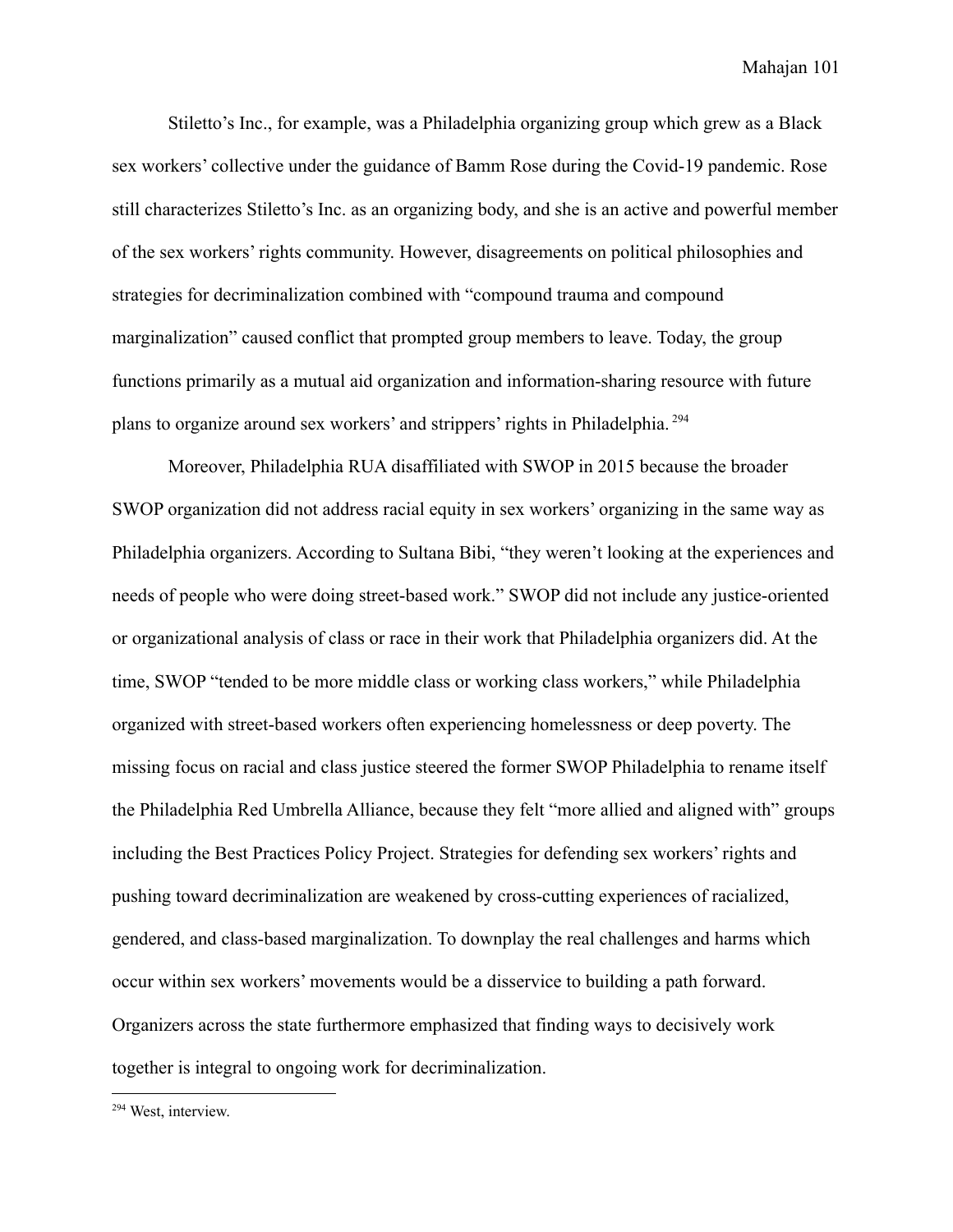Monroe calls for training and communication workshops for organizers within the community to "learn how to communicate and how to disagree with each other."<sup>295</sup> Sanchez highlights the need to come together, to bridge the community disconnect, and to recognize trauma that organizers who have experience working in the sex industry have faced in the context of criminalization.<sup>296</sup> Sanchez explained:

"With any movement, there needs to be inner community healing for us to do this work together. Not doing this, not addressing this disconnect, leaves room for these larger organizations that really don't have a big imprint in this state to come in and do the work to either move us forward and take the credit for all of our pain or fuck us up and leave us to clean it up. This moment is the one for us to hold ourselves accountable for the connection between us as organizers, us as movement makers, and us as impacted or experienced people."<sup>297</sup>

The strategies already used by these organizations—focusing on relief, dignity, and human rights for all their clients, prioritizing social service needs over carceral growth, and holding accountable those who create and sustain harms in their communities—serve well for the necessary inter-community healing called for by organizers. The present state of reform is unmatched by any in the history of Pennsylvania. Proposed legislation that can reach the Senate floor to define sex work under the law could be the basis for detaching criminality from consensual sex work in diversion programs and open the door to a broader divorcing of human trafficking from sex work. The sex workers' movement has been resilient in the face of an oppressive state context through joint movement building and claims-making at the local level. Organizers have shown that the traditional nonprofit structure is not conducive to the unique needs of a criminalized population, and they have spotlighted the context-specific need for resolving inter-community conflict among longtime organizers. In closing these gaps, sex

<sup>295</sup> Monroe, interview.

<sup>296</sup> Monroe, interview.

<sup>297</sup> Sanchez, interview.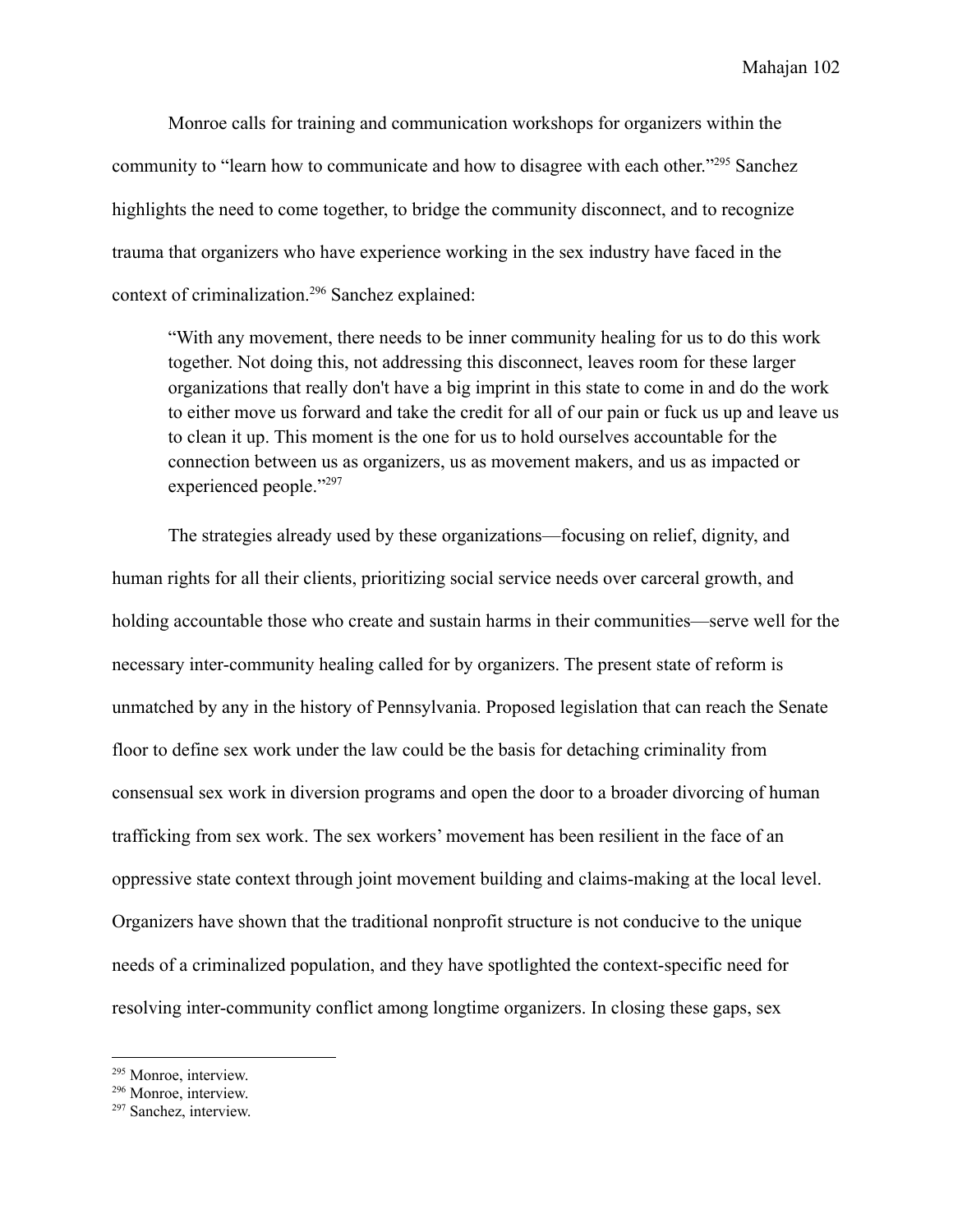workers' movements can continue to grow as champions of justice. The nuances described here can aid the process of building movements that "slowly, softly, move from small acts that reclaim the right to have rights to bigger, more assertive actions."<sup>298</sup> The sex workers' movement in Pennsylvania is not a series of short-term, results-oriented projects, but a long-term one that negotiates both broader labor mobilization and sex workers' right to have rights.

## **Conclusion**

#### **Beyond Rescue and Diversion: Toward Decriminalization**

*"The more people power we build, the more community we build, the stronger we are, state support or not." —Raani Begum*

## *Takeaways: Criminalization Shifting Forms*

Human trafficking occurs in the sex industry as it does in other industries of marginalized labor. Yet, the anti-trafficking movement has conflated sex work with sex trafficking in a way that further criminalizes sex workers. It has increasingly marginalized victims of human trafficking and failed to support the victims it claims to beyond re-entrenching law enforcement responses. The merging of sex trafficking with sex work has not only made abuse against sex workers peripheral to the debate, but it has further devalued consensual sex work by treating sex workers' rights as "necessary collateral damage" in the larger war on trafficking.<sup>299</sup> The anti-trafficking movement's success in building a narrative that punishes sex workers is paralleled by its large push of punitive criminal policies for buyers of sex as perpetrators of trafficking. In no case has this movement in Pennsylvania worked to redress the political, economic, and historical conditions that make many workers—including sex

<sup>298</sup> Naila Kabeer, Ratna Sudarshan, and Kirsty Milward, eds *Organizing Women in the Informal Economy: Beyond the Weapons of the Weak,* (London: Zed Books, 2013).

<sup>299</sup> Gonnerman, "Kalief Browder."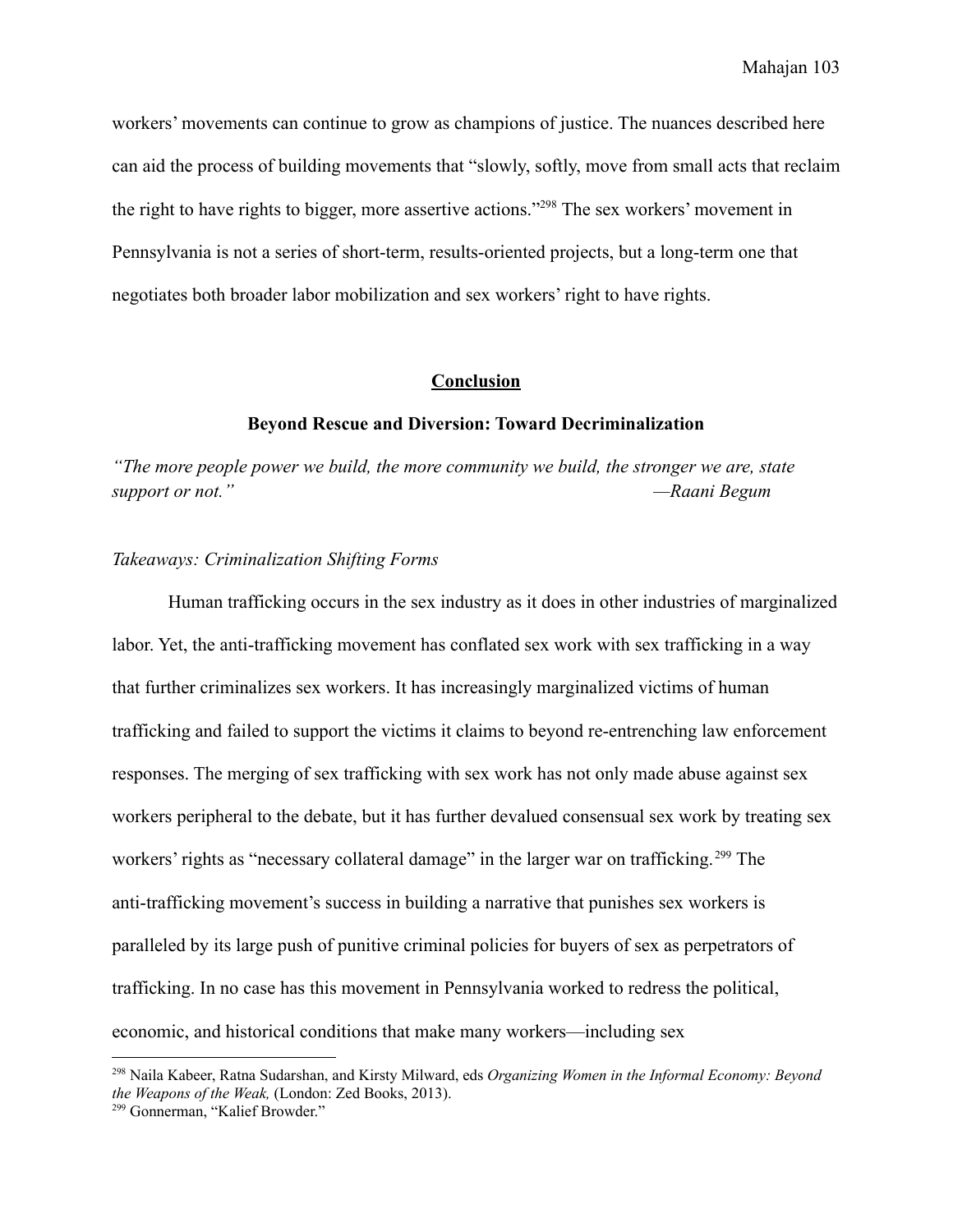workers—vulnerable to increased exploitation. Instead, it has used exaggerated data across the nation to create an ostensible war on trafficking that is more of a war on sex workers than any condemnation of structural exploitation.<sup>300</sup>

The power of the anti-trafficking narrative should not be underestimated. The definitions of human trafficking, sex work, and sexual exploitation are created, enforced, and amended by the state legislature. Pennsylvania's legislation has continued to be influenced by anti-trafficking advocates, giving groups in opposition to decriminalization of sex work the resources to dominate a stigmatizing and inaccurate discussion of the nature of sex work. Pieces of legislation including Act 105, the Safe Harbor Bill, and the Buyer Beware Act flew through the Pennsylvania Senate. While largely symbolic, they mark the broader political attitudes toward sex work among the state's elected leaders. A relatively new fear of human trafficking seems to be proliferating, yet, the narratives it produces and the punitive trends it upholds are deeply rooted in those of the past.

Moreover, the carceral feminist threads of levying harsher punishments toward offenders under the guise of supporting women's rights have given way to the idea of carceral protectionism across all levels of law enforcement. These ideologies have not only exported harmful tropes of sex workers as requiring state rescue, they have pushed forward inordinate amounts of funding to organizations that do not adequately support the entirety of the needs of those it intends to.

The idea that the carceral state has a role in protecting vulnerable members of society has scattered through police-assisted diversion programs, problem-solving courts, prosecutors, and legislators alike. Powerful lobbying groups have clutched to the paradox that the police should protect these apparent victims by arresting and jailing them or pushing them through apparently

<sup>300</sup> Monroe, interview.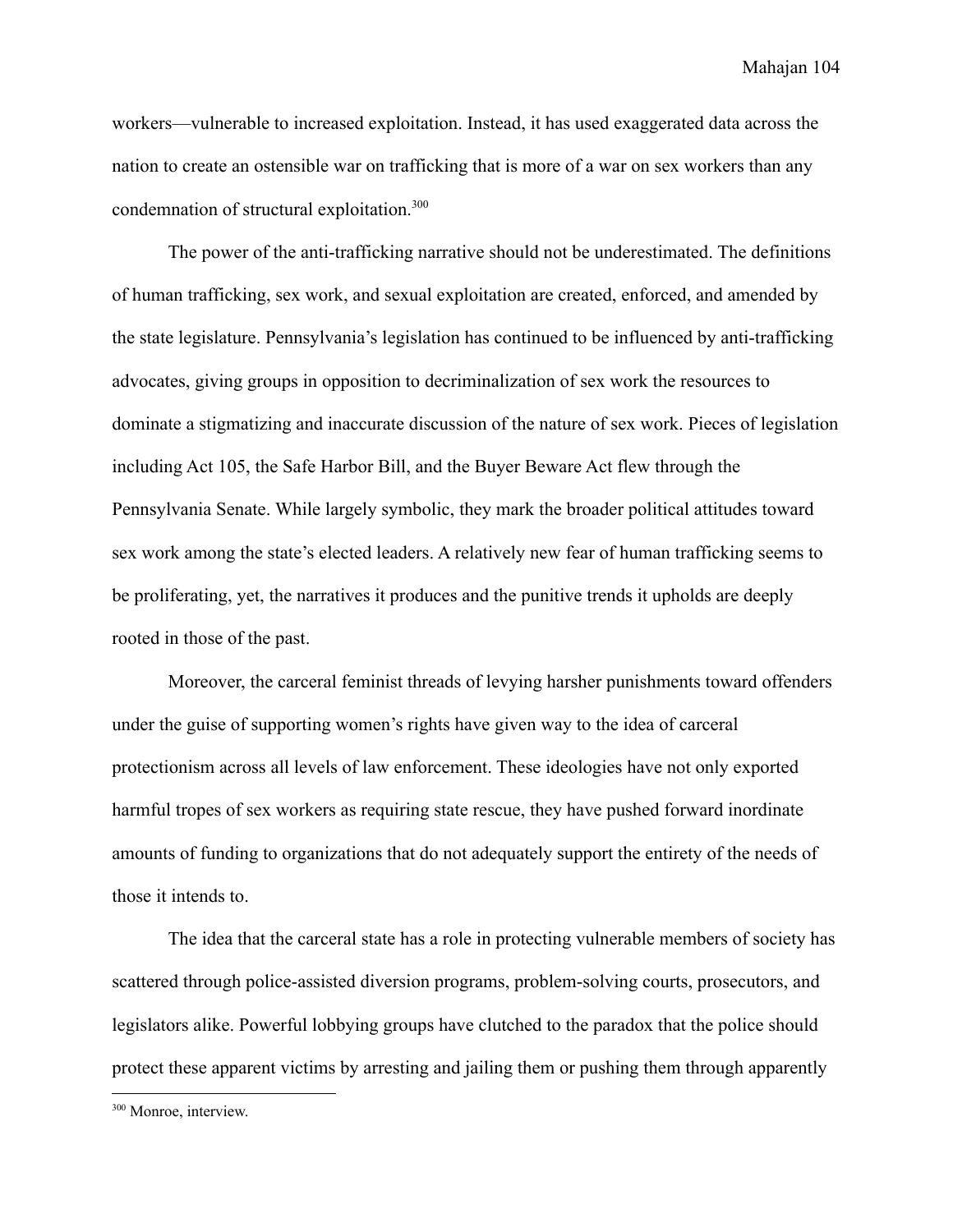less punitive, yet still carceral, structures. The build-up of softer police responses through police-assisted diversion programs and problem-solving courts have pulled focus away from questioning the criminality of sex work in the first place in favor of small reforms to a system of surveillance and punishment that are profoundly harmful and revealingly insufficient. The marriage of the anti-trafficking movement with calls for criminal legal reform has increased tools for prosecutors and law enforcement officers to decide for themselves who to protect and who to criminalize, extending a kinder criminal justice approach to those seen as victims and a harsher response to those seen as the worst offenders.

The analysis of Project Dawn Court revealed the inefficacy of so-called "therapy at gunpoint," and its creation shows the harms that anti-trafficking and carceral protectionist narratives wield when inspiring surveillance within the court system. The politics of rescue will likely remain at the center of Project Dawn's functioning until the last of its participants graduate. At full capacity, Project Dawn at best provided emotional support to its participants. At worst, the court used anti-sex work beliefs to impose strict surveillance and impossible benchmarks upon its participants without addressing any of their larger social or economic needs. District Attorney Larry Krasner's firm commitment to not prosecuting sex work certainly shined light on unfair criminalization practices and the harms inflicted by Project Dawn Court. However, neither rhetoric alone nor the reduction in charges levied by his office address the long-standing disinvestment in social protections seen in existing shallow reform efforts. Krasner's commitment to not pursuing prostitution-related charges has not substantially pulled back the carceral state in relation to sex work or sex trafficking. The neoliberal entrenchment of a politics of personal responsibility has been and continues to be a justification for punitive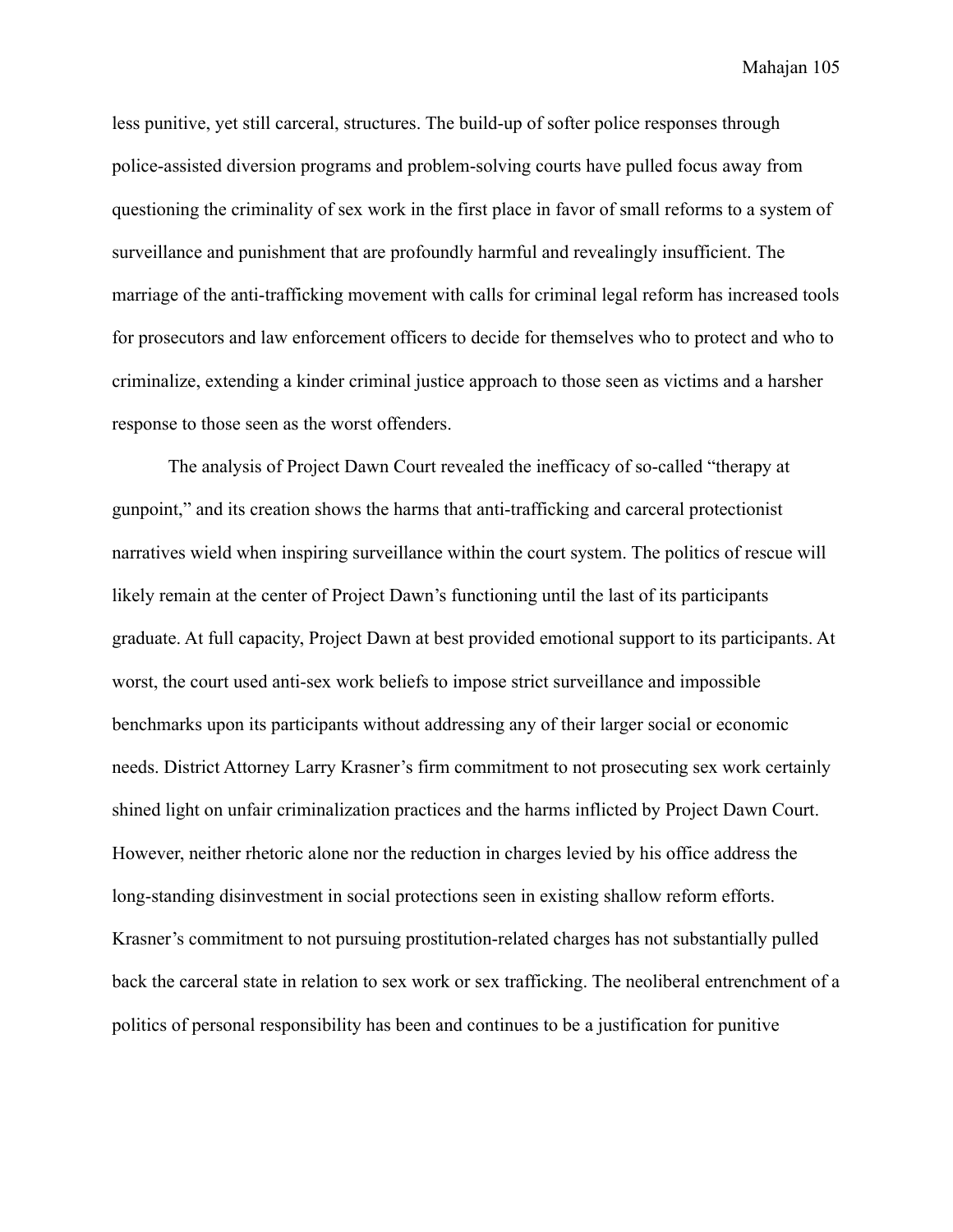carceral practices, and even without prosecutions, the police-assisted diversion program continues to grow, and surrounding counties continue to criminalize sex workers in the state.<sup>301</sup>

With the police-assisted diversion program, the criminal legal system is the gatekeeper, manager, and provider of social services for those forced into its ever-growing reach. There has been little evidence of any involvement with this system having sustainable, positive impact on sex workers' lives. Officials within the system see the PAD as an innocuous connector to social services for people who may have otherwise been incarcerated. Yet, this best-case presentation of a simple go-between does not recognize the harms that an increased police presence has on sex workers, nor does it question law enforcement's relationship with an evangelical, anti-trafficking provider in relation to "diversion" from sex work. Like Project Dawn, the PAD inspires little investment in broader equity and poses the policing system as one only in need of small reforms. Neither does it promote a critical questioning of why shuttling police into communities far more in need of housing and health care could be considered reform.

In all cases, the police-assisted diversion program has yet to accept feedback on its process from sex workers' rights organizers. Social service providers partnering with the police have little accountability for the quality of their services. Where the criminal legal system has ostensibly become softer, it is moreover reserved for the "worthy" offenders; access to limited social services through the carceral apparatus and eligibility for diversion programs do not apply to those who do not fit the sensationalized victim narrative—transgender women, male sex workers, or many women of color. For those deemed vulnerable enough to protect through the carceral state, they are met with intensely increased surveillance, inadequate resources, and

<sup>301</sup> Will Meyer, "A Green New Jail," Longreads.com, October, 2019, https://longreads.com/2019/10/23/a-green-newjail/.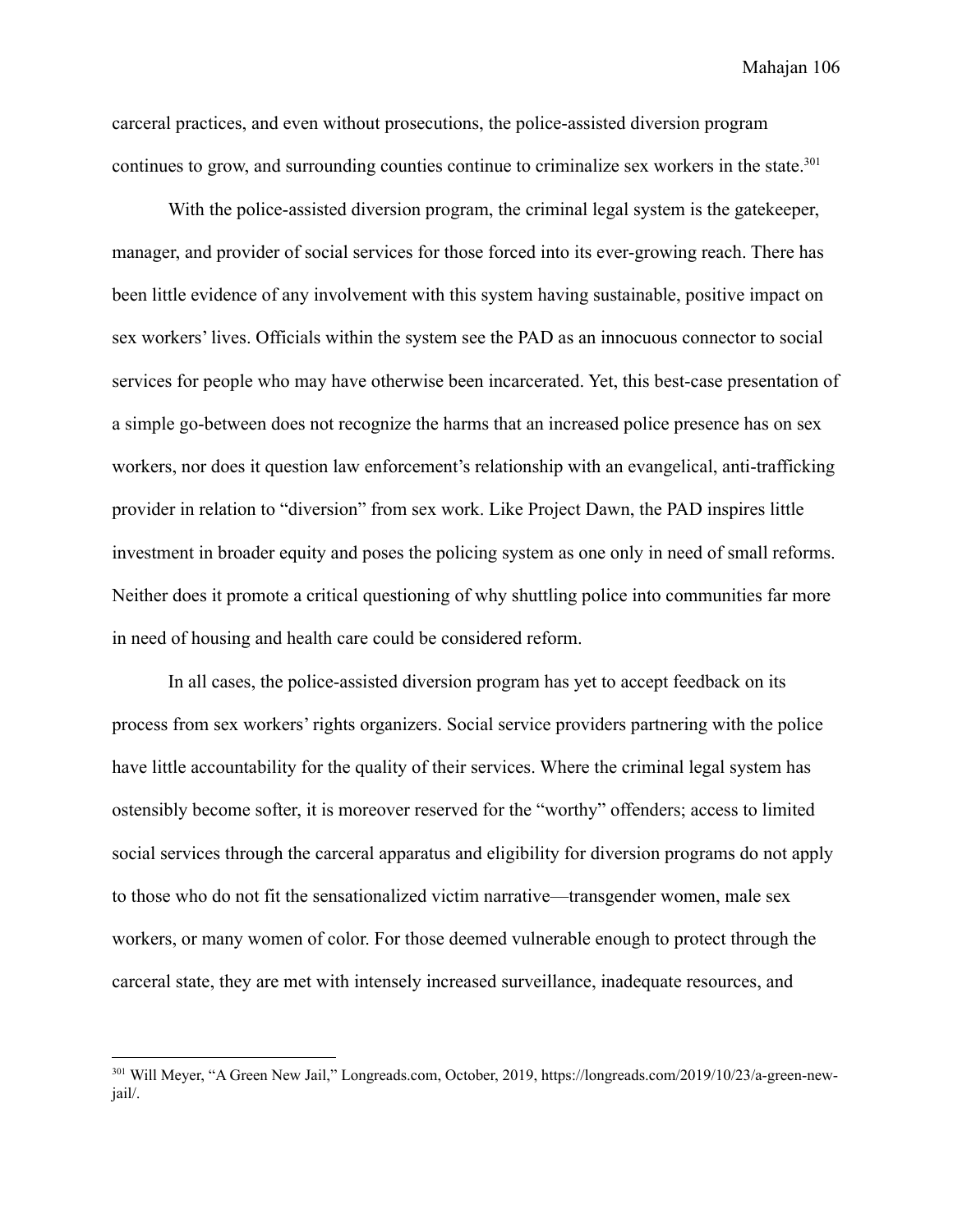Mahajan 107

insurmountable barriers to meeting state-prescribed goals. These reforms, then, do not conceivably loosen the carceral state's grip on sex work.

## *Analytical Contributions*

The anti-trafficking movement most loudly touts its successes at the legislative level. Yet, the quieter—and more sinister—impacts are seen when this movement connects with so-called reforms to the carceral state. This analysis has uniquely demonstrated how the anti-trafficking movement's power has grown in Pennsylvania, using legislation and legislative change as a window into its political influence. It has shown the ways this rescue industry and victim-oriented narrative has become entrenched in diversion programs. Such programs are growing in line with others across the nation, like Project Dawn, and receiving funding from elite-driven reformers, like the PAD. In practice, both programs fail to meaningfully improve the lives of those they set out to and in many ways bring more harm than good. Together, these chapters underscore that genuine progress either in carceral reform related to sex work or in achieving sex workers' rights is not possible without completely decriminalizing sex work and associated activity.

While the chapters on anti-trafficking legislation and diversion programs describe the deeply entrenched barriers to decriminalization, sex workers' rights movements have mobilized impressively in response to their harms. As organizations like the ACLU and state legislators rally around recognizing sex workers as in need of the same labor protections as all workers, the sex workers' rights movement has the potential to topple the overhanging fear of trafficking. Sex workers' groups in Philadelphia have worked to reverse this narrative from the ground up, partnering with labor unions, holding political education campaigns, and using new platforms to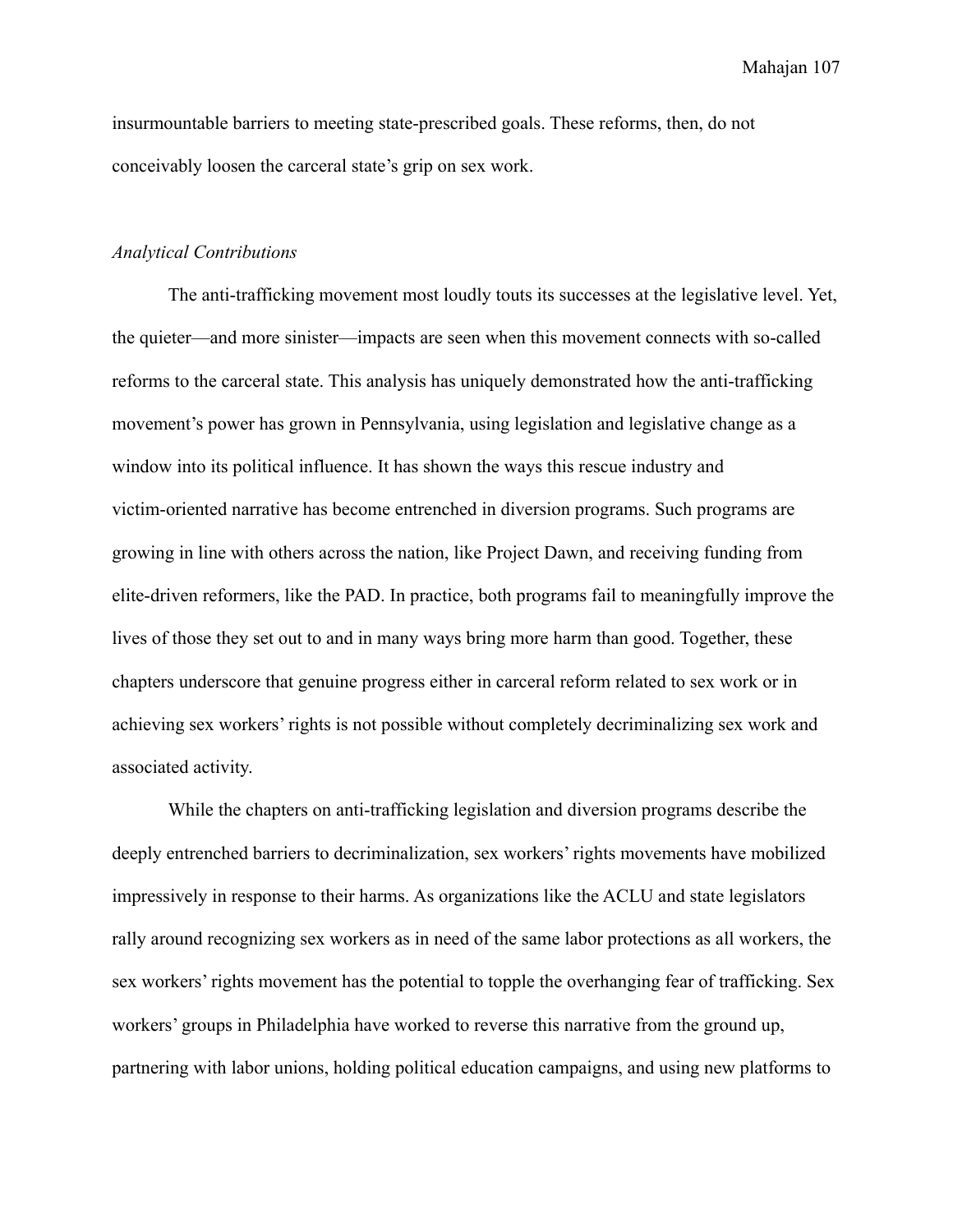Mahajan 108

share their work in non-traditional sectors. In Pittsburgh, these groups have found success partnering with lawmakers to start to undo the anti-trafficking narrative's ever-extending roots. These strategies serve well as the pieces needed for a statewide campaign to decriminalize sex work. While the dearth of funding for sex workers' rights groups and inter-community conflict make this difficult, sex workers' rights organizers recognize their influence. Transfiguring these barriers will promote the large, long-term coalition organizers call for.

This analysis, then, is above all a piece of the work to highlight the way forward for decriminalization. The politics around sex work in the Pennsylvania criminal legal system are largely around the narrative—or the nature—of sex work itself. The politics of sex workers, however, are more cogently related to the nature of criminalization and social disinvestment. Sex workers and sex workers' rights organizers have historically faced deep exclusion from lawmaking processes and state decisions around law enforcement programs. Inclusion of these groups, with strong community connections and commitments to social, legal, and economic protections for all marginalized people, should be seen as the ultimate priority of any proposed reform to the system.

Organizers have cited child sex trafficking as a "conversation stopper."<sup>302</sup> This analysis, however, shines light on Pennsylvania's current approach with the Safe Harbor Bill. While lauded by many, the existing legislation is ineffective and inefficient, with no funding or resources routed toward victims. Even if it did work as it was intended, the wraparound, holistic approach required to support child victims of trafficking would not be achieved by directing energy to increasing already symbolically high punishments for traffickers. Nor would it be achieved by continuing down a carceral protectionist path of engaging these children in the criminal legal system. The legislative analysis serves to force a fundamental evaluation of the

<sup>302</sup> Begum and Bibi, interview.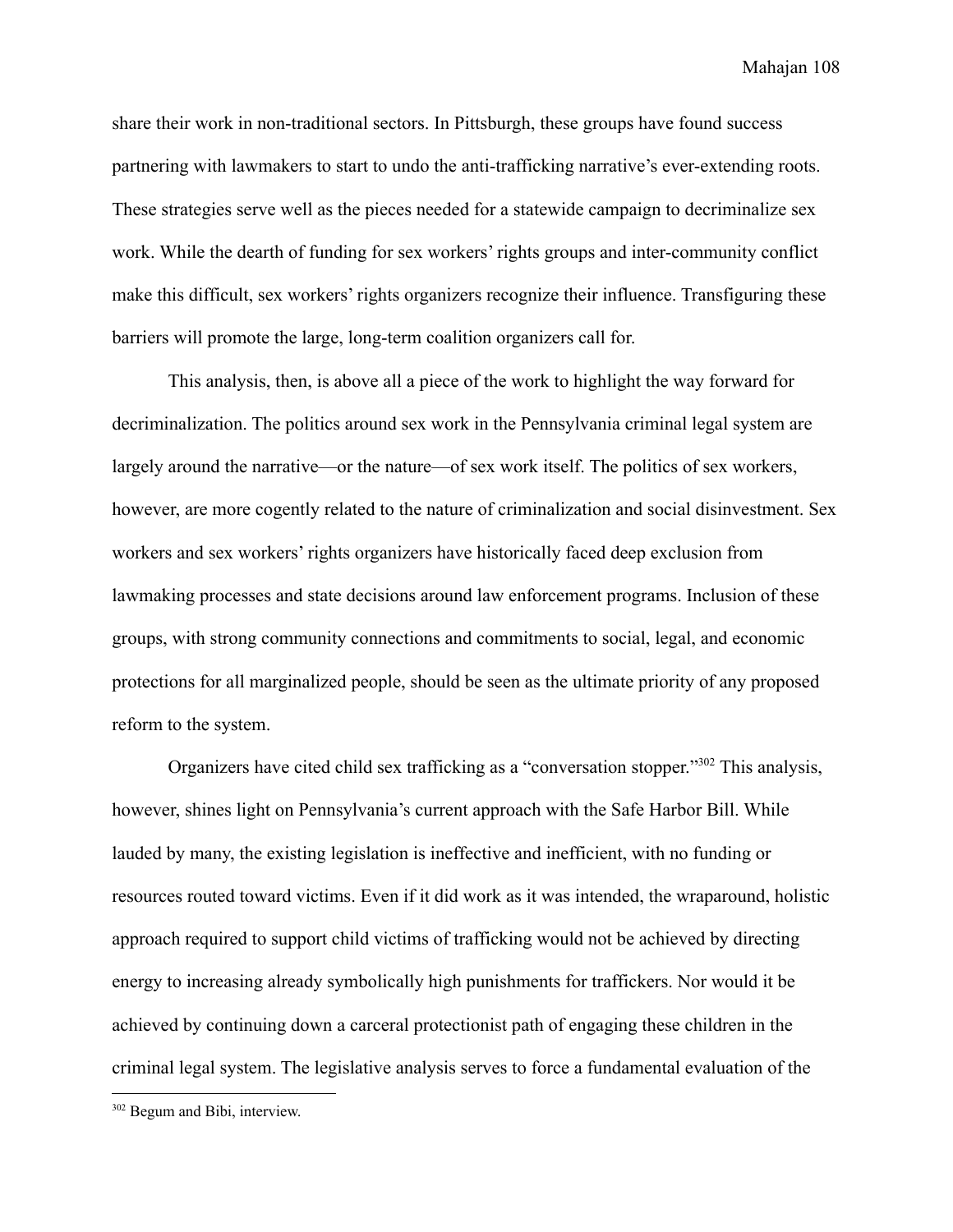current approach to building so-called solutions to the public fear of child trafficking. Moreover, this analysis supports a push for new proposals to be directed by people aligned with both repairing a shredded social safety net and reducing the harms of continued carceral growth.

Proponents of the PAD, including the Philadelphia Department of Public Health, see the program as a necessary first step. This analysis points to the harms of the chosen service provider, one who sees the end goal as exiting sex work and who perpetuates the idea that the exchange of sex itself is an issue rather than the criminalization of the industry. By re-evaluating the dual impact of both criminalizing the sex trade and enmeshing it with the anti-trafficking movement, the PAD, in the immediate term, can recognize just how deleterious its work is for sex workers. The services the PAD connects people to who are diverted for sex work are not harm reduction: nearly half of all diverted people for sex work are ineligible, the service provider has little accountability for its services' quality, and the continued patchwork of reforming policing has meager consequences for real carceral reform.

Moreover, highlighting sex workers' gains and powerful strategies at the local level should inspire greater collaboration. Organizers in the state are equipped with the history of political change and coalition building needed to extract the anti-trafficking movement from the movement for carceral overhaul. Sex workers' rights groups share needs for better funding and increased capacity, yet they also share goals of decriminalization and better social and workplace protections for all sex workers and marginalized laborers. This piece of the analysis, hopefully, inspires joint movement building in Pennsylvania during this potential moment of reform—where organizers can unify around the unique harms of the anti-trafficking narrative and its entanglement with trends in criminal legal reform.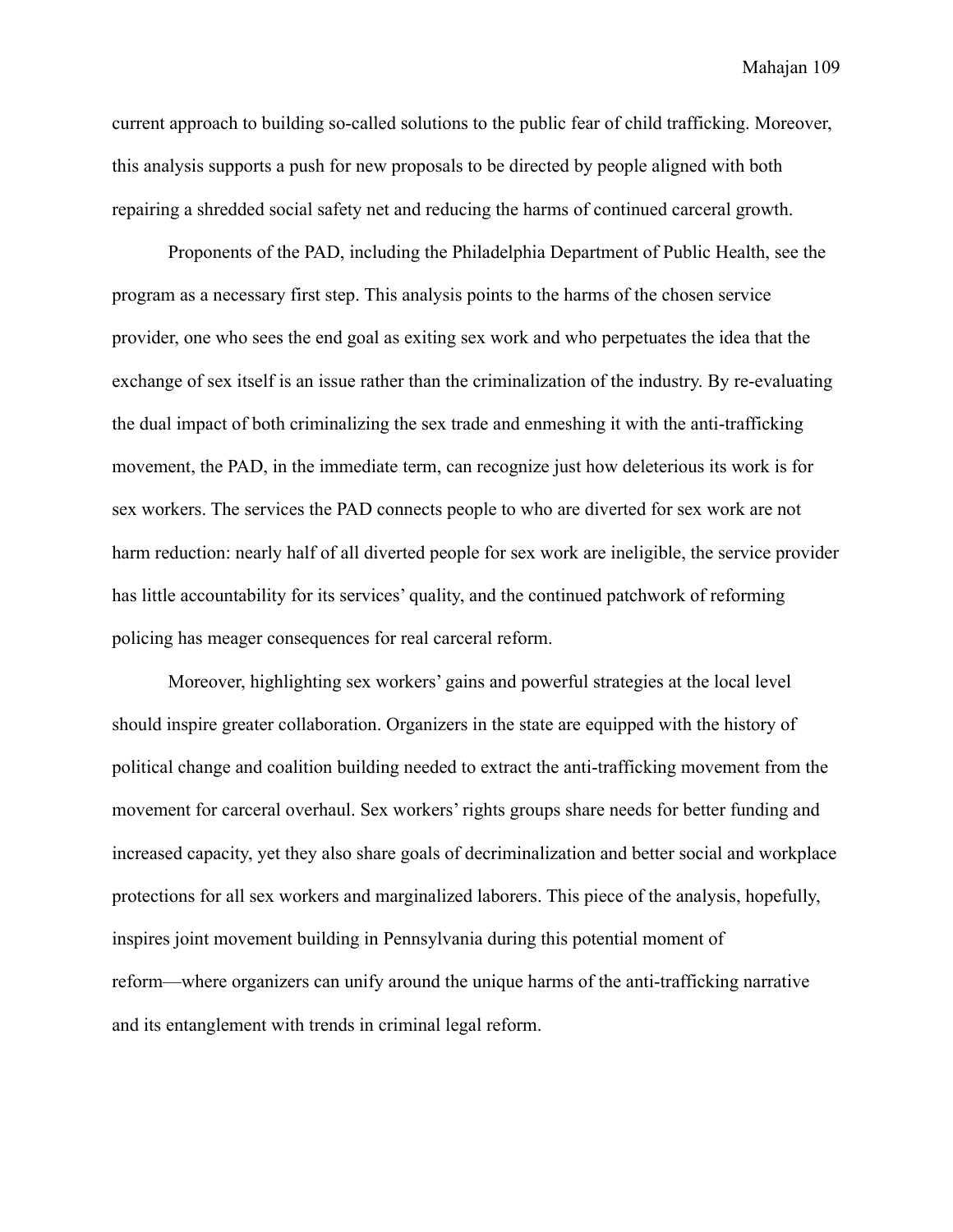Mahajan 110

Where people who organize around the rights for sex workers have been excluded has resulted in ineffective, punitive, and generally damaging consequences for sex workers' rights, protections for people who have experienced trafficking, and carceral reform alike. Where sex workers' rights groups have aligned with criminal legal officials, as with DA Krasner and Project Dawn, significant harms have been ameliorated. Including sex workers' rights organizers builds pathways to broader social, racial, and economic justice. A political environment that is receptive to the decriminalization of and inclusion of rights for people involved in sex work—a form of labor that falls at the intersection of moral, social, economic, gender, and racial marginalization—is a political environment receptive to rebuilding and reimagining carceral, social, and economic systems that are supportive of and healing for all. The Pennsylvania sex worker-led push against the harms of the anti-trafficking movement—while small, while fragmented, while facing criminalization from federal, state, and local levels—has been the core of a movement that has persisted for nearly five decades in the United States. By recognizing the Pennsylvania-specific barriers to sex workers' rights, it can grow stronger and more unified in those to come.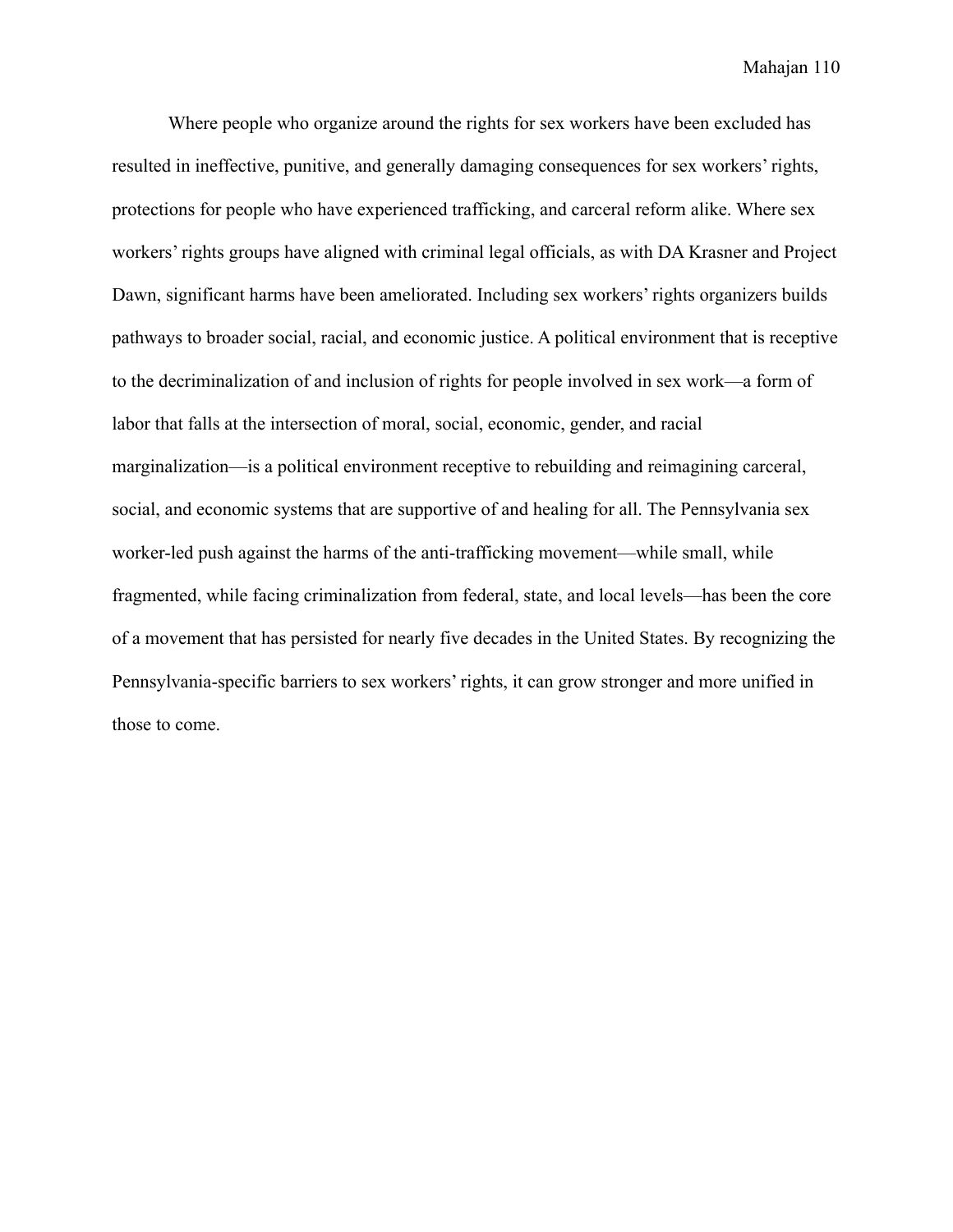## **Table of Interviewees**

| <b>Interviewee</b>                        | Role                                                   | <b>Date</b>                              |
|-------------------------------------------|--------------------------------------------------------|------------------------------------------|
| Mary DeFusco                              | Project Dawn Court                                     | January 25, 2022                         |
| <b>Amber Goltz</b>                        | Women Organized Against Rape                           | February 2, 2022                         |
| Lesha Sanders                             | Project Dawn Court                                     | February 7, 2022 and<br>February 8, 2022 |
| Heather LaRocca and<br><b>Susan Jones</b> | A New Day to Stop Human Trafficking<br>Philadelphia    | February 7, 2022                         |
| Anish Raj                                 | <b>Adolescent Protection Collaborative</b>             | February 10, 2022                        |
| Maggie Oates                              | Sex Workers Outreach Project<br>(Pittsburgh)           | February 11, 2022                        |
| Naiymah Sanchez                           | American Civil Liberties Union                         | February 11, 2022                        |
| Oren Gur and Dana<br><b>Bazelon</b>       | Office of the Philadelphia District<br>Attorney        | February 15, 2022                        |
| Evan Anderson                             | Police-Assisted Diversion Program<br>Evaluator         | February 21, 2022                        |
| Greg Rowe                                 | Pennsylvania District Attorneys<br>Association         | February 23, 2022                        |
| Mae West                                  | Almanac Dance Circus Theatre                           | February 27, 2022                        |
| <b>Summer Lee</b>                         | Pennsylvania House of Representatives                  | March 1, 2022                            |
| Gabrielle Monroe                          | Decrim PA                                              | March 1, 2022                            |
| Raani Begum and<br>Sultana Bibi           | Project SAFE and Philadelphia Red<br>Umbrella Alliance | March 23, 2022                           |

*\*All interviews were conducted by the author over Zoom, with the exception of an in-person observation of Project Dawn Court. Conversations were recorded and transcribed with verbal consent from participants. Recordings and transcripts were deleted after completion of the project.*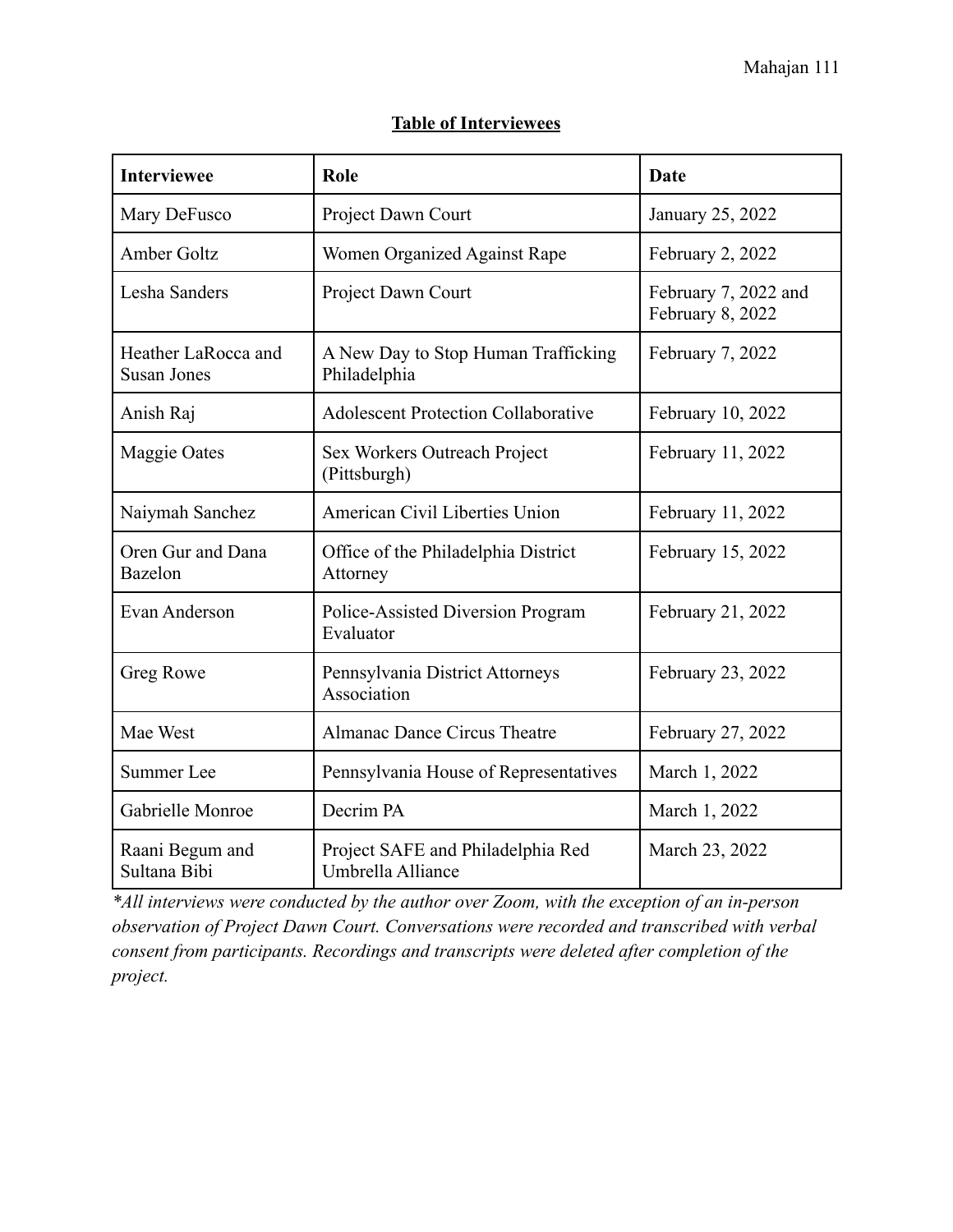## **Bibliography**

18 Pa. Cons. Stat. § 2810, 3001, 3026, 3053, 3056, 3061-3065 (2018).

- 18 Pa. Cons. Stat. § 3001, 3011-3025, 3031-3032, 3051-3055, 3071-3072 (2014).
- 18 Pa. Cons. Stat. § 3001, 3026, 3056, 3061-3065 (2018).
- 18 Pa. Cons. Stat. § 3002 (2006).
- 18 Pa. Cons. Stat. § 5902, proposed amendment H.B. 1381 (2021).

42 Pa. Cons. Stat. § 6328 (2018).

- "#savePA Sign On Letter." Office of Representative Summer Lee, August 31, 2020, [https://docs.google.com/document/d/1ZsPMAdFbZ2OAr8yRlEd3pAyKEsT-84ZF71AXzYA](https://docs.google.com/document/d/1ZsPMAdFbZ2OAr8yRlEd3pAyKEsT-84ZF71AXzYAXQpw/edit?fbclid=IwAR3s2GcBsDfR8O3B79R4kOi7TlIyqU5zlCocqs6XoBvVed6nBeqmq7BsbYg) [XQpw/edit?fbclid=IwAR3s2GcBsDfR8O3B79R4kOi7TlIyqU5zlCocqs6XoBvVed6nBeqmq](https://docs.google.com/document/d/1ZsPMAdFbZ2OAr8yRlEd3pAyKEsT-84ZF71AXzYAXQpw/edit?fbclid=IwAR3s2GcBsDfR8O3B79R4kOi7TlIyqU5zlCocqs6XoBvVed6nBeqmq7BsbYg) [7BsbYg](https://docs.google.com/document/d/1ZsPMAdFbZ2OAr8yRlEd3pAyKEsT-84ZF71AXzYAXQpw/edit?fbclid=IwAR3s2GcBsDfR8O3B79R4kOi7TlIyqU5zlCocqs6XoBvVed6nBeqmq7BsbYg).
- "A Look Back: Building a Human Trafficking Legal Framework." The Polaris Project, September 2019,, <https://polarisproject.org/wp-content/uploads/2019/09/2014-Look-Back.pdf>.
- "Act 1 (2020): Pennsylvania's Buyer Beware Act." The Institute to Address Commercial Sexual Exploitation, Villanova University, March 2020, <https://cseinstitute.org/wp-content/uploads/2020/03/Act-1-2020-3.20.pdf>.
- "Act 105: Pennsylvania's First Comprehensive Anti Trafficking Law on the Books." The Institute to Address Commercial Sexual Exploitation, Villanova University, accessed March 24, 2022, <http://cseinstitute.org/wp-content/uploads/2016/12/Act-105-Law-on-the-Books.pdf>.
- Anderson, Evan Ruth Shefner, Rebecca Koppel et. al. "Experiences with the Philadelphia police-assisted diversion program: A qualitative Study." *International Journal of Drug Policy* 100 (2022).
- "Anti-Human Trafficking Initiatives: Programs that move victims of trafficking to God-centered self-reliance." Salvation Army, accessed March 20, 2022, [https://www.salvationarmyusa.org/usn/fight-human-trafficking/.](https://www.salvationarmyusa.org/usn/fight-human-trafficking/)
- Agustín, Laura. "Becoming Aware of Awareness-Raising as Anti-trafficking Tactic." The Naked Anthropologist, accessed 25 March 2022, [https://www.lauraagustin.com/becoming-aware-of-awareness-raising-as-anti-trafficking-tacti](https://www.lauraagustin.com/becoming-aware-of-awareness-raising-as-anti-trafficking-tactic) [c](https://www.lauraagustin.com/becoming-aware-of-awareness-raising-as-anti-trafficking-tactic).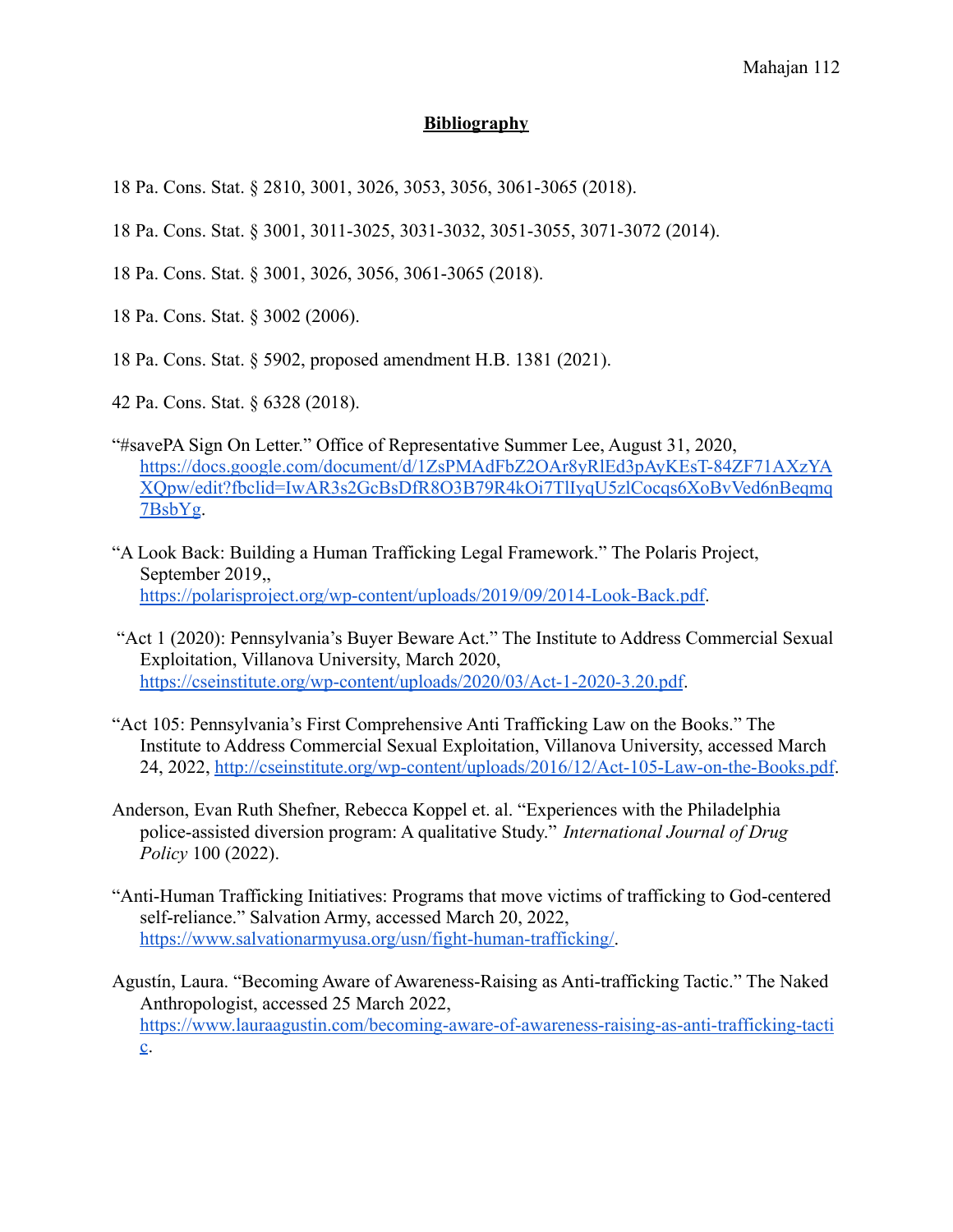- Bauer, Mark S., et. al. "An introduction to implementation science for the non-specialist." BMC Psychology 3, no.1 (September 16, 2015):32. <https://www.ncbi.nlm.nih.gov/pmc/articles/PMC4573926/>
- Barnett, Jessica. "Buyer Beware Act: Penalizing Patrons of Trafficking." *Greenlight Operation*, September 17, 2019, [https://www.greenlightoperation.org/blog/2019-9-15-buyer-beware-act-penalizing-patrons-of](https://www.greenlightoperation.org/blog/2019-9-15-buyer-beware-act-penalizing-patrons-of-trafficking/) [-trafficking/.](https://www.greenlightoperation.org/blog/2019-9-15-buyer-beware-act-penalizing-patrons-of-trafficking/)
- Begum, Raani and Sultana Bibi. "Destigmatize, Decriminalize, Decarcerate: A Racial Justice Lens on Sex Worker Rights and Harm Reduction." Philadelphia Red Umbrella Alliance, July 22, 2021, [https://www.phillyrua.com/blog/destigmatize-decriminalize-decarcerate-a-racial-justice-lens](https://www.phillyrua.com/blog/destigmatize-decriminalize-decarcerate-a-racial-justice-lens-on-sex-worker-rights-and-harm-reduction)[on-sex-worker-rights-and-harm-reduction](https://www.phillyrua.com/blog/destigmatize-decriminalize-decarcerate-a-racial-justice-lens-on-sex-worker-rights-and-harm-reduction).
- Begum, Raani and Sultana Bibi. "Destigmatize, Decriminalize, Decarcerate: On Sex Work and Harm Reduction." Webinar at Project SAFE and Philadelphia Red Umbrella Alliance, Zoom, September 21, 2022.
- Begum, Raani and Sultana Bibi. "Intersecting Conversations and Joint Movement Building." Webinar at Project SAFE and Philadelphia Red Umbrella Alliance, Zoom, September 28, 2022.
- Bernstein, Elizabeth, *Brokered Subjects: Sex, Trafficking, and the Politics of Freedom*. Chicago: University of Chicago Press, 2018.
- Bernstein, Elizabeth, "Carceral politics as gender justice? The "traffic in women" and neoliberal circuits of crime, sex, and right.," Theory and Society 41, no. 3 (May 2012): 233-59, [https://www.jstor.org/stable/41475719.](https://www.jstor.org/stable/41475719)
- Bernstein, Elizabeth. "Militarized Humanitarianism Meets Carceral Feminism: The Politics of Sex, Rights, and Freedom in Contemporary Anti-Trafficking Campaigns." *Journal of Women in Culture and Society* 36, no. 11 (2010): 45-71.
- Bernstein, Elizabeth, Janet R. Jakobsen, and Jacqueline Heinen. "Sex, Secularism and Religious Influence in US Politics." *Cahiers du Genre 3*, no. 3 (2012): 183-201.
- Bernstein, Elizabeth. "Trafficking." In *The Routledge History of American Sexuality,* edited by Kevin P. Murphy, Jason Ruiz and David Serlin. Abingdon: Routledge, March 2, 2020.
- Bertozzi, Sarah S. "Vicious Geography: The Spatial Organization of Prostitution in Twentieth Century Philadelphia." *College Undergraduate Research Electronic Journal,* (December 20, 2005), [https://repository.upenn.edu/curej/15/.](https://repository.upenn.edu/curej/15/)
- Best Practices Policy Project. "Politics and Chill." Webinar at Best Practices Policy Project, Zoom, January 14, 2022.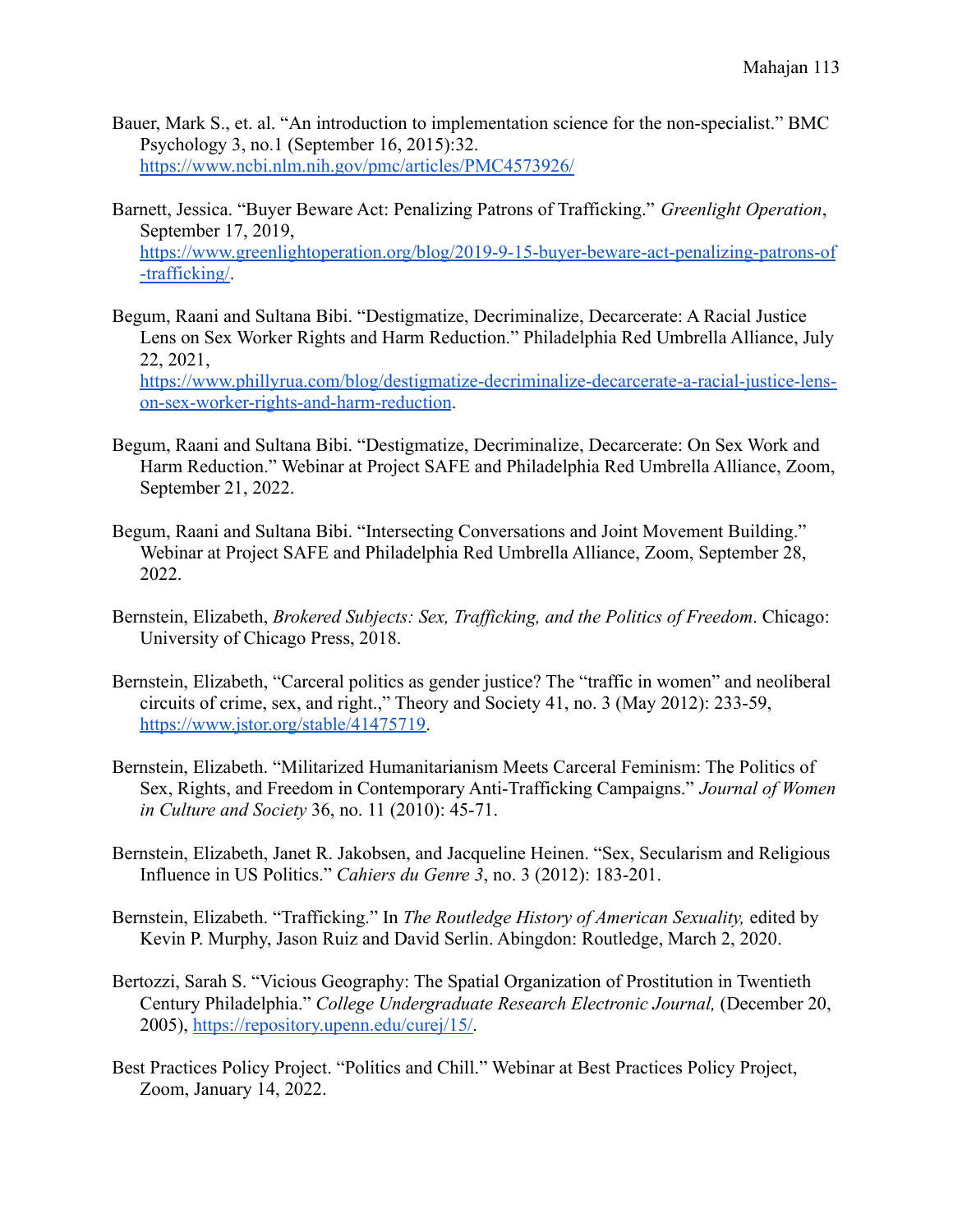"Bill Information (history) - senate Bill 1381; Regular Session 2013-2014." accessed December 12, 2021,

[https://www.legis.state.pa.us/cfdocs/billInfo/billInfo.cfm?sYear=2021&sInd=0&body=S&typ](https://www.legis.state.pa.us/cfdocs/billInfo/billInfo.cfm?sYear=2021&sInd=0&body=S&type=B&bn=554) [e=B&bn=554](https://www.legis.state.pa.us/cfdocs/billInfo/billInfo.cfm?sYear=2021&sInd=0&body=S&type=B&bn=554)

- "Bill Information: Senate Bill 913, Regular Session 2021-2022." accessed December 17, 2021. [https://www.legis.state.pa.us/cfdocs/billInfo/billInfo.cfm?sYear=2021&sInd=0&body=S&ty](https://www.legis.state.pa.us/cfdocs/billInfo/billInfo.cfm?sYear=2021&sInd=0&body=S&type=B&bn=0913) [pe=B&bn=0913.](https://www.legis.state.pa.us/cfdocs/billInfo/billInfo.cfm?sYear=2021&sInd=0&body=S&type=B&bn=0913)
- Blumgart, Jake. "Therapy at Gunpoint: Can This Controversial Philly Program Put an End to Sex Work?." Talking Points Memo. February 24, 2015. <https://talkingpointsmemo.com/theslice/can-dawn-court-solve-a-problem-like-prostitution>.
- Bond, Courtenay Harris. "Health Department hiring two new specialists as 'tranq' infiltrates nearly all street drugs in Philadelphia." *BillyPenn,* February 2, 2022, [https://billypenn.com/2022/02/02/tranq-philadelphia-wound-care-opioid-crisis-health-depart](https://billypenn.com/2022/02/02/tranq-philadelphia-wound-care-opioid-crisis-health-department-hiring/) [ment-hiring/.](https://billypenn.com/2022/02/02/tranq-philadelphia-wound-care-opioid-crisis-health-department-hiring/)
- "Buyer Beware Act." PA State Rep. Seth Grove, accessed March 8, 2022, <http://www.repgrove.com/buyerbeware>. Stiletto's Inc., for example, was a Philadelphia organizing group which grew as a Black sex workers' collective under the guidance of Bamm Rose during the Covid-19 pandemic. Rose still characterizes Stiletto's Inc. as an organizing body, and she is an active and powerful member of the sex workers' rights community. However, disagreements on philosophies for decriminalization combined with "compound trauma and compound marginalization" ultimately led to members of the group leaving. Today, the group functions primarily as a mutual aid organization and information-sharing resource with future plans to organize around sex workers' and strippers' rights in Philadelphia.<sup>303</sup>
- Cann Deanna, Sayward E. Harrison, and Shan Qiao."Historical and Current Trends in HIV Criminalization in South Carolina: Implications for the Southern HIV Epidemic." *AIDS and Behavior* 23, no. 3 (October 2019): 233-241, <https://www.ncbi.nlm.nih.gov/pmc/articles/PMC7182101/#R12>.
- Casper, Monica J. and Lisa Jean Moore. *Missing Bodies: The Politics of Visibility.* New York: New York University Press, 2009.
- Castro, Alysa. "Better in Theory: The Road to Prostitution Reform in Pennsylvania." *Rutgers Journal of Law & Public Policy* 9, no. 1 (2012): 37-71.
- Chateauvert, Melinda. *Sex Workers Unite: A History of the Movement from Stonewall to SlutWalk.* Boston: Beacon Press, 2014.

<sup>303</sup> West, interview.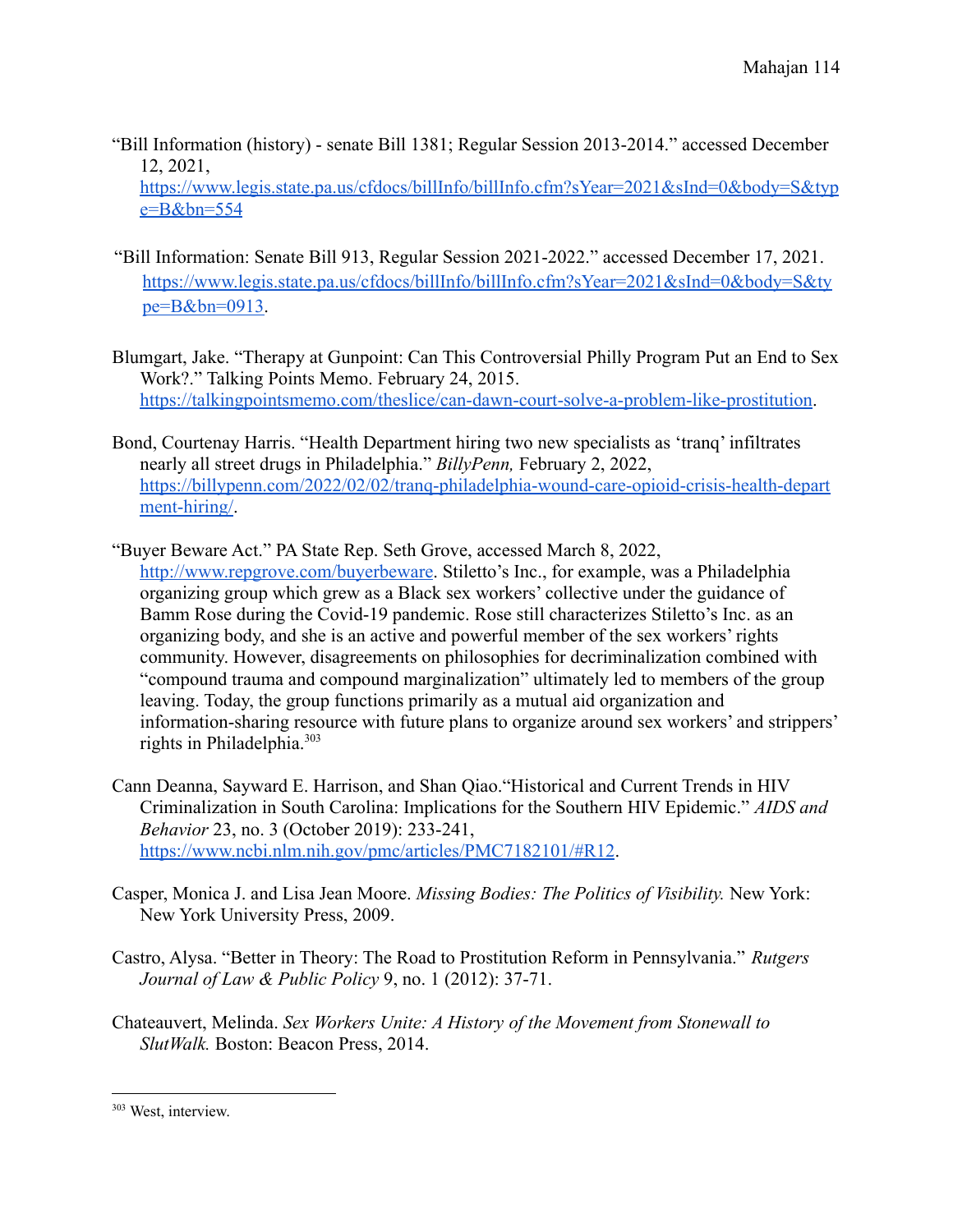- Cohen, Cathy J. *The Boundaries of Blackness: AIDS and the Breakdown of Black Politics.* Chicago: University of Chicago Press, 1999.
- Clark, John, Patricia Hardyman, and Henry D. Alan. "The Impact of 'Three Strikes and You're Out." *Punishment and Society* 1, no. 2 (October 1999): 131-162, [10.1177/14624749922227757.](https://doi-org.proxy.library.upenn.edu/10.1177/14624749922227757)
- Connelly, Laura. "The 'Rescue Industry': The blurred line between help and hindrance." *Graduate Journal of Social Science* 11, no. 2 (February 2015): 154-160.
- Cordoba, Ammar. "Politics is the heart of all sex worker organizing." *Open Democracy*, April 16 2020, [https://www.opendemocracy.net/en/beyond-trafficking-and-slavery/politics-heart-all-sex-wor](https://www.opendemocracy.net/en/beyond-trafficking-and-slavery/politics-heart-all-sex-worker-organising/) [ker-organising/.](https://www.opendemocracy.net/en/beyond-trafficking-and-slavery/politics-heart-all-sex-worker-organising/)
- "CSE Institute Attends Ceremonial Signing of Safe Harbor Law." The Institute to Address Commercial Sexual Exploitation, Villanova University, November 13, 2018, <https://cseinstitute.org/cse-institute-attends-ceremonial-signing-of-safe-harbor-law/>.
- "Decriminalize Sex Work for Public Health." *Decriminalize Sex Work: End Human Trafficking. Promote Health and Safety.,* January 8, 2021, [https://decriminalizesex.work/why-decriminalization/briefing-papers/decriminalize-sex-work](https://decriminalizesex.work/why-decriminalization/briefing-papers/decriminalize-sex-work-for-public-health/) [-for-public-health/](https://decriminalizesex.work/why-decriminalization/briefing-papers/decriminalize-sex-work-for-public-health/).
- "Decriminalize Sex Work Pennsylvania." ACLU Pennsylvania, accessed January 28, 2022, [https://www.aclupa.org/en/decriminalize-sex-work-philadelphia.](https://www.aclupa.org/en/decriminalize-sex-work-philadelphia)
- "Details for House RCS No. 1487." House of Representatives Session of 2013-2014 Regular Session. House Roll Calls, Senate Bill 75 PN 2188, Wednesday June 25, 2014, [https://www.legis.state.pa.us/CFDOCS/Legis/RC/Public/rc\\_view\\_action2.cfm?sess\\_yr=2013](https://www.legis.state.pa.us/CFDOCS/Legis/RC/Public/rc_view_action2.cfm?sess_yr=2013&sess_ind=0&rc_body=H&rc_nbr=1487)  $&$ sess ind=0 $&$ rc body=H $&$ rc nbr=1487.
- Dewey, Susan, and Tonia St. Germain. *Women of the Street: How the Criminal Justice-Social Services Alliance Fails Women in Prostitution*. New York: New York University Press, 2017.
- Doe-Simkins, Maya and Alice Bell. "Opioid overdose prevention and related trauma: incorporating overdose prevention, response, and experience into substance use disorder treatment." Illinois Co-Occurring Center for Excellence, Heartland Health Outreach, 2014, [http://prescribetoprevent.org/wp2015/wp-content/uploads/Incorporating-OD-into-SUD-Tx-1](http://prescribetoprevent.org/wp2015/wp-content/uploads/Incorporating-OD-into-SUD-Tx-12.141.pdf) [2.141.pdf.](http://prescribetoprevent.org/wp2015/wp-content/uploads/Incorporating-OD-into-SUD-Tx-12.141.pdf)
- Dorf, Julie. "Sex Worker Health and Rights: Where is the Funding?" Sexual Health and Rights Project, Open Society Institute, June, 2006, [https://www.opensocietyfoundations.org/uploads/045e12f7-4389-4460-9c4d-48a38bece3cd/](https://www.opensocietyfoundations.org/uploads/045e12f7-4389-4460-9c4d-48a38bece3cd/where.pdf) [where.pdf](https://www.opensocietyfoundations.org/uploads/045e12f7-4389-4460-9c4d-48a38bece3cd/where.pdf).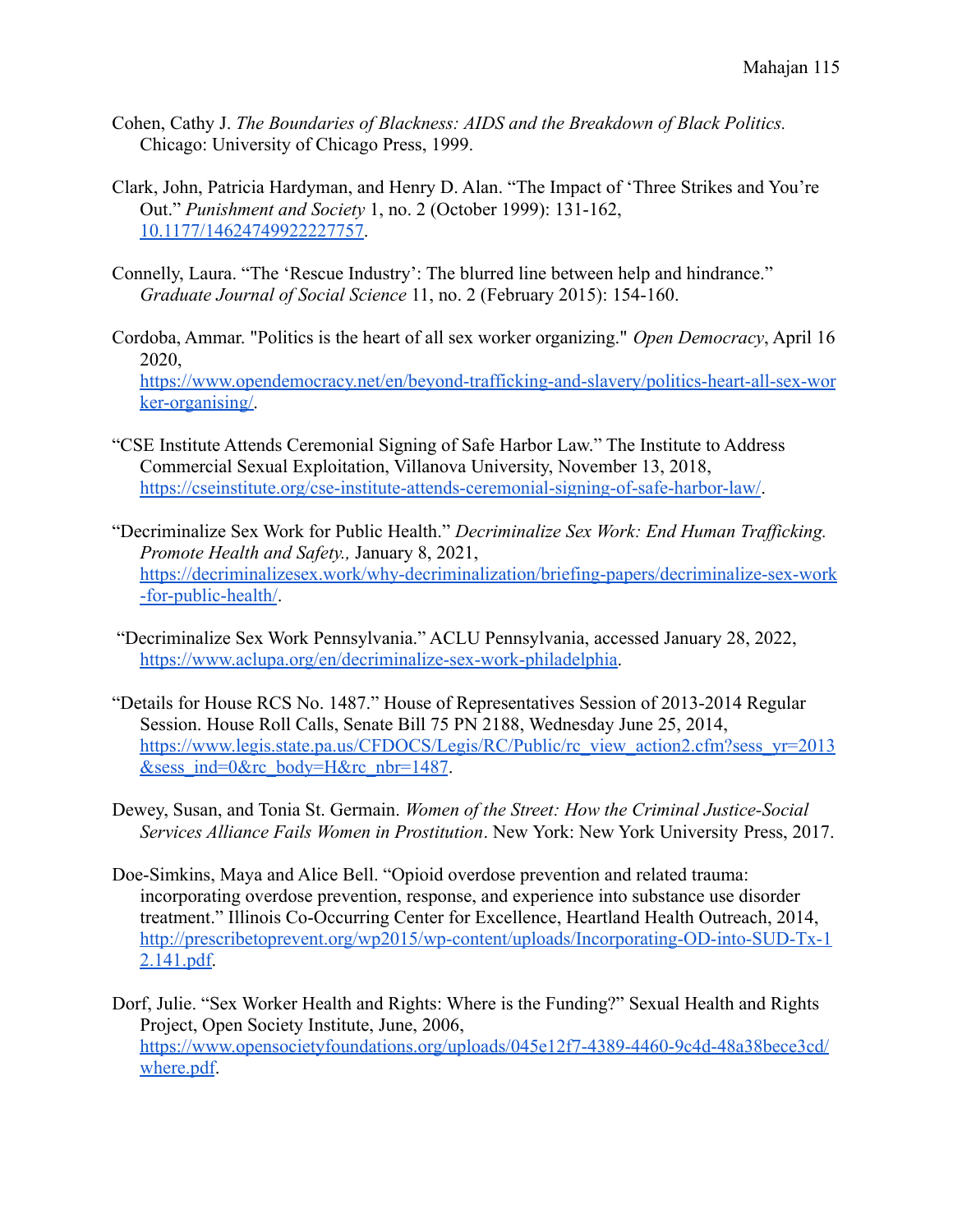- "Drug Courts." *U.S. Department of Justice,* Office of Justice Programs, August, 2021, [https://www.ojp.gov/pdffiles1/nij/238527.pdf.](https://www.ojp.gov/pdffiles1/nij/238527.pdf)
- "Drug Courts Are Not the Answer: Toward a Health-Centered Approach to Drug Use." The Drug Policy Alliance, accessed March 7, 2022. [https://drugpolicy.org/sites/default/files/Drug%20Courts%20Are%20Not%20the%20Answer](https://drugpolicy.org/sites/default/files/Drug%20Courts%20Are%20Not%20the%20Answer_Final2.pdf) Final2.pdf.
- Duggan, Lisa. "Sex wars," in *Encyclopedia of Lesbian, Gay, bisexual and transgendered history in America,* edited by Marc Stein. New York: Charles Scribner's Sons, 2004.
- Elmes, Jocelyn et. al. "Effect of police enforcement and extreme social inequalities on violence and mental health among women who sell sex: findings from a cohort study in London, UK." *Journal of Sexually Transmitted Infections* 2021, (October 26, 2021), [https://sti.bmj.com/content/sextrans/early/2021/10/26/sextrans-2021-055088.full.pdf.](https://sti.bmj.com/content/sextrans/early/2021/10/26/sextrans-2021-055088.full.pdf)
- FitzGerald, Sharron, Maggie O'Neill, and Gillian Wylie. "Social justice for sex workers as a 'politics of doing': Research, policy and practice." *Irish Journal of Sociology* 28, no. 3 (2020): 257-279, doi:10.1177/0791603520911344.
- Forbes, Anna and Sarah Elspeth Patterson. "The Evidence is in: Decriminalizing Sex Work is Critical to Public Health." HIV Law & Policy, August 13, 2014, [https://www.hivlawandpolicy.org/resources/evidence-decriminalizing-sex-work-critical-publi](https://www.hivlawandpolicy.org/resources/evidence-decriminalizing-sex-work-critical-public-health-anna-forbes-and-sarah-elspeth) [c-health-anna-forbes-and-sarah-elspeth.](https://www.hivlawandpolicy.org/resources/evidence-decriminalizing-sex-work-critical-public-health-anna-forbes-and-sarah-elspeth)
- "FY 2007 FY 2022 Crime Victims Fund Annual Receipts (\$ millions)." Office for Victims of Crime, last updated 28 February 2022, [https://ovc.ojp.gov/about/crime-victims-fund/fy-2007-2022-cvf-annual-receipts.pdf.](https://ovc.ojp.gov/about/crime-victims-fund/fy-2007-2022-cvf-annual-receipts.pdf)
- Gambardello, Joseph A. "Lawsuits say 3 Philly hotels ignored sex slavery on their properties." Philadelphia Inquirer, March 27, 2019. [https://www.inquirer.com/news/philadelphia/sex-trafficking-lawsuit-hotels-philadelphia-2019](https://www.inquirer.com/news/philadelphia/sex-trafficking-lawsuit-hotels-philadelphia-20190327.html) [0327.html](https://www.inquirer.com/news/philadelphia/sex-trafficking-lawsuit-hotels-philadelphia-20190327.html).
- Grant, Melissa Gira. "In Allegheny County, People Arrested with Cell Phones can be Charged with Possessing Instruments of Crime.'" *The Appeal,* October 31, 2018, [https://theappeal.org/in-allegheny-county-people-arrested-with-cell-phones-can-be-charged](https://theappeal.org/in-allegheny-county-people-arrested-with-cell-phones-can-be-charged-with-possessing-instruments-of-crime/)[with-possessing-instruments-of-crime/](https://theappeal.org/in-allegheny-county-people-arrested-with-cell-phones-can-be-charged-with-possessing-instruments-of-crime/).
- Gonnerman, Jennifer. "Kalief Browder, 1993-2015." *The New Yorker*, June 7, 2015, <http://www.newyorker.com/news/news-desk/kalief-browder-1993-2015>
- Gottschalk, Marie. *Caught: The Prison State and the Lockdown of American Politics*. Princeton: Princeton University Press, 2016.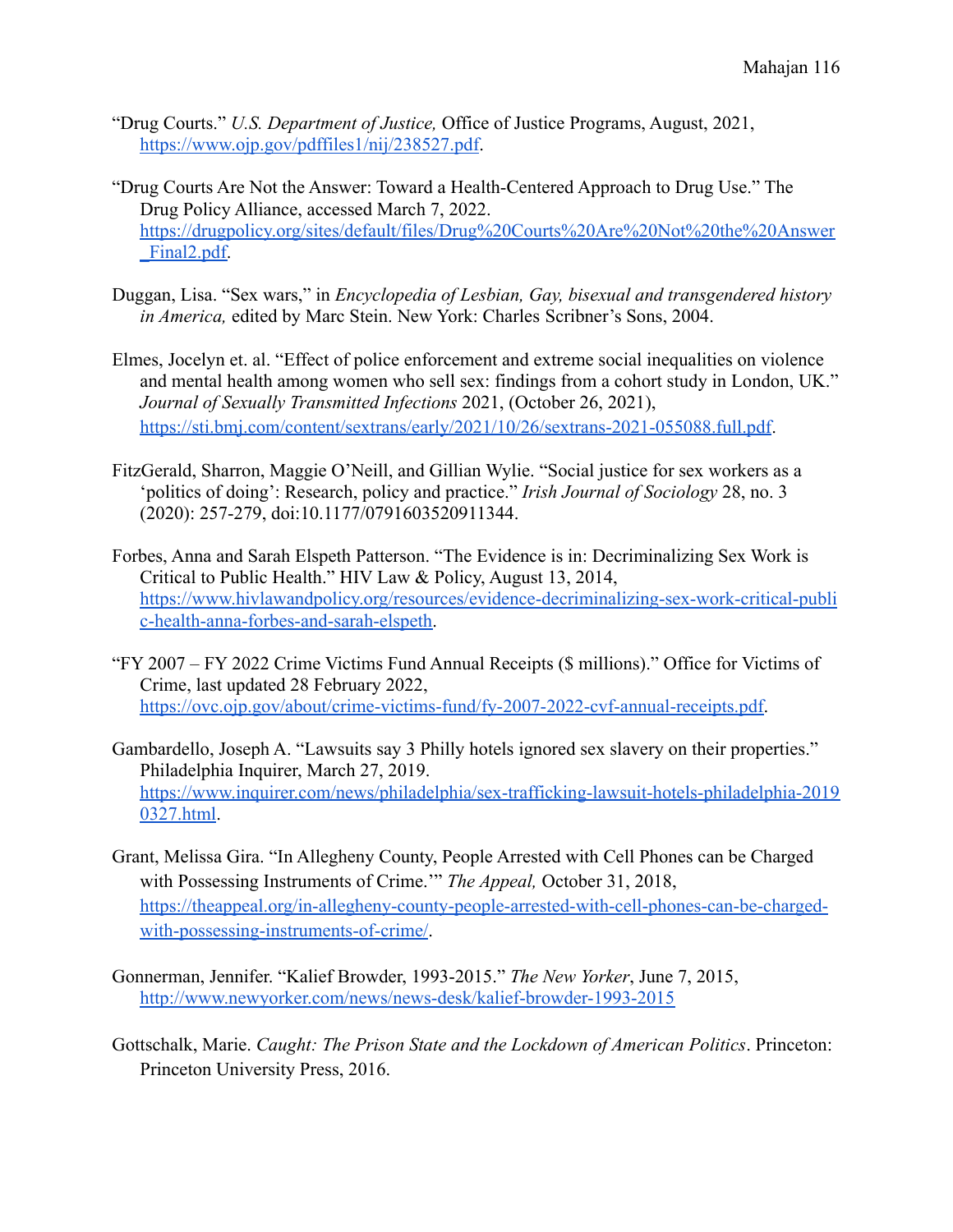- Gottschalk, Marie. *The Prison and the Gallows: The Politics of Mass Incarceration in America.* Cambridge: Cambridge University Press, 2006.
- "Governor Wolf Signs Five Anti-Trafficking Bills." The Institute to Address Commercial Sexual Exploitation, Villanova University, July 9, 2021, <https://cseinstitute.org/governor-wolf-signs-five-anti-trafficking-bills/>.
- Gruber, Aya. *The Feminist War on Crime: The Unexpected Role of Women's Liberation in Mass Incarceration*. University of California Press, 2020.
- Hail-Jares, Katie, Corey S. Shdaimah, and Chrysanthi S. Leon, eds. *Challenging Perspectives on Street-Based Sex Work.* Philadelphia: Temple University Press. 2017.
- Heynen, Robert and Emily van der Meulen. "Anti-trafficking saviors: Celebrity, slavery, and branded activism." *Crime Media Culture* (2021): 1-23.
- "HIV Criminalization Laws Map." Temple University Center for Public Health Law Research, [https://phlr.org/product/hiv-criminalization-laws-map,](https://phlr.org/product/hiv-criminalization-laws-map) accessed February 6, 2022.
- "Human Rights for Sex Workers: An Interview with Melinda Chateauvert." Beacon Broadside, December 10, 2013, <https://www.beaconbroadside.com/broadside/2013/12/human-rights-for-sex-workers.html>.

"Human Trafficking." The United States Department of Justice, accessed January 20, 2022.

"Human Trafficking Expert and The Institute to Address Commercial Sexual Exploitation Co-Founder, Shea M. Rhodes, Esq. announced as the Recipient of Women Organized Against Rape's 2018 Bridge Of Courage Award." Women Organized Against Rape, February 23, 2018, [https://www.woar.org/human-trafficking-expert-institute-address-commercial-sexual-exploita](https://www.woar.org/human-trafficking-expert-institute-address-commercial-sexual-exploitation-co-founder-shea-m-rhodes-esq-announced-recipient-women-organized-rapes-2018-bridge-courag/)

[tion-co-founder-shea-m-rhodes-esq-announced-recipient-women-organized-rapes-2018-bridg](https://www.woar.org/human-trafficking-expert-institute-address-commercial-sexual-exploitation-co-founder-shea-m-rhodes-esq-announced-recipient-women-organized-rapes-2018-bridge-courag/) [e-courag/](https://www.woar.org/human-trafficking-expert-institute-address-commercial-sexual-exploitation-co-founder-shea-m-rhodes-esq-announced-recipient-women-organized-rapes-2018-bridge-courag/).

"Input from the Black Sex Worker Collective, Best Practices Policy Project, the Outlaw Project, Desiree Alliance and New Jersey Red Umbrella Alliance for the preparation of the report of the United Nations High Commissioner for Human Rights pursuant to Human Rights Council resolution 43/1 on the "Promotion and protection of the human rights and fundamental freedoms of Africans and of people of African descent against excessive use of force and other human rights violations by law enforcement officers." *UN Human Rights Office,* December 4, 2020,

[https://www.ohchr.org/sites/default/files/Documents/Issues/Racism/RES\\_43\\_1/NGOsAndOt](https://www.ohchr.org/sites/default/files/Documents/Issues/Racism/RES_43_1/NGOsAndOthers/black-sex-worker-collective-new-jersey-red-umbrella-alliance.pdf) [hers/black-sex-worker-collective-new-jersey-red-umbrella-alliance.pdf](https://www.ohchr.org/sites/default/files/Documents/Issues/Racism/RES_43_1/NGOsAndOthers/black-sex-worker-collective-new-jersey-red-umbrella-alliance.pdf)

Jackson, Crystal A. "'Sex Workers Unite!': U.S. Sex Worker Support Networks in an Era of Criminalization." *Women's Studies Quarterly*47, no. 3/4 (2019): 169–88. https://www.jstor.org/stable/26803272.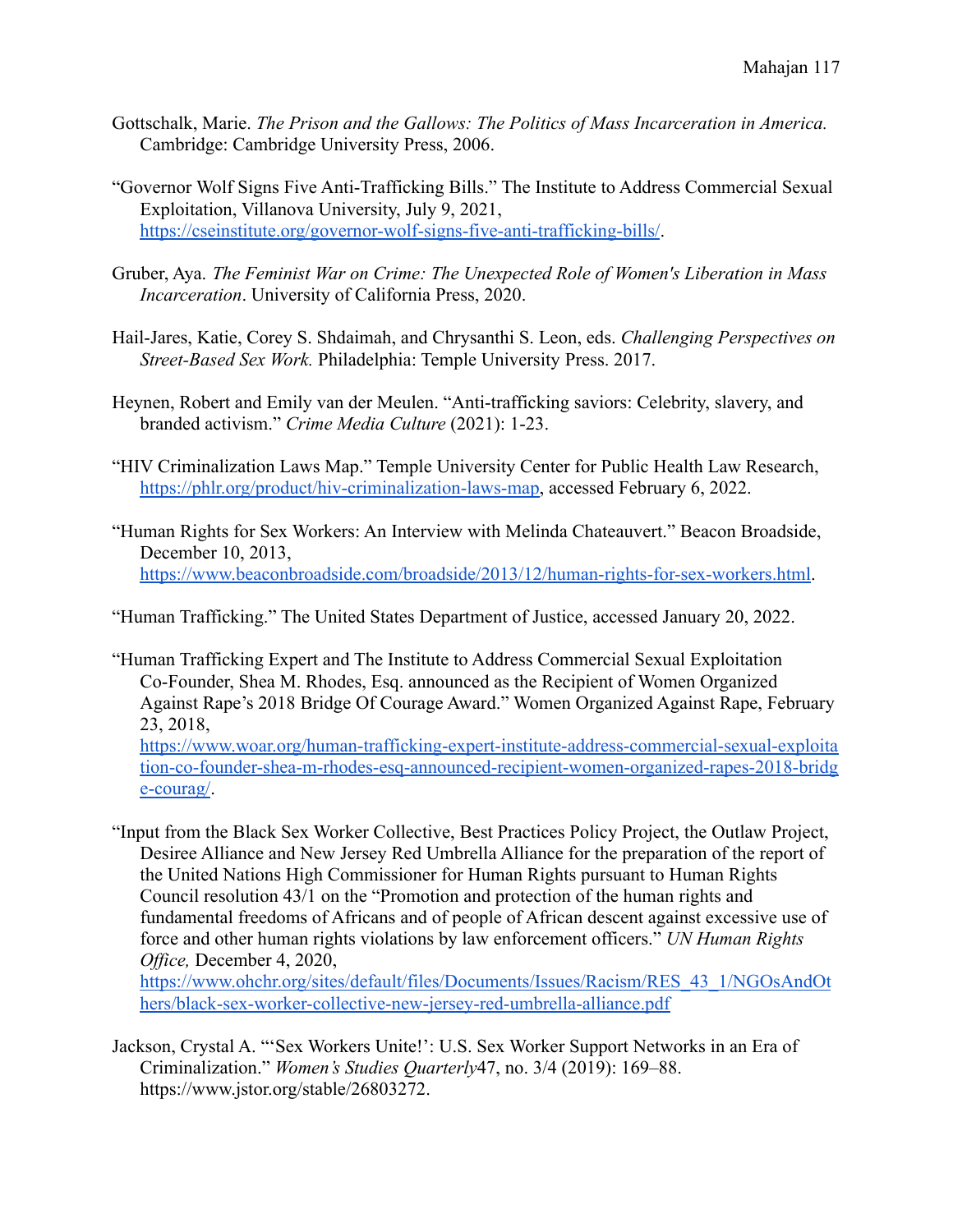- Kabeer, Naila, Ratna Sudarshan, and Kirsty Milward, eds. *Organizing Women in the Informal Economy: Beyond the Weapons of the Weak.* London: Zed Books, 2013.
- Karakatsanis, Alec. *Usual Cruelty: The Complicity of Lawyers in the Criminal Injustice System.* New York: The New Press, 2019.
- Kaye, Kerwin. *Enforcing Freedom*: Drug Courts, Therapeutic Communities, and the Intimacies of the State. New York: Columbia University Press, 2019.
- Kauffman, Erin N. "The Uniform Act on Prevention of and Remedies for Human Trafficking: State Law and The National Response to Labor Trafficking." *Journal of Legislation* 41, no. 2 (July 29, 2015): 291-328, [https://scholarship.law.nd.edu/cgi/viewcontent.cgi?article=1644&context=jleg.](https://scholarship.law.nd.edu/cgi/viewcontent.cgi?article=1644&context=jleg)
- Kendis, Becca. "Human Trafficking and Prostitution Courts: Problem Solving or Problematic?" *Case Western Reserve Law Review* 69, no. 3 (2019): 805-841, 839.
- Krasner, Larry et. al. "New Policies Announced February 15, 2018." Office of the Philadelphia District Attorney, February 15, 2018, [https://s3.documentcloud.org/documents/4415817/Philadelphia-DA-Larry-Krasner-s-Revolut](https://s3.documentcloud.org/documents/4415817/Philadelphia-DA-Larry-Krasner-s-Revolutionary-Memo.pdf) [ionary-Memo.pdf.](https://s3.documentcloud.org/documents/4415817/Philadelphia-DA-Larry-Krasner-s-Revolutionary-Memo.pdf)
- Lauger, Amy D. and Matthew R. Durose. "Human Trafficking Data Collection Activities, 2021." *Human Trafficking Data Collection Archives,* (October 2021).
- Lewinski, Allison A. et. al. Medical Care 58: S242-251. June, 2021. https://journals.lww.com/lww-medicalcare/Fulltext/2021/06001/Applied Rapid Qualitative Analysis to Develop a.4.aspx.
- Jones, Teela, Maggie O'Neill, and Jane Pitcher. *Prostitution: Sex Work, Policy & Politics*. London: SAGE Publications, 2009.
- "Testimony of the Honorable Jack Whelan, District Attorney, Delaware County, Before the Senate Judiciary Committee Regarding Senate Bill 851." Pennsylvania District Attorneys Association, September 30, 2015, [https://www.pdaa.org/testimony-of-the-honorable-jack-whelan-district-attorney-delaware-co](https://www.pdaa.org/testimony-of-the-honorable-jack-whelan-district-attorney-delaware-county-before-the-senate-judiciary-committee-regarding-senate-bill-851/) [unty-before-the-senate-judiciary-committee-regarding-senate-bill-851/](https://www.pdaa.org/testimony-of-the-honorable-jack-whelan-district-attorney-delaware-county-before-the-senate-judiciary-committee-regarding-senate-bill-851/).
- Majic, Samantha. *Sex Work Politics: From Protest to Service Provision*. Philadelphia: University of Pennsylvania Press, 2014.
- "Mann Act." Wex Definitions Team, Legal Information Institute, last modified July, 2020, [https://www.law.cornell.edu/wex/mann\\_act](https://www.law.cornell.edu/wex/mann_act)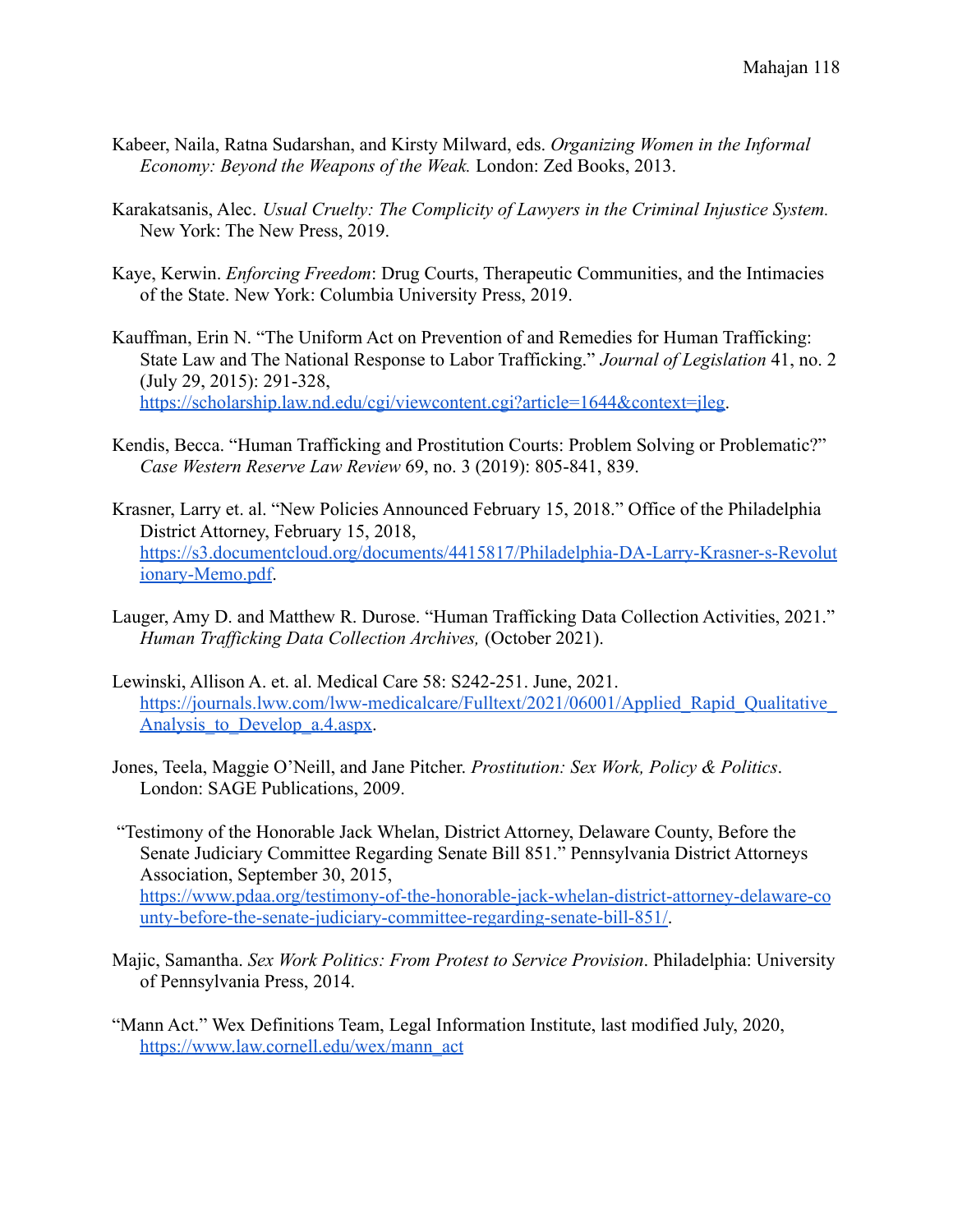Maskovsky, Jeff. "'Fighting for our lives: Poverty and AIDS activism in neoliberal Philadelphia." *Temple University ProQuest Dissertations Publishing*, November 12, 1999, [https://www.proquest.com/openview/bba8e47df10c7c517883c8d8fe317ed9/1?pq-origsite=gs](https://www.proquest.com/openview/bba8e47df10c7c517883c8d8fe317ed9/1?pq-origsite=gscholar&cbl=18750&diss=y) [cholar&cbl=18750&diss=y.](https://www.proquest.com/openview/bba8e47df10c7c517883c8d8fe317ed9/1?pq-origsite=gscholar&cbl=18750&diss=y)

- McCorkel, Jill A. *Breaking Women: Gender, Race, and the New Politics of Imprisonment.* New York: New York University Press, 2013.
- McKinley, Michelle A. "Cultural Culprits." Berkeley Journal of Gender, Law & Justice 24, no.2: 91–165. 2009. [https://cslc.law.columbia.edu/sites/default/files/content/docs/McKinley-paper-and-abstract.pd](https://cslc.law.columbia.edu/sites/default/files/content/docs/McKinley-paper-and-abstract.pdf) [f.](https://cslc.law.columbia.edu/sites/default/files/content/docs/McKinley-paper-and-abstract.pdf)
- Mercier, Andrew. "The top 25 newspapers based in Pennsylvania." MuckRack. December 31, 2019. <https://muckrack.com/blog/2019/12/31/the-top-25-newspapers-based-in-pennsylvania>.

Will Meyer. "A Green New Jail." Longreads.com, October 2019, https://longreads.com/2019/10/23/a-green-newjail/.

- Mgbako, Chi Adanna. "The Mainstreaming of Sex Workers' Rights as Human Rights." Harvard Journal of Law and Gender 43, no. 92 (2020). [https://ir.lawnet.fordham.edu/faculty\\_scholarship/1092.](https://ir.lawnet.fordham.edu/faculty_scholarship/1092)
- Micek, John L. "Report: Pa. ranks 4th nationwide in human trafficking prosecutions." *Pennsylvania Capital Star*, September 22, 2020, [https://www.penncapital-star.com/commentary/a-new-report-offers-a-vivid-look-at-the-state](https://www.penncapital-star.com/commentary/a-new-report-offers-a-vivid-look-at-the-state-of-human-trafficking-in-pa-tuesday-morning-coffee/)[of-human-trafficking-in-pa-tuesday-morning-coffee/](https://www.penncapital-star.com/commentary/a-new-report-offers-a-vivid-look-at-the-state-of-human-trafficking-in-pa-tuesday-morning-coffee/)
- "Misdemeanor Sentencing Trends." National Conference of State Legislatures' Criminal Justice Program and Pew Charitable Trust Public Safety Performance Project. NCSL. January 29, 2019,

<https://www.ncsl.org/research/civil-and-criminal-justice/misdemeanor-sentencing-trends.aspx>

- Mohammed, Aisha. "Sex workers don't need aggressive prosecution to protect themselves." *Philadelphia Inquirer,* January 14, 2019, [https://www.inquirer.com/opinion/commentary/sex-workers-rights-prosecutors-mcswain-kras](https://www.inquirer.com/opinion/commentary/sex-workers-rights-prosecutors-mcswain-krasner-20190114.html#loaded) [ner-20190114.html#loaded.](https://www.inquirer.com/opinion/commentary/sex-workers-rights-prosecutors-mcswain-krasner-20190114.html#loaded)
- moon, moses. "Symposium Introduction: Sex Workers' Rights, Advocacy, and Organizing." Columbia Human Rights Law Review 52, no. 3 (2021): 1062-1083, [http://hrlr.law.columbia.edu/hrlr/introduction-sex-workers-rights-advocacy-and-organizing/.](http://hrlr.law.columbia.edu/hrlr/introduction-sex-workers-rights-advocacy-and-organizing/)
- Mueller, Dana. "Treatment Courts and Court-Affiliated Diversion Projects for Prostitution in the United States," Chicago Coalition for the Homeless, 2011, <https://www.issuelab.org/resources/14135/14135.pdf>.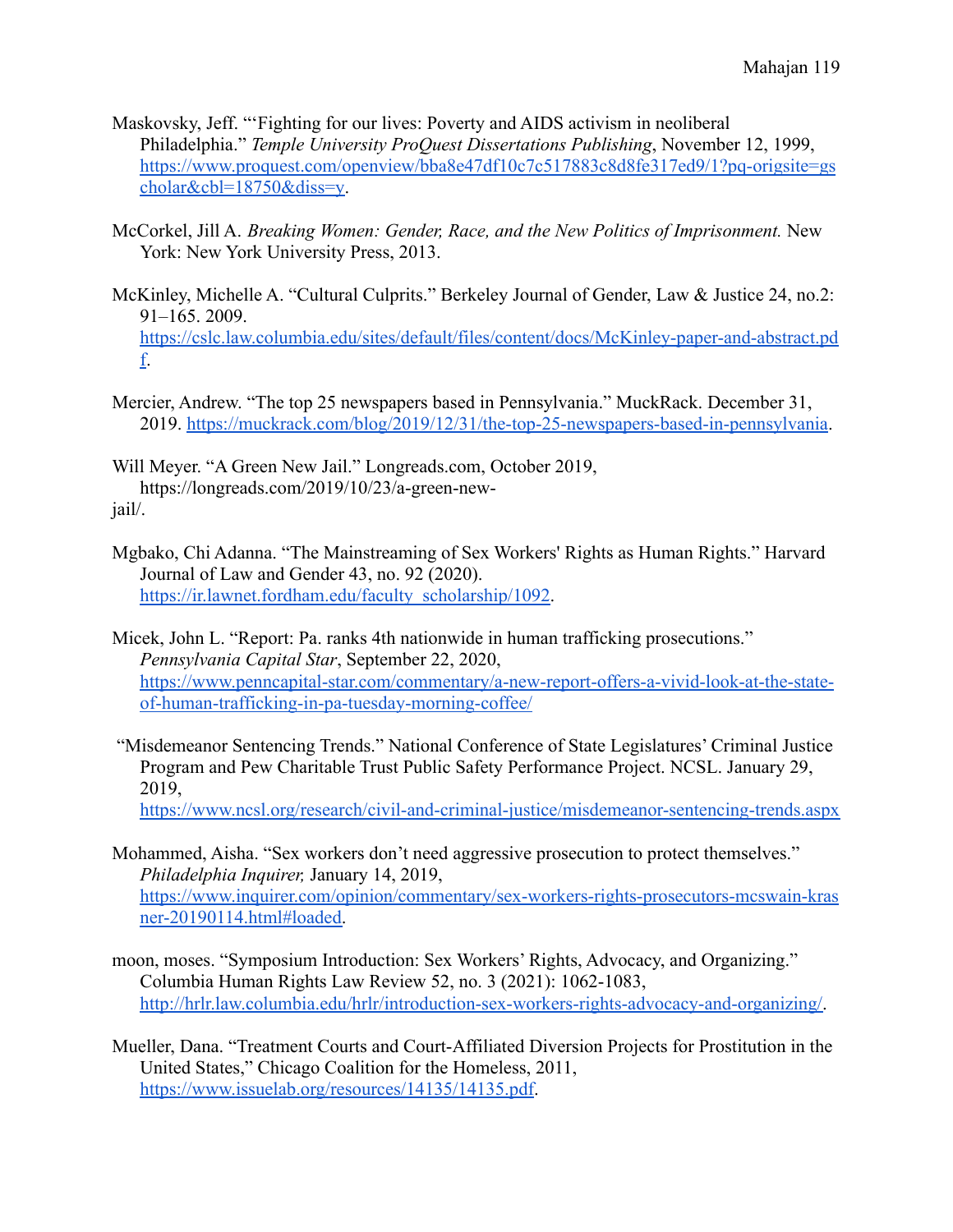- Musto, Jennifer. *Control and Protect: Collaboration, Carceral Protection, and Domestic Sex Trafficking in the United States*, Oakland, California, University of California Press, 2016.
- Myles, Brad. "Form 990 Polaris Project, 2018 Calendar Year." Return of Organization Exempt from Income Tax, 2018, <https://polarisproject.org/wp-content/uploads/2020/01/Polaris-2018-990.pdf>.
- "New Safe Harbor Law Will Protect Child Victims of Human Trafficking." Governor Tom Wolf, November 13, 2018. [https://www.governor.pa.gov/newsroom/new-safe-harbor-law-will-protect-child-victims-hum](https://www.governor.pa.gov/newsroom/new-safe-harbor-law-will-protect-child-victims-human-trafficking/) [an-trafficking/](https://www.governor.pa.gov/newsroom/new-safe-harbor-law-will-protect-child-victims-human-trafficking/).
- Norton, Dan. "Villanova launches institute aimed at commercial sexual exploitation law." *Philadelphia Business Journal,* September 9, 2015, [https://www.bizjournals.com/philadelphia/news/2015/09/09/villanova-launches-institute-aim](https://www.bizjournals.com/philadelphia/news/2015/09/09/villanova-launches-institute-aimed-at-commercial.html) [ed-at-commercial.html.](https://www.bizjournals.com/philadelphia/news/2015/09/09/villanova-launches-institute-aimed-at-commercial.html)
- NCPA Staff. "Pa. House approves bill package to protect human trafficking victims." *North Central PA,* June 8, 2021, [https://www.northcentralpa.com/news/pa-house-approves-bill-package-to-protect-human-traf](https://www.northcentralpa.com/news/pa-house-approves-bill-package-to-protect-human-trafficking-victims/article_ca1f7ce8-c765-11eb-9831-ffc34d0d0276.html) [ficking-victims/article\\_ca1f7ce8-c765-11eb-9831-ffc34d0d0276.html](https://www.northcentralpa.com/news/pa-house-approves-bill-package-to-protect-human-trafficking-victims/article_ca1f7ce8-c765-11eb-9831-ffc34d0d0276.html);
- "NSWP Consensus Statement on Sex Work, Human Rights, and the Law, Global Network of Sex Work Projects." accessed January 4, 2022, [https://www.nswp.org/sites/nswp.org/files/consensus\\_statement\\_with\\_artwork\\_final.pdf](https://www.nswp.org/sites/nswp.org/files/consensus_statement_with_artwork_final.pdf).
- O'Connor, Alice. *Poverty Knowledge: Social Science, Social Policy, and the Poor in Twentieth-Century U.S. History.* Princeton: Princeton University Press, 2001.
- "Overview: Mandatory Minimum Sentences." American Civil Liberties Union of Pennsylvania, accessed March 25, 2022, [https://aclupa.org/sites/default/files/field\\_documents/background\\_information\\_on\\_mandator](https://aclupa.org/sites/default/files/field_documents/background_information_on_mandatory_minimums.pdf) [y\\_minimums.pdf](https://aclupa.org/sites/default/files/field_documents/background_information_on_mandatory_minimums.pdf).
- "Philadelphia Treatment Court." *PHMC Forensic Services Philadelphia,* accessed March 25, 2022, <https://forensicservices.phmc.org/programs/philadelphia-treatment-court>.
- Platt, Larry. "Is Larry Krasner *Really* A Reformer?" *The Philadelphia Citizen,* April 29, 2021, <https://thephiladelphiacitizen.org/krasner-really-reformer/>.
- "Police-Assisted Diversion of Philadelphia." Philadelphia Police Department, accessed February 12, 2022, [https://www.phillypolice.com/programs-services/pad/.](https://www.phillypolice.com/programs-services/pad/)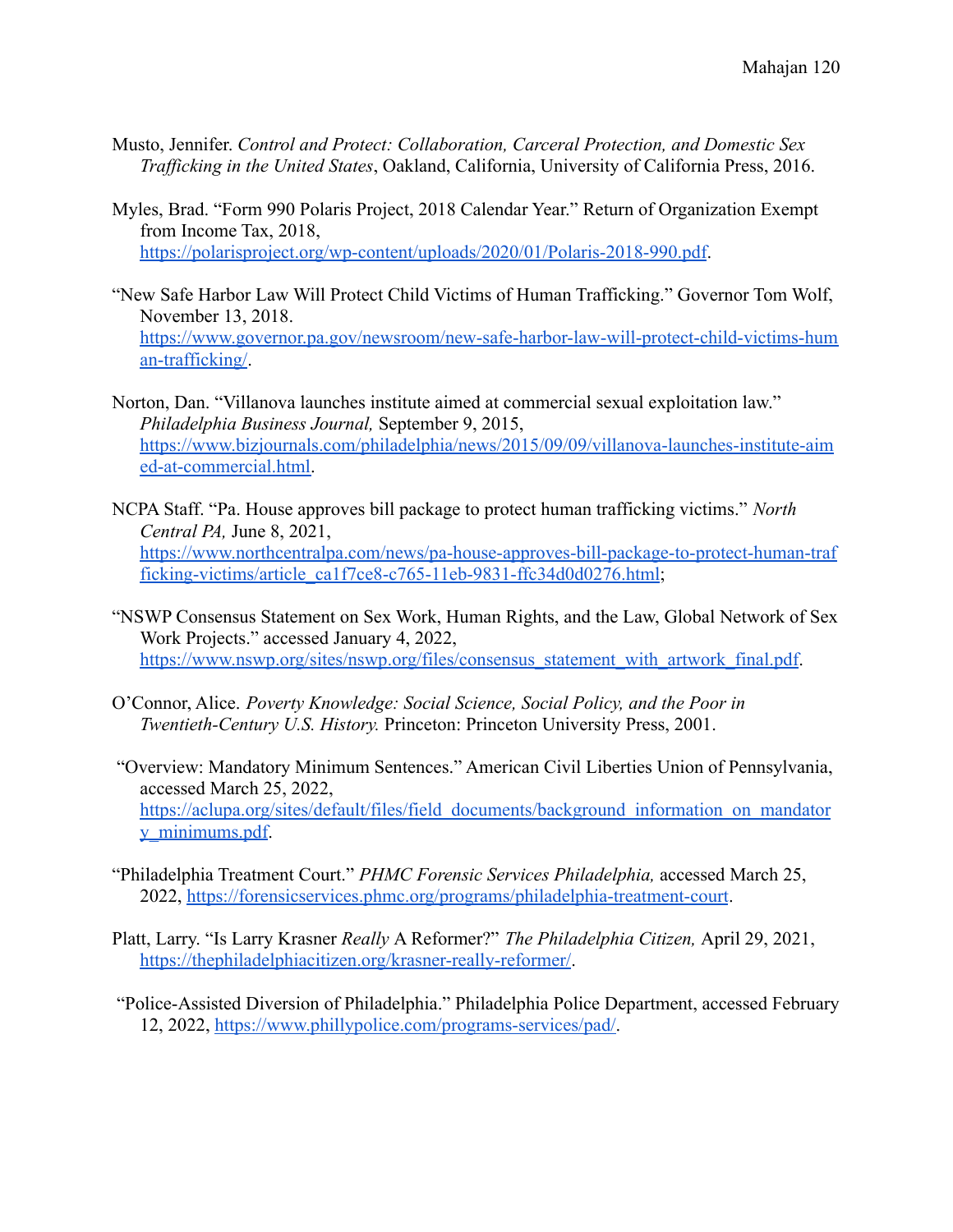- "Police Consolidation in Pennsylvania." Legislative Budget and Finance Committee, Pennsylvania General Assembly," September, 2014, [http://lbfc.legis.state.pa.us/resources/documents/reports/497.pdf.](http://lbfc.legis.state.pa.us/resources/documents/reports/497.pdf)
- "Programs To Combat Human Trafficking." Office for Victims of Crime, accessed 25 March 2022, [https://www.ncjrs.gov/ovc\\_archives/reporttonation2015/programs-to-combat-human-trafficki](https://www.ncjrs.gov/ovc_archives/reporttonation2015/programs-to-combat-human-trafficking.html) [ng.html](https://www.ncjrs.gov/ovc_archives/reporttonation2015/programs-to-combat-human-trafficking.html).

Pub. L. No. 106-386.

- Public Data Dashboard: Charges." Philadelphia District Attorney's Office, accessed March 29, 2022, <https://data.philadao.com/index.html>.
- "Reformist reforms vs. abolitionist steps in policing." *Critical Resistance,* August 2020, [http://criticalresistance.org/wp-content/uploads/2021/02/CR\\_abolitioniststeps\\_antiexpansion](http://criticalresistance.org/wp-content/uploads/2021/02/CR_abolitioniststeps_antiexpansion_2021_eng.pdf) [\\_2021\\_eng.pdf](http://criticalresistance.org/wp-content/uploads/2021/02/CR_abolitioniststeps_antiexpansion_2021_eng.pdf).
- "Report on Commercial Sexual Exploitation in Pennsylvania, Spring 2021." The Institute to Address Commercial Sexual Exploitation, Villanova University, May, 2021, [http://cseinstitute.org/wp-content/uploads/2021/05/Spring-2021-Report-FINAL-pages-1.pdf.](http://cseinstitute.org/wp-content/uploads/2021/05/Spring-2021-Report-FINAL-pages-1.pdf)
- Sardina, Cristine. "Desiree Alliance written submission for CEDAW discussion on the General Recommendation on Trafficking in Women and Girls in the Context of Global Migration." February, 2019, <http://desireealliance.org/wp-content/uploads/2019/02/CEDAW-submission-Feb-2019.pdf>.
- Sarnak, Anna Shaylen Foley, and Alice M. Miller. "Diversion from Justice: A Rights-Based Analysis of Local 'Prostitution Diversion Programs' and their Impacts on People in the Sex Sector in the United States." Global Health Justice Partnership of the Yale Law School and Yale School of Public Health and The Sex Workers Project of the Urban Justice Center, September 2018,

[https://nswp.org/sites/default/files/diversion\\_from\\_justice\\_ghjp\\_-\\_2018.pdf.](https://nswp.org/sites/default/files/diversion_from_justice_ghjp_-_2018.pdf)

- Schroeder, Meghan, Natalie Mihalek, Marci Mustello, Valerie S. Gaydos, and David Rowe. "Human Trafficking Package." House Co-Sponsorship Memoranda, December 19, 2019, [https://www.legis.state.pa.us//cfdocs/Legis/CSM/showMemoPublic.cfm?chamber=H&SPick](https://www.legis.state.pa.us//cfdocs/Legis/CSM/showMemoPublic.cfm?chamber=H&SPick=20190&cosponId=30817) [=20190&cosponId=30817.](https://www.legis.state.pa.us//cfdocs/Legis/CSM/showMemoPublic.cfm?chamber=H&SPick=20190&cosponId=30817)
- "Senior Policy Operating Group Public Awareness and Outreach Committee Guide for Public Awareness Materials (non-binding)." *U.S. Department of State*, [https://www.state.gov/senior-policy-operating-group-public-awareness-and-outreach-commit](https://www.state.gov/senior-policy-operating-group-public-awareness-and-outreach-committee-guide-for-public-awareness-materials-non-binding/) [tee-guide-for-public-awareness-materials-non-binding/.](https://www.state.gov/senior-policy-operating-group-public-awareness-and-outreach-committee-guide-for-public-awareness-materials-non-binding/)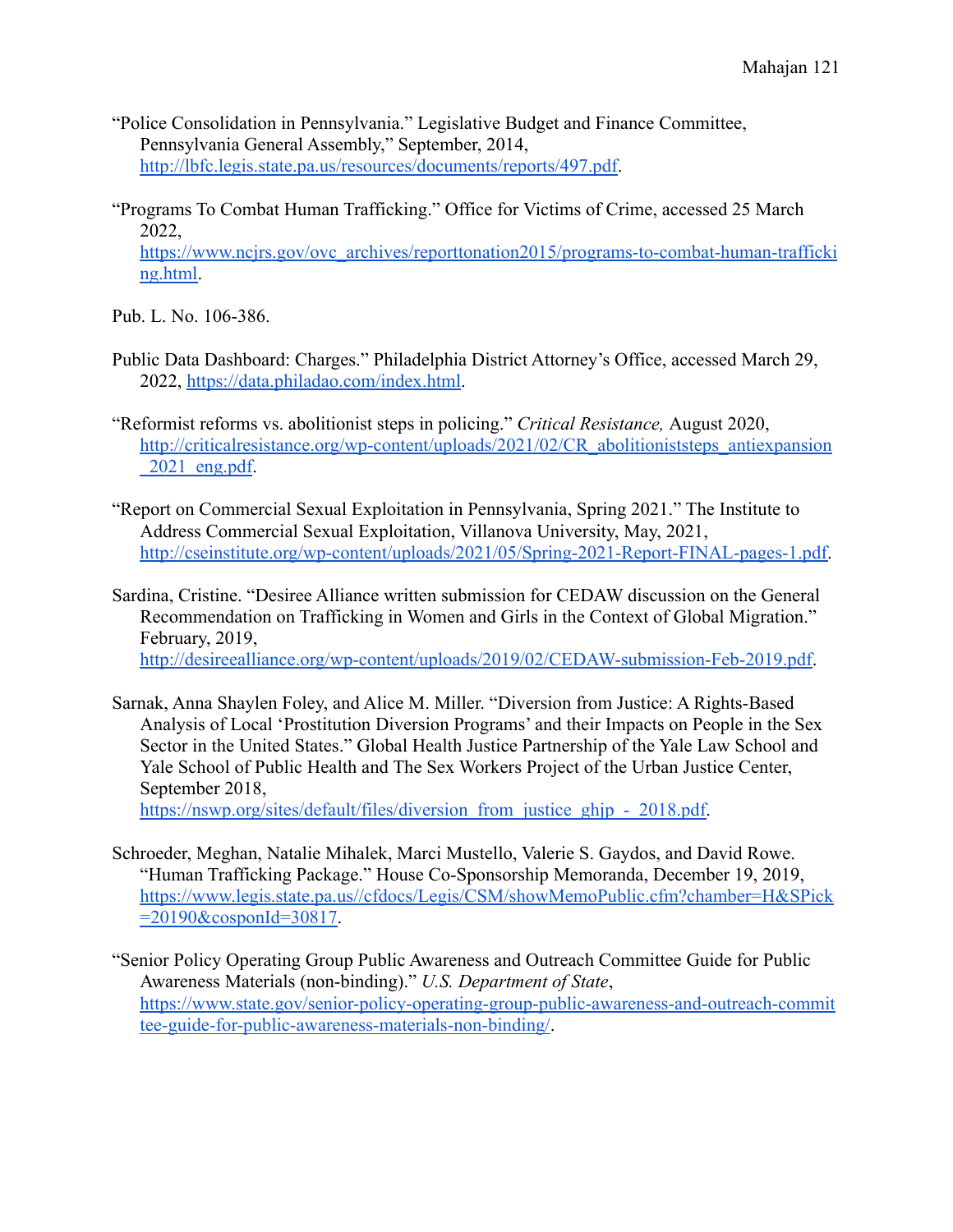- Session 56 of the Pennsylvania General Assembly, 198th of the General Assembly. October 14, 2014, statement of Steward Greenleaf, Rep. Montgomery County, [https://www.legis.state.pa.us/WU01/LI/SJ/2014/0/Sj20141014.pdf.](https://www.legis.state.pa.us/WU01/LI/SJ/2014/0/Sj20141014.pdf)
- Shdaimah, Corey S. "Prostitution Diversion Programs." *Encyclopedia of Women and Crime,* 2019.
- Shively, Michael, Kristina Kliorys, Kristin Wheeler, and Dana Hunt. *A National Overview of Prostitution and Sex Trafficking Demand Reduction Efforts, Final Report.* Prepared for the U.S. Department of Justice, no. 238796 (June 2012), [https://www.ojp.gov/pdffiles1/nij/grants/238796.pdf.](https://www.ojp.gov/pdffiles1/nij/grants/238796.pdf)
- Showden, Carisa R. and Samantha Majic, eds. *Negotiating Sex Work: Unintended Consequences of Policy and Activism.* Minneapolis: University of Minnesota Press, 2014.
- Showden, Carisa R. *Choices Women Make: Agency in Domestic Violence, Assisted Reproduction, and Sex Work.* Minneapolis: University of Minnesota Press, 2011.
- Slobodzian Joseph A. "First of kind lawsuit accuses NE Philly Hotel of accommodating sex trafficking." Philadelphia Inquirer. March 10, 2017. [https://www.inquirer.com/philly/news/crime/First-of-kind-lawsuit-accuses-NE-Phila-hotel-of](https://www.inquirer.com/philly/news/crime/First-of-kind-lawsuit-accuses-NE-Phila-hotel-of-accomodating-sex-trafficking.html) [-accomodating-sex-trafficking.htm](https://www.inquirer.com/philly/news/crime/First-of-kind-lawsuit-accuses-NE-Phila-hotel-of-accomodating-sex-trafficking.html).
- Slobodzian, Joseph A. "Leader of Philly prostitution ring gets 37 to 74 years in prison." Philadelphia Inquirer., May 4, 2017. [https://www.inquirer.com/philly/news/crime/Leader-of-Phila-prostitution-ring-sentenced-to-3](https://www.inquirer.com/philly/news/crime/Leader-of-Phila-prostitution-ring-sentenced-to-37-to-74-years-in-prison.html) [7-to-74-years-in-prison.html.](https://www.inquirer.com/philly/news/crime/Leader-of-Phila-prostitution-ring-sentenced-to-37-to-74-years-in-prison.html)
- Spade, Dean. *Mutual Aid: Building Solidarity During This Crisis (and the next).* New York: Verso, 2020.
- Steen, Richard et al. "Trafficking, sex work, and HIV: efforts to resolve conflicts." *The Lancet* 385, no. 9963 (July 2014): 94-96.
- Robinson, Paul H. et al. "The modern irrationalities of American criminal codes: an empirical study of offense grading." *Journal of Criminal Law and Criminology* 100, no. 3 (2010): 709-725.
- Ross, Loretta J. and Rickie Solinger. *Reproductive Justice: An Introduction.* Oakland: University of California Press, 2017.
- Sue, Kimberly. *Getting Wrecked: Women, Incarceration, and the American Opioid Crisis.* Oakland: University of California Press, 2019.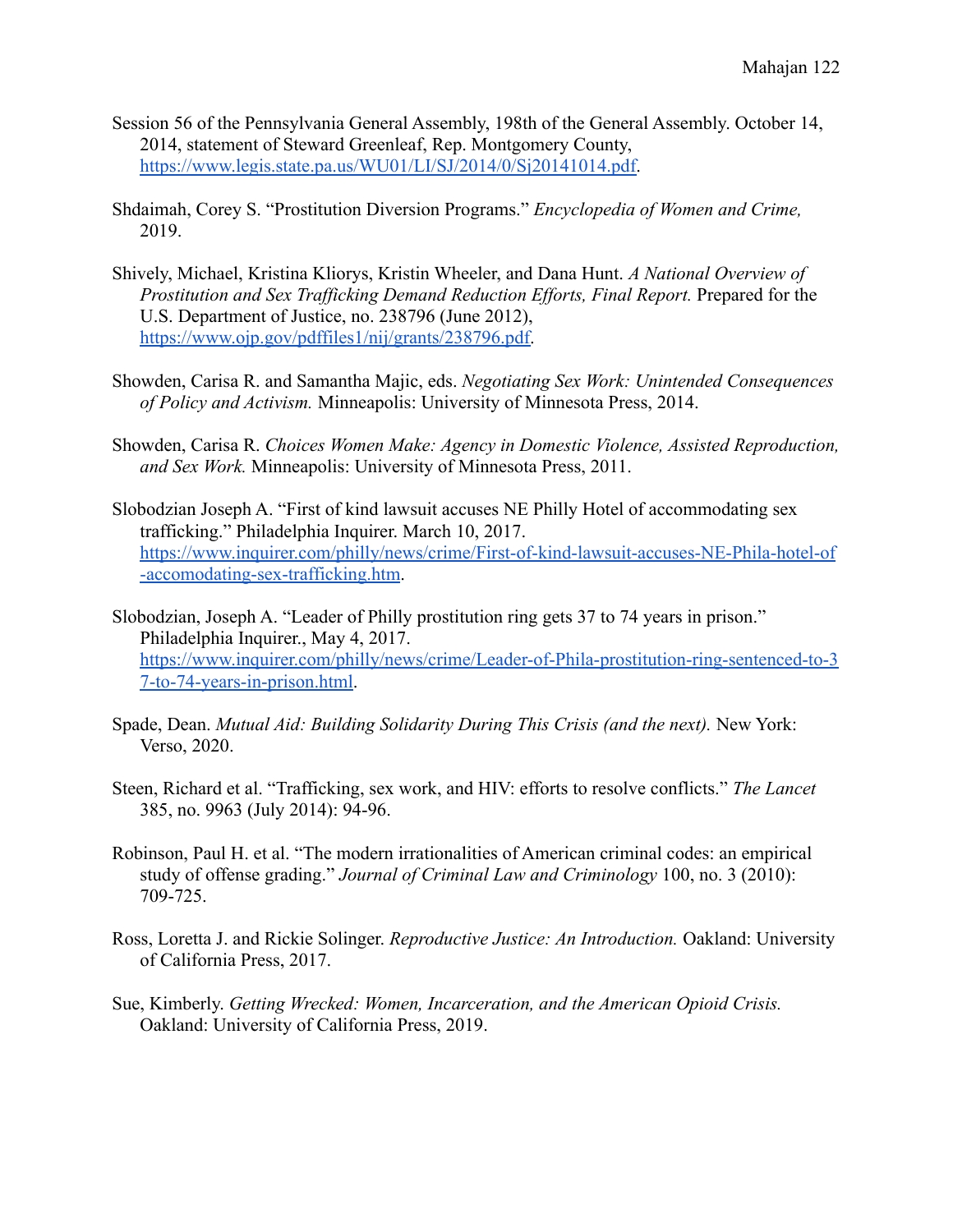- Swenstein, Abigail and Kate Mogulescu. "Resisting the Carceral: The need to align anti-trafficking efforts with movements for criminal justice reform." *Anti-Trafficking Review*, 2016.
- Thuma, Emily L. *All Our Trials: Prisons, Policing, and the Feminist Fight to End Violence.* Champaign: University of Illinois Press, 2019.
- Twis, Mary and Regina Praetorius. "A qualitative interpretive meta-synthesis of evangelical Christian sex trafficking narratives," *Journal of Religion & Spirituality in Social Work: Social Thought* 40, no.2:189-215, 2021, doi.10.1080/15426432.2020.1871153.
- "US and State Prostitution Arrests." ProCon. May 5, 2018. <https://prostitution.procon.org/us-and-state-prostitution-arrests/>.
- "US Federal and State Prostitution Laws and Related Punishments." ProCon. Last updated May 4, 2018. [https://prostitution.procon.org/us-federal-and-state-prostitution-laws-and-related-punishment](https://prostitution.procon.org/us-federal-and-state-prostitution-laws-and-related-punishments/) [s/](https://prostitution.procon.org/us-federal-and-state-prostitution-laws-and-related-punishments/).
- Vella, Vinny. "A Montgomery County Man Forced A Woman Into Sex Work at a Hotel Near the Pennsylvania Turnpike, DA says." Philadelphia Inquirer. May 24, 2021. [https://www.inquirer.com/news/cornell-scott-milbourne-human-trafficking-plymouth-meetin](https://www.inquirer.com/news/cornell-scott-milbourne-human-trafficking-plymouth-meeting-20210524.html) [g-20210524.html.](https://www.inquirer.com/news/cornell-scott-milbourne-human-trafficking-plymouth-meeting-20210524.html)
- Vella, Viinny. "A former Delco child services caseworker got probation for coercing a client into sex work." Philadelphia Inquirer, March 22, 2021. [https://www.inquirer.com/news/candace-talley-delaware-county-children-youth-services-pros](https://www.inquirer.com/news/candace-talley-delaware-county-children-youth-services-prostitution-20210322.html) [titution-20210322.html.](https://www.inquirer.com/news/candace-talley-delaware-county-children-youth-services-prostitution-20210322.html)
- *Victims of Trafficking and Violence Protection Act of 2000*. Public Law 196-386, *U.S. Statutes at Large* 114 (2000): 1464-1548, <https://www.govinfo.gov/content/pkg/PLAW-106publ386/pdf/PLAW-106publ386.pdf>.
- Walker, Jack. "R.I. sex workers seek legislative change." *The Brown Daily Herald,* March 7, 2021, [https://www.browndailyherald.com/article/2021/03/r-i-sex-workers-seek-legislative-change.](https://www.browndailyherald.com/article/2021/03/r-i-sex-workers-seek-legislative-change)
- Judith R. Walkowitz. "The Politics of Prostitution and Sexual Labour." *History Workshop Journal* 82, no. 1 (2016):188–198, [https://doi.org/10.1093/hwj/dbw029.](https://doi.org/10.1093/hwj/dbw029)
- Weissman, Deborah M. "Gender Violence, the Carceral State, and the Politics of Solidarity." *University of California Davis Law Review* 55 (2021): 801-873.
- White, Elise, Rachel Swaner, Emily Genetta, Suvi Hynynen Lambson, Janell Johnson Dash, Isaac Sederbaum, and Ariel Wolf. "Navigating Force and Choice: Experiences in the New